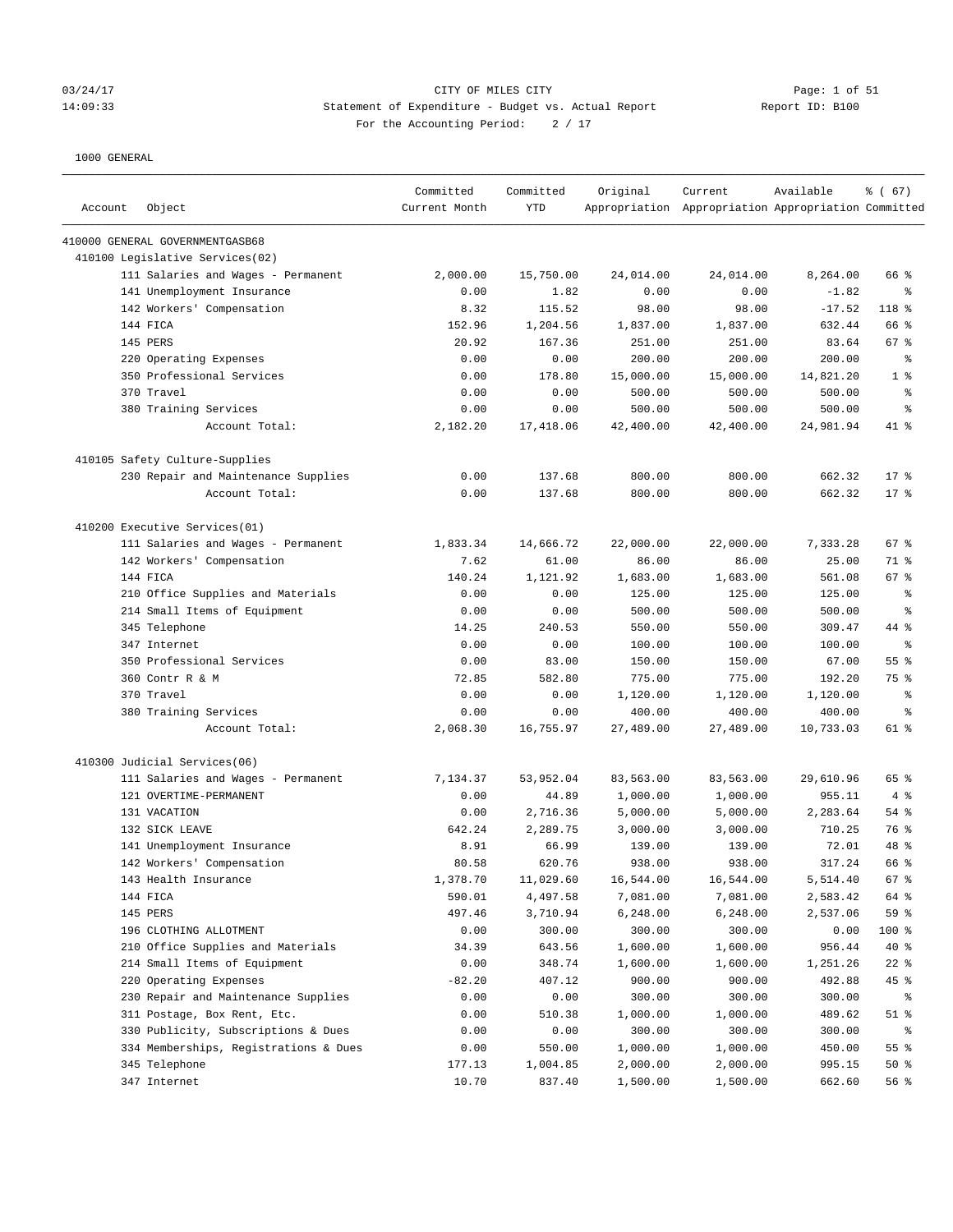#### 03/24/17 CITY OF MILES CITY Page: 2 of 51 14:09:33 Statement of Expenditure - Budget vs. Actual Report Report ID: B100 For the Accounting Period:  $2 / 17$

|         |                                            | Committed     | Committed   | Original   | Current                                             | Available    | % (67)          |
|---------|--------------------------------------------|---------------|-------------|------------|-----------------------------------------------------|--------------|-----------------|
| Account | Object                                     | Current Month | YTD         |            | Appropriation Appropriation Appropriation Committed |              |                 |
|         |                                            |               |             |            |                                                     |              |                 |
|         | 350 Professional Services                  | 0.00          | 500.00      | 1,000.00   | 1,000.00                                            | 500.00       | 50%             |
|         | 360 Contr R & M                            | 0.00          | 1,876.87    | 2,000.00   | 2,000.00                                            | 123.13       | 94 %            |
|         | 370 Travel                                 | 0.00          | 1,543.92    | 3,500.00   | 3,500.00                                            | 1,956.08     | 44 %            |
|         | 380 Training Services                      | 0.00          | 0.00        | 200.00     | 200.00                                              | 200.00       | ್ಠಿ             |
|         | 382 Books                                  | 0.00          | 0.00        | 600.00     | 600.00                                              | 600.00       | ి               |
|         | 394 Jury and Witness Fees                  | $-50.00$      | 158.00      | 0.00       | 0.00                                                | $-158.00$    | る               |
|         | 530 Rent                                   | 0.00          | 0.00        | 500.00     | 500.00                                              | 500.00       | နွ              |
|         | Account Total:                             | 10,422.29     | 87,609.75   | 141,813.00 | 141,813.00                                          | 54,203.25    | 62 %            |
|         | 410500 Financial Services(03)              |               |             |            |                                                     |              |                 |
|         | 111 Salaries and Wages - Permanent         | 8,649.19      | 74,485.76   | 119,530.00 | 119,530.00                                          | 45,044.24    | 62 %            |
|         | 131 VACATION                               | 926.50        | 5,183.61    | 2,200.00   | 2,200.00                                            | $-2,983.61$  | $236$ %         |
|         | 132 SICK LEAVE                             | 630.75        | 1,925.68    | 700.00     | 700.00                                              | $-1, 225.68$ | $275$ $%$       |
|         | 133 OTHER LEAVE PAY                        | 224.73        | 430.70      | 10,043.00  | 10,043.00                                           | 9,612.30     | 4%              |
|         | 141 Unemployment Insurance                 | 15.65         | 123.99      | 210.00     | 210.00                                              | 86.01        | 59 %            |
|         | 142 Workers' Compensation                  | 128.01        | 1,014.74    | 1,685.00   | 1,685.00                                            | 670.26       | 60 %            |
|         | 143 Health Insurance                       | 2,033.59      | 16, 303. 25 | 24,817.00  | 24,817.00                                           | 8,513.75     | 66 %            |
|         | 144 FICA                                   | 798.03        | 6,323.92    | 10,712.00  | 10,712.00                                           | 4,388.08     | 59 %            |
|         | 145 PERS                                   | 873.11        | 6,865.64    | 11,721.00  | 11,721.00                                           | 4,855.36     | 59 %            |
|         | 196 CLOTHING ALLOTMENT                     | 0.00          | 637.50      | 450.00     | 450.00                                              | $-187.50$    | 142 %           |
|         | 210 Office Supplies and Materials          | 411.53        | 486.35      | 2,000.00   | 2,000.00                                            | 1,513.65     | $24$ %          |
|         | 214 Small Items of Equipment               | 0.00          | 197.38      | 2,550.00   | 2,550.00                                            | 2,352.62     | 8 %             |
|         | 220 Operating Expenses                     | 9.82          | 2,573.68    | 2,600.00   | 3,041.00                                            | 467.32       | 85%             |
|         | 311 Postage, Box Rent, Etc.                | 0.00          | 2,577.75    | 3,600.00   | 3,600.00                                            | 1,022.25     | 72 %            |
|         | 320 Printing, Duplicating, Typing &        | 0.00          | 68.54       | 100.00     | 100.00                                              | 31.46        | 69 %            |
|         | 330 Publicity, Subscriptions & Dues        | 165.67        | 1,636.94    | 2,200.00   | 2,200.00                                            | 563.06       | 74 %            |
|         | 334 Memberships, Registrations & Dues      | 0.00          | 2,925.30    | 3,000.00   | 3,000.00                                            | 74.70        | 98 %            |
|         | 345 Telephone                              | 35.87         | 413.41      | 750.00     | 750.00                                              | 336.59       | 55 %            |
|         | 347 Internet                               | 19.54         | 156.28      | 250.00     | 250.00                                              | 93.72        | 63 %            |
|         | 350 Professional Services                  | 2,506.11      | 32,567.80   | 25,000.00  | 38,460.00                                           | 5,892.20     | 85%             |
|         | 360 Contr R & M                            | 291.40        | 8,210.51    | 20,700.00  | 20,700.00                                           | 12,489.49    | 40 %            |
|         | 370 Travel                                 | 0.00          | 84.24       | 2,000.00   | 2,000.00                                            | 1,915.76     | 4%              |
|         | 380 Training Services                      | 900.00        | 900.00      | 1,400.00   | 1,400.00                                            | 500.00       | 64 %            |
|         | 382 Books                                  | 0.00          | 0.00        | 200.00     | 200.00                                              | 200.00       | ి               |
|         | 390 Other Purchased Services (Recorded     | 14.00         | 14.00       | 300.00     | 300.00                                              | 286.00       | 5 <sup>°</sup>  |
|         | 513 Liability                              | 0.00          | 22,495.63   | 22,496.00  | 22,496.00                                           | 0.37         | $100$ %         |
|         | 521 Surety Bonds for Officials & Employees | 0.00          | 750.00      | 750.00     | 750.00                                              | 0.00         | $100$ %         |
|         | 555 Bank Service Charges                   | 0.00          | 0.00        | 100.00     | 100.00                                              | 100.00       | ま               |
|         | Account Total:                             | 18,633.50     | 189,352.60  | 272,064.00 | 285,965.00                                          | 96,612.40    | 66 %            |
|         |                                            |               |             |            |                                                     |              |                 |
|         | 410540 City Treasurer(09)                  |               |             |            |                                                     |              |                 |
|         | 111 Salaries and Wages - Permanent         | 1,833.34      | 14,666.72   | 22,000.00  | 22,000.00                                           | 7,333.28     | 67 %            |
|         | 142 Workers' Compensation                  | 7.62          | 60.99       | 86.00      | 86.00                                               | 25.01        | 71 %            |
|         | 143 Health Insurance                       | 0.00          | 0.00        | 8,272.00   | 8,272.00                                            | 8,272.00     | ႜ               |
|         | 144 FICA                                   | 140.24        | 1,121.92    | 1,683.00   | 1,683.00                                            | 561.08       | 67 %            |
|         | 145 PERS                                   | 153.46        | 1,227.68    | 1,842.00   | 1,842.00                                            | 614.32       | $67$ %          |
|         | 345 Telephone                              | $-11.94$      | 30.93       | 0.00       | 0.00                                                | $-30.93$     | ိ               |
|         | 350 Professional Services                  | 0.00          | 83.00       | 550.00     | 550.00                                              | 467.00       | 15 <sup>°</sup> |
|         | 360 Contr R & M                            | 73.94         | 591.52      | 128.00     | 128.00                                              | $-463.52$    | 462 %           |
|         | Account Total:                             | 2,196.66      | 17,782.76   | 34,561.00  | 34,561.00                                           | 16,778.24    | $51$ %          |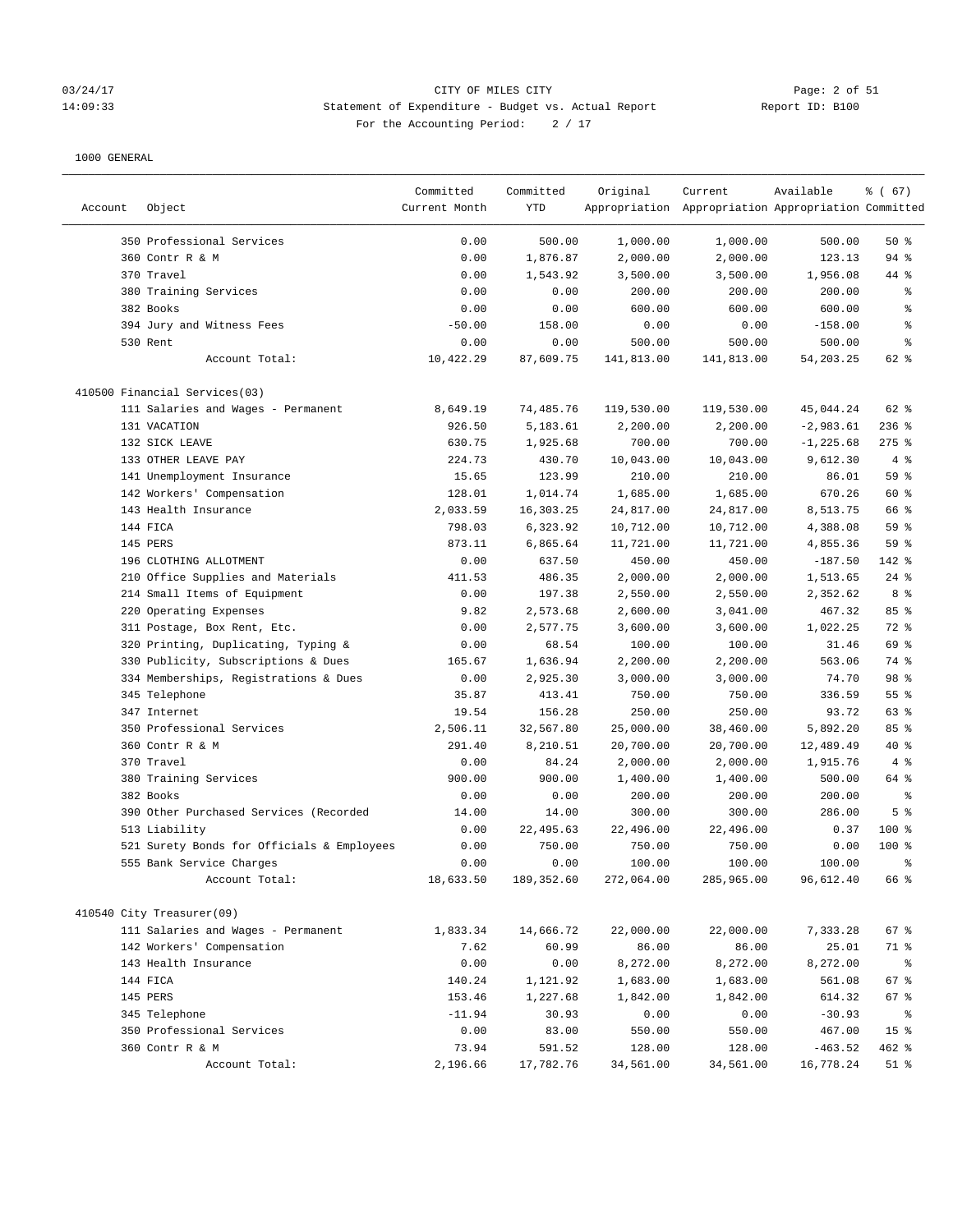# 03/24/17 Page: 3 of 51 14:09:33 Statement of Expenditure - Budget vs. Actual Report Changer Report ID: B100 For the Accounting Period: 2 / 17

| Object<br>Account                                               | Committed<br>Current Month | Committed<br>YTD | Original   | Current<br>Appropriation Appropriation Appropriation Committed | Available       | % (67)         |
|-----------------------------------------------------------------|----------------------------|------------------|------------|----------------------------------------------------------------|-----------------|----------------|
| 410600 Elections                                                |                            |                  |            |                                                                |                 |                |
| 300 PURCHASED SERVICES                                          | 0.00                       | 0.00             | 6,772.00   | 6,772.00                                                       | 6,772.00        | ႜ              |
| Account Total:                                                  | 0.00                       | 0.00             | 6,772.00   | 6,772.00                                                       | 6,772.00        | ి              |
|                                                                 |                            |                  |            |                                                                |                 |                |
| 411020 Community Services & Planning                            |                            |                  |            |                                                                |                 |                |
| 111 Salaries and Wages - Permanent                              | 3,501.62                   | 24,927.58        | 38,228.00  | 38,716.00                                                      | 13,788.42       | 64 %           |
| 121 OVERTIME-PERMANENT                                          | 11.30                      | 87.46            | 500.00     | 500.00                                                         | 412.54          | $17*$          |
| 131 VACATION                                                    | 164.63                     | 2,333.60         | 4,000.00   | 4,000.00                                                       | 1,666.40        | 58 %           |
| 132 SICK LEAVE                                                  | 18.81                      | 803.46           | 2,000.00   | 2,000.00                                                       | 1,196.54        | $40*$          |
| 133 OTHER LEAVE PAY                                             | 0.00                       | 1,449.25         | 3,529.00   | 3,529.00                                                       | 2,079.75        | 41 %           |
| 141 Unemployment Insurance                                      | 5.52                       | 44.47            | 72.00      | 72.00                                                          | 27.53           | 62 %           |
| 142 Workers' Compensation                                       | 18.09                      | 145.28           | 227.00     | 234.00                                                         | 88.72           | 62 %           |
| 143 Health Insurance                                            | 751.42                     | 6,011.67         | 9,017.00   | 9,017.00                                                       | 3,005.33        | 67 %           |
| 144 FICA                                                        | 282.79                     | 2,276.97         | 3,692.00   | 3,729.00                                                       | 1,452.03        | 61 %           |
| 145 PERS                                                        | 309.40                     | 2,477.62         | 4,039.00   | 4,080.00                                                       | 1,602.38        | 61 %           |
| 196 CLOTHING ALLOTMENT                                          | 0.00                       | 163.50           | 314.00     | 314.00                                                         | 150.50          | $52$ $%$       |
| 210 Office Supplies and Materials                               | 0.00                       | 14.83            | 800.00     | 800.00                                                         | 785.17          | 2 <sup>8</sup> |
| 214 Small Items of Equipment                                    | 0.00                       | 0.00             | 800.00     | 800.00                                                         | 800.00          | နွ             |
| 220 Operating Expenses                                          | 26.74                      | 95.30            | 200.00     | 200.00                                                         | 104.70          | 48 %           |
| 311 Postage, Box Rent, Etc.                                     | 0.00                       | 168.92           | 250.00     | 250.00                                                         | 81.08           | 68 %           |
| 320 Printing, Duplicating, Typing &                             | 0.00                       | 0.00             | 1,000.00   | 1,000.00                                                       | 1,000.00        | နွ             |
| 327 Map Printing                                                | 0.00                       | 0.00             | 100.00     | 100.00                                                         | 100.00          | နွ             |
| 330 Publicity, Subscriptions & Dues                             | 0.00                       | 402.30           | 1,500.00   | 1,500.00                                                       | 1,097.70        | $27$ %         |
| 331 Publication of Formal & Legal Notices                       | 0.00                       | 133.00           | 300.00     | 300.00                                                         | 167.00          | 44 %           |
| 334 Memberships, Registrations & Dues                           | 35.00                      | 35.00            | 200.00     | 200.00                                                         | 165.00          | 18 %           |
| 345 Telephone                                                   | 60.91                      | 613.73           | 900.00     | 900.00                                                         | 286.27          | 68 %           |
| 347 Internet                                                    | 0.00                       | 0.00             | 100.00     | 100.00                                                         | 100.00          | ႜ              |
| 350 Professional Services                                       | 3,374.05                   | 23,953.30        | 63,611.00  | 63,611.00                                                      | 39,657.70       | 38 %           |
| 360 Contr R & M                                                 | 472.85                     | 982.80           | 1,819.00   | 1,819.00                                                       | 836.20          | 54 %           |
| 370 Travel                                                      | 0.00                       | 799.23           | 1,500.00   | 1,500.00                                                       | 700.77          | 53%            |
| 380 Training Services                                           | 0.00                       | 74.20            | 1,200.00   | 1,200.00                                                       | 1,125.80        | 6%             |
| 382 Books                                                       | 0.00                       | 47.45            | 150.00     | 150.00                                                         | 102.55          | $32$ $%$       |
| Account Total:                                                  | 9,033.13                   | 68,040.92        | 140,048.00 | 140,621.00                                                     | 72,580.08       | 48 %           |
|                                                                 |                            |                  |            |                                                                |                 |                |
| 411100 Legal Services(04)<br>111 Salaries and Wages - Permanent | 10,661.72                  | 66,700.07        | 98,830.00  | 98,830.00                                                      | 32,129.93       | 67%            |
| 131 VACATION                                                    | 0.00                       | 1,951.36         | 3,000.00   | 3,000.00                                                       | 1,048.64        | 65 %           |
| 132 SICK LEAVE                                                  | 16.12                      | 1,015.56         | 1,500.00   | 1,500.00                                                       | 484.44          | 68 %           |
| 133 OTHER LEAVE PAY                                             | 0.00                       | 96.72            | 0.00       | 0.00                                                           | $-96.72$        |                |
| 141 Unemployment Insurance                                      | 16.02                      | 104.76           | 160.00     | 160.00                                                         | 55.24           | 65 %           |
| 142 Workers' Compensation                                       | 61.68                      | 429.01           | 624.00     | 624.00                                                         | 194.99          | 69 %           |
| 143 Health Insurance                                            | 689.70                     | 4,827.88         | 8,272.00   | 8,272.00                                                       | 3,444.12        | 58 %           |
| 144 FICA                                                        | 811.33                     | 5,298.56         | 8,070.00   | 8,070.00                                                       | 2,771.44        | 66 %           |
| 145 PERS                                                        | 893.73                     | 5,839.24         | 8,829.00   | 8,829.00                                                       | 2,989.76        | 66 %           |
| 196 CLOTHING ALLOTMENT                                          | 0.00                       | 75.00            | 100.00     | 100.00                                                         | 25.00           | 75 %           |
| 210 Office Supplies and Materials                               | 2.99                       | 580.74           | 500.00     | 500.00                                                         | $-80.74$        | 116 %          |
| 214 Small Items of Equipment                                    | 0.00                       | 921.93           | 425.00     | 425.00                                                         | $-496.93$       | $217$ %        |
| 220 Operating Expenses                                          | 87.19                      | 1,827.96         | 1,500.00   | 1,500.00                                                       | $-327.96$       | 122 %          |
| 311 Postage, Box Rent, Etc.                                     | 0.00                       | 197.88           | 600.00     |                                                                |                 | 33%            |
| 345 Telephone                                                   | $-12.24$                   | 30.21            | 120.00     | 600.00<br>120.00                                               | 402.12<br>89.79 | 25%            |
| 350 Professional Services                                       | 100.00                     | 1,204.70         | 10,500.00  | 10,500.00                                                      | 9,295.30        | $11$ %         |
|                                                                 |                            |                  |            |                                                                |                 |                |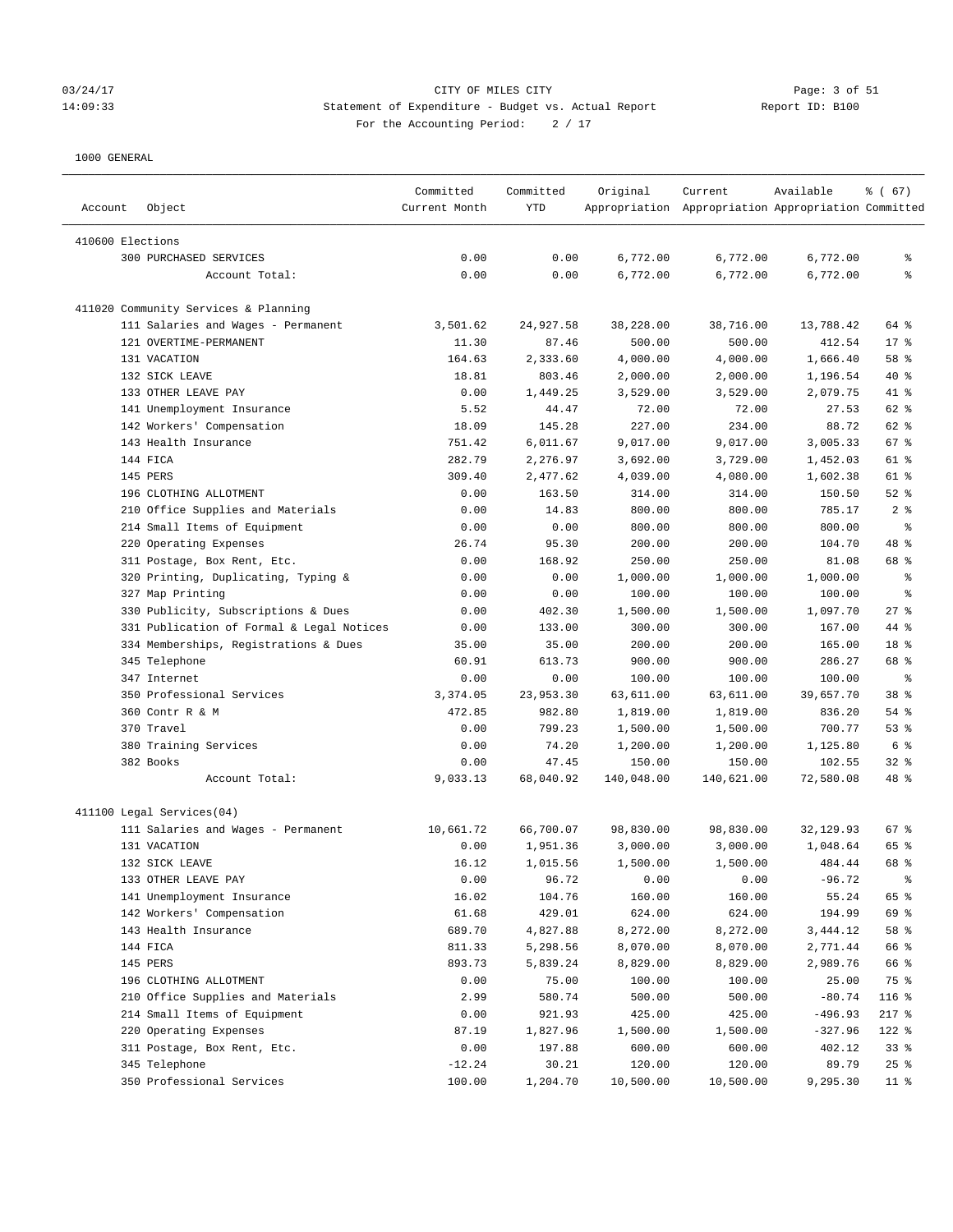# 03/24/17 Page: 4 of 51 14:09:33 Statement of Expenditure - Budget vs. Actual Report Report ID: B100 For the Accounting Period:  $2 / 17$

————————————————————————————————————————————————————————————————————————————————————————————————————————————————————————————————————

|                  |                                            | Committed     | Committed  | Original   | Current                                             | Available     | % (67)     |
|------------------|--------------------------------------------|---------------|------------|------------|-----------------------------------------------------|---------------|------------|
| Account          | Object                                     | Current Month | <b>YTD</b> |            | Appropriation Appropriation Appropriation Committed |               |            |
|                  | 360 Contr R & M                            | 0.00          | 0.00       | 100.00     | 100.00                                              | 100.00        | $\epsilon$ |
|                  | 370 Travel                                 | 0.00          | 514.05     | 550.00     | 550.00                                              | 35.95         | 93%        |
|                  | Account Total:                             | 13,328.24     | 91,615.63  | 143,680.00 | 143,680.00                                          | 52,064.37     | 64 %       |
|                  | 411101 Labor Negotiations                  |               |            |            |                                                     |               |            |
|                  | 350 Professional Services                  | 0.00          | 8,168.75   | 10,000.00  | 10,000.00                                           | 1,831.25      | 82 %       |
|                  | Account Total:                             | 0.00          | 8,168.75   | 10,000.00  | 10,000.00                                           | 1,831.25      | 82%        |
| 411230 City Hall |                                            |               |            |            |                                                     |               |            |
|                  | 214 Small Items of Equipment               | 0.00          | 0.00       | 400.00     | 400.00                                              | 400.00        | $\epsilon$ |
|                  | 220 Operating Expenses                     | 285.00        | 2,040.04   | 2,500.00   | 2,500.00                                            | 459.96        | 82 %       |
|                  | 230 Repair and Maintenance Supplies        | 0.00          | 1,461.99   | 1,500.00   | 1,500.00                                            | 38.01         | 97%        |
|                  | 341 Electric Utility Services              | 293.10        | 3,609.27   | 6,000.00   | 6,000.00                                            | 2,390.73      | 60 %       |
|                  | 342 Water Utility Services                 | 56.61         | 436.78     | 750.00     | 750.00                                              | 313.22        | 58 %       |
|                  | 343 Sewer Utility Services                 | 65.31         | 519.92     | 370.00     | 370.00                                              | $-149.92$     | 141 %      |
|                  | 344 Gas Utility Service                    | 486.72        | 1,694.51   | 3,750.00   | 3,750.00                                            | 2,055.49      | $45$ %     |
|                  | 346 Garbage Service                        | 0.00          | 142.23     | 200.00     | 200.00                                              | 57.77         | 71 %       |
|                  | 360 Contr R & M                            | 600.00        | 5,878.00   | 14,500.00  | 14,500.00                                           | 8,622.00      | 41 %       |
|                  | 400 BUILDING MATERIALS                     | 0.00          | 0.00       | 3,000.00   | 3,000.00                                            | 3,000.00      | နွ         |
|                  | 511 Insurance on Buildings                 | 0.00          | 2,216.42   | 2,217.00   | 2,217.00                                            | 0.58          | 100 %      |
|                  | Account Total:                             | 1,786.74      | 17,999.16  | 35,187.00  | 35,187.00                                           | 17,187.84     | $51$ %     |
|                  | 411840 Program Assistant                   |               |            |            |                                                     |               |            |
|                  | 111 Salaries and Wages - Permanent         | 2,395.08      | 17,597.38  | 32,790.00  | 32,790.00                                           | 15,192.62     | $54$ %     |
|                  | 131 VACATION                               | 82.10         | 1,968.94   | 468.00     | 468.00                                              | $-1,500.94$   | 421 %      |
|                  | 132 SICK LEAVE                             | 139.64        | 1,249.29   | 467.00     | 467.00                                              | $-782.29$     | $268$ %    |
|                  | 133 OTHER LEAVE PAY                        | 98.56         | 341.19     | 2,539.00   | 2,539.00                                            | 2,197.81      | $13*$      |
|                  | 141 Unemployment Insurance                 | 3.98          | 31.93      | 54.00      | 54.00                                               | 22.07         | 59 %       |
|                  | 142 Workers' Compensation                  | 32.38         | 260.41     | 436.00     | 436.00                                              | 175.59        | 60 %       |
|                  | 143 Health Insurance                       | 723.37        | 5,527.78   | 8,272.00   | 8,272.00                                            | 2,744.22      | 67%        |
|                  | 144 FICA                                   | 201.79        | 1,623.33   | 2,774.00   | 2,774.00                                            | 1,150.67      | 59 %       |
|                  | 145 PERS                                   | 220.78        | 1,764.36   | 3,035.00   | 3,035.00                                            | 1,270.64      | 58 %       |
|                  | 196 CLOTHING ALLOTMENT                     | 0.00          | 140.25     | 141.00     | 141.00                                              | 0.75          | 99 %       |
|                  | 220 Operating Expenses                     | 0.00          | 0.00       | 2,169.00   | 2,169.00                                            | 2,169.00      | နွ         |
|                  | 350 Professional Services                  | 0.00          | 219.69     | 2,487.00   | 2,487.00                                            | 2,267.31      | 9%         |
|                  | 360 Contr R & M                            | 0.00          | 145.70     | 194.00     | 194.00                                              | 48.30         | 75 %       |
|                  | Account Total:                             | 3,897.68      | 30,870.25  | 55,826.00  | 55,826.00                                           | 24,955.75     | 55%        |
|                  | Account Group Total:                       | 63,548.74     | 545,751.53 | 910,640.00 | 925,114.00                                          | 379, 362.47   | 59 %       |
|                  | 420000 PUBLIC SAFETY-GASB68                |               |            |            |                                                     |               |            |
|                  | 420140 Crime Control and Investigation(05) |               |            |            |                                                     |               |            |
|                  | 111 Salaries and Wages - Permanent         | 58,947.35     | 434,858.98 | 765,127.00 | 765,127.00                                          | 330,268.02    | 57%        |
|                  | 121 OVERTIME-PERMANENT                     | 10,357.40     | 70,304.85  | 21,500.00  | 21,500.00                                           | $-48,804.85$  | $327$ $%$  |
|                  | 131 VACATION                               | 3,580.99      | 40,423.83  | 30,000.00  | 30,000.00                                           | $-10, 423.83$ | 135 %      |
|                  | 132 SICK LEAVE                             | 1,178.50      | 26,190.02  | 7,500.00   | 7,500.00                                            | $-18,690.02$  | 349 %      |
|                  | 133 OTHER LEAVE PAY                        | 5,219.79      | 19,262.95  | 28,840.00  | 28,840.00                                           | 9,577.05      | 67 %       |
|                  | 134 HOLIDAY PAY                            | 0.00          | 9,462.28   | 21,500.00  | 21,500.00                                           | 12,037.72     | 44 %       |
|                  | 141 Unemployment Insurance                 | 118.94        | 910.87     | 1,388.00   | 1,388.00                                            | 477.13        | 66 %       |
|                  | 142 Workers' Compensation                  | 3,619.52      | 27,897.68  | 42,022.00  | 42,022.00                                           | 14, 124. 32   | 66 %       |
|                  | 143 Health Insurance                       | 10,386.22     | 84,017.21  | 140,627.00 | 140,627.00                                          | 56,609.79     | 60 %       |
|                  | 144 FICA                                   | 1,187.85      | 8,837.79   | 13,744.00  | 13,744.00                                           | 4,906.21      | 64 %       |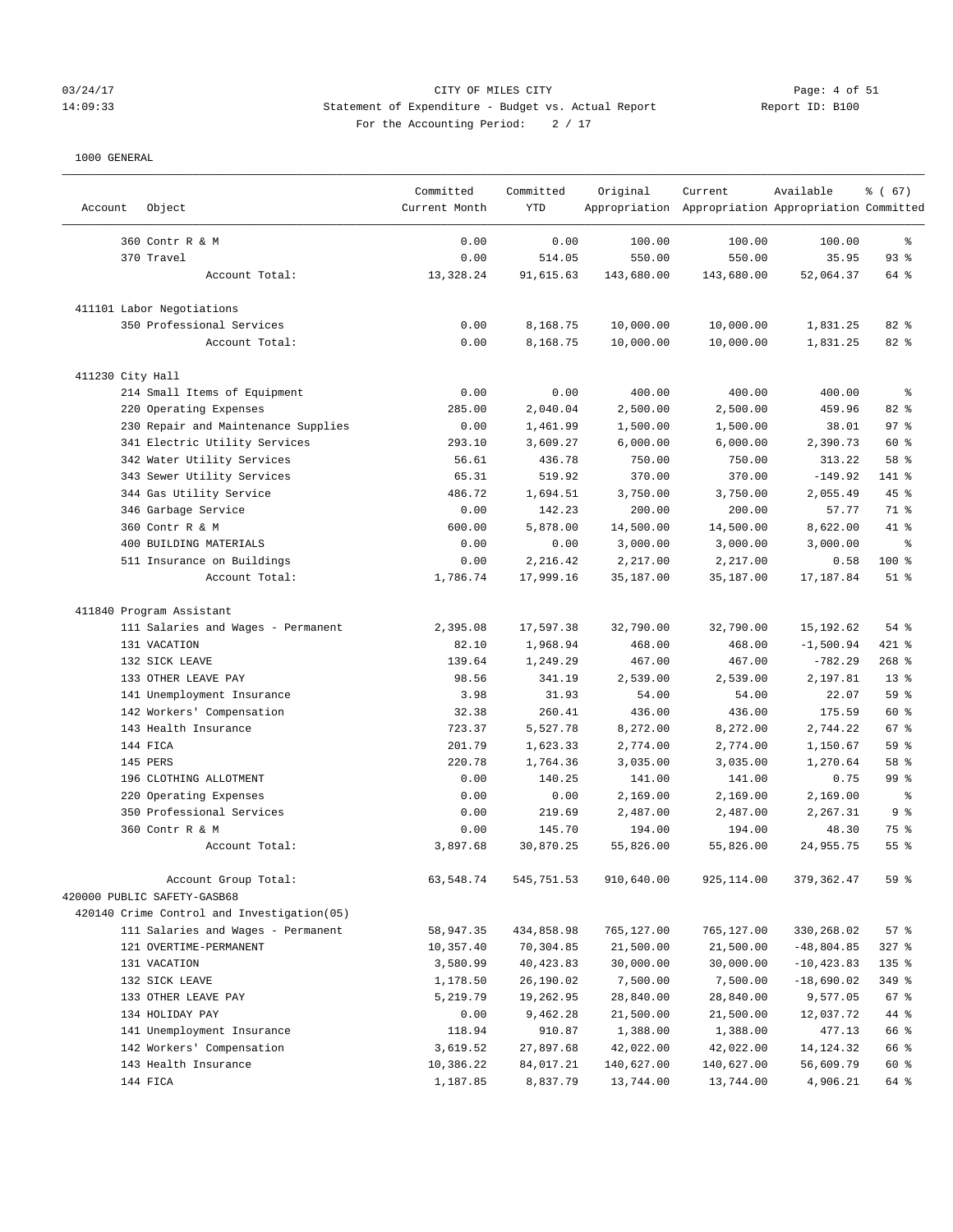# 03/24/17 Page: 5 of 51 14:09:33 Statement of Expenditure - Budget vs. Actual Report Report ID: B100 For the Accounting Period:  $2 / 17$

| Account | Object                                   | Committed<br>Current Month | Committed<br>YTD | Original                   | Current<br>Appropriation Appropriation Appropriation Committed | Available    | % (67)          |
|---------|------------------------------------------|----------------------------|------------------|----------------------------|----------------------------------------------------------------|--------------|-----------------|
|         | 145 PERS                                 | 69.43                      | 149.58           | 0.00                       | 0.00                                                           | $-149.58$    | ွေ              |
|         | 146 Police Pension                       | 16,498.56                  | 82,786.92        | 127,992.00                 | 127,992.00                                                     | 45,205.08    | 65 %            |
|         | 196 CLOTHING ALLOTMENT                   | 0.00                       | 6,735.83         | 12,960.00                  | 12,960.00                                                      | 6,224.17     | $52$ $%$        |
|         | 210 Office Supplies and Materials        | 1,745.90                   | 4,954.40         | 7,000.00                   | 7,000.00                                                       | 2,045.60     | 71 %            |
|         | 214 Small Items of Equipment             | 640.29                     | 3,175.51         | 11,500.00                  | 11,500.00                                                      | 8,324.49     | $28$ %          |
|         | 220 Operating Expenses                   | 935.15                     | 13,538.13        | 13,125.00                  | 13,125.00                                                      | $-413.13$    | 103 %           |
|         | 226 Clothing and Uniforms                | 363.74                     | 1,406.08         | 500.00                     | 500.00                                                         | $-906.08$    | 281 %           |
|         | 227 Firearm Supplies                     | 0.00                       | 2,911.60         | 4,800.00                   | 4,800.00                                                       | 1,888.40     | 61 %            |
|         | 230 Repair and Maintenance Supplies      | 1,927.96                   | 8,276.52         | 10,000.00                  | 10,000.00                                                      | 1,723.48     | 83 %            |
|         | 231 Gas, Oil, Diesel Fuel, Grease, etc.  | 2,693.88                   | 14, 185.83       | 38,000.00                  | 38,000.00                                                      | 23,814.17    | 37%             |
|         | 311 Postage, Box Rent, Etc.              | 39.89                      | 565.25           | 1,000.00                   | 1,000.00                                                       | 434.75       | 57%             |
|         | 330 Publicity, Subscriptions & Dues      | 145.00                     | 649.00           | 300.00                     | 300.00                                                         | $-349.00$    | $216$ %         |
|         | 334 Memberships, Registrations & Dues    | 331.00                     | 529.00           | 2,708.00                   | 2,708.00                                                       | 2,179.00     | $20*$           |
|         | 345 Telephone                            | 296.45                     | 2,498.05         | 4,500.00                   | 4,500.00                                                       | 2,001.95     | 56%             |
|         | 347 Internet                             | 65.66                      | 525.28           | 800.00                     | 800.00                                                         | 274.72       | 66 %            |
|         | 350 Professional Services                | 743.00                     | 11,320.93        | 20,000.00                  | 20,000.00                                                      | 8,679.07     | 57%             |
|         | 360 Contr R & M                          | 13.50                      | 243.00           | 400.00                     | 400.00                                                         | 157.00       | 61 %            |
|         | 366 R&M Vehicles - Police/Animal Control | 0.00                       | 4,610.91         | 18,000.00                  | 18,000.00                                                      | 13,389.09    | $26$ %          |
|         | 370 Travel                               | 696.10                     | 2,160.94         | 4,500.00                   | 4,500.00                                                       | 2,339.06     | 48 %            |
|         | 380 Training Services                    | 550.00                     | 6,282.00         | 9,000.00                   | 9,000.00                                                       | 2,718.00     | 70 %            |
|         | 512 Insurance on Vehicles & Equipment    | 0.00                       | 1,268.83         | 1,269.00                   | 1,269.00                                                       | 0.17         | 100 %           |
|         | 700 Grants, Contributions & Indemnities  | 0.00                       | 4,000.00         | 4,000.00                   | 4,000.00                                                       | 0.00         | $100$ %         |
|         | 791 Shop With A Cop                      | 0.00                       | 0.00             | 5,000.00                   | 5,000.00                                                       | 5,000.00     | နွ              |
|         | 940 Machinery & Equipment                | 0.00                       | 0.00             | 40,000.00                  | 40,000.00                                                      | 40,000.00    | ್ಠಿ             |
|         | Account Total:                           | 122,352.07                 |                  | 894, 940.05 1, 409, 602.00 | 1,409,602.00                                                   | 514,661.95   | 63%             |
|         | 420160 Communications-Dispatch           |                            |                  |                            |                                                                |              |                 |
|         | 111 Salaries and Wages - Permanent       | 17,170.18                  | 123, 285.65      | 233,652.00                 | 233,652.00                                                     | 110,366.35   | 53%             |
|         | 121 OVERTIME-PERMANENT                   | 2,194.83                   | 18,477.02        | 7,000.00                   | 7,000.00                                                       | $-11,477.02$ | $264$ %         |
|         | 131 VACATION                             | 394.40                     | 7,252.30         | 12,000.00                  | 12,000.00                                                      | 4,747.70     | 60 %            |
|         | 132 SICK LEAVE                           | 705.68                     | 5,764.05         | 4,500.00                   | 4,500.00                                                       | $-1, 264.05$ | 128 %           |
|         | 133 OTHER LEAVE PAY                      | 240.24                     | 3,964.83         | 6, 207.00                  | 6,207.00                                                       | 2,242.17     | 64 %            |
|         | 134 HOLIDAY PAY                          | 0.00                       | 2,892.45         | 12,620.00                  | 12,620.00                                                      | 9,727.55     | $23$ $%$        |
|         | 141 Unemployment Insurance               | 31.06                      | 243.47           | 429.00                     | 429.00                                                         | 185.53       | 57%             |
|         | 142 Workers' Compensation                | 961.25                     | 7,507.90         | 13,664.00                  | 13,664.00                                                      | 6,156.10     | 55%             |
|         | 143 Health Insurance                     | 2,763.00                   | 23, 347.93       | 49,633.00                  | 49,633.00                                                      | 26,285.07    | 47 %            |
|         | 144 FICA                                 | 1,580.11                   | 12,384.51        | 21,869.00                  | 21,869.00                                                      | 9,484.49     | 57%             |
|         | 145 PERS                                 | 1,733.02                   | 13,528.94        | 23,927.00                  | 23,927.00                                                      | 10,398.06    | 57%             |
|         | 146 Police Pension                       | 0.00                       | $-76.63$         | 0.00                       | 0.00                                                           | 76.63        | ိစ              |
|         | 196 CLOTHING ALLOTMENT                   | 0.00                       | 656.25           | 2,000.00                   | 2,000.00                                                       | 1,343.75     | 33%             |
|         | 210 Office Supplies and Materials        | 197.75                     | 1,074.56         | 3,500.00                   | 3,500.00                                                       | 2,425.44     | $31$ %          |
|         | 214 Small Items of Equipment             | 0.00                       | 0.00             | 4,500.00                   | 4,500.00                                                       | 4,500.00     | ႜ               |
|         | 220 Operating Expenses                   | 0.00                       | 28.82            | 2,000.00                   | 2,000.00                                                       | 1,971.18     | 1 <sup>8</sup>  |
|         | 231 Gas, Oil, Diesel Fuel, Grease, etc.  | 0.00                       | 0.00             | 600.00                     | 600.00                                                         | 600.00       | ိစ              |
|         | 311 Postage, Box Rent, Etc.              | 0.00                       | 34.65            | 75.00                      | 75.00                                                          | 40.35        | 46%             |
|         | 320 Printing, Duplicating, Typing &      | 0.00                       | 0.00             | 300.00                     | 300.00                                                         | 300.00       | ႜ               |
|         | 330 Publicity, Subscriptions & Dues      | 0.00                       | 0.00             | 100.00                     | 100.00                                                         | 100.00       | ိစ              |
|         | 334 Memberships, Registrations & Dues    | 0.00                       | 65.00            | 400.00                     | 400.00                                                         | 335.00       | 16 <sup>°</sup> |
|         | 345 Telephone                            | 294.58                     | 2,482.91         | 5,100.00                   | 5,100.00                                                       | 2,617.09     | 49 %            |
|         | 350 Professional Services                | 0.00                       | 664.00           | 10,000.00                  | 10,000.00                                                      | 9,336.00     | 7 %             |
|         | 360 Contr R & M                          | 0.00                       | 0.00             | 100.00                     | 100.00                                                         | 100.00       | ွေ              |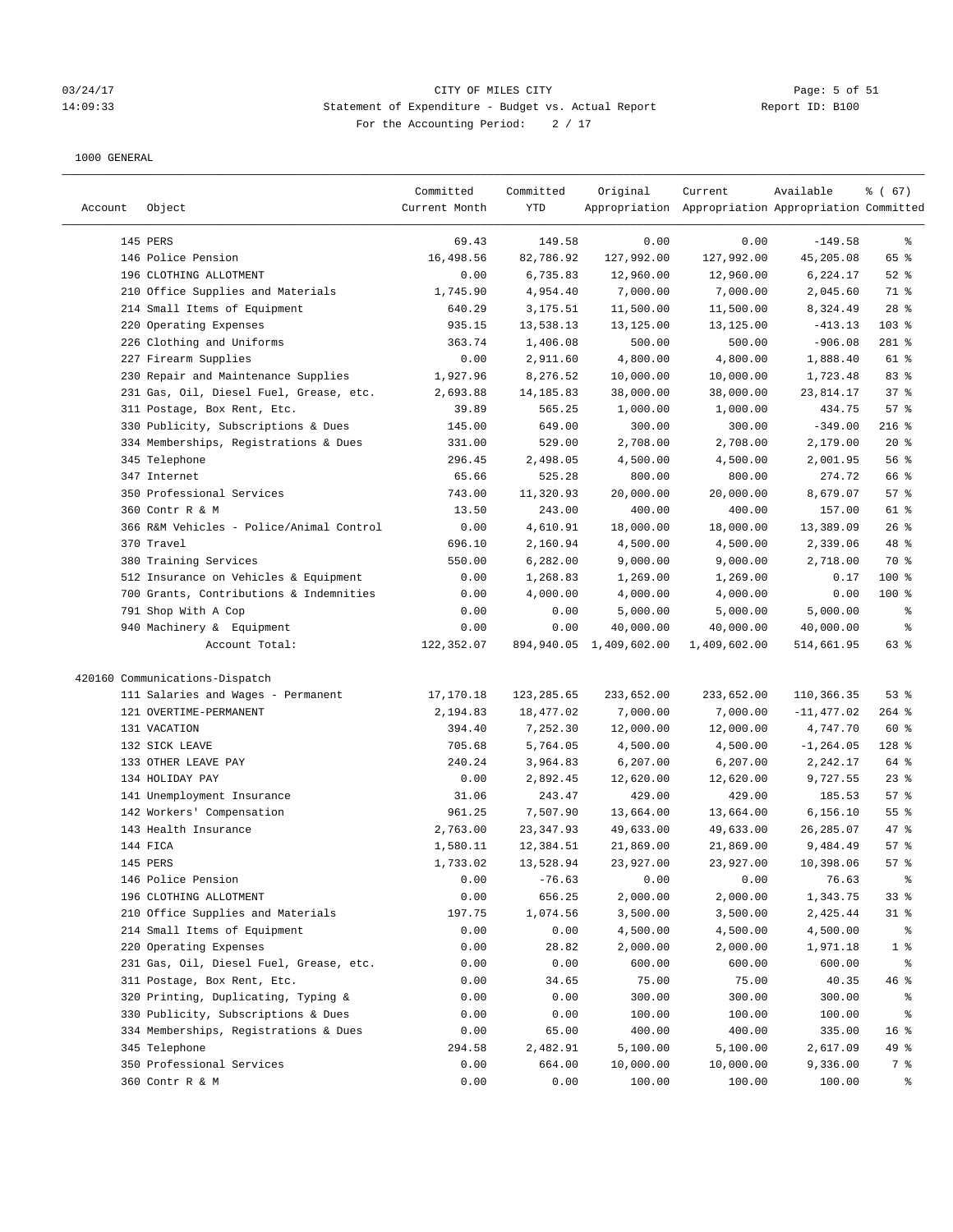#### 03/24/17 CITY OF MILES CITY Page: 6 of 51 14:09:33 Statement of Expenditure - Budget vs. Actual Report Report ID: B100 For the Accounting Period: 2 / 17

| 370 Travel<br>0.00<br>1,000.00<br>1,000.00<br>$-42.02$<br>$104$ %<br>1,042.02<br>380 Training Services<br>0.00<br>660.00<br>2,000.00<br>2,000.00<br>$33$ $%$<br>1,340.00<br>Account Total:<br>28,266.10<br>225,280.63<br>417,176.00<br>417,176.00<br>191,895.37<br>54%<br>420460 Fire Suppression(07)<br>111 Salaries and Wages - Permanent<br>401,006.00<br>95,058.78<br>76 %<br>36,950.99<br>305,947.22<br>401,006.00<br>112 SALARIES AND WAGES - PART PAID<br>$21$ %<br>0.00<br>3,171.50<br>15,000.00<br>15,000.00<br>11,828.50<br>121 OVERTIME-PERMANENT<br>4,076.63<br>30,168.60<br>25,000.00<br>25,000.00<br>$-5, 168.60$<br>$121$ %<br>131 VACATION<br>3,157.69<br>18,891.75<br>16,000.00<br>16,000.00<br>$-2,891.75$<br>118 %<br>132 SICK LEAVE<br>3,700.70<br>15,000.00<br>15,000.00<br>11,299.30<br>$25$ %<br>185.36<br>133 OTHER LEAVE PAY<br>809.42<br>4,000.00<br>4,000.00<br>$34$ $%$<br>1,348.72<br>2,651.28<br>134 HOLIDAY PAY<br>1,078.66<br>10,965.94<br>10,000.00<br>10,000.00<br>$-965.94$<br>110 %<br>141 Unemployment Insurance<br>69.43<br>561.36<br>707.00<br>707.00<br>145.64<br>79 %<br>89 %<br>142 Workers' Compensation<br>1,723.35<br>14,140.92<br>15,840.00<br>15,840.00<br>1,699.08<br>143 Health Insurance<br>6,487.23<br>50,904.85<br>77,428.00<br>77,428.00<br>26,523.15<br>66 %<br>82 %<br>144 FICA<br>668.80<br>5,607.22<br>6,830.00<br>6,830.00<br>1,222.78<br>147 Firemen's Pension<br>5,525.32<br>42,786.85<br>68,108.00<br>68,108.00<br>63 %<br>25, 321. 15<br>7 %<br>210 Office Supplies and Materials<br>426.94<br>1,932.10<br>28,398.00<br>28,398.00<br>26,465.90<br>79 %<br>211 Clothing Allotment<br>1,890.00<br>5,632.42<br>7,120.00<br>7,120.00<br>1,487.58<br>214 Small Items of Equipment<br>18,926.46<br>12,358.00<br>$-4,974.46$<br>136 %<br>15,359.84<br>13,952.00<br>217 Small Item Equ/Inspector<br>85.99<br>250.00<br>250.00<br>$34$ $%$<br>0.00<br>164.01<br>220 Operating Expenses<br>10,595.00<br>10,595.00<br>$22$ %<br>132.04<br>2,346.57<br>8,248.43<br>223 Operating Exp/Inspector<br>0.00<br>2,500.00<br>2,500.00<br>2,500.00<br>0.00<br>နွ<br>9%<br>226 Clothing and Uniforms<br>0.00<br>694.36<br>8,000.00<br>8,000.00<br>7,305.64<br>230 Repair and Maintenance Supplies<br>1,952.21<br>6,500.00<br>6,500.00<br>$30*$<br>234.96<br>4,547.79<br>231 Gas, Oil, Diesel Fuel, Grease, etc.<br>724.90<br>8,000.00<br>64 %<br>5,111.59<br>8,000.00<br>2,888.41<br>241 Consumable Tools<br>158.16<br>2,000.00<br>6 %<br>119.80<br>2,000.00<br>1,880.20<br>311 Postage, Box Rent, Etc.<br>0.00<br>0.00<br>75.00<br>75.00<br>75.00<br>နွ<br>320 Printing, Duplicating, Typing &<br>0.00<br>0.00<br>100.00<br>100.00<br>100.00<br>್ಠಿ<br>330 Publicity, Subscriptions & Dues<br>282.54<br>200.00<br>200.00<br>141 %<br>0.00<br>$-82.54$<br>334 Memberships, Registrations & Dues<br>1,300.00<br>2,000.00<br>2,000.00<br>700.00<br>65 %<br>0.00<br>341 Electric Utility Services<br>59 %<br>295.66<br>2,633.94<br>4,500.00<br>4,500.00<br>1,866.06<br>342 Water Utility Services<br>34.31<br>254.27<br>450.00<br>450.00<br>195.73<br>57%<br>99 %<br>343 Sewer Utility Services<br>37.23<br>296.37<br>300.00<br>300.00<br>3.63<br>344 Gas Utility Service<br>540.41<br>1,359.26<br>2,400.00<br>2,400.00<br>1,040.74<br>57%<br>85 %<br>345 Telephone<br>261.29<br>1,702.49<br>2,000.00<br>2,000.00<br>297.51<br>346 Garbage Service<br>0.00<br>878.18<br>750.00<br>750.00<br>$-128.18$<br>117 %<br>347 Internet<br>135.60<br>1,127.28<br>2,000.00<br>2,000.00<br>872.72<br>56%<br>350 Professional Services<br>0.00<br>12, 212.67<br>6,000.00<br>8,000.00<br>$-4, 212.67$<br>153 %<br>360 Contr R & M<br>0.00<br>4,243.15<br>8,335.00<br>8,335.00<br>4,091.85<br>$51$ %<br>79 %<br>364 R&M Vehicles - Fire/Amb<br>34,552.67<br>15,000.00<br>10,190.75<br>38,046.25<br>48,237.00<br>370 Travel<br>481.00<br>6 %<br>0.00<br>8,490.00<br>8,490.00<br>8,009.00<br>375 Travel/Inspector<br>0.00<br>0.00<br>1,000.00<br>1,000.00<br>1,000.00<br>နွ<br>380 Training Services<br>1,568.00<br>8,526.40<br>20,000.00<br>20,000.00<br>11,473.60<br>43%<br>382 Books<br>2,500.00<br>2,500.00<br>79 %<br>57.45<br>1,967.91<br>532.09<br>400 BUILDING MATERIALS<br>$77$ $%$<br>280.46<br>929.53<br>1,200.00<br>1,200.00<br>270.47<br>511 Insurance on Buildings<br>100 %<br>0.00<br>1,525.81<br>1,526.00<br>1,526.00<br>0.19<br>512 Insurance on Vehicles & Equipment<br>0.00<br>4,878.40<br>4,879.00<br>4,879.00<br>100 %<br>0.60<br>Account Total:<br>117,422.80<br>607,642.58<br>824, 345.00<br>861,176.00<br>253,533.42<br>71 % | Account | Object | Committed<br>Current Month | Committed<br>YTD | Original | Current<br>Appropriation Appropriation Appropriation Committed | Available | 8 ( 67) |
|----------------------------------------------------------------------------------------------------------------------------------------------------------------------------------------------------------------------------------------------------------------------------------------------------------------------------------------------------------------------------------------------------------------------------------------------------------------------------------------------------------------------------------------------------------------------------------------------------------------------------------------------------------------------------------------------------------------------------------------------------------------------------------------------------------------------------------------------------------------------------------------------------------------------------------------------------------------------------------------------------------------------------------------------------------------------------------------------------------------------------------------------------------------------------------------------------------------------------------------------------------------------------------------------------------------------------------------------------------------------------------------------------------------------------------------------------------------------------------------------------------------------------------------------------------------------------------------------------------------------------------------------------------------------------------------------------------------------------------------------------------------------------------------------------------------------------------------------------------------------------------------------------------------------------------------------------------------------------------------------------------------------------------------------------------------------------------------------------------------------------------------------------------------------------------------------------------------------------------------------------------------------------------------------------------------------------------------------------------------------------------------------------------------------------------------------------------------------------------------------------------------------------------------------------------------------------------------------------------------------------------------------------------------------------------------------------------------------------------------------------------------------------------------------------------------------------------------------------------------------------------------------------------------------------------------------------------------------------------------------------------------------------------------------------------------------------------------------------------------------------------------------------------------------------------------------------------------------------------------------------------------------------------------------------------------------------------------------------------------------------------------------------------------------------------------------------------------------------------------------------------------------------------------------------------------------------------------------------------------------------------------------------------------------------------------------------------------------------------------------------------------------------------------------------------------------------------------------------------------------------------------------------------------------------------------------------------------------------------------------------------------------------------------------------------------------------------------------------------------------------------------------------------------------------------------------------------------------------------------------------------------------------------------------------------------------------------------------------------------------------------------------------------------------------------------------------------------------------------------------------------------------------------------------------------------------------|---------|--------|----------------------------|------------------|----------|----------------------------------------------------------------|-----------|---------|
|                                                                                                                                                                                                                                                                                                                                                                                                                                                                                                                                                                                                                                                                                                                                                                                                                                                                                                                                                                                                                                                                                                                                                                                                                                                                                                                                                                                                                                                                                                                                                                                                                                                                                                                                                                                                                                                                                                                                                                                                                                                                                                                                                                                                                                                                                                                                                                                                                                                                                                                                                                                                                                                                                                                                                                                                                                                                                                                                                                                                                                                                                                                                                                                                                                                                                                                                                                                                                                                                                                                                                                                                                                                                                                                                                                                                                                                                                                                                                                                                                                                                                                                                                                                                                                                                                                                                                                                                                                                                                                                                                                            |         |        |                            |                  |          |                                                                |           |         |
|                                                                                                                                                                                                                                                                                                                                                                                                                                                                                                                                                                                                                                                                                                                                                                                                                                                                                                                                                                                                                                                                                                                                                                                                                                                                                                                                                                                                                                                                                                                                                                                                                                                                                                                                                                                                                                                                                                                                                                                                                                                                                                                                                                                                                                                                                                                                                                                                                                                                                                                                                                                                                                                                                                                                                                                                                                                                                                                                                                                                                                                                                                                                                                                                                                                                                                                                                                                                                                                                                                                                                                                                                                                                                                                                                                                                                                                                                                                                                                                                                                                                                                                                                                                                                                                                                                                                                                                                                                                                                                                                                                            |         |        |                            |                  |          |                                                                |           |         |
|                                                                                                                                                                                                                                                                                                                                                                                                                                                                                                                                                                                                                                                                                                                                                                                                                                                                                                                                                                                                                                                                                                                                                                                                                                                                                                                                                                                                                                                                                                                                                                                                                                                                                                                                                                                                                                                                                                                                                                                                                                                                                                                                                                                                                                                                                                                                                                                                                                                                                                                                                                                                                                                                                                                                                                                                                                                                                                                                                                                                                                                                                                                                                                                                                                                                                                                                                                                                                                                                                                                                                                                                                                                                                                                                                                                                                                                                                                                                                                                                                                                                                                                                                                                                                                                                                                                                                                                                                                                                                                                                                                            |         |        |                            |                  |          |                                                                |           |         |
|                                                                                                                                                                                                                                                                                                                                                                                                                                                                                                                                                                                                                                                                                                                                                                                                                                                                                                                                                                                                                                                                                                                                                                                                                                                                                                                                                                                                                                                                                                                                                                                                                                                                                                                                                                                                                                                                                                                                                                                                                                                                                                                                                                                                                                                                                                                                                                                                                                                                                                                                                                                                                                                                                                                                                                                                                                                                                                                                                                                                                                                                                                                                                                                                                                                                                                                                                                                                                                                                                                                                                                                                                                                                                                                                                                                                                                                                                                                                                                                                                                                                                                                                                                                                                                                                                                                                                                                                                                                                                                                                                                            |         |        |                            |                  |          |                                                                |           |         |
|                                                                                                                                                                                                                                                                                                                                                                                                                                                                                                                                                                                                                                                                                                                                                                                                                                                                                                                                                                                                                                                                                                                                                                                                                                                                                                                                                                                                                                                                                                                                                                                                                                                                                                                                                                                                                                                                                                                                                                                                                                                                                                                                                                                                                                                                                                                                                                                                                                                                                                                                                                                                                                                                                                                                                                                                                                                                                                                                                                                                                                                                                                                                                                                                                                                                                                                                                                                                                                                                                                                                                                                                                                                                                                                                                                                                                                                                                                                                                                                                                                                                                                                                                                                                                                                                                                                                                                                                                                                                                                                                                                            |         |        |                            |                  |          |                                                                |           |         |
|                                                                                                                                                                                                                                                                                                                                                                                                                                                                                                                                                                                                                                                                                                                                                                                                                                                                                                                                                                                                                                                                                                                                                                                                                                                                                                                                                                                                                                                                                                                                                                                                                                                                                                                                                                                                                                                                                                                                                                                                                                                                                                                                                                                                                                                                                                                                                                                                                                                                                                                                                                                                                                                                                                                                                                                                                                                                                                                                                                                                                                                                                                                                                                                                                                                                                                                                                                                                                                                                                                                                                                                                                                                                                                                                                                                                                                                                                                                                                                                                                                                                                                                                                                                                                                                                                                                                                                                                                                                                                                                                                                            |         |        |                            |                  |          |                                                                |           |         |
|                                                                                                                                                                                                                                                                                                                                                                                                                                                                                                                                                                                                                                                                                                                                                                                                                                                                                                                                                                                                                                                                                                                                                                                                                                                                                                                                                                                                                                                                                                                                                                                                                                                                                                                                                                                                                                                                                                                                                                                                                                                                                                                                                                                                                                                                                                                                                                                                                                                                                                                                                                                                                                                                                                                                                                                                                                                                                                                                                                                                                                                                                                                                                                                                                                                                                                                                                                                                                                                                                                                                                                                                                                                                                                                                                                                                                                                                                                                                                                                                                                                                                                                                                                                                                                                                                                                                                                                                                                                                                                                                                                            |         |        |                            |                  |          |                                                                |           |         |
|                                                                                                                                                                                                                                                                                                                                                                                                                                                                                                                                                                                                                                                                                                                                                                                                                                                                                                                                                                                                                                                                                                                                                                                                                                                                                                                                                                                                                                                                                                                                                                                                                                                                                                                                                                                                                                                                                                                                                                                                                                                                                                                                                                                                                                                                                                                                                                                                                                                                                                                                                                                                                                                                                                                                                                                                                                                                                                                                                                                                                                                                                                                                                                                                                                                                                                                                                                                                                                                                                                                                                                                                                                                                                                                                                                                                                                                                                                                                                                                                                                                                                                                                                                                                                                                                                                                                                                                                                                                                                                                                                                            |         |        |                            |                  |          |                                                                |           |         |
|                                                                                                                                                                                                                                                                                                                                                                                                                                                                                                                                                                                                                                                                                                                                                                                                                                                                                                                                                                                                                                                                                                                                                                                                                                                                                                                                                                                                                                                                                                                                                                                                                                                                                                                                                                                                                                                                                                                                                                                                                                                                                                                                                                                                                                                                                                                                                                                                                                                                                                                                                                                                                                                                                                                                                                                                                                                                                                                                                                                                                                                                                                                                                                                                                                                                                                                                                                                                                                                                                                                                                                                                                                                                                                                                                                                                                                                                                                                                                                                                                                                                                                                                                                                                                                                                                                                                                                                                                                                                                                                                                                            |         |        |                            |                  |          |                                                                |           |         |
|                                                                                                                                                                                                                                                                                                                                                                                                                                                                                                                                                                                                                                                                                                                                                                                                                                                                                                                                                                                                                                                                                                                                                                                                                                                                                                                                                                                                                                                                                                                                                                                                                                                                                                                                                                                                                                                                                                                                                                                                                                                                                                                                                                                                                                                                                                                                                                                                                                                                                                                                                                                                                                                                                                                                                                                                                                                                                                                                                                                                                                                                                                                                                                                                                                                                                                                                                                                                                                                                                                                                                                                                                                                                                                                                                                                                                                                                                                                                                                                                                                                                                                                                                                                                                                                                                                                                                                                                                                                                                                                                                                            |         |        |                            |                  |          |                                                                |           |         |
|                                                                                                                                                                                                                                                                                                                                                                                                                                                                                                                                                                                                                                                                                                                                                                                                                                                                                                                                                                                                                                                                                                                                                                                                                                                                                                                                                                                                                                                                                                                                                                                                                                                                                                                                                                                                                                                                                                                                                                                                                                                                                                                                                                                                                                                                                                                                                                                                                                                                                                                                                                                                                                                                                                                                                                                                                                                                                                                                                                                                                                                                                                                                                                                                                                                                                                                                                                                                                                                                                                                                                                                                                                                                                                                                                                                                                                                                                                                                                                                                                                                                                                                                                                                                                                                                                                                                                                                                                                                                                                                                                                            |         |        |                            |                  |          |                                                                |           |         |
|                                                                                                                                                                                                                                                                                                                                                                                                                                                                                                                                                                                                                                                                                                                                                                                                                                                                                                                                                                                                                                                                                                                                                                                                                                                                                                                                                                                                                                                                                                                                                                                                                                                                                                                                                                                                                                                                                                                                                                                                                                                                                                                                                                                                                                                                                                                                                                                                                                                                                                                                                                                                                                                                                                                                                                                                                                                                                                                                                                                                                                                                                                                                                                                                                                                                                                                                                                                                                                                                                                                                                                                                                                                                                                                                                                                                                                                                                                                                                                                                                                                                                                                                                                                                                                                                                                                                                                                                                                                                                                                                                                            |         |        |                            |                  |          |                                                                |           |         |
|                                                                                                                                                                                                                                                                                                                                                                                                                                                                                                                                                                                                                                                                                                                                                                                                                                                                                                                                                                                                                                                                                                                                                                                                                                                                                                                                                                                                                                                                                                                                                                                                                                                                                                                                                                                                                                                                                                                                                                                                                                                                                                                                                                                                                                                                                                                                                                                                                                                                                                                                                                                                                                                                                                                                                                                                                                                                                                                                                                                                                                                                                                                                                                                                                                                                                                                                                                                                                                                                                                                                                                                                                                                                                                                                                                                                                                                                                                                                                                                                                                                                                                                                                                                                                                                                                                                                                                                                                                                                                                                                                                            |         |        |                            |                  |          |                                                                |           |         |
|                                                                                                                                                                                                                                                                                                                                                                                                                                                                                                                                                                                                                                                                                                                                                                                                                                                                                                                                                                                                                                                                                                                                                                                                                                                                                                                                                                                                                                                                                                                                                                                                                                                                                                                                                                                                                                                                                                                                                                                                                                                                                                                                                                                                                                                                                                                                                                                                                                                                                                                                                                                                                                                                                                                                                                                                                                                                                                                                                                                                                                                                                                                                                                                                                                                                                                                                                                                                                                                                                                                                                                                                                                                                                                                                                                                                                                                                                                                                                                                                                                                                                                                                                                                                                                                                                                                                                                                                                                                                                                                                                                            |         |        |                            |                  |          |                                                                |           |         |
|                                                                                                                                                                                                                                                                                                                                                                                                                                                                                                                                                                                                                                                                                                                                                                                                                                                                                                                                                                                                                                                                                                                                                                                                                                                                                                                                                                                                                                                                                                                                                                                                                                                                                                                                                                                                                                                                                                                                                                                                                                                                                                                                                                                                                                                                                                                                                                                                                                                                                                                                                                                                                                                                                                                                                                                                                                                                                                                                                                                                                                                                                                                                                                                                                                                                                                                                                                                                                                                                                                                                                                                                                                                                                                                                                                                                                                                                                                                                                                                                                                                                                                                                                                                                                                                                                                                                                                                                                                                                                                                                                                            |         |        |                            |                  |          |                                                                |           |         |
|                                                                                                                                                                                                                                                                                                                                                                                                                                                                                                                                                                                                                                                                                                                                                                                                                                                                                                                                                                                                                                                                                                                                                                                                                                                                                                                                                                                                                                                                                                                                                                                                                                                                                                                                                                                                                                                                                                                                                                                                                                                                                                                                                                                                                                                                                                                                                                                                                                                                                                                                                                                                                                                                                                                                                                                                                                                                                                                                                                                                                                                                                                                                                                                                                                                                                                                                                                                                                                                                                                                                                                                                                                                                                                                                                                                                                                                                                                                                                                                                                                                                                                                                                                                                                                                                                                                                                                                                                                                                                                                                                                            |         |        |                            |                  |          |                                                                |           |         |
|                                                                                                                                                                                                                                                                                                                                                                                                                                                                                                                                                                                                                                                                                                                                                                                                                                                                                                                                                                                                                                                                                                                                                                                                                                                                                                                                                                                                                                                                                                                                                                                                                                                                                                                                                                                                                                                                                                                                                                                                                                                                                                                                                                                                                                                                                                                                                                                                                                                                                                                                                                                                                                                                                                                                                                                                                                                                                                                                                                                                                                                                                                                                                                                                                                                                                                                                                                                                                                                                                                                                                                                                                                                                                                                                                                                                                                                                                                                                                                                                                                                                                                                                                                                                                                                                                                                                                                                                                                                                                                                                                                            |         |        |                            |                  |          |                                                                |           |         |
|                                                                                                                                                                                                                                                                                                                                                                                                                                                                                                                                                                                                                                                                                                                                                                                                                                                                                                                                                                                                                                                                                                                                                                                                                                                                                                                                                                                                                                                                                                                                                                                                                                                                                                                                                                                                                                                                                                                                                                                                                                                                                                                                                                                                                                                                                                                                                                                                                                                                                                                                                                                                                                                                                                                                                                                                                                                                                                                                                                                                                                                                                                                                                                                                                                                                                                                                                                                                                                                                                                                                                                                                                                                                                                                                                                                                                                                                                                                                                                                                                                                                                                                                                                                                                                                                                                                                                                                                                                                                                                                                                                            |         |        |                            |                  |          |                                                                |           |         |
|                                                                                                                                                                                                                                                                                                                                                                                                                                                                                                                                                                                                                                                                                                                                                                                                                                                                                                                                                                                                                                                                                                                                                                                                                                                                                                                                                                                                                                                                                                                                                                                                                                                                                                                                                                                                                                                                                                                                                                                                                                                                                                                                                                                                                                                                                                                                                                                                                                                                                                                                                                                                                                                                                                                                                                                                                                                                                                                                                                                                                                                                                                                                                                                                                                                                                                                                                                                                                                                                                                                                                                                                                                                                                                                                                                                                                                                                                                                                                                                                                                                                                                                                                                                                                                                                                                                                                                                                                                                                                                                                                                            |         |        |                            |                  |          |                                                                |           |         |
|                                                                                                                                                                                                                                                                                                                                                                                                                                                                                                                                                                                                                                                                                                                                                                                                                                                                                                                                                                                                                                                                                                                                                                                                                                                                                                                                                                                                                                                                                                                                                                                                                                                                                                                                                                                                                                                                                                                                                                                                                                                                                                                                                                                                                                                                                                                                                                                                                                                                                                                                                                                                                                                                                                                                                                                                                                                                                                                                                                                                                                                                                                                                                                                                                                                                                                                                                                                                                                                                                                                                                                                                                                                                                                                                                                                                                                                                                                                                                                                                                                                                                                                                                                                                                                                                                                                                                                                                                                                                                                                                                                            |         |        |                            |                  |          |                                                                |           |         |
|                                                                                                                                                                                                                                                                                                                                                                                                                                                                                                                                                                                                                                                                                                                                                                                                                                                                                                                                                                                                                                                                                                                                                                                                                                                                                                                                                                                                                                                                                                                                                                                                                                                                                                                                                                                                                                                                                                                                                                                                                                                                                                                                                                                                                                                                                                                                                                                                                                                                                                                                                                                                                                                                                                                                                                                                                                                                                                                                                                                                                                                                                                                                                                                                                                                                                                                                                                                                                                                                                                                                                                                                                                                                                                                                                                                                                                                                                                                                                                                                                                                                                                                                                                                                                                                                                                                                                                                                                                                                                                                                                                            |         |        |                            |                  |          |                                                                |           |         |
|                                                                                                                                                                                                                                                                                                                                                                                                                                                                                                                                                                                                                                                                                                                                                                                                                                                                                                                                                                                                                                                                                                                                                                                                                                                                                                                                                                                                                                                                                                                                                                                                                                                                                                                                                                                                                                                                                                                                                                                                                                                                                                                                                                                                                                                                                                                                                                                                                                                                                                                                                                                                                                                                                                                                                                                                                                                                                                                                                                                                                                                                                                                                                                                                                                                                                                                                                                                                                                                                                                                                                                                                                                                                                                                                                                                                                                                                                                                                                                                                                                                                                                                                                                                                                                                                                                                                                                                                                                                                                                                                                                            |         |        |                            |                  |          |                                                                |           |         |
|                                                                                                                                                                                                                                                                                                                                                                                                                                                                                                                                                                                                                                                                                                                                                                                                                                                                                                                                                                                                                                                                                                                                                                                                                                                                                                                                                                                                                                                                                                                                                                                                                                                                                                                                                                                                                                                                                                                                                                                                                                                                                                                                                                                                                                                                                                                                                                                                                                                                                                                                                                                                                                                                                                                                                                                                                                                                                                                                                                                                                                                                                                                                                                                                                                                                                                                                                                                                                                                                                                                                                                                                                                                                                                                                                                                                                                                                                                                                                                                                                                                                                                                                                                                                                                                                                                                                                                                                                                                                                                                                                                            |         |        |                            |                  |          |                                                                |           |         |
|                                                                                                                                                                                                                                                                                                                                                                                                                                                                                                                                                                                                                                                                                                                                                                                                                                                                                                                                                                                                                                                                                                                                                                                                                                                                                                                                                                                                                                                                                                                                                                                                                                                                                                                                                                                                                                                                                                                                                                                                                                                                                                                                                                                                                                                                                                                                                                                                                                                                                                                                                                                                                                                                                                                                                                                                                                                                                                                                                                                                                                                                                                                                                                                                                                                                                                                                                                                                                                                                                                                                                                                                                                                                                                                                                                                                                                                                                                                                                                                                                                                                                                                                                                                                                                                                                                                                                                                                                                                                                                                                                                            |         |        |                            |                  |          |                                                                |           |         |
|                                                                                                                                                                                                                                                                                                                                                                                                                                                                                                                                                                                                                                                                                                                                                                                                                                                                                                                                                                                                                                                                                                                                                                                                                                                                                                                                                                                                                                                                                                                                                                                                                                                                                                                                                                                                                                                                                                                                                                                                                                                                                                                                                                                                                                                                                                                                                                                                                                                                                                                                                                                                                                                                                                                                                                                                                                                                                                                                                                                                                                                                                                                                                                                                                                                                                                                                                                                                                                                                                                                                                                                                                                                                                                                                                                                                                                                                                                                                                                                                                                                                                                                                                                                                                                                                                                                                                                                                                                                                                                                                                                            |         |        |                            |                  |          |                                                                |           |         |
|                                                                                                                                                                                                                                                                                                                                                                                                                                                                                                                                                                                                                                                                                                                                                                                                                                                                                                                                                                                                                                                                                                                                                                                                                                                                                                                                                                                                                                                                                                                                                                                                                                                                                                                                                                                                                                                                                                                                                                                                                                                                                                                                                                                                                                                                                                                                                                                                                                                                                                                                                                                                                                                                                                                                                                                                                                                                                                                                                                                                                                                                                                                                                                                                                                                                                                                                                                                                                                                                                                                                                                                                                                                                                                                                                                                                                                                                                                                                                                                                                                                                                                                                                                                                                                                                                                                                                                                                                                                                                                                                                                            |         |        |                            |                  |          |                                                                |           |         |
|                                                                                                                                                                                                                                                                                                                                                                                                                                                                                                                                                                                                                                                                                                                                                                                                                                                                                                                                                                                                                                                                                                                                                                                                                                                                                                                                                                                                                                                                                                                                                                                                                                                                                                                                                                                                                                                                                                                                                                                                                                                                                                                                                                                                                                                                                                                                                                                                                                                                                                                                                                                                                                                                                                                                                                                                                                                                                                                                                                                                                                                                                                                                                                                                                                                                                                                                                                                                                                                                                                                                                                                                                                                                                                                                                                                                                                                                                                                                                                                                                                                                                                                                                                                                                                                                                                                                                                                                                                                                                                                                                                            |         |        |                            |                  |          |                                                                |           |         |
|                                                                                                                                                                                                                                                                                                                                                                                                                                                                                                                                                                                                                                                                                                                                                                                                                                                                                                                                                                                                                                                                                                                                                                                                                                                                                                                                                                                                                                                                                                                                                                                                                                                                                                                                                                                                                                                                                                                                                                                                                                                                                                                                                                                                                                                                                                                                                                                                                                                                                                                                                                                                                                                                                                                                                                                                                                                                                                                                                                                                                                                                                                                                                                                                                                                                                                                                                                                                                                                                                                                                                                                                                                                                                                                                                                                                                                                                                                                                                                                                                                                                                                                                                                                                                                                                                                                                                                                                                                                                                                                                                                            |         |        |                            |                  |          |                                                                |           |         |
|                                                                                                                                                                                                                                                                                                                                                                                                                                                                                                                                                                                                                                                                                                                                                                                                                                                                                                                                                                                                                                                                                                                                                                                                                                                                                                                                                                                                                                                                                                                                                                                                                                                                                                                                                                                                                                                                                                                                                                                                                                                                                                                                                                                                                                                                                                                                                                                                                                                                                                                                                                                                                                                                                                                                                                                                                                                                                                                                                                                                                                                                                                                                                                                                                                                                                                                                                                                                                                                                                                                                                                                                                                                                                                                                                                                                                                                                                                                                                                                                                                                                                                                                                                                                                                                                                                                                                                                                                                                                                                                                                                            |         |        |                            |                  |          |                                                                |           |         |
|                                                                                                                                                                                                                                                                                                                                                                                                                                                                                                                                                                                                                                                                                                                                                                                                                                                                                                                                                                                                                                                                                                                                                                                                                                                                                                                                                                                                                                                                                                                                                                                                                                                                                                                                                                                                                                                                                                                                                                                                                                                                                                                                                                                                                                                                                                                                                                                                                                                                                                                                                                                                                                                                                                                                                                                                                                                                                                                                                                                                                                                                                                                                                                                                                                                                                                                                                                                                                                                                                                                                                                                                                                                                                                                                                                                                                                                                                                                                                                                                                                                                                                                                                                                                                                                                                                                                                                                                                                                                                                                                                                            |         |        |                            |                  |          |                                                                |           |         |
|                                                                                                                                                                                                                                                                                                                                                                                                                                                                                                                                                                                                                                                                                                                                                                                                                                                                                                                                                                                                                                                                                                                                                                                                                                                                                                                                                                                                                                                                                                                                                                                                                                                                                                                                                                                                                                                                                                                                                                                                                                                                                                                                                                                                                                                                                                                                                                                                                                                                                                                                                                                                                                                                                                                                                                                                                                                                                                                                                                                                                                                                                                                                                                                                                                                                                                                                                                                                                                                                                                                                                                                                                                                                                                                                                                                                                                                                                                                                                                                                                                                                                                                                                                                                                                                                                                                                                                                                                                                                                                                                                                            |         |        |                            |                  |          |                                                                |           |         |
|                                                                                                                                                                                                                                                                                                                                                                                                                                                                                                                                                                                                                                                                                                                                                                                                                                                                                                                                                                                                                                                                                                                                                                                                                                                                                                                                                                                                                                                                                                                                                                                                                                                                                                                                                                                                                                                                                                                                                                                                                                                                                                                                                                                                                                                                                                                                                                                                                                                                                                                                                                                                                                                                                                                                                                                                                                                                                                                                                                                                                                                                                                                                                                                                                                                                                                                                                                                                                                                                                                                                                                                                                                                                                                                                                                                                                                                                                                                                                                                                                                                                                                                                                                                                                                                                                                                                                                                                                                                                                                                                                                            |         |        |                            |                  |          |                                                                |           |         |
|                                                                                                                                                                                                                                                                                                                                                                                                                                                                                                                                                                                                                                                                                                                                                                                                                                                                                                                                                                                                                                                                                                                                                                                                                                                                                                                                                                                                                                                                                                                                                                                                                                                                                                                                                                                                                                                                                                                                                                                                                                                                                                                                                                                                                                                                                                                                                                                                                                                                                                                                                                                                                                                                                                                                                                                                                                                                                                                                                                                                                                                                                                                                                                                                                                                                                                                                                                                                                                                                                                                                                                                                                                                                                                                                                                                                                                                                                                                                                                                                                                                                                                                                                                                                                                                                                                                                                                                                                                                                                                                                                                            |         |        |                            |                  |          |                                                                |           |         |
|                                                                                                                                                                                                                                                                                                                                                                                                                                                                                                                                                                                                                                                                                                                                                                                                                                                                                                                                                                                                                                                                                                                                                                                                                                                                                                                                                                                                                                                                                                                                                                                                                                                                                                                                                                                                                                                                                                                                                                                                                                                                                                                                                                                                                                                                                                                                                                                                                                                                                                                                                                                                                                                                                                                                                                                                                                                                                                                                                                                                                                                                                                                                                                                                                                                                                                                                                                                                                                                                                                                                                                                                                                                                                                                                                                                                                                                                                                                                                                                                                                                                                                                                                                                                                                                                                                                                                                                                                                                                                                                                                                            |         |        |                            |                  |          |                                                                |           |         |
|                                                                                                                                                                                                                                                                                                                                                                                                                                                                                                                                                                                                                                                                                                                                                                                                                                                                                                                                                                                                                                                                                                                                                                                                                                                                                                                                                                                                                                                                                                                                                                                                                                                                                                                                                                                                                                                                                                                                                                                                                                                                                                                                                                                                                                                                                                                                                                                                                                                                                                                                                                                                                                                                                                                                                                                                                                                                                                                                                                                                                                                                                                                                                                                                                                                                                                                                                                                                                                                                                                                                                                                                                                                                                                                                                                                                                                                                                                                                                                                                                                                                                                                                                                                                                                                                                                                                                                                                                                                                                                                                                                            |         |        |                            |                  |          |                                                                |           |         |
|                                                                                                                                                                                                                                                                                                                                                                                                                                                                                                                                                                                                                                                                                                                                                                                                                                                                                                                                                                                                                                                                                                                                                                                                                                                                                                                                                                                                                                                                                                                                                                                                                                                                                                                                                                                                                                                                                                                                                                                                                                                                                                                                                                                                                                                                                                                                                                                                                                                                                                                                                                                                                                                                                                                                                                                                                                                                                                                                                                                                                                                                                                                                                                                                                                                                                                                                                                                                                                                                                                                                                                                                                                                                                                                                                                                                                                                                                                                                                                                                                                                                                                                                                                                                                                                                                                                                                                                                                                                                                                                                                                            |         |        |                            |                  |          |                                                                |           |         |
|                                                                                                                                                                                                                                                                                                                                                                                                                                                                                                                                                                                                                                                                                                                                                                                                                                                                                                                                                                                                                                                                                                                                                                                                                                                                                                                                                                                                                                                                                                                                                                                                                                                                                                                                                                                                                                                                                                                                                                                                                                                                                                                                                                                                                                                                                                                                                                                                                                                                                                                                                                                                                                                                                                                                                                                                                                                                                                                                                                                                                                                                                                                                                                                                                                                                                                                                                                                                                                                                                                                                                                                                                                                                                                                                                                                                                                                                                                                                                                                                                                                                                                                                                                                                                                                                                                                                                                                                                                                                                                                                                                            |         |        |                            |                  |          |                                                                |           |         |
|                                                                                                                                                                                                                                                                                                                                                                                                                                                                                                                                                                                                                                                                                                                                                                                                                                                                                                                                                                                                                                                                                                                                                                                                                                                                                                                                                                                                                                                                                                                                                                                                                                                                                                                                                                                                                                                                                                                                                                                                                                                                                                                                                                                                                                                                                                                                                                                                                                                                                                                                                                                                                                                                                                                                                                                                                                                                                                                                                                                                                                                                                                                                                                                                                                                                                                                                                                                                                                                                                                                                                                                                                                                                                                                                                                                                                                                                                                                                                                                                                                                                                                                                                                                                                                                                                                                                                                                                                                                                                                                                                                            |         |        |                            |                  |          |                                                                |           |         |
|                                                                                                                                                                                                                                                                                                                                                                                                                                                                                                                                                                                                                                                                                                                                                                                                                                                                                                                                                                                                                                                                                                                                                                                                                                                                                                                                                                                                                                                                                                                                                                                                                                                                                                                                                                                                                                                                                                                                                                                                                                                                                                                                                                                                                                                                                                                                                                                                                                                                                                                                                                                                                                                                                                                                                                                                                                                                                                                                                                                                                                                                                                                                                                                                                                                                                                                                                                                                                                                                                                                                                                                                                                                                                                                                                                                                                                                                                                                                                                                                                                                                                                                                                                                                                                                                                                                                                                                                                                                                                                                                                                            |         |        |                            |                  |          |                                                                |           |         |
|                                                                                                                                                                                                                                                                                                                                                                                                                                                                                                                                                                                                                                                                                                                                                                                                                                                                                                                                                                                                                                                                                                                                                                                                                                                                                                                                                                                                                                                                                                                                                                                                                                                                                                                                                                                                                                                                                                                                                                                                                                                                                                                                                                                                                                                                                                                                                                                                                                                                                                                                                                                                                                                                                                                                                                                                                                                                                                                                                                                                                                                                                                                                                                                                                                                                                                                                                                                                                                                                                                                                                                                                                                                                                                                                                                                                                                                                                                                                                                                                                                                                                                                                                                                                                                                                                                                                                                                                                                                                                                                                                                            |         |        |                            |                  |          |                                                                |           |         |
|                                                                                                                                                                                                                                                                                                                                                                                                                                                                                                                                                                                                                                                                                                                                                                                                                                                                                                                                                                                                                                                                                                                                                                                                                                                                                                                                                                                                                                                                                                                                                                                                                                                                                                                                                                                                                                                                                                                                                                                                                                                                                                                                                                                                                                                                                                                                                                                                                                                                                                                                                                                                                                                                                                                                                                                                                                                                                                                                                                                                                                                                                                                                                                                                                                                                                                                                                                                                                                                                                                                                                                                                                                                                                                                                                                                                                                                                                                                                                                                                                                                                                                                                                                                                                                                                                                                                                                                                                                                                                                                                                                            |         |        |                            |                  |          |                                                                |           |         |
|                                                                                                                                                                                                                                                                                                                                                                                                                                                                                                                                                                                                                                                                                                                                                                                                                                                                                                                                                                                                                                                                                                                                                                                                                                                                                                                                                                                                                                                                                                                                                                                                                                                                                                                                                                                                                                                                                                                                                                                                                                                                                                                                                                                                                                                                                                                                                                                                                                                                                                                                                                                                                                                                                                                                                                                                                                                                                                                                                                                                                                                                                                                                                                                                                                                                                                                                                                                                                                                                                                                                                                                                                                                                                                                                                                                                                                                                                                                                                                                                                                                                                                                                                                                                                                                                                                                                                                                                                                                                                                                                                                            |         |        |                            |                  |          |                                                                |           |         |
|                                                                                                                                                                                                                                                                                                                                                                                                                                                                                                                                                                                                                                                                                                                                                                                                                                                                                                                                                                                                                                                                                                                                                                                                                                                                                                                                                                                                                                                                                                                                                                                                                                                                                                                                                                                                                                                                                                                                                                                                                                                                                                                                                                                                                                                                                                                                                                                                                                                                                                                                                                                                                                                                                                                                                                                                                                                                                                                                                                                                                                                                                                                                                                                                                                                                                                                                                                                                                                                                                                                                                                                                                                                                                                                                                                                                                                                                                                                                                                                                                                                                                                                                                                                                                                                                                                                                                                                                                                                                                                                                                                            |         |        |                            |                  |          |                                                                |           |         |
|                                                                                                                                                                                                                                                                                                                                                                                                                                                                                                                                                                                                                                                                                                                                                                                                                                                                                                                                                                                                                                                                                                                                                                                                                                                                                                                                                                                                                                                                                                                                                                                                                                                                                                                                                                                                                                                                                                                                                                                                                                                                                                                                                                                                                                                                                                                                                                                                                                                                                                                                                                                                                                                                                                                                                                                                                                                                                                                                                                                                                                                                                                                                                                                                                                                                                                                                                                                                                                                                                                                                                                                                                                                                                                                                                                                                                                                                                                                                                                                                                                                                                                                                                                                                                                                                                                                                                                                                                                                                                                                                                                            |         |        |                            |                  |          |                                                                |           |         |
|                                                                                                                                                                                                                                                                                                                                                                                                                                                                                                                                                                                                                                                                                                                                                                                                                                                                                                                                                                                                                                                                                                                                                                                                                                                                                                                                                                                                                                                                                                                                                                                                                                                                                                                                                                                                                                                                                                                                                                                                                                                                                                                                                                                                                                                                                                                                                                                                                                                                                                                                                                                                                                                                                                                                                                                                                                                                                                                                                                                                                                                                                                                                                                                                                                                                                                                                                                                                                                                                                                                                                                                                                                                                                                                                                                                                                                                                                                                                                                                                                                                                                                                                                                                                                                                                                                                                                                                                                                                                                                                                                                            |         |        |                            |                  |          |                                                                |           |         |
|                                                                                                                                                                                                                                                                                                                                                                                                                                                                                                                                                                                                                                                                                                                                                                                                                                                                                                                                                                                                                                                                                                                                                                                                                                                                                                                                                                                                                                                                                                                                                                                                                                                                                                                                                                                                                                                                                                                                                                                                                                                                                                                                                                                                                                                                                                                                                                                                                                                                                                                                                                                                                                                                                                                                                                                                                                                                                                                                                                                                                                                                                                                                                                                                                                                                                                                                                                                                                                                                                                                                                                                                                                                                                                                                                                                                                                                                                                                                                                                                                                                                                                                                                                                                                                                                                                                                                                                                                                                                                                                                                                            |         |        |                            |                  |          |                                                                |           |         |
|                                                                                                                                                                                                                                                                                                                                                                                                                                                                                                                                                                                                                                                                                                                                                                                                                                                                                                                                                                                                                                                                                                                                                                                                                                                                                                                                                                                                                                                                                                                                                                                                                                                                                                                                                                                                                                                                                                                                                                                                                                                                                                                                                                                                                                                                                                                                                                                                                                                                                                                                                                                                                                                                                                                                                                                                                                                                                                                                                                                                                                                                                                                                                                                                                                                                                                                                                                                                                                                                                                                                                                                                                                                                                                                                                                                                                                                                                                                                                                                                                                                                                                                                                                                                                                                                                                                                                                                                                                                                                                                                                                            |         |        |                            |                  |          |                                                                |           |         |
|                                                                                                                                                                                                                                                                                                                                                                                                                                                                                                                                                                                                                                                                                                                                                                                                                                                                                                                                                                                                                                                                                                                                                                                                                                                                                                                                                                                                                                                                                                                                                                                                                                                                                                                                                                                                                                                                                                                                                                                                                                                                                                                                                                                                                                                                                                                                                                                                                                                                                                                                                                                                                                                                                                                                                                                                                                                                                                                                                                                                                                                                                                                                                                                                                                                                                                                                                                                                                                                                                                                                                                                                                                                                                                                                                                                                                                                                                                                                                                                                                                                                                                                                                                                                                                                                                                                                                                                                                                                                                                                                                                            |         |        |                            |                  |          |                                                                |           |         |
| Account Group Total:<br>2,687,954.00<br>64 %<br>268,040.97 1,727,863.26 2,651,123.00<br>960,090.74                                                                                                                                                                                                                                                                                                                                                                                                                                                                                                                                                                                                                                                                                                                                                                                                                                                                                                                                                                                                                                                                                                                                                                                                                                                                                                                                                                                                                                                                                                                                                                                                                                                                                                                                                                                                                                                                                                                                                                                                                                                                                                                                                                                                                                                                                                                                                                                                                                                                                                                                                                                                                                                                                                                                                                                                                                                                                                                                                                                                                                                                                                                                                                                                                                                                                                                                                                                                                                                                                                                                                                                                                                                                                                                                                                                                                                                                                                                                                                                                                                                                                                                                                                                                                                                                                                                                                                                                                                                                         |         |        |                            |                  |          |                                                                |           |         |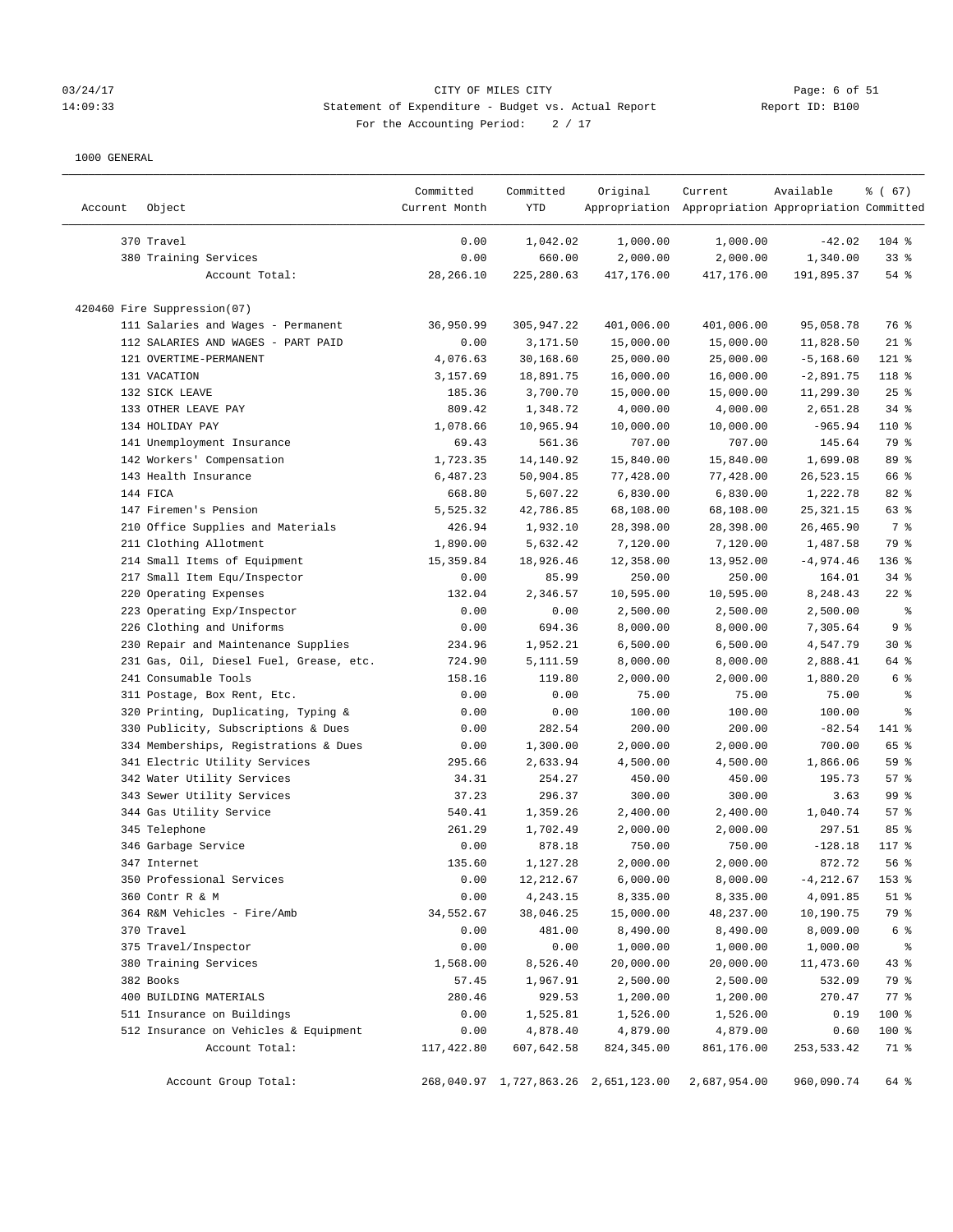#### 03/24/17 Page: 7 of 51 14:09:33 Statement of Expenditure - Budget vs. Actual Report Report ID: B100 For the Accounting Period:  $2 / 17$

| Account | Object                                    | Committed<br>Current Month | Committed<br><b>YTD</b> | Original   | Current<br>Appropriation Appropriation Appropriation Committed | Available    | % (67)          |
|---------|-------------------------------------------|----------------------------|-------------------------|------------|----------------------------------------------------------------|--------------|-----------------|
|         | 430000 Public Works-GASB68                |                            |                         |            |                                                                |              |                 |
|         | 431200 Flood Control                      |                            |                         |            |                                                                |              |                 |
|         | 111 Salaries and Wages - Permanent        | 1,269.20                   | 9,327.56                | 12,956.00  | 12,956.00                                                      | 3,628.44     | 72 %            |
|         | 131 VACATION                              | 22.74                      | 799.42                  | 2,200.00   | 2,200.00                                                       | 1,400.58     | 36%             |
|         | 132 SICK LEAVE                            | 26.52                      | 268.98                  | 700.00     | 700.00                                                         | 431.02       | 38 <sup>8</sup> |
|         | 133 OTHER LEAVE PAY                       | 0.00                       | 151.53                  | 1,372.00   | 1,372.00                                                       | 1,220.47     | $11$ %          |
|         | 141 Unemployment Insurance                | 1.95                       | 15.77                   | 26.00      | 26.00                                                          | 10.23        | 61 %            |
|         | 142 Workers' Compensation                 | 73.46                      | 591.12                  | 941.00     | 941.00                                                         | 349.88       | 63 %            |
|         | 143 Health Insurance                      | 275.88                     | 2,206.94                | 3,309.00   | 3,309.00                                                       | 1,102.06     | 67%             |
|         | 144 FICA                                  | 99.67                      | 802.00                  | 1,320.00   | 1,320.00                                                       | 518.00       | 61 %            |
|         | 145 PERS                                  | 110.37                     | 882.92                  | 1,425.00   | 1,425.00                                                       | 542.08       | 62 %            |
|         | 196 CLOTHING ALLOTMENT                    | 0.00                       | 60.00                   | 60.00      | 60.00                                                          | 0.00         | $100*$          |
|         | 210 Office Supplies and Materials         | 0.00                       | 130.65                  | 300.00     | 300.00                                                         | 169.35       | 44 %            |
|         | 214 Small Items of Equipment              | 0.00                       | 0.00                    | 2,500.00   | 2,500.00                                                       | 2,500.00     | る               |
|         | 220 Operating Expenses                    | 0.00                       | 0.00                    | 1,000.00   | 1,000.00                                                       | 1,000.00     | နွ              |
|         | 231 Gas, Oil, Diesel Fuel, Grease, etc.   | 0.00                       | 0.00                    | 350.00     | 350.00                                                         | 350.00       | る               |
|         | 311 Postage, Box Rent, Etc.               | 6.47                       | 1,031.62                | 4,000.00   | 4,000.00                                                       | 2,968.38     | $26$ %          |
|         | 330 Publicity, Subscriptions & Dues       | 0.00                       | 0.00                    | 100.00     | 100.00                                                         | 100.00       | နွ              |
|         | 331 Publication of Formal & Legal Notices | 0.00                       | 888.00                  | 3,000.00   | 3,000.00                                                       | 2,112.00     | $30*$           |
|         | 334 Memberships, Registrations & Dues     | 0.00                       | 150.00                  | 250.00     | 250.00                                                         | 100.00       | 60 %            |
|         | 345 Telephone                             | 0.00                       | 0.00                    | 100.00     | 100.00                                                         | 100.00       | ႜ               |
|         | 350 Professional Services                 | 9,376.46                   | 34,090.33               | 362,900.00 | 362,900.00                                                     | 328,809.67   | 9 <sub>8</sub>  |
|         | 370 Travel                                | 506.60                     | 343.35                  | 1,200.00   | 1,200.00                                                       | 856.65       | 29%             |
|         | 380 Training Services                     | 0.00                       | 79.20                   | 250.00     | 250.00                                                         | 170.80       | $32$ $%$        |
|         | 382 Books                                 | 0.00                       | 0.00                    | 100.00     | 100.00                                                         | 100.00       | る               |
|         | 533 Machinery and Equipment Rental        | 0.00                       | 0.00                    | 100.00     | 100.00                                                         | 100.00       | နွ              |
|         | 540 Special Assessments                   | 0.00                       | 0.00                    | 500.00     | 500.00                                                         | 500.00       | နွ              |
|         | Account Total:                            | 11,769.32                  | 51,819.39               | 400,959.00 | 400,959.00                                                     | 349,139.61   | $13*$           |
|         | Account Group Total:                      | 11,769.32                  | 51,819.39               | 400,959.00 | 400,959.00                                                     | 349,139.61   | $13*$           |
|         | 440000 PUBLIC HEALTH-GASB68               |                            |                         |            |                                                                |              |                 |
|         | 440600 Animal Control Services(21)        |                            |                         |            |                                                                |              |                 |
|         | 111 Salaries and Wages - Permanent        | 4,093.60                   | 20,533.27               | 45,146.00  | 45,146.00                                                      | 24,612.73    | 45 %            |
|         | 121 OVERTIME-PERMANENT                    | 41.75                      | 246.75                  | 500.00     | 500.00                                                         | 253.25       | 49 %            |
|         | 131 VACATION                              | 0.00                       | 1,563.20                | 1,500.00   | 1,500.00                                                       | $-63.20$     | $104$ %         |
|         | 132 SICK LEAVE                            | 0.00                       | 11,516.83               | 700.00     | 700.00                                                         | $-10,816.83$ | $***$ 8         |
|         | 133 OTHER LEAVE PAY                       | 0.00                       | 0.00                    | 500.00     | 500.00                                                         | 500.00       | နွ              |
|         | 134 HOLIDAY PAY                           | 0.00                       | 0.00                    | 300.00     | 300.00                                                         | 300.00       | 昙               |
|         | 141 Unemployment Insurance                | 6.20                       | 50.78                   | 73.00      | 73.00                                                          | 22.22        | 70 %            |
|         | 142 Workers' Compensation                 | 229.09                     | 1,877.13                | 2,657.00   | 2,657.00                                                       | 779.87       | 71 %            |
|         | 143 Health Insurance                      | 689.70                     | 5,517.60                | 8,272.00   | 8,272.00                                                       | 2,754.40     | 67 %            |
|         | 144 FICA                                  | 316.35                     | 2,590.33                | 3,722.00   | 3,722.00                                                       | 1,131.67     | 70 %            |
|         | 145 PERS                                  | 331.45                     | 2,615.24                | 3,963.00   | 3,963.00                                                       | 1,347.76     | 66 %            |
|         | 196 CLOTHING ALLOTMENT                    | 0.00                       | 0.00                    | 720.00     | 720.00                                                         | 720.00       | ႜ               |
|         | 210 Office Supplies and Materials         | 30.00                      | 30.00                   | 150.00     | 150.00                                                         | 120.00       | $20*$           |
|         | 214 Small Items of Equipment              | 0.00                       | 0.00                    | 400.00     | 400.00                                                         | 400.00       | ႜ               |
|         | 220 Operating Expenses                    | 25.14                      | 598.72                  | 1,200.00   | 1,200.00                                                       | 601.28       | 50%             |
|         | 230 Repair and Maintenance Supplies       | 0.00                       | 0.00                    | 250.00     | 250.00                                                         | 250.00       | ႜ               |
|         | 231 Gas, Oil, Diesel Fuel, Grease, etc.   | 28.88                      | 278.27                  | 1,400.00   | 1,400.00                                                       | 1,121.73     | $20*$           |
|         | 311 Postage, Box Rent, Etc.               | 0.00                       | 24.00                   | 20.00      | 20.00                                                          | $-4.00$      | 120 %           |
|         | 320 Printing, Duplicating, Typing &       | 0.00                       | 0.00                    | 25.00      | 25.00                                                          | 25.00        | နွ              |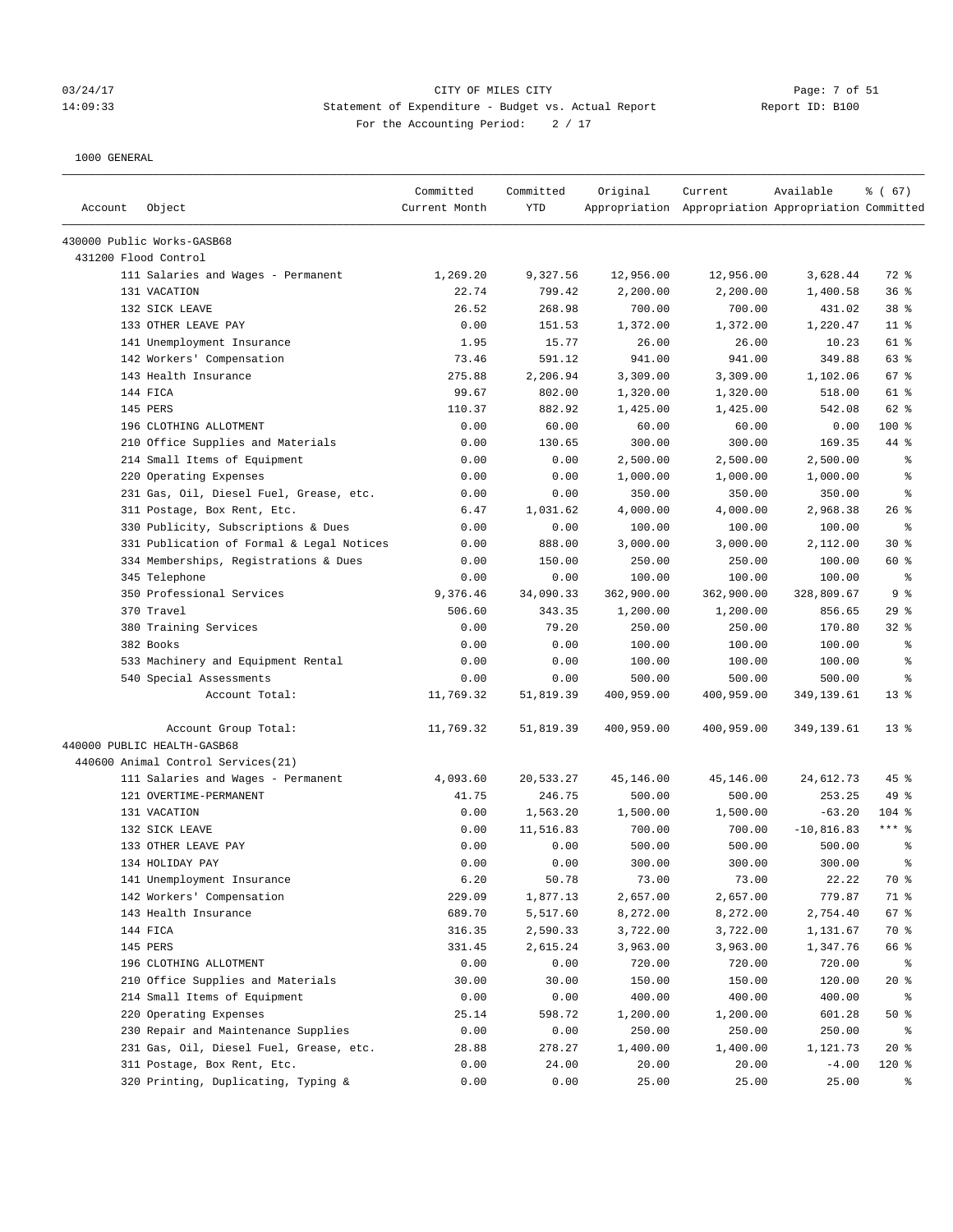#### 03/24/17 CITY OF MILES CITY Page: 8 of 51 14:09:33 Statement of Expenditure - Budget vs. Actual Report Report ID: B100 For the Accounting Period:  $2 / 17$

| Account             | Object                                   | Committed<br>Current Month | Committed<br><b>YTD</b> | Original   | Current<br>Appropriation Appropriation Appropriation Committed | Available    | % (67)          |
|---------------------|------------------------------------------|----------------------------|-------------------------|------------|----------------------------------------------------------------|--------------|-----------------|
|                     | 330 Publicity, Subscriptions & Dues      | 0.00                       | 0.00                    | 25.00      | 25.00                                                          | 25.00        | ႜ               |
|                     | 341 Electric Utility Services            | 23.42                      | 299.54                  | 529.00     | 529.00                                                         | 229.46       | 57%             |
|                     | 342 Water Utility Services               | 24.16                      | 178.46                  | 350.00     | 350.00                                                         | 171.54       | $51$ %          |
|                     | 343 Sewer Utility Services               | 26.02                      | 207.14                  | 150.00     | 150.00                                                         | $-57.14$     | 138 %           |
|                     | 344 Gas Utility Service                  | 65.68                      | 298.31                  | 635.00     | 635.00                                                         | 336.69       | 47 %            |
|                     | 345 Telephone                            | 40.03                      | 320.24                  | 500.00     | 500.00                                                         | 179.76       | 64 %            |
|                     | 347 Internet                             | 0.00                       | 0.00                    | 20.00      | 20.00                                                          | 20.00        | ႜ               |
|                     | 350 Professional Services                | 145.70                     | 2,112.45                | 3,000.00   | 3,000.00                                                       | 887.55       | 70 %            |
|                     | 366 R&M Vehicles - Police/Animal Control | 0.00                       | 0.00                    | 100.00     | 100.00                                                         | 100.00       | ್ಠಿ             |
|                     | 370 Travel                               | 0.00                       | 0.00                    | 200.00     | 200.00                                                         | 200.00       | ್ಠಿ             |
|                     | 380 Training Services                    | 0.00                       | 0.00                    | 100.00     | 100.00                                                         | 100.00       | နွ              |
|                     | 511 Insurance on Buildings               | 0.00                       | 70.37                   | 71.00      | 71.00                                                          | 0.63         | 99 <sup>8</sup> |
|                     | Account Total:                           | 6,117.17                   | 50,928.63               | 77,178.00  | 77,178.00                                                      | 26, 249.37   | 66 %            |
|                     | Account Group Total:                     | 6,117.17                   | 50,928.63               | 77,178.00  | 77,178.00                                                      | 26,249.37    | 66 %            |
|                     | 460000 CULTURE AND RECREATION-GASB68     |                            |                         |            |                                                                |              |                 |
| 460432 Lion Shelter |                                          |                            |                         |            |                                                                |              |                 |
|                     | 230 Repair and Maintenance Supplies      | 0.00                       | 0.00                    | 500.00     | 500.00                                                         | 500.00       | နွ              |
|                     | Account Total:                           | 0.00                       | 0.00                    | 500.00     | 500.00                                                         | 500.00       | နွ              |
|                     | 460433 Park Operations(13)               |                            |                         |            |                                                                |              |                 |
|                     | 111 Salaries and Wages - Permanent       | 11,518.40                  | 91,715.15               | 148,394.00 | 148,394.00                                                     | 56,678.85    | 62 %            |
|                     | 121 OVERTIME-PERMANENT                   | 0.00                       | 6,107.61                | 800.00     | 7,600.00                                                       | 1,492.39     | $80*$           |
|                     | 131 VACATION                             | 619.96                     | 8,987.16                | 10,000.00  | 10,000.00                                                      | 1,012.84     | 90%             |
|                     | 132 SICK LEAVE                           | 507.60                     | 8,121.81                | 5,000.00   | 5,000.00                                                       | $-3, 121.81$ | $162$ %         |
|                     | 133 OTHER LEAVE PAY                      | 0.00                       | 19.80                   | 1,085.00   | 1,085.00                                                       | 1,065.20     | 2%              |
|                     | 134 HOLIDAY PAY                          | 0.00                       | 3,541.78                | 400.00     | 3,800.00                                                       | 258.22       | 93%             |
|                     | 141 Unemployment Insurance               | 18.97                      | 178.57                  | 248.00     | 248.00                                                         | 69.43        | 72 %            |
|                     | 142 Workers' Compensation                | 704.86                     | 6,420.77                | 9,068.00   | 9,068.00                                                       | 2,647.23     | 71 %            |
|                     | 143 Health Insurance                     | 2,200.13                   | 17,601.06               | 26,388.00  | 26,388.00                                                      | 8,786.94     | 67%             |
|                     | 144 FICA                                 | 923.44                     | 8,702.95                | 12,674.00  | 12,674.00                                                      | 3,971.05     | 69 %            |
|                     | 145 PERS                                 | 1,058.48                   | 9,083.19                | 12,599.00  | 12,599.00                                                      | 3,515.81     | 72 %            |
|                     | 196 CLOTHING ALLOTMENT                   | 0.00                       | 478.50                  | 500.00     | 500.00                                                         | 21.50        | 96%             |
|                     | 210 Office Supplies and Materials        | 0.00                       | 12.29                   | 150.00     | 150.00                                                         | 137.71       | 8%              |
|                     | 214 Small Items of Equipment             | 0.00                       | 5,020.54                | 7,500.00   | 7,500.00                                                       | 2,479.46     | 67%             |
|                     | 220 Operating Expenses                   | 0.00                       | 2,019.08                | 2,500.00   | 2,500.00                                                       | 480.92       | 81 %            |
|                     | 222 Chemicals, Lab & Med Supplies        | 0.00                       | 201.00                  | 9,000.00   | 9,000.00                                                       | 8,799.00     | 2%              |
|                     | 226 Clothing and Uniforms                | 0.00                       | 0.00                    | 500.00     | 500.00                                                         | 500.00       | ÷.              |
|                     | 230 Repair and Maintenance Supplies      | 390.14                     | 5,924.41                | 13,000.00  | 13,000.00                                                      | 7,075.59     | 46%             |
|                     | 231 Gas, Oil, Diesel Fuel, Grease, etc.  | 386.45                     | 3,248.38                | 7,000.00   | 7,000.00                                                       | 3,751.62     | 46%             |
|                     | 334 Memberships, Registrations & Dues    | 0.00                       | 120.00                  | 500.00     | 500.00                                                         | 380.00       | $24$ %          |
|                     | 341 Electric Utility Services            | 476.17                     | 6,343.26                | 10,000.00  | 10,000.00                                                      | 3,656.74     | 63 %            |
|                     | 342 Water Utility Services               | 81.30                      | 17,109.91               | 22,000.00  | 22,000.00                                                      | 4,890.09     | 78 %            |
|                     | 343 Sewer Utility Services               | 42.86                      | 1,062.72                | 1,000.00   | 1,000.00                                                       | $-62.72$     | 106 %           |
|                     | 344 Gas Utility Service                  | 631.33                     | 2,106.96                | 3,715.00   | 3,715.00                                                       | 1,608.04     | 57%             |
|                     | 345 Telephone                            | 24.14                      | 319.57                  | 500.00     | 500.00                                                         | 180.43       | 64 %            |
|                     | 346 Garbage Service                      | 0.00                       | 711.18                  | 700.00     | 700.00                                                         | $-11.18$     | 102 %           |
|                     | 347 Internet                             | 37.60                      | 300.80                  | 450.00     | 450.00                                                         | 149.20       | 67%             |
|                     | 350 Professional Services                | 80.00                      | 8,846.61                | 20,000.00  | 20,000.00                                                      | 11, 153.39   | 44 %            |
|                     | 360 Contr R & M                          | 0.00                       | 0.00                    | 11,000.00  | 11,000.00                                                      | 11,000.00    | နွ              |
|                     | 363 R&M Vehicles/Equip/Labor-PW          | 92.17                      | 2,072.28                | 15,000.00  | 15,000.00                                                      | 12,927.72    | $14$ %          |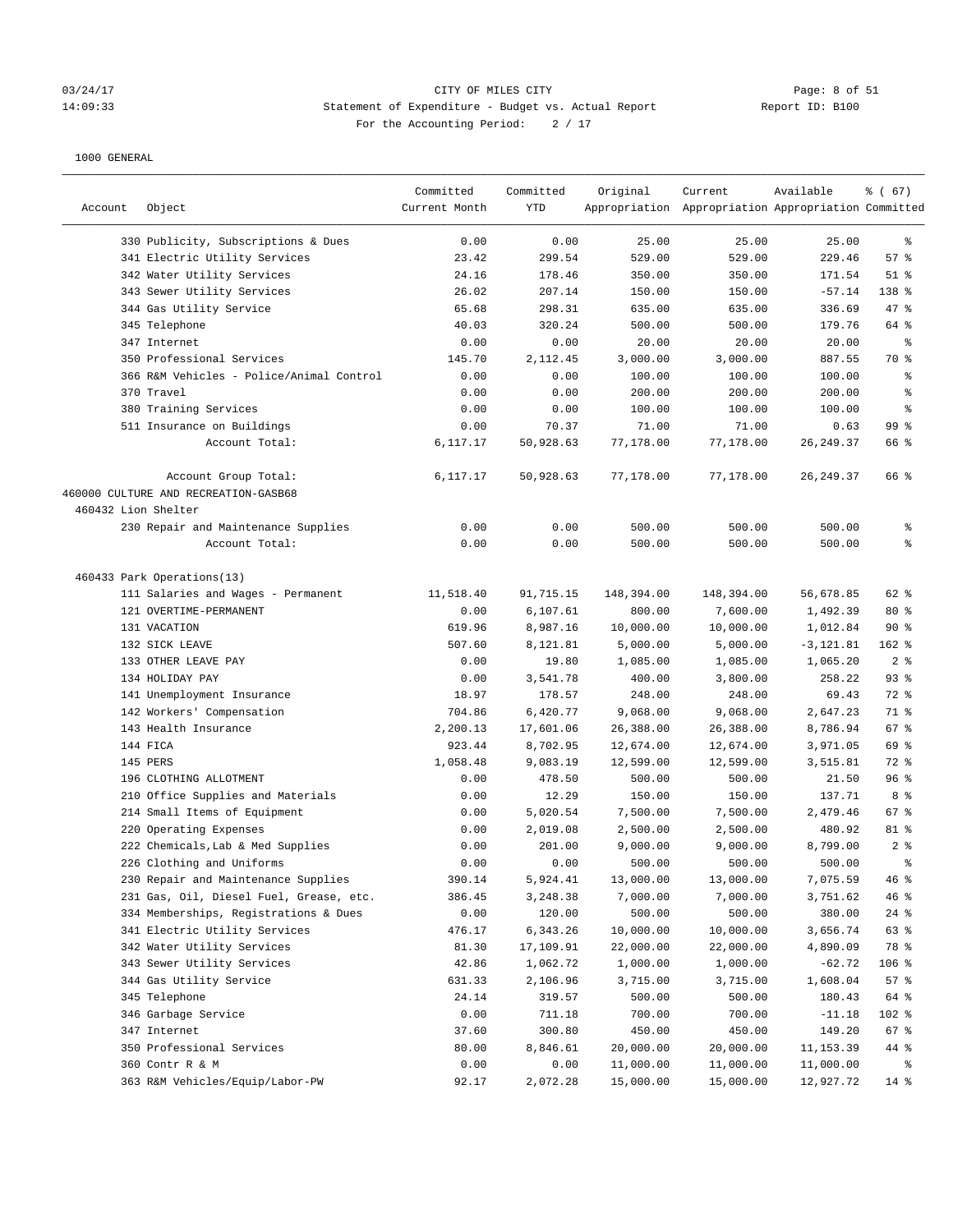# 03/24/17 CITY OF MILES CITY<br>14:09:33 Statement of Expenditure - Budget vs. Actual Report 11: Deport ID: B100 14:09:33 Statement of Expenditure - Budget vs. Actual Report Report ID: B100 For the Accounting Period:  $2 / 17$

| Account              | Object                                                              | Committed<br>Current Month | Committed<br>YTD | Original             | Current<br>Appropriation Appropriation Appropriation Committed | Available          | % (67)                   |
|----------------------|---------------------------------------------------------------------|----------------------------|------------------|----------------------|----------------------------------------------------------------|--------------------|--------------------------|
|                      |                                                                     |                            |                  |                      |                                                                |                    | နွ                       |
|                      | 370 Travel                                                          | 0.00<br>0.00               | 0.00<br>0.00     | 600.00<br>600.00     | 600.00<br>600.00                                               | 600.00<br>600.00   | ి                        |
|                      | 380 Training Services                                               | 0.00                       | 3,039.21         | 3,040.00             | 3,040.00                                                       | 0.79               | $100$ %                  |
|                      | 511 Insurance on Buildings<br>512 Insurance on Vehicles & Equipment | 0.00                       | 437.47           | 438.00               | 438.00                                                         | 0.53               | $100$ %                  |
|                      | 514 Other Insurance (Boilers)                                       | 0.00                       | 0.00             | 800.00               | 800.00                                                         | 800.00             | ್ಠಿ                      |
|                      | Account Total:                                                      | 19,794.00                  | 219,854.02       | 357,149.00           | 367,349.00                                                     | 147,494.98         | 60 %                     |
|                      | 460435 Florence Stacy Fountain                                      |                            |                  |                      |                                                                |                    |                          |
|                      | 350 Professional Services                                           | 0.00                       | 7,500.00         | 27,968.00            | 27,968.00                                                      | 20,468.00          | $27$ %                   |
|                      | Account Total:                                                      | 0.00                       | 7,500.00         | 27,968.00            | 27,968.00                                                      | 20,468.00          | 27%                      |
|                      | 460436 Denton Complex Upgrades                                      |                            |                  |                      |                                                                |                    |                          |
|                      | 350 Professional Services                                           | 0.00                       | 6,500.00         | 83,206.00            | 83,206.00                                                      | 76,706.00          | 8 %                      |
|                      | Account Total:                                                      | 0.00                       | 6,500.00         | 83,206.00            | 83,206.00                                                      | 76,706.00          | 8 %                      |
|                      | 460437 Milwaukee Park Project                                       |                            |                  |                      |                                                                |                    |                          |
|                      | 210 Office Supplies and Materials                                   | 0.00                       | 0.00             | 18,217.00            | 18,217.00                                                      | 18,217.00          | ್ಠಿ                      |
|                      | 230 Repair and Maintenance Supplies                                 | 0.00                       | 0.00             | 1.00                 | 1.00                                                           | 1.00               | န့                       |
|                      | 350 Professional Services                                           | 0.00                       | 0.00             | 1.00                 | 1.00                                                           | 1.00               | န့                       |
|                      | Account Total:                                                      | 0.00                       | 0.00             | 18,219.00            | 18,219.00                                                      | 18,219.00          | $\epsilon$               |
|                      | 460439 Riverside Park Tennis Court Project                          |                            |                  |                      |                                                                |                    |                          |
|                      | 230 Repair and Maintenance Supplies                                 | 0.00                       | 0.00             | 200.00               | 200.00                                                         | 200.00             | န့                       |
|                      | Account Total:                                                      | 0.00                       | 0.00             | 200.00               | 200.00                                                         | 200.00             | နွ                       |
| 460445 Swimming Pool |                                                                     |                            |                  |                      |                                                                |                    |                          |
|                      | 111 Salaries and Wages - Permanent                                  | 0.00                       | 35,974.14        | 49,904.00            | 49,904.00                                                      | 13,929.86          | 72 %                     |
|                      | 141 Unemployment Insurance                                          | 0.00                       | 53.94            | 75.00                | 75.00                                                          | 21.06              | 72 %                     |
|                      | 142 Workers' Compensation                                           | 0.00                       | 2,014.76         | 2,725.00             | 2,725.00                                                       | 710.24             | 74 %                     |
|                      | 144 FICA                                                            | 0.00                       | 2,752.09         | 3,818.00             | 3,818.00                                                       | 1,065.91           | 72 %                     |
|                      | 145 PERS                                                            | 0.00                       | 525.20           | 629.00               | 629.00                                                         | 103.80             | 83 %                     |
|                      | 214 Small Items of Equipment                                        | 0.00                       | 0.00             | 300.00               | 300.00                                                         | 300.00             | နွ                       |
|                      | 220 Operating Expenses                                              | 0.00                       | 0.00             | 1,000.00             | 1,000.00                                                       | 1,000.00           | ి                        |
|                      | 222 Chemicals, Lab & Med Supplies                                   | 0.00                       | 1,300.00         | 3,500.00             | 3,500.00                                                       | 2,200.00           | 37%                      |
|                      | 226 Clothing and Uniforms                                           | 0.00                       | 471.25           | 500.00               | 500.00                                                         | 28.75              | $94$ %                   |
|                      | 230 Repair and Maintenance Supplies                                 | 0.00                       | 0.00             | 1,000.00             | 1,000.00                                                       | 1,000.00           | ి                        |
|                      | 341 Electric Utility Services                                       | 72.27                      | 1,164.16         | 1,375.00             | 1,375.00                                                       | 210.84             | 85 %                     |
|                      | 342 Water Utility Services                                          | 0.00                       | 242.46           | 300.00               | 300.00                                                         | 57.54              | $81$ %                   |
|                      | 343 Sewer Utility Services                                          | 0.00                       | 127.74           | 100.00               | 100.00                                                         | $-27.74$           | 128 %                    |
|                      | 345 Telephone                                                       | 0.00                       | 65.97            | 200.00               | 200.00                                                         | 134.03             | 33%                      |
|                      | 350 Professional Services<br>360 Contr R & M                        | 0.00                       | 0.00             | 250.00               | 250.00                                                         | 250.00             | န့                       |
|                      |                                                                     | 0.00                       | 0.00             | 1,000.00             | 1,000.00                                                       | 1,000.00           | န့                       |
|                      | 363 R&M Vehicles/Equip/Labor-PW<br>380 Training Services            | 0.00<br>0.00               | 0.00<br>0.00     | 1,000.00<br>1,200.00 | 1,000.00<br>1,200.00                                           | 1,000.00           | န့<br>န့                 |
|                      | 540 Special Assessments                                             | 0.00                       | 0.00             | 700.00               | 700.00                                                         | 1,200.00<br>700.00 | $\,{}^{\circ}\!\!\delta$ |
|                      | Account Total:                                                      | 72.27                      | 44,691.71        | 69,576.00            | 69,576.00                                                      | 24,884.29          | 64 %                     |
|                      | Account Group Total:                                                | 19,866.27                  | 278,545.73       | 556,818.00           | 567,018.00                                                     | 288, 472.27        | 49 %                     |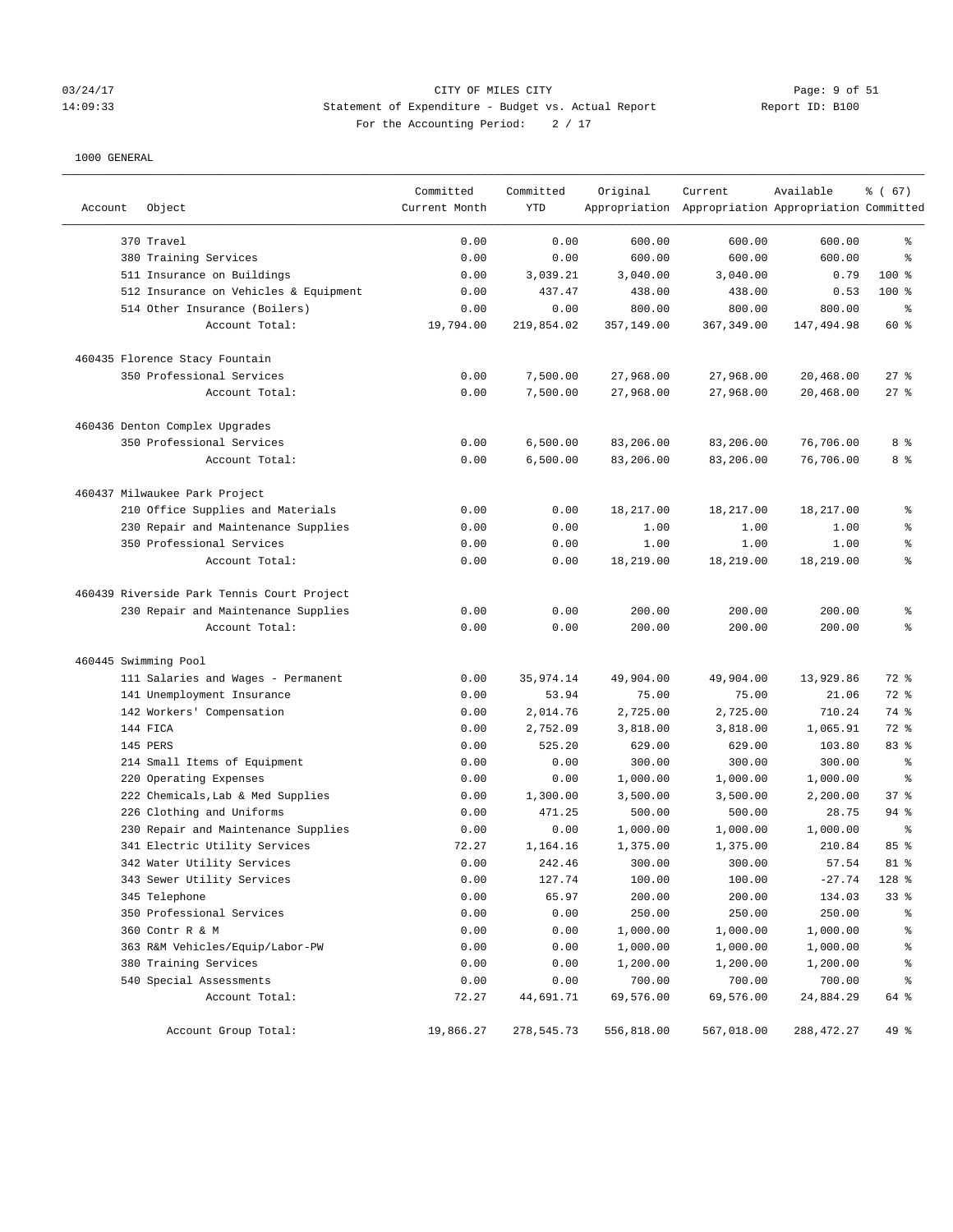### 03/24/17 Page: 10 of 51 CITY OF MILES CITY CHANGES COMPANY Page: 10 of 51 14:09:33 Statement of Expenditure - Budget vs. Actual Report Report ID: B100 For the Accounting Period:  $2 / 17$

|                                          | Committed     | Committed    | Original      | Current      | Available                             | % (67)         |
|------------------------------------------|---------------|--------------|---------------|--------------|---------------------------------------|----------------|
| Object<br>Account                        | Current Month | <b>YTD</b>   | Appropriation |              | Appropriation Appropriation Committed |                |
| 470000 Housing and Community Development |               |              |               |              |                                       |                |
| 470300 Ecomonic Development              |               |              |               |              |                                       |                |
| 350 Professional Services                | 0.00          | 15,995.00    | 15,995.00     | 15,995.00    | 0.00                                  | $100*$         |
| Account Total:                           | 0.00          | 15,995.00    | 15,995.00     | 15,995.00    | 0.00                                  | $100$ %        |
| Account Group Total:                     | 0.00          | 15,995.00    | 15,995.00     | 15,995.00    | 0.00                                  | $100$ %        |
| 490000 DEBT SERVICE                      |               |              |               |              |                                       |                |
| 490500 Other Debt Service Payments       |               |              |               |              |                                       |                |
| 610 Principal-Police Cars                | 0.00          | 0.00         | 4,800.00      | 4,800.00     | 4,800.00                              | ್ಠಿ            |
| 620 Interest-Police Cars                 | 0.00          | 0.00         | 4,211.00      | 4,211.00     | 4,211.00                              | ి              |
| 652 Principle- Flood Study Loan          | 0.00          | 0.00         | 11,000.00     | 11,000.00    | 11,000.00                             | နွ             |
| 653 Interest- Flood Study Loan           | 0.00          | 0.00         | 12,959.00     | 12,959.00    | 12,959.00                             | $\,$ $\,$ $\,$ |
| Account Total:                           | 0.00          | 0.00         | 32,970.00     | 32,970.00    | 32,970.00                             | နွ             |
| Account Group Total:                     | 0.00          | 0.00         | 32,970.00     | 32,970.00    | 32,970.00                             | ి              |
| 520000 OTHER FINANCING USES              |               |              |               |              |                                       |                |
| 521000 Interfund Operating Transfers Out |               |              |               |              |                                       |                |
| 820 Transfers to Other Funds             | 24,483.00     | 287,364.00   | 379,491.00    | 385,291.00   | 97,927.00                             | 75 %           |
| Account Total:                           | 24,483.00     | 287,364.00   | 379,491.00    | 385,291.00   | 97,927.00                             | 75 %           |
| Account Group Total:                     | 24,483.00     | 287,364.00   | 379,491.00    | 385,291.00   | 97,927.00                             | 75 %           |
| Fund Total:                              | 393,825.47    | 2,958,267.54 | 5,025,174.00  | 5,092,479.00 | 2, 134, 211.46                        | 58 %           |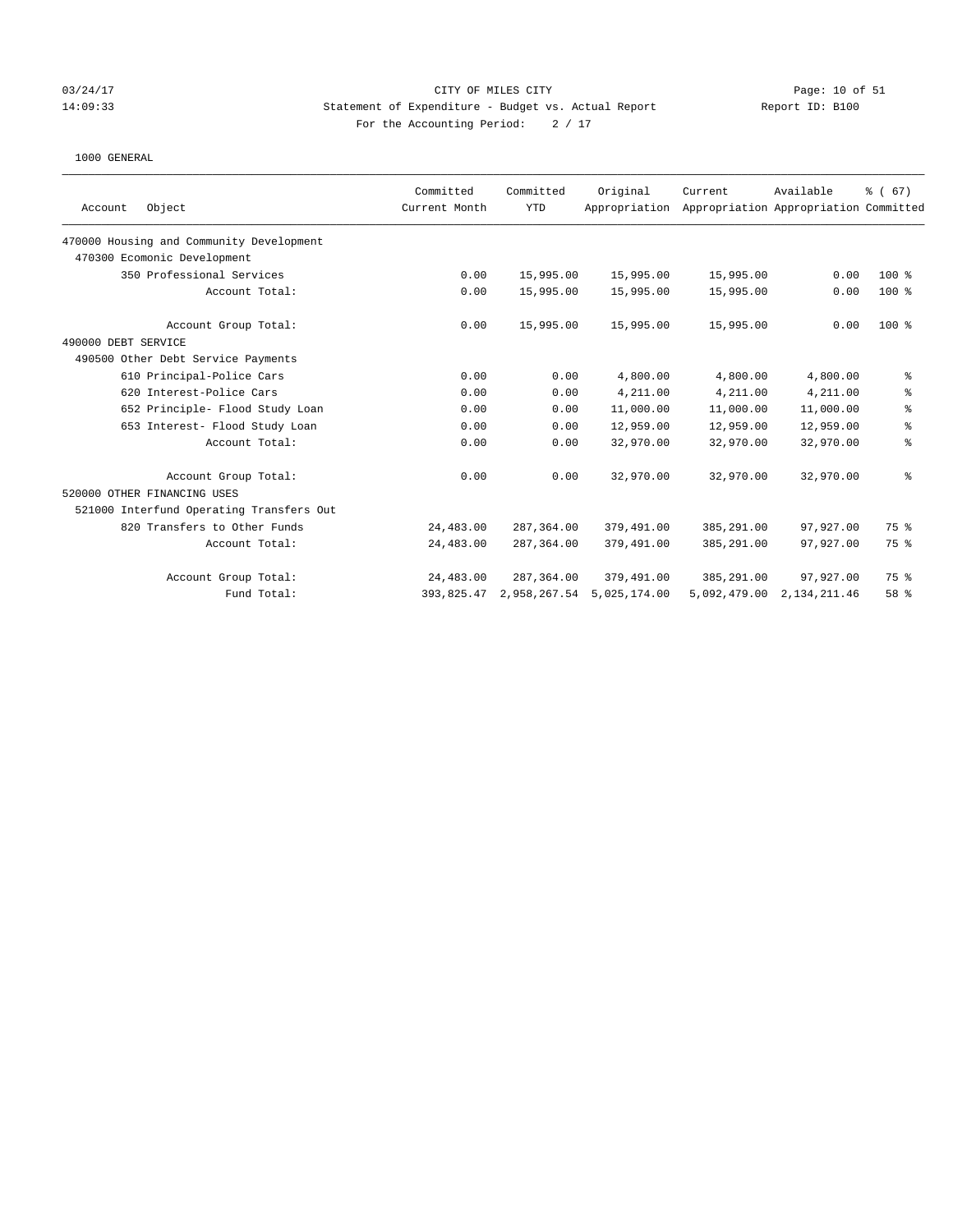# 03/24/17 Page: 11 of 51 14:09:33 Statement of Expenditure - Budget vs. Actual Report Changer Report ID: B100 For the Accounting Period: 2 / 17

2220 LIBRARY

|         |                                          | Committed     | Committed   | Original   | Current                                             | Available  | % (67)          |
|---------|------------------------------------------|---------------|-------------|------------|-----------------------------------------------------|------------|-----------------|
| Account | Object                                   | Current Month | <b>YTD</b>  |            | Appropriation Appropriation Appropriation Committed |            |                 |
|         | 460000 CULTURE AND RECREATION-GASB68     |               |             |            |                                                     |            |                 |
|         | 460100 Library Services(16)              |               |             |            |                                                     |            |                 |
|         | 111 Salaries and Wages - Permanent       | 13,599.34     | 111,786.82  | 177,608.00 | 177,608.00                                          | 65,821.18  | 63 %            |
|         | 121 OVERTIME-PERMANENT                   | 0.00          | 0.00        | 600.00     | 600.00                                              | 600.00     | $\,$ 8          |
|         | 131 VACATION                             | 1,454.19      | 12,461.11   | 12,000.00  | 12,000.00                                           | $-461.11$  | 104 %           |
|         | 132 SICK LEAVE                           | 1,174.57      | 4,097.99    | 4,000.00   | 4,000.00                                            | $-97.99$   | $102$ %         |
|         | 133 OTHER LEAVE PAY                      | 0.00          | 255.62      | 3,860.00   | 3,860.00                                            | 3,604.38   | 7 <sup>8</sup>  |
|         | 141 Unemployment Insurance               | 24.35         | 194.03      | 297.00     | 297.00                                              | 102.97     | 65 %            |
|         | 142 Workers' Compensation                | 67.49         | 537.98      | 807.00     | 807.00                                              | 269.02     | 67%             |
|         | 143 Health Insurance                     | 3,447.80      | 27,582.40   | 41,361.00  | 41,361.00                                           | 13,778.60  | 67 %            |
|         | 144 FICA                                 | 1,229.59      | 9,800.49    | 15,152.00  | 15,152.00                                           | 5,351.51   | 65 %            |
|         | 145 PERS                                 | 1,358.29      | 10,763.86   | 16,578.00  | 16,578.00                                           | 5,814.14   | 65 %            |
|         | 196 CLOTHING ALLOTMENT                   | 0.00          | 750.00      | 750.00     | 750.00                                              | 0.00       | 100 %           |
|         | 210 Office Supplies and Materials        | 0.00          | 365.14      | 1,000.00   | 1,000.00                                            | 634.86     | 37%             |
|         | 214 Small Items of Equipment             | 254.00        | 254.00      | 3,000.00   | 3,000.00                                            | 2,746.00   | 8 %             |
|         | 220 Operating Expenses                   | 0.00          | 0.00        | 1,000.00   | 1,000.00                                            | 1,000.00   | နွ              |
|         | 224 Janitorial Supplies                  | 0.00          | 206.08      | 1,200.00   | 1,200.00                                            | 993.92     | $17*$           |
|         | 311 Postage, Box Rent, Etc.              | 135.95        | 760.93      | 1,500.00   | 1,500.00                                            | 739.07     | $51$ %          |
|         | 320 Printing, Duplicating, Typing &      | 58.45         | 754.99      | 2,351.00   | 2,351.00                                            | 1,596.01   | $32$ $%$        |
|         | 334 Memberships, Registrations & Dues    | 0.00          | 0.00        | 250.00     | 250.00                                              | 250.00     | $\rm ^{9}$      |
|         | 341 Electric Utility Services            | 366.95        | 4,426.50    | 8,000.00   | 8,000.00                                            | 3,573.50   | 55%             |
|         | 342 Water Utility Services               | 45.69         | 407.28      | 1,252.00   | 1,252.00                                            | 844.72     | 33%             |
|         | 343 Sewer Utility Services               | 44.88         | 358.02      | 800.00     | 800.00                                              | 441.98     | 45 %            |
|         | 344 Gas Utility Service                  | 359.61        | 1,236.64    | 5,000.00   | 5,000.00                                            | 3,763.36   | 25%             |
|         | 345 Telephone                            | 108.50        | 836.95      | 1,500.00   | 1,500.00                                            | 663.05     | 56 %            |
|         | 346 Garbage Service                      | 0.00          | 0.00        | 500.00     | 500.00                                              | 500.00     | $\,$ 8          |
|         | 347 Internet                             | 118.84        | 1,051.36    | 2,000.00   | 2,000.00                                            | 948.64     | 53%             |
|         | 350 Professional Services                | 0.00          | 1,478.07    | 9,000.00   | 9,000.00                                            | 7,521.93   | 16 <sup>8</sup> |
|         | 360 Contr R & M                          | 470.80        | 4,987.44    | 9,500.00   | 9,500.00                                            | 4,512.56   | $52$ $%$        |
|         | 370 Travel                               | 0.00          | 570.14      | 2,000.00   | 2,000.00                                            | 1,429.86   | $29$ %          |
|         | 380 Training Services                    | 0.00          | 0.00        | 1,000.00   | 1,000.00                                            | 1,000.00   | $\epsilon$      |
|         | 382 Books                                | 40.00         | 2,351.61    | 15,000.00  | 15,000.00                                           | 12,648.39  | 16%             |
|         | 511 Insurance on Buildings               | 0.00          | 2,881.28    | 2,882.00   | 2,882.00                                            | 0.72       | 100 %           |
|         | 513 Liability                            | 0.00          | 1,266.06    | 1,267.00   | 1,267.00                                            | 0.94       | $100*$          |
|         | Account Total:                           | 24, 359.29    | 202, 422.79 | 343,015.00 | 343,015.00                                          | 140,592.21 | 59 %            |
|         | Account Group Total:                     | 24, 359.29    | 202, 422.79 | 343,015.00 | 343,015.00                                          | 140,592.21 | 59 %            |
|         | 520000 OTHER FINANCING USES              |               |             |            |                                                     |            |                 |
|         | 521000 Interfund Operating Transfers Out |               |             |            |                                                     |            |                 |
|         | 820 Transfers to Other Funds             | 1,912.00      | 15,296.00   | 22,994.00  | 22,994.00                                           | 7,698.00   | 67 %            |
|         | Account Total:                           | 1,912.00      | 15,296.00   | 22,994.00  | 22,994.00                                           | 7,698.00   | 67%             |
|         | Account Group Total:                     | 1,912.00      | 15,296.00   | 22,994.00  | 22,994.00                                           | 7,698.00   | 67 %            |
|         | Fund Total:                              | 26, 271.29    | 217,718.79  | 366,009.00 | 366,009.00                                          | 148,290.21 | 59 %            |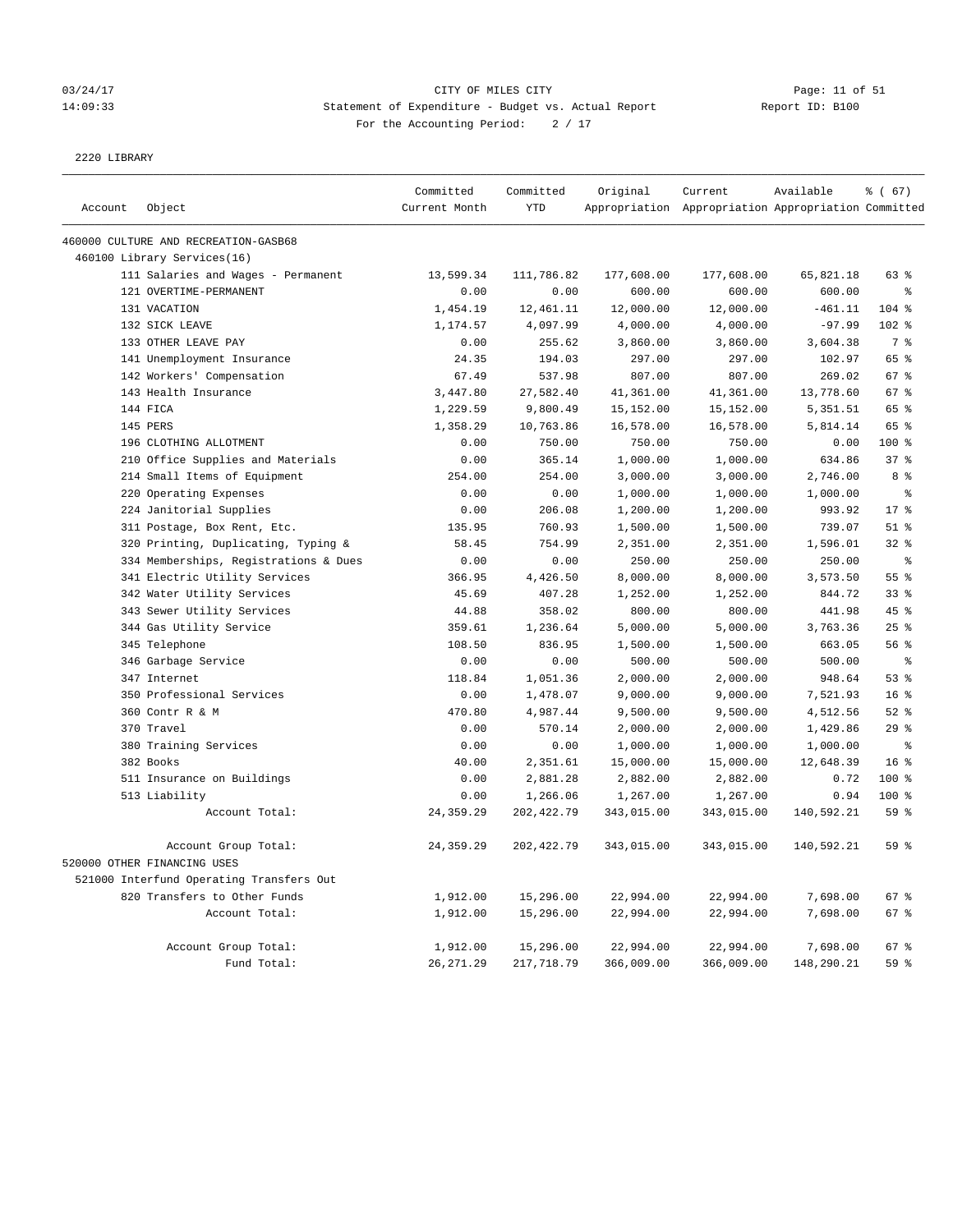### 03/24/17 Page: 12 of 51 Page: 12 of 51 14:09:33 Statement of Expenditure - Budget vs. Actual Report Report ID: B100 For the Accounting Period:  $2 / 17$

#### 2270 Health

| Object<br>Account                  | Committed<br>Current Month | Committed<br>YTD | Original<br>Appropriation | Current<br>Appropriation Appropriation Committed | Available | $\frac{1}{6}$ (67) |
|------------------------------------|----------------------------|------------------|---------------------------|--------------------------------------------------|-----------|--------------------|
| 440000 PUBLIC HEALTH-GASB68        |                            |                  |                           |                                                  |           |                    |
| 440140 Registration and Inspection |                            |                  |                           |                                                  |           |                    |
| 311 Postage, Box Rent, Etc.        | 0.00                       | 0.67             | 200.00                    | 200.00                                           | 199.33    | ⊱                  |
| 350 Professional Services          | 0.00                       | 0.00             | 25,500.00                 | 25,500.00                                        | 25,500.00 | နွ                 |
| Account Total:                     | 0.00                       | 0.67             | 25,700.00                 | 25,700.00                                        | 25,699.33 | ⊱                  |
| Account Group Total:               | 0.00                       | 0.67             | 25,700.00                 | 25,700.00                                        | 25,699.33 | နွ                 |
| Fund Total:                        | 0.00                       | 0.67             | 25,700.00                 | 25,700.00                                        | 25,699.33 | ⊱                  |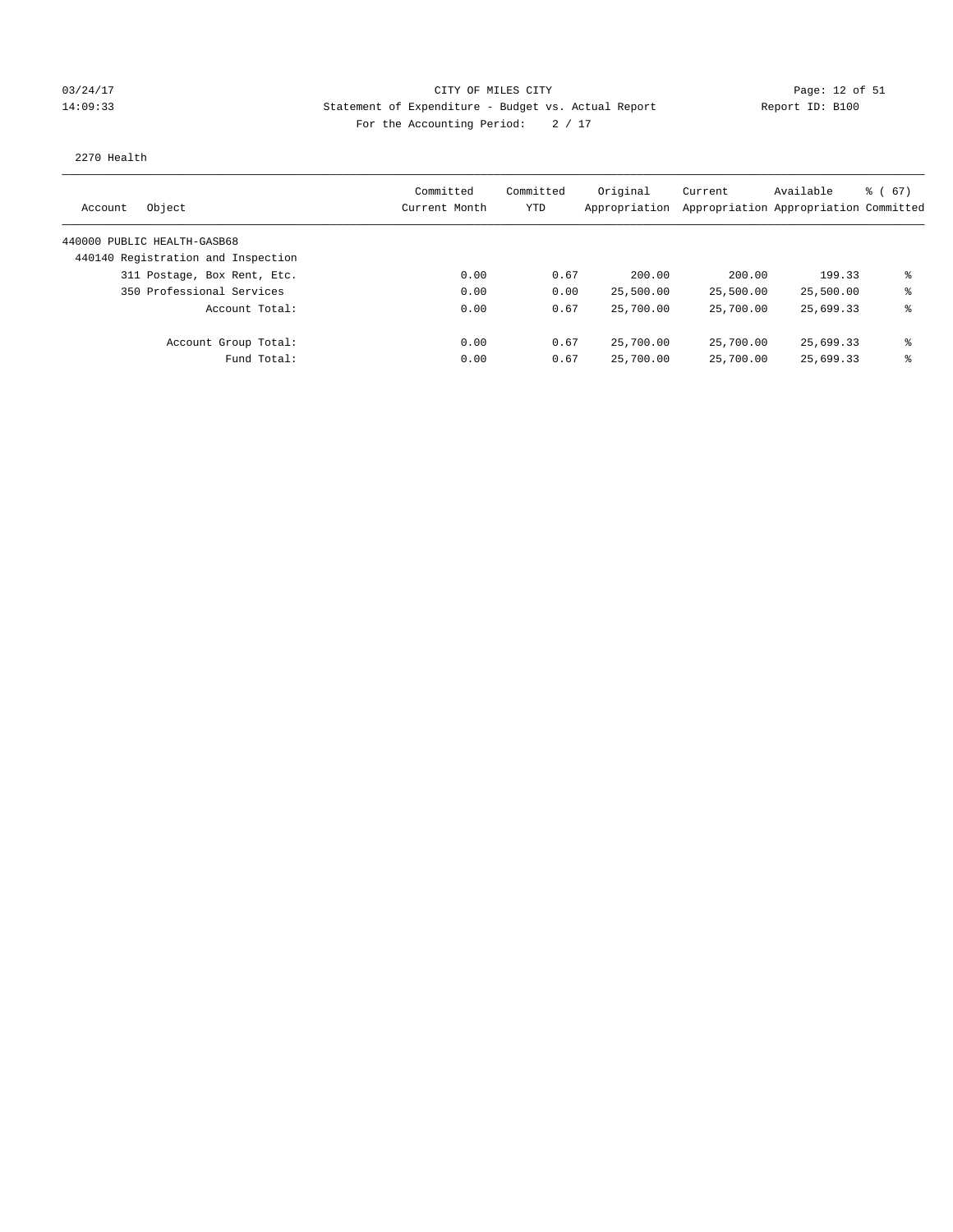### 03/24/17 Page: 13 of 51 and 2012 CITY OF MILES CITY 14:09:33 Statement of Expenditure - Budget vs. Actual Report Report ID: B100 For the Accounting Period:  $2 / 17$

#### 2310 TIFD-Downtown

| Object<br>Account                             | Committed<br>Current Month | Committed<br><b>YTD</b> | Original<br>Appropriation | Current    | Available<br>Appropriation Appropriation Committed | % (67)         |
|-----------------------------------------------|----------------------------|-------------------------|---------------------------|------------|----------------------------------------------------|----------------|
| 460000 CULTURE AND RECREATION-GASB68          |                            |                         |                           |            |                                                    |                |
| 460462 Urban Renewal District                 |                            |                         |                           |            |                                                    |                |
| 350 Professional Services                     | 0.00                       | 5,800.00                | 18,800.00                 | 18,800.00  | 13,000.00                                          | $31*$          |
| 721 Redevelopment                             | 0.00                       | 0.00                    | 190,000.00                | 190,000.00 | 190,000.00                                         | နွ             |
| Account Total:                                | 0.00                       | 5,800.00                | 208,800.00                | 208,800.00 | 203,000.00                                         | 3 <sup>8</sup> |
| 460466 Historic Preservation- Montana Main St |                            |                         |                           |            |                                                    |                |
| 730 Grants & Donations to Other               | 0.00                       | 7,650.00                | 12,000.00                 | 12,000.00  | 4,350.00                                           | 64 %           |
| Account Total:                                | 0.00                       | 7,650.00                | 12,000.00                 | 12,000.00  | 4,350.00                                           | 64 %           |
| Account Group Total:                          | 0.00                       | 13,450.00               | 220,800.00                | 220,800.00 | 207,350.00                                         | 6 %            |
| 520000 OTHER FINANCING USES                   |                            |                         |                           |            |                                                    |                |
| 521000 Interfund Operating Transfers Out      |                            |                         |                           |            |                                                    |                |
| 820 Transfers to Other Funds                  | 0.00                       | 0.00                    | 10,000.00                 | 10,000.00  | 10,000.00                                          | နွ             |
| Account Total:                                | 0.00                       | 0.00                    | 10,000.00                 | 10,000.00  | 10,000.00                                          | る              |
| Account Group Total:                          | 0.00                       | 0.00                    | 10,000.00                 | 10,000.00  | 10,000.00                                          | နွ             |
| Fund Total:                                   | 0.00                       | 13,450.00               | 230,800.00                | 230,800.00 | 217,350.00                                         | 6 %            |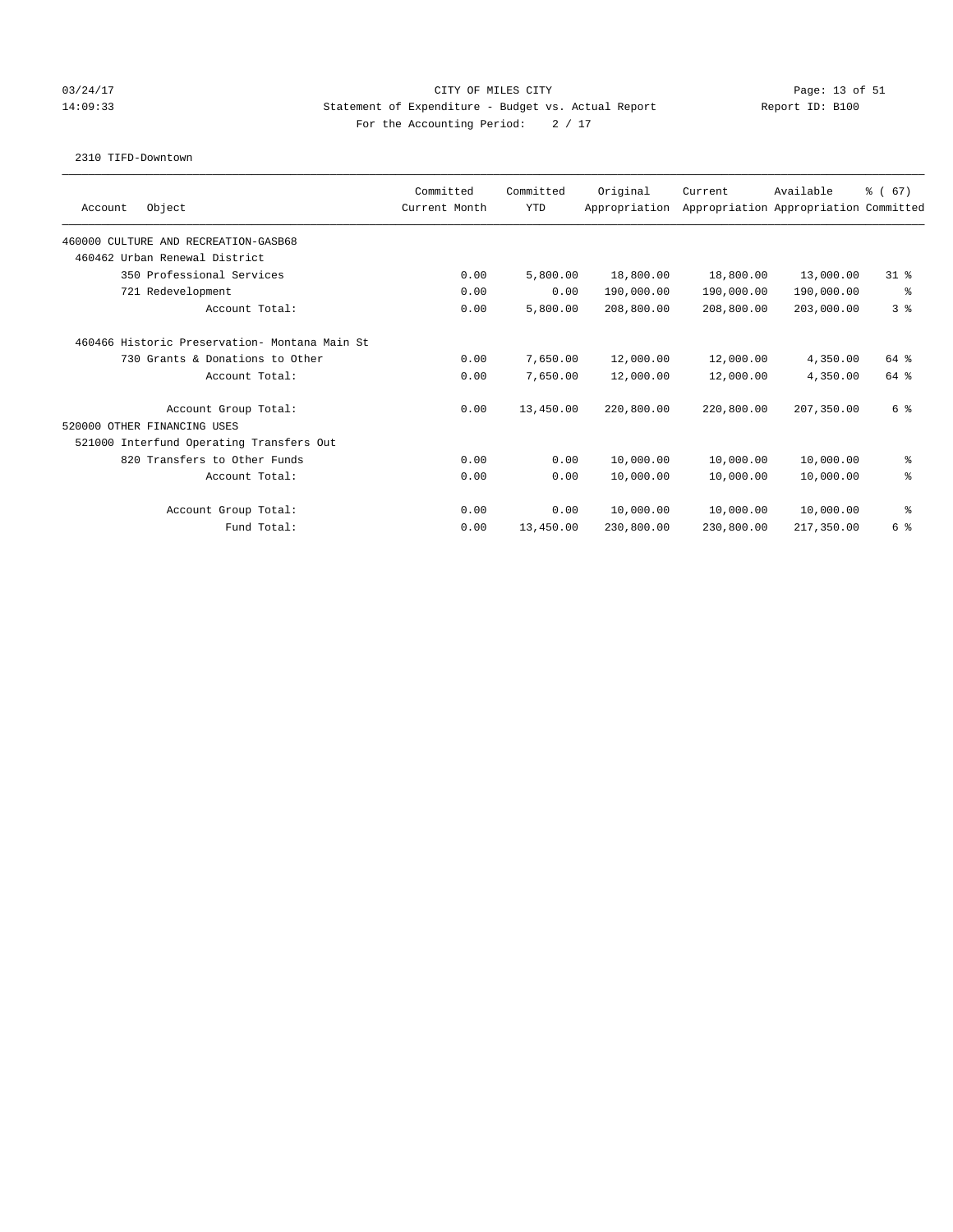# 03/24/17 Page: 14 of 51 14:09:33 Statement of Expenditure - Budget vs. Actual Report Report ID: B100 For the Accounting Period:  $2 / 17$

2350 Local Government/Study Commission

| Object<br>Account                    | Committed<br>Current Month | Committed<br>YTD | Original<br>Appropriation | Current  | Available<br>Appropriation Appropriation Committed | $\frac{6}{6}$ (67) |
|--------------------------------------|----------------------------|------------------|---------------------------|----------|----------------------------------------------------|--------------------|
|                                      |                            |                  |                           |          |                                                    |                    |
| 410000 GENERAL GOVERNMENTGASB68      |                            |                  |                           |          |                                                    |                    |
| 410130 Committees and Special Bodies |                            |                  |                           |          |                                                    |                    |
| 210 Office Supplies and Materials    | 0.00                       | 1,190.73         | 500.00                    | 500.00   | $-690.73$                                          | $238$ %            |
| 311 Postage, Box Rent, Etc.          | 0.00                       | 1,234.68         | 2,000.00                  | 2,000.00 | 765.32                                             | $62$ $%$           |
| 320 Printing, Duplicating, Typing &  | 0.00                       | 5.17             | 3,000.00                  | 3,000.00 | 2,994.83                                           | ႜ                  |
| 350 Professional Services            | 2,603.00                   | 2,603.00         | 3,500.00                  | 3,500.00 | 897.00                                             | 74 %               |
| 370 Travel                           | 0.00                       | 808.88           | 692.00                    | 692.00   | $-116.88$                                          | $117$ %            |
| Account Total:                       | 2,603.00                   | 5,842.46         | 9,692.00                  | 9,692.00 | 3,849.54                                           | $60*$              |
| Account Group Total:                 | 2,603.00                   | 5,842.46         | 9,692.00                  | 9.692.00 | 3,849.54                                           | 60 %               |
| Fund Total:                          | 2,603.00                   | 5,842.46         | 9,692.00                  | 9.692.00 | 3,849.54                                           | 60 %               |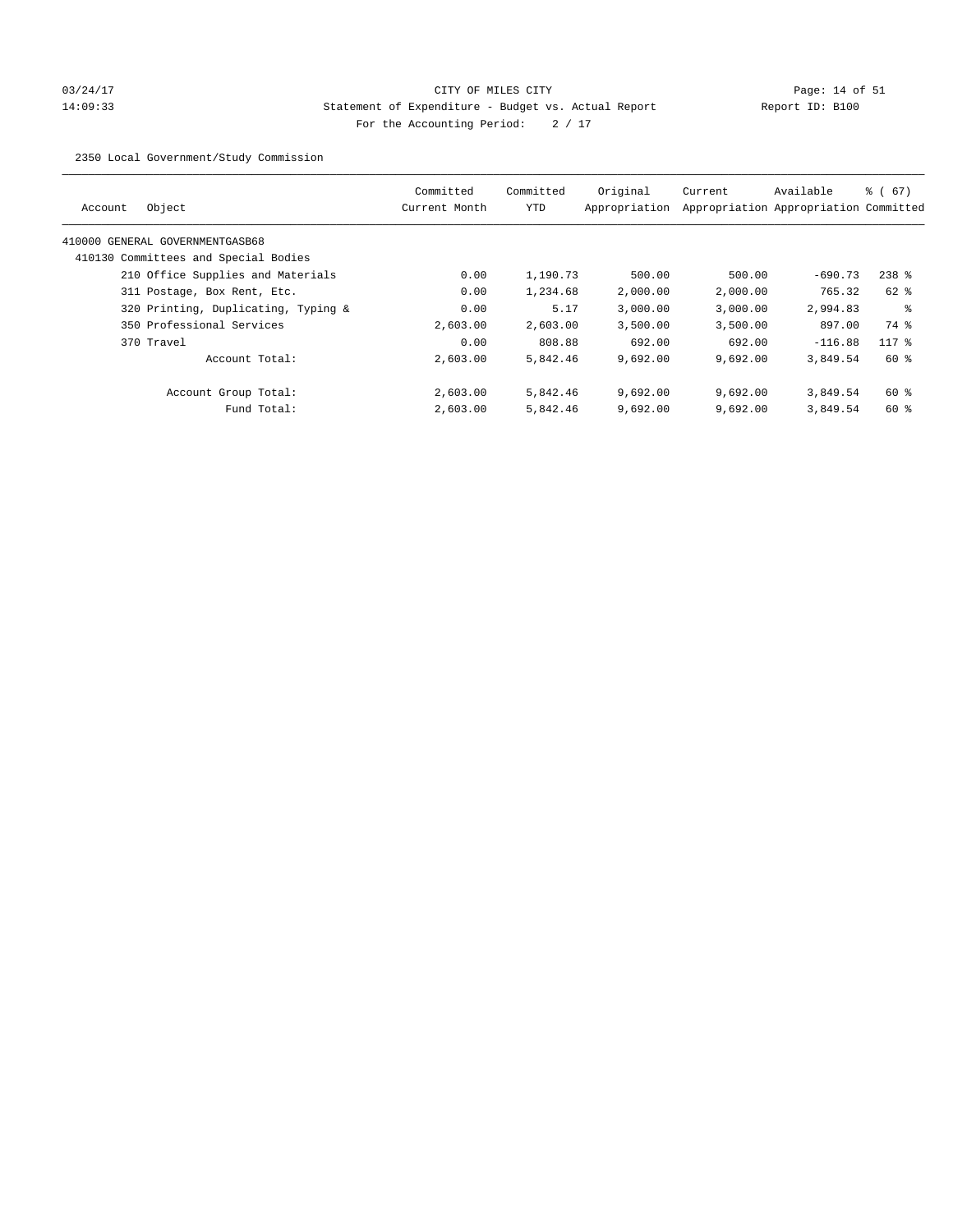# 03/24/17 Page: 15 of 51 14:09:33 Statement of Expenditure - Budget vs. Actual Report Report ID: B100 For the Accounting Period:  $2 / 17$

2372 Permissive Medical Levy

| Object<br>Account                        | Committed<br>Current Month | Committed<br>YTD | Original<br>Appropriation | Current    | Available<br>Appropriation Appropriation Committed | 8 ( 67 ) |
|------------------------------------------|----------------------------|------------------|---------------------------|------------|----------------------------------------------------|----------|
| 520000 OTHER FINANCING USES              |                            |                  |                           |            |                                                    |          |
| 521000 Interfund Operating Transfers Out |                            |                  |                           |            |                                                    |          |
| 820 Transfers to Other Funds             | 0.00                       | 107,401.00       | 192,718.00                | 192,718.00 | 85,317.00                                          | $56$ $%$ |
| Account Total:                           | 0.00                       | 107,401.00       | 192,718.00                | 192,718.00 | 85, 317, 00                                        | $56$ $%$ |
| Account Group Total:                     | 0.00                       | 107,401.00       | 192,718.00                | 192,718.00 | 85,317.00                                          | $56$ $%$ |
| Fund Total:                              | 0.00                       | 107,401.00       | 192,718.00                | 192,718.00 | 85,317.00                                          | $56$ $%$ |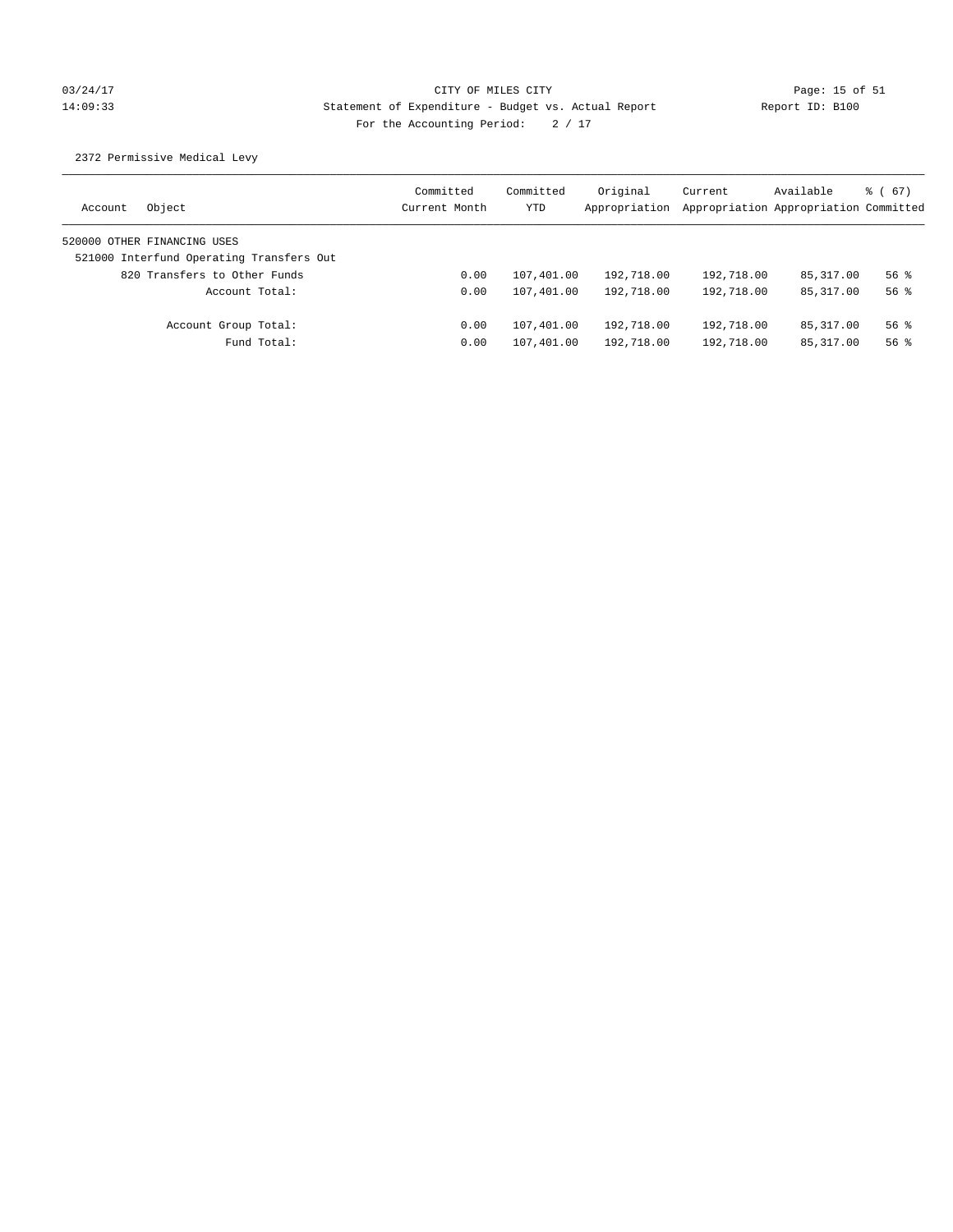### 03/24/17 Page: 16 of 51 14:09:33 Statement of Expenditure - Budget vs. Actual Report Report ID: B100 For the Accounting Period:  $2 / 17$

2394 BUILDING CODE ENFORCEMENT

|                      |                                          | Committed     | Committed  | Original   | Current                                             | Available | % (67)          |
|----------------------|------------------------------------------|---------------|------------|------------|-----------------------------------------------------|-----------|-----------------|
| Account              | Object                                   | Current Month | <b>YTD</b> |            | Appropriation Appropriation Appropriation Committed |           |                 |
|                      | 420000 PUBLIC SAFETY-GASB68              |               |            |            |                                                     |           |                 |
|                      | 420531 Building Inspection               |               |            |            |                                                     |           |                 |
|                      | 111 Salaries and Wages - Permanent       | 977.42        | 7,033.80   | 12,812.00  | 13,897.00                                           | 6,863.20  | $51$ %          |
|                      | 121 OVERTIME-PERMANENT                   | 25.06         | 177.43     | 150.00     | 150.00                                              | $-27.43$  | 118 %           |
|                      | 131 VACATION                             | 39.10         | 686.12     | 500.00     | 500.00                                              | $-186.12$ | 137 %           |
|                      | 132 SICK LEAVE                           | 48.41         | 361.84     | 300.00     | 300.00                                              | $-61.84$  | 121 %           |
|                      | 133 OTHER LEAVE PAY                      | 0.00          | 37.89      | 515.00     | 515.00                                              | 477.11    | 7 <sup>°</sup>  |
|                      | 141 Unemployment Insurance               | 1.64          | 12.53      | 22.00      | 22.00                                               | 9.47      | 57%             |
|                      | 142 Workers' Compensation                | 27.60         | 216.72     | 460.00     | 472.00                                              | 255.28    | 46%             |
|                      | 143 Health Insurance                     | 206.91        | 1,586.22   | 2,896.00   | 2,896.00                                            | 1,309.78  | 55 %            |
|                      | 144 FICA                                 | 83.01         | 634.03     | 1,093.00   | 1,175.00                                            | 540.97    | 54 %            |
|                      | 145 PERS                                 | 91.23         | 694.51     | 1,195.00   | 1,286.00                                            | 591.49    | 54 %            |
|                      | 196 CLOTHING ALLOTMENT                   | 0.00          | 30.00      | 30.00      | 30.00                                               | 0.00      | 100 %           |
|                      | 210 Office Supplies and Materials        | 0.00          | 201.33     | 2,000.00   | 2,000.00                                            | 1,798.67  | 10 <sup>8</sup> |
|                      | 214 Small Items of Equipment             | 0.00          | 435.84     | 15,000.00  | 15,000.00                                           | 14,564.16 | 3%              |
|                      | 220 Operating Expenses                   | 26.74         | 146.08     | 600.00     | 600.00                                              | 453.92    | $24$ %          |
|                      | 311 Postage, Box Rent, Etc.              | 47.00         | 138.32     | 400.00     | 400.00                                              | 261.68    | 35%             |
|                      | 320 Printing, Duplicating, Typing &      | 0.00          | 267.95     | 350.00     | 350.00                                              | 82.05     | $77$ $%$        |
|                      | 330 Publicity, Subscriptions & Dues      | 0.00          | 0.00       | 500.00     | 500.00                                              | 500.00    | $\rm ^{9}$      |
|                      | 334 Memberships, Registrations & Dues    | 0.00          | 0.00       | 300.00     | 300.00                                              | 300.00    | $\rm ^{9}$      |
|                      | 345 Telephone                            | 26.36         | 210.88     | 400.00     | 400.00                                              | 189.12    | 53%             |
|                      | 347 Internet                             | 0.00          | 0.00       | 200.00     | 200.00                                              | 200.00    | $\epsilon$      |
|                      | 350 Professional Services                | 4,728.60      | 50,134.84  | 95,000.00  | 95,000.00                                           | 44,865.16 | 53%             |
|                      | 360 Contr R & M                          | 152.25        | 1,218.02   | 1,866.00   | 1,866.00                                            | 647.98    | 65 %            |
|                      | 380 Training Services                    | 0.00          | 0.00       | 2,000.00   | 2,000.00                                            | 2,000.00  | နွ              |
|                      | 382 Books                                | 0.00          | 0.00       | 5,000.00   | 5,000.00                                            | 5,000.00  | နွ              |
|                      | 540 Special Assessments                  | 0.00          | 613.54     | 800.00     | 800.00                                              | 186.46    | $77*$           |
|                      | Account Total:                           | 6,481.33      | 64,837.89  | 144,389.00 | 145,659.00                                          | 80,821.11 | $45$ %          |
|                      | Account Group Total:                     | 6,481.33      | 64,837.89  | 144,389.00 | 145,659.00                                          | 80,821.11 | 45%             |
| 510000 MISCELLANEOUS |                                          |               |            |            |                                                     |           |                 |
|                      | 510330 Comprehensive Liability Insurance |               |            |            |                                                     |           |                 |
|                      | 513 Liability                            | 0.00          | 51.72      | 52.00      | 52.00                                               | 0.28      | 99 %            |
|                      | Account Total:                           | 0.00          | 51.72      | 52.00      | 52.00                                               | 0.28      | 99 <sup>8</sup> |
|                      | Account Group Total:                     | 0.00          | 51.72      | 52.00      | 52.00                                               | 0.28      | 99 <sup>8</sup> |
|                      | 520000 OTHER FINANCING USES              |               |            |            |                                                     |           |                 |
|                      | 521000 Interfund Operating Transfers Out |               |            |            |                                                     |           |                 |
|                      | 820 Transfers to Other Funds             | 617.00        | 4,936.00   | 7,407.00   | 7,407.00                                            | 2,471.00  | 67%             |
|                      | Account Total:                           | 617.00        | 4,936.00   | 7,407.00   | 7,407.00                                            | 2,471.00  | 67 %            |
|                      | Account Group Total:                     | 617.00        | 4,936.00   | 7,407.00   | 7,407.00                                            | 2,471.00  | 67%             |
|                      | Fund Total:                              | 7,098.33      | 69,825.61  | 151,848.00 | 153,118.00                                          | 83,292.39 | 46%             |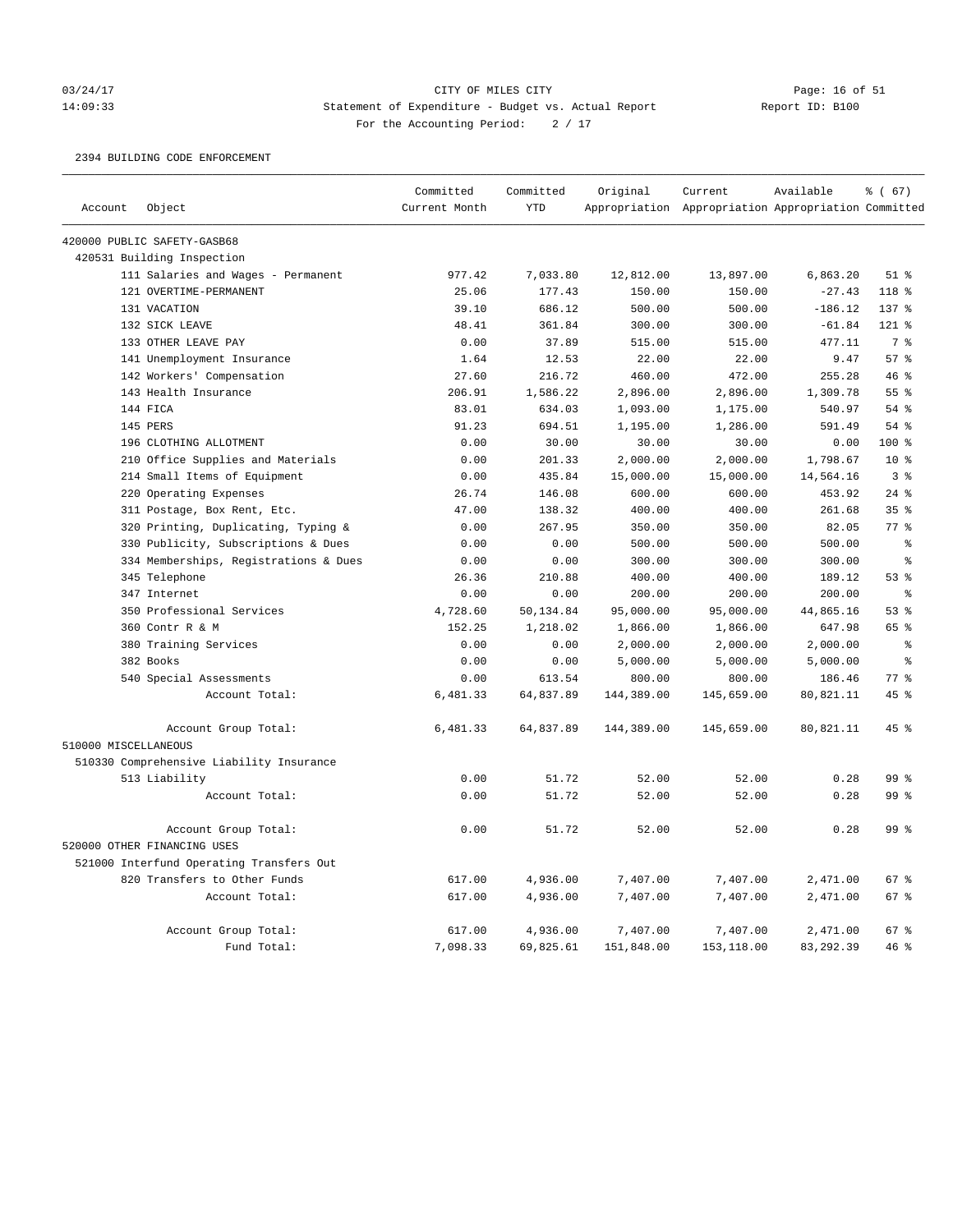## 03/24/17 Page: 17 of 51 14:09:33 Statement of Expenditure - Budget vs. Actual Report Report ID: B100 For the Accounting Period:  $2 / 17$

# 2400 LTG M D#165-(Gen City)

| Object<br>Account                        | Committed<br>Current Month | Committed<br><b>YTD</b> | Original<br>Appropriation | Current    | Available<br>Appropriation Appropriation Committed | <sub>ර</sub> ි (67) |
|------------------------------------------|----------------------------|-------------------------|---------------------------|------------|----------------------------------------------------|---------------------|
| 430000 Public Works-GASB68               |                            |                         |                           |            |                                                    |                     |
| 430263 STREET LIGHTING                   |                            |                         |                           |            |                                                    |                     |
| 341 Electric Utility Services            | 7,221.03                   | 78,491.78               | 117,500.00                | 117,500.00 | 39,008.22                                          | 67%                 |
| 533 Machinery and Equipment Rental       | 7,153.25                   | 39,538.20               | 47,000.00                 | 47,000.00  | 7,461.80                                           | 84 %                |
| Account Total:                           | 14,374.28                  | 118,029.98              | 164,500.00                | 164,500.00 | 46,470.02                                          | 72 %                |
| Account Group Total:                     | 14,374.28                  | 118,029.98              | 164,500.00                | 164,500.00 | 46,470.02                                          | 72 %                |
| 520000 OTHER FINANCING USES              |                            |                         |                           |            |                                                    |                     |
| 521000 Interfund Operating Transfers Out |                            |                         |                           |            |                                                    |                     |
| 820 Transfers to Other Funds             | 0.00                       | 1,000.00                | 1,000.00                  | 1,000.00   | 0.00                                               | $100$ %             |
| Account Total:                           | 0.00                       | 1,000.00                | 1,000.00                  | 1,000.00   | 0.00                                               | $100*$              |
| Account Group Total:                     | 0.00                       | 1,000.00                | 1,000.00                  | 1,000.00   | 0.00                                               | $100*$              |
| Fund Total:                              | 14,374.28                  | 119,029.98              | 165,500.00                | 165,500.00 | 46,470.02                                          | 72 %                |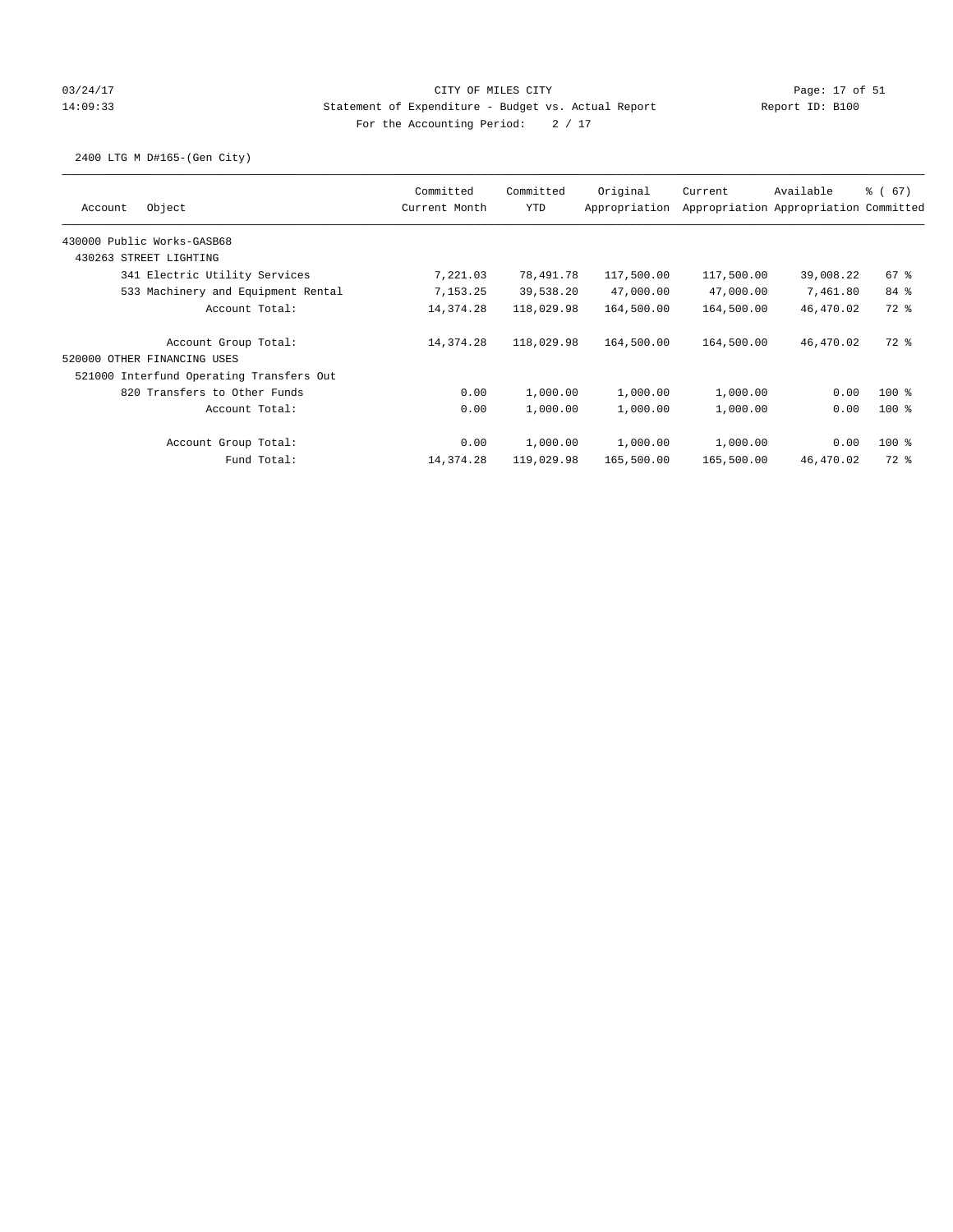## 03/24/17 Page: 18 of 51 14:09:33 Statement of Expenditure - Budget vs. Actual Report Report ID: B100 For the Accounting Period:  $2 / 17$

### 2420 LTG M D#167-(MilesAddn Etc)

|                                          | Committed     | Committed | Original      | Current   | Available                             | % (67)  |
|------------------------------------------|---------------|-----------|---------------|-----------|---------------------------------------|---------|
| Object<br>Account                        | Current Month | YTD       | Appropriation |           | Appropriation Appropriation Committed |         |
| 430000 Public Works-GASB68               |               |           |               |           |                                       |         |
| 430263 STREET LIGHTING                   |               |           |               |           |                                       |         |
| 341 Electric Utility Services            | 1,681.79      | 14,223.48 | 23,280.00     | 23,280.00 | 9,056.52                              | 61 %    |
| 360 Contr R & M                          | 0.00          | 0.00      | 9,000.00      | 9,000.00  | 9,000.00                              | နွ      |
| 533 Machinery and Equipment Rental       | 728.60        | 5,522.95  | 0.00          | 0.00      | $-5,522.95$                           | る       |
| Account Total:                           | 2,410.39      | 19,746.43 | 32,280.00     | 32,280.00 | 12,533.57                             | 61 %    |
| Account Group Total:                     | 2,410.39      | 19,746.43 | 32,280.00     | 32,280.00 | 12,533.57                             | 61 %    |
| 520000 OTHER FINANCING USES              |               |           |               |           |                                       |         |
| 521000 Interfund Operating Transfers Out |               |           |               |           |                                       |         |
| 820 Transfers to Other Funds             | 0.00          | 1,000.00  | 1,000.00      | 1,000.00  | 0.00                                  | $100$ % |
| Account Total:                           | 0.00          | 1,000.00  | 1,000.00      | 1,000.00  | 0.00                                  | $100$ % |
| Account Group Total:                     | 0.00          | 1,000.00  | 1,000.00      | 1,000.00  | 0.00                                  | 100 %   |
| Fund Total:                              | 2,410.39      | 20,746.43 | 33,280.00     | 33,280.00 | 12,533.57                             | 62 %    |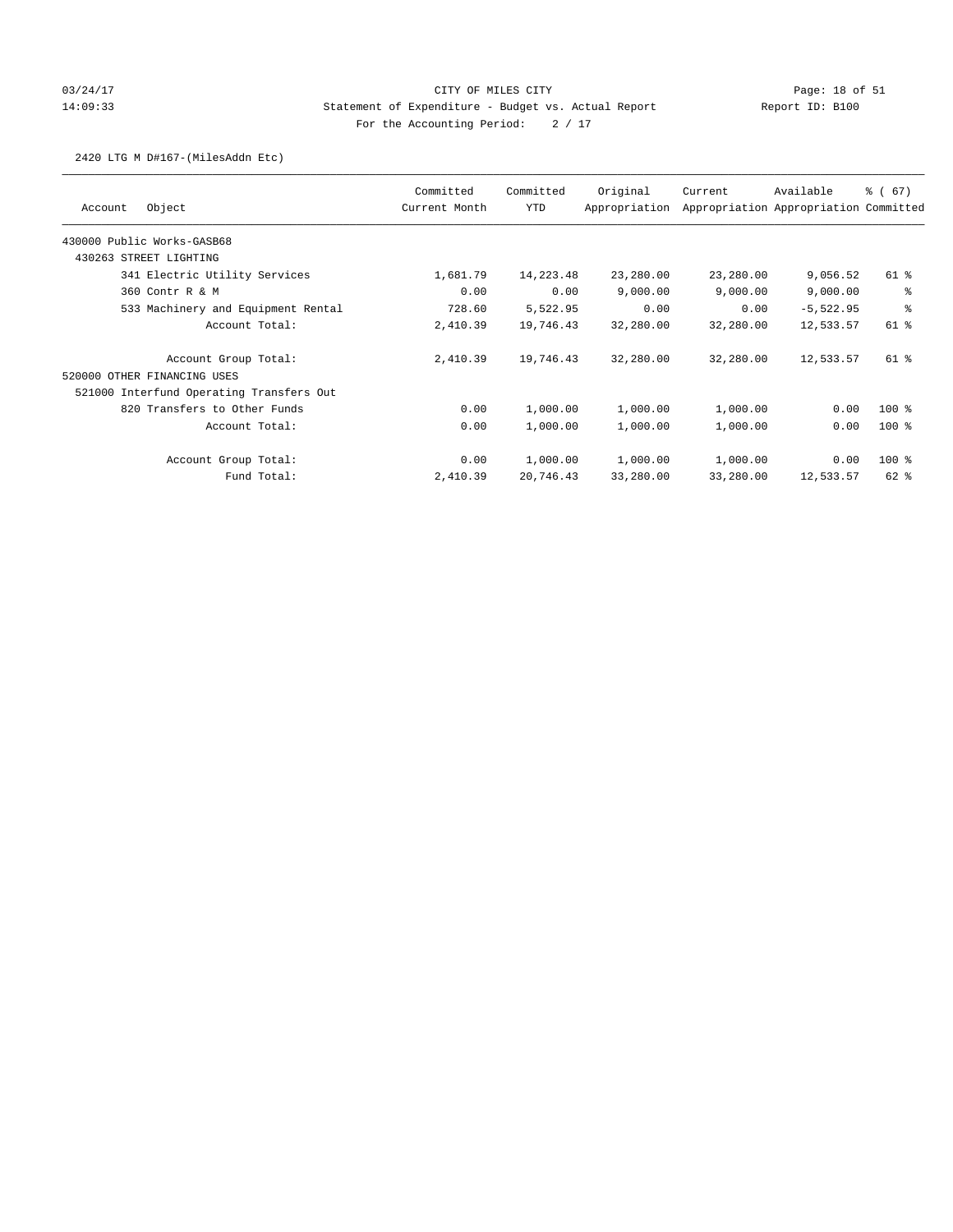## 03/24/17 Page: 19 of 51 CITY OF MILES CITY CONTROL PAGE: 19 of 51 14:09:33 Statement of Expenditure - Budget vs. Actual Report Report ID: B100 For the Accounting Period:  $2 / 17$

### 2430 LTG M D#171-(Balsam Est)

| Object<br>Account                        | Committed<br>Current Month | Committed<br>YTD | Original<br>Appropriation | Current  | Available<br>Appropriation Appropriation Committed | % (67)          |
|------------------------------------------|----------------------------|------------------|---------------------------|----------|----------------------------------------------------|-----------------|
|                                          |                            |                  |                           |          |                                                    |                 |
| 430000 Public Works-GASB68               |                            |                  |                           |          |                                                    |                 |
| 430263 STREET LIGHTING                   |                            |                  |                           |          |                                                    |                 |
| 230 Repair and Maintenance Supplies      | 0.00                       | 227.33           | 850.00                    | 850.00   | 622.67                                             | $27$ %          |
| 341 Electric Utility Services            | 120.17                     | 1,024.30         | 1,801.00                  | 1,801.00 | 776.70                                             | 57%             |
| 360 Contr R & M                          | 0.00                       | 193.50           | 1,500.00                  | 1,500.00 | 1,306.50                                           | $13*$           |
| Account Total:                           | 120.17                     | 1,445.13         | 4,151.00                  | 4,151.00 | 2,705.87                                           | 35 <sup>8</sup> |
| Account Group Total:                     | 120.17                     | 1,445.13         | 4,151.00                  | 4,151.00 | 2,705.87                                           | 35 <sup>8</sup> |
| 520000 OTHER FINANCING USES              |                            |                  |                           |          |                                                    |                 |
| 521000 Interfund Operating Transfers Out |                            |                  |                           |          |                                                    |                 |
| 820 Transfers to Other Funds             | 0.00                       | 1,000.00         | 1,000.00                  | 1,000.00 | 0.00                                               | $100*$          |
| Account Total:                           | 0.00                       | 1,000.00         | 1,000.00                  | 1,000.00 | 0.00                                               | $100$ %         |
| Account Group Total:                     | 0.00                       | 1,000.00         | 1,000.00                  | 1,000.00 | 0.00                                               | $100$ %         |
| Fund Total:                              | 120.17                     | 2,445.13         | 5,151.00                  | 5,151.00 | 2,705.87                                           | 47.8            |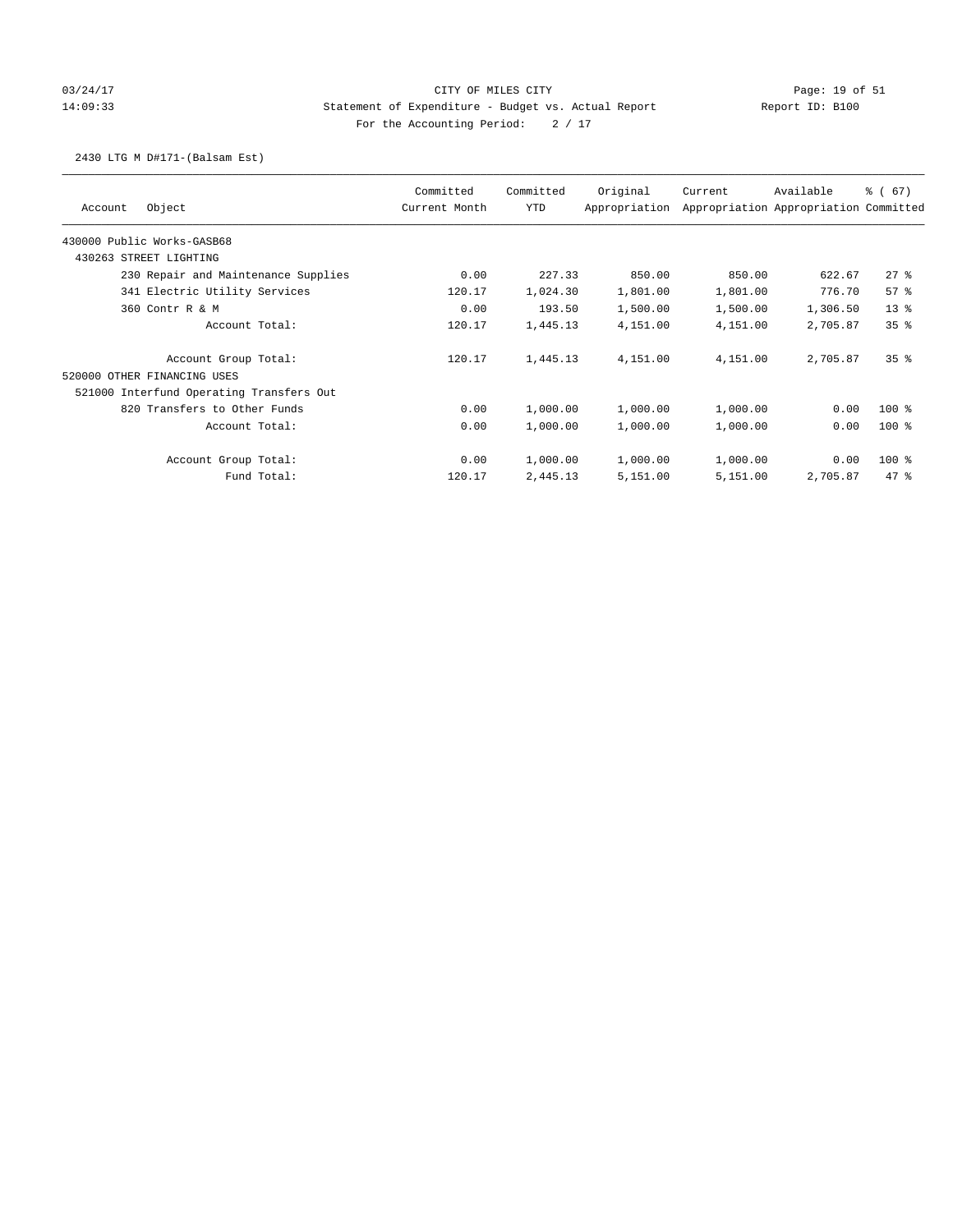## 03/24/17 Page: 20 of 51 14:09:33 Statement of Expenditure - Budget vs. Actual Report Report ID: B100 For the Accounting Period:  $2 / 17$

# 2440 LTG M D#172-(Main Str)

|                                          | Committed     | Committed | Original      | Current   | Available                             | % (67)          |
|------------------------------------------|---------------|-----------|---------------|-----------|---------------------------------------|-----------------|
| Object<br>Account                        | Current Month | YTD       | Appropriation |           | Appropriation Appropriation Committed |                 |
| 430000 Public Works-GASB68               |               |           |               |           |                                       |                 |
| 430263 STREET LIGHTING                   |               |           |               |           |                                       |                 |
| 230 Repair and Maintenance Supplies      | 5,620.01      | 6,526.10  | 3,000.00      | 3,000.00  | $-3,526.10$                           | $218$ %         |
| 341 Electric Utility Services            | 1,130.37      | 9,334.59  | 14,890.00     | 14,890.00 | 5,555.41                              | 63 %            |
| 360 Contr R & M                          | 1,027.00      | 1,106.00  | 1,700.00      | 1,700.00  | 594.00                                | 65 %            |
| Account Total:                           | 7,777.38      | 16,966.69 | 19,590.00     | 19,590.00 | 2,623.31                              | 87 <sup>8</sup> |
| Account Group Total:                     | 7.777.38      | 16,966.69 | 19,590.00     | 19,590.00 | 2,623.31                              | 87%             |
| 520000 OTHER FINANCING USES              |               |           |               |           |                                       |                 |
| 521000 Interfund Operating Transfers Out |               |           |               |           |                                       |                 |
| 820 Transfers to Other Funds             | 0.00          | 1,000.00  | 1,000.00      | 1,000.00  | 0.00                                  | $100$ %         |
| Account Total:                           | 0.00          | 1,000.00  | 1,000.00      | 1,000.00  | 0.00                                  | $100$ %         |
| Account Group Total:                     | 0.00          | 1,000.00  | 1,000.00      | 1,000.00  | 0.00                                  | $100$ %         |
| Fund Total:                              | 7,777.38      | 17,966.69 | 20,590.00     | 20,590.00 | 2,623.31                              | 87%             |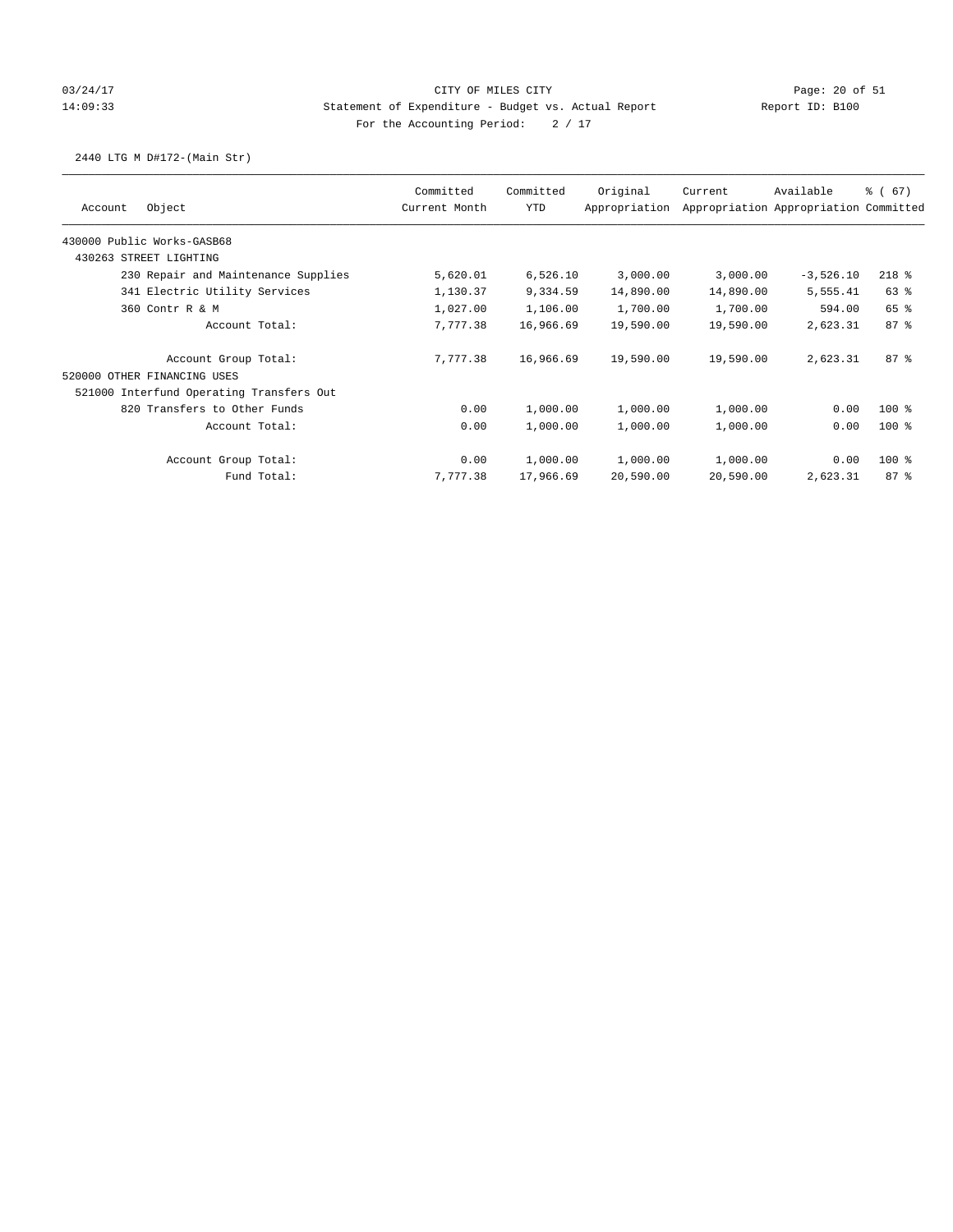# 03/24/17 Page: 21 of 51 Page: 21 of 51 14:09:33 Statement of Expenditure - Budget vs. Actual Report Report ID: B100 For the Accounting Period:  $2 / 17$

# 2450 LTG M D#195-(SG-Trico)

| Object<br>Account                        | Committed<br>Current Month | Committed<br><b>YTD</b> | Original<br>Appropriation | Current  | Available<br>Appropriation Appropriation Committed | 8 ( 67)         |
|------------------------------------------|----------------------------|-------------------------|---------------------------|----------|----------------------------------------------------|-----------------|
| 430000 Public Works-GASB68               |                            |                         |                           |          |                                                    |                 |
| 430263 STREET LIGHTING                   |                            |                         |                           |          |                                                    |                 |
| 341 Electric Utility Services            | 401.84                     | 3, 214.72               | 5,505.00                  | 5,505.00 | 2,290.28                                           | 58 %            |
| Account Total:                           | 401.84                     | 3, 214.72               | 5,505.00                  | 5,505.00 | 2,290.28                                           | 58 <sup>8</sup> |
| Account Group Total:                     | 401.84                     | 3, 214.72               | 5,505.00                  | 5,505.00 | 2,290.28                                           | 58 <sup>8</sup> |
| 520000 OTHER FINANCING USES              |                            |                         |                           |          |                                                    |                 |
| 521000 Interfund Operating Transfers Out |                            |                         |                           |          |                                                    |                 |
| 820 Transfers to Other Funds             | 0.00                       | 1,000.00                | 1,000.00                  | 1,000.00 | 0.00                                               | $100$ %         |
| Account Total:                           | 0.00                       | 1,000.00                | 1,000.00                  | 1,000.00 | 0.00                                               | $100*$          |
| Account Group Total:                     | 0.00                       | 1,000.00                | 1,000.00                  | 1,000.00 | 0.00                                               | $100*$          |
| Fund Total:                              | 401.84                     | 4,214.72                | 6,505.00                  | 6,505.00 | 2,290.28                                           | 65 %            |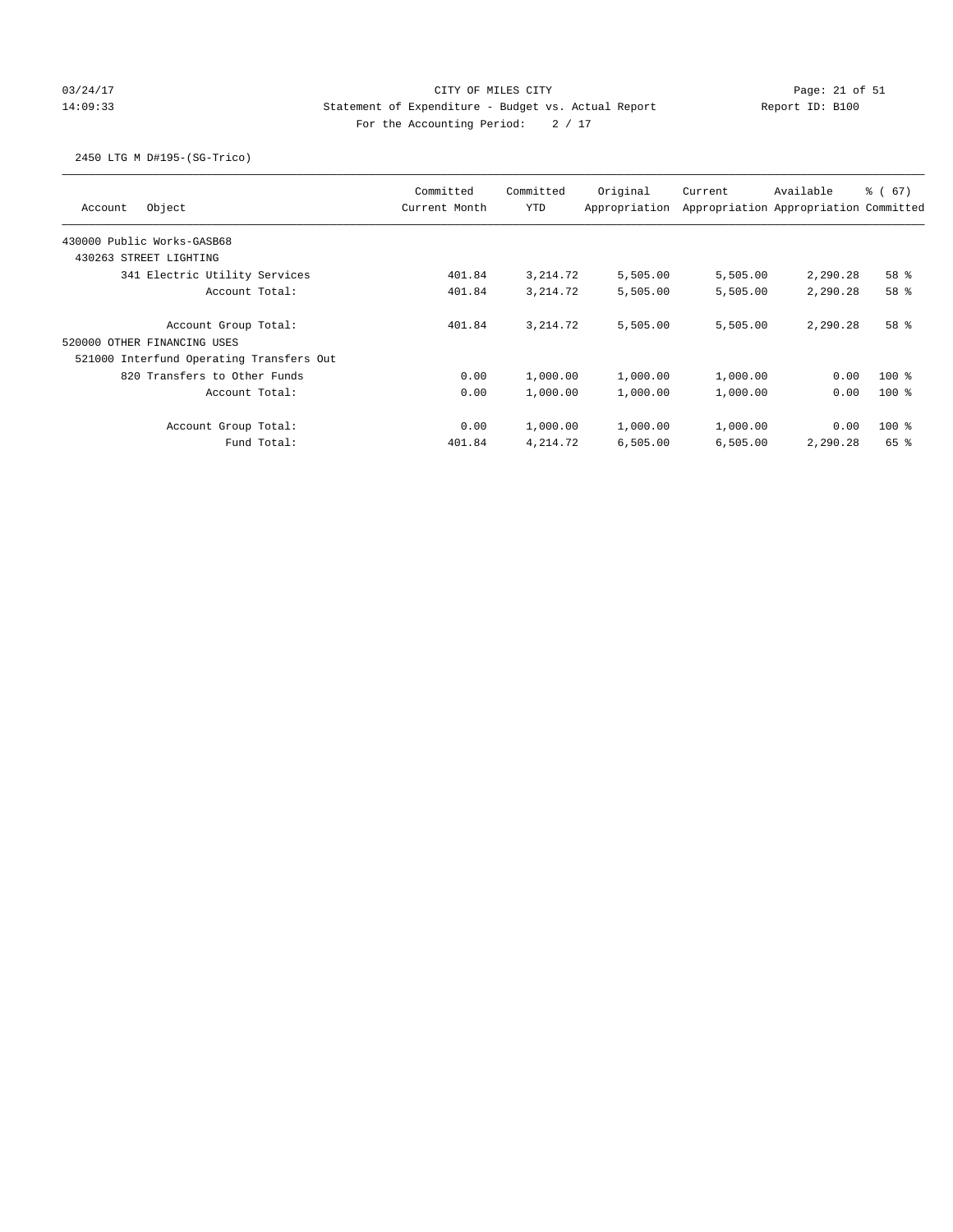# 03/24/17 Page: 22 of 51 14:09:33 Statement of Expenditure - Budget vs. Actual Report Report ID: B100 For the Accounting Period:  $2 / 17$

#### 2470 LTG M D#202-(SG-MDU&NV)

| Object<br>Account                        | Committed<br>Current Month | Committed<br><b>YTD</b> | Original<br>Appropriation | Current  | Available<br>Appropriation Appropriation Committed | $\frac{3}{6}$ (67) |
|------------------------------------------|----------------------------|-------------------------|---------------------------|----------|----------------------------------------------------|--------------------|
| 430000 Public Works-GASB68               |                            |                         |                           |          |                                                    |                    |
| 430263 STREET LIGHTING                   |                            |                         |                           |          |                                                    |                    |
| 341 Electric Utility Services            | 258.04                     | 3,084.61                | 3,809.00                  | 3,809.00 | 724.39                                             | $81$ %             |
| 533 Machinery and Equipment Rental       | 304.12                     | 1,520.60                | 3,200.00                  | 3,200.00 | 1,679.40                                           | 48 %               |
| Account Total:                           | 562.16                     | 4,605.21                | 7,009.00                  | 7,009.00 | 2,403.79                                           | 66 %               |
| Account Group Total:                     | 562.16                     | 4,605.21                | 7,009.00                  | 7,009.00 | 2,403.79                                           | 66 %               |
| 520000 OTHER FINANCING USES              |                            |                         |                           |          |                                                    |                    |
| 521000 Interfund Operating Transfers Out |                            |                         |                           |          |                                                    |                    |
| 820 Transfers to Other Funds             | 0.00                       | 1,000.00                | 1,000.00                  | 1,000.00 | 0.00                                               | $100*$             |
| Account Total:                           | 0.00                       | 1,000.00                | 1,000.00                  | 1,000.00 | 0.00                                               | $100*$             |
| Account Group Total:                     | 0.00                       | 1,000.00                | 1,000.00                  | 1,000.00 | 0.00                                               | $100$ %            |
| Fund Total:                              | 562.16                     | 5,605.21                | 8,009.00                  | 8,009.00 | 2,403.79                                           | 70 %               |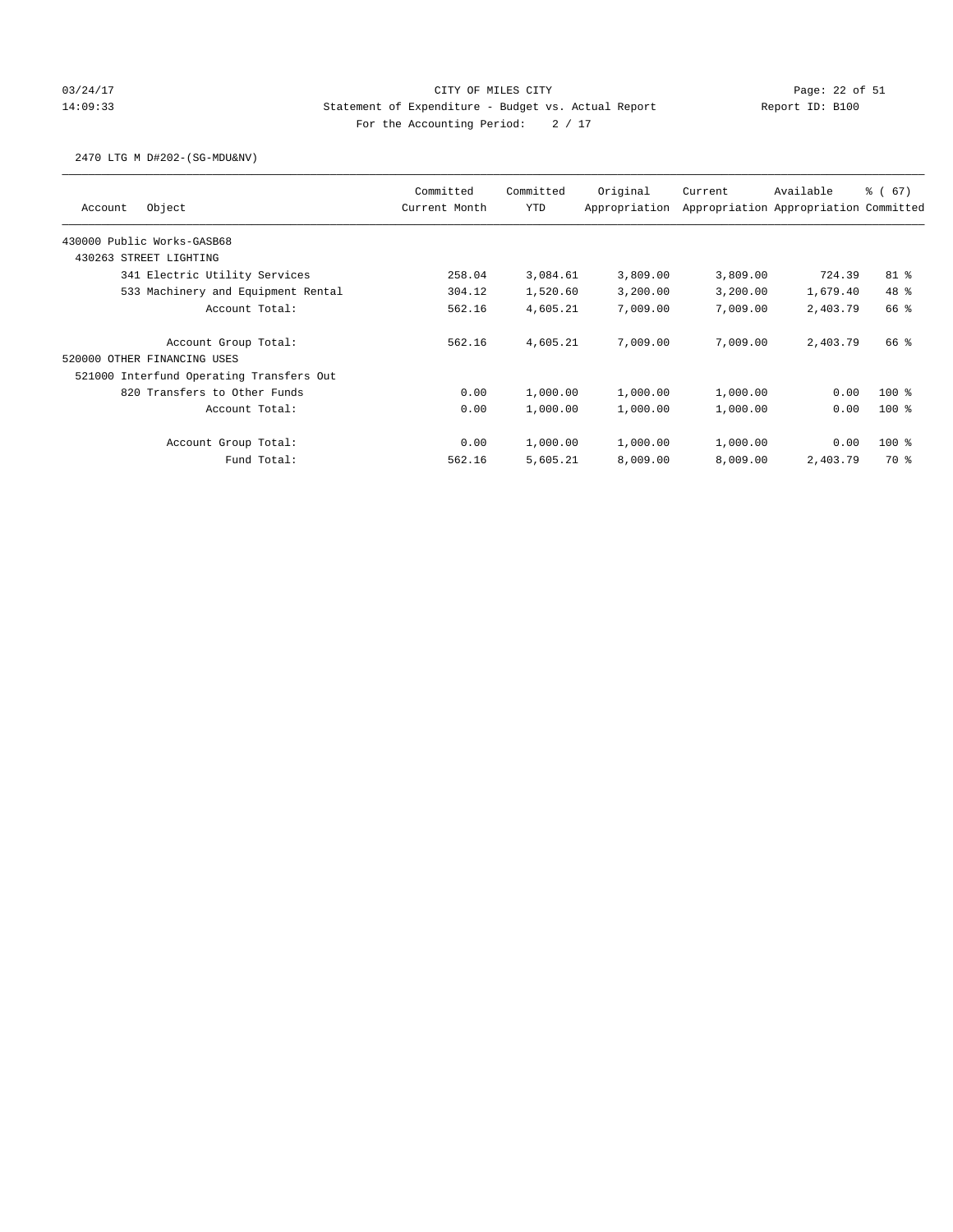# 03/24/17 Page: 23 of 51 14:09:33 Statement of Expenditure - Budget vs. Actual Report Report ID: B100 For the Accounting Period:  $2 / 17$

#### 2480 LTG M M#173-(Milestown Estates)

| Object<br>Account                        | Committed<br>Current Month | Committed<br>YTD | Original<br>Appropriation | Current  | Available<br>Appropriation Appropriation Committed | % (67)          |
|------------------------------------------|----------------------------|------------------|---------------------------|----------|----------------------------------------------------|-----------------|
| 430000 Public Works-GASB68               |                            |                  |                           |          |                                                    |                 |
| 430263 STREET LIGHTING                   |                            |                  |                           |          |                                                    |                 |
| 230 Repair and Maintenance Supplies      | 0.00                       | 84.37            | 460.00                    | 460.00   | 375.63                                             | 18 <sup>8</sup> |
| 341 Electric Utility Services            | 99.49                      | 827.59           | 1,400.00                  | 1,400.00 | 572.41                                             | 59 %            |
| 360 Contr R & M                          | 0.00                       | 129.00           | 100.00                    | 100.00   | $-29.00$                                           | $129$ %         |
| Account Total:                           | 99.49                      | 1,040.96         | 1,960.00                  | 1,960.00 | 919.04                                             | 53%             |
| Account Group Total:                     | 99.49                      | 1,040.96         | 1,960.00                  | 1,960.00 | 919.04                                             | $53$ $%$        |
| 520000 OTHER FINANCING USES              |                            |                  |                           |          |                                                    |                 |
| 521000 Interfund Operating Transfers Out |                            |                  |                           |          |                                                    |                 |
| 820 Transfers to Other Funds             | 0.00                       | 250.00           | 250.00                    | 250.00   | 0.00                                               | $100*$          |
| Account Total:                           | 0.00                       | 250.00           | 250.00                    | 250.00   | 0.00                                               | $100$ %         |
| Account Group Total:                     | 0.00                       | 250.00           | 250.00                    | 250.00   | 0.00                                               | $100$ %         |
| Fund Total:                              | 99.49                      | 1,290.96         | 2,210.00                  | 2,210.00 | 919.04                                             | 58 %            |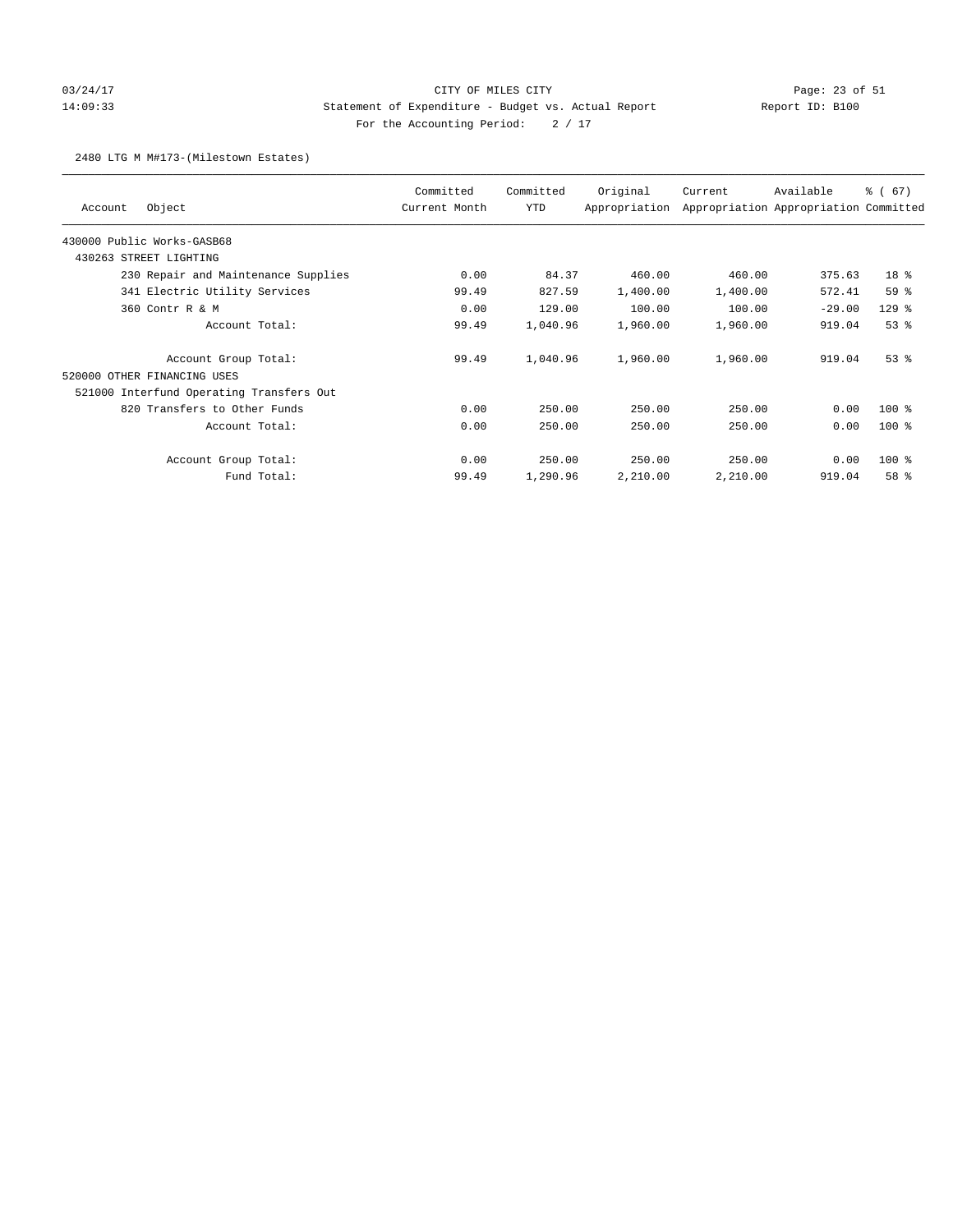#### 03/24/17 Page: 24 of 51 14:09:33 Statement of Expenditure - Budget vs. Actual Report Report ID: B100 For the Accounting Period:  $2 / 17$

| Account           | Object                                    | Committed<br>Current Month | Committed<br>YTD | Original   | Current<br>Appropriation Appropriation Appropriation Committed | Available    | % (67)          |
|-------------------|-------------------------------------------|----------------------------|------------------|------------|----------------------------------------------------------------|--------------|-----------------|
|                   |                                           |                            |                  |            |                                                                |              |                 |
|                   | 430000 Public Works-GASB68                |                            |                  |            |                                                                |              |                 |
| 430220 Operations |                                           |                            |                  |            |                                                                |              |                 |
|                   | 111 Salaries and Wages - Permanent        | 20, 215.73                 | 154,842.08       | 240,512.00 | 243,880.00                                                     | 89,037.92    | 63%             |
|                   | 121 OVERTIME-PERMANENT                    | 390.57                     | 7,529.99         | 800.00     | 6,800.00                                                       | $-729.99$    | 111 %           |
|                   | 131 VACATION                              | 1,064.55                   | 11,505.58        | 10,000.00  | 10,000.00                                                      | $-1,505.58$  | 115 %           |
|                   | 132 SICK LEAVE                            | 576.74                     | 5,638.89         | 5,000.00   | 5,000.00                                                       | $-638.89$    | $113*$          |
|                   | 133 OTHER LEAVE PAY                       | 0.00                       | 151.36           | 4,135.00   | 4,135.00                                                       | 3,983.64     | 4%              |
|                   | 134 HOLIDAY PAY                           | 0.00                       | 2,650.56         | 400.00     | 1,296.00                                                       | $-1, 354.56$ | 205%            |
|                   | 141 Unemployment Insurance                | 33.38                      | 274.90           | 392.00     | 403.00                                                         | 128.10       | 68 %            |
|                   | 142 Workers' Compensation                 | 1,264.87                   | 10,256.90        | 14,008.00  | 14,458.00                                                      | 4,201.10     | 71 %            |
|                   | 143 Health Insurance                      | 3,827.87                   | 30,430.07        | 45,456.00  | 45,456.00                                                      | 15,025.93    | 67%             |
|                   | 144 FICA                                  | 1,657.10                   | 13,539.62        | 19,955.00  | 20,555.00                                                      | 7,015.38     | 66 %            |
|                   | 145 PERS                                  | 1,862.11                   | 15,259.91        | 21,833.00  | 22,490.00                                                      | 7,230.09     | 68 %            |
|                   | 196 CLOTHING ALLOTMENT                    | 0.00                       | 775.50           | 800.00     | 800.00                                                         | 24.50        | 97%             |
|                   | 210 Office Supplies and Materials         | 15.10                      | 407.16           | 500.00     | 500.00                                                         | 92.84        | 81 %            |
|                   | 214 Small Items of Equipment              | 0.00                       | 691.90           | 7,000.00   | 7,000.00                                                       | 6,308.10     | 10 <sup>8</sup> |
|                   | 220 Operating Expenses                    | 28.12                      | 10,813.80        | 15,000.00  | 15,000.00                                                      | 4,186.20     | 72 %            |
|                   | 222 Chemicals, Lab & Med Supplies         | 0.00                       | 132.47           | 600.00     | 600.00                                                         | 467.53       | $22$ %          |
|                   | 226 Clothing and Uniforms                 | 21.39                      | 137.38           | 700.00     | 700.00                                                         | 562.62       | $20*$           |
|                   | 230 Repair and Maintenance Supplies       | 140.77                     | 6,969.03         | 18,000.00  | 18,000.00                                                      | 11,030.97    | 39%             |
|                   | 231 Gas, Oil, Diesel Fuel, Grease, etc.   | 2,612.46                   | 17,750.85        | 36,000.00  | 36,000.00                                                      | 18,249.15    | 49 %            |
|                   | 241 Consumable Tools                      | 0.00                       | 0.00             | 50.00      | 50.00                                                          | 50.00        | နွ              |
|                   | 242 Sign Parts and Supplies               | 2,586.52                   | 6,657.45         | 8,000.00   | 8,000.00                                                       | 1,342.55     | 83%             |
|                   | 311 Postage, Box Rent, Etc.               | 21.08                      | 33.08            | 75.00      | 75.00                                                          | 41.92        | 44 %            |
|                   | 320 Printing, Duplicating, Typing &       | 0.00                       | 0.00             | 100.00     | 100.00                                                         | 100.00       | ್ಠಿ             |
|                   | 330 Publicity, Subscriptions & Dues       | 0.00                       | 24.00            | 500.00     | 500.00                                                         | 476.00       | 5 <sup>8</sup>  |
|                   | 331 Publication of Formal & Legal Notices | 100.80                     | 201.12           | 0.00       | 0.00                                                           | $-201.12$    | နွ              |
|                   | 334 Memberships, Registrations & Dues     | 0.00                       | 285.20           | 250.00     | 250.00                                                         | $-35.20$     | 114 %           |
|                   | 341 Electric Utility Services             | 169.21                     | 910.49           | 1,060.00   | 1,060.00                                                       | 149.51       | 86 %            |
|                   | 344 Gas Utility Service                   | 196.97                     | 550.16           | 1,050.00   | 1,050.00                                                       | 499.84       | $52$ $%$        |
|                   | 345 Telephone                             | 99.22                      | 871.91           | 2,000.00   | 2,000.00                                                       | 1,128.09     | 44 %            |
|                   | 346 Garbage Service                       | 0.00                       | 0.00             | 175.00     | 175.00                                                         | 175.00       | ႜ               |
|                   | 347 Internet                              | 0.00                       | 0.00             | 200.00     | 200.00                                                         | 200.00       | ႜ               |
|                   | 350 Professional Services                 | 0.00                       | 6,329.22         | 20,000.00  | 20,000.00                                                      | 13,670.78    | 32%             |
|                   | 360 Contr R & M                           | 1,269.45                   | 6,401.10         | 10,453.00  | 10,453.00                                                      | 4,051.90     | 61 %            |
|                   | 363 R&M Vehicles/Equip/Labor-PW           | 8,764.40                   | 63,753.08        | 80,000.00  | 80,000.00                                                      | 16,246.92    | $80*$           |
|                   | 370 Travel                                | 0.00                       | 50.40            | 1,000.00   | 1,000.00                                                       | 949.60       | 5 <sup>8</sup>  |
|                   | 380 Training Services                     | 0.00                       | 809.78           | 1,000.00   | 1,000.00                                                       | 190.22       | $81$ %          |
|                   | 382 Books                                 | 111.91                     | 111.91           | 200.00     | 200.00                                                         | 88.09        | 56 %            |
|                   | 511 Insurance on Buildings                | 0.00                       | 747.55           | 748.00     | 748.00                                                         | 0.45         | 100 %           |
|                   | 512 Insurance on Vehicles & Equipment     | 0.00                       | 3,033.77         | 3,034.00   | 3,034.00                                                       | 0.23         | 100 %           |
|                   | 513 Liability                             | 0.00                       | 7,092.03         | 3,271.00   | 3,271.00                                                       | $-3,821.03$  | $217$ %         |
|                   | 531 Building & Office Rental              | 350.00                     | 2,800.00         | 4,200.00   | 4,200.00                                                       | 1,400.00     | 67 %            |
|                   | 532 Land Rental                           | 0.00                       | 4,983.24         | 8,100.00   | 8,100.00                                                       | 3,116.76     | 62 %            |
|                   | Account Total:                            | 47,380.32                  | 395,403.44       | 586,557.00 | 598,539.00                                                     | 203, 135.56  | 66 %            |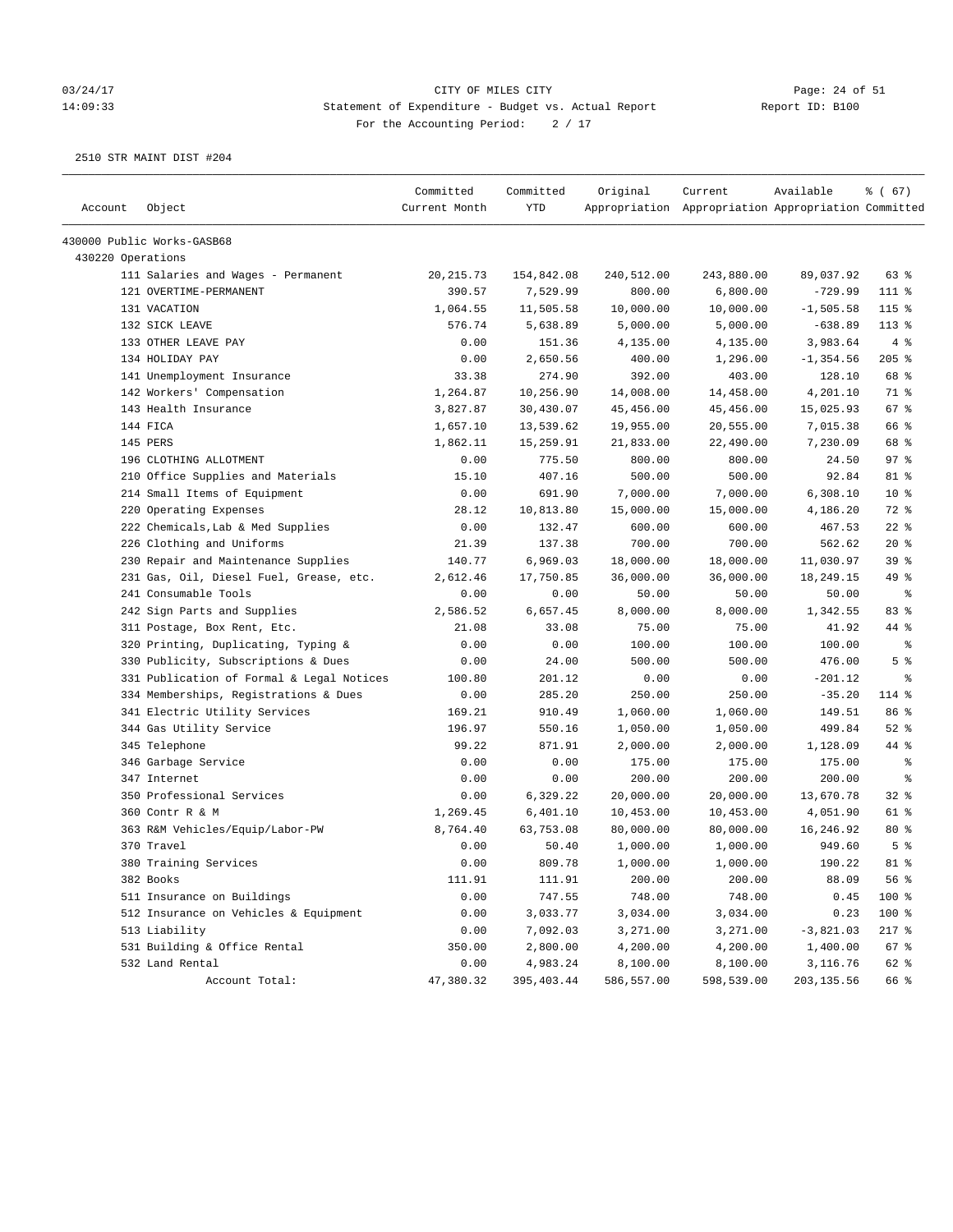### 03/24/17 Page: 25 of 51 14:09:33 Statement of Expenditure - Budget vs. Actual Report Report ID: B100 For the Accounting Period:  $2 / 17$

| Account | Object                                   | Committed<br>Current Month | Committed<br><b>YTD</b> | Original<br>Appropriation  | Current      | Available<br>Appropriation Appropriation Committed | % (67)          |
|---------|------------------------------------------|----------------------------|-------------------------|----------------------------|--------------|----------------------------------------------------|-----------------|
|         |                                          |                            |                         |                            |              |                                                    |                 |
|         | 430233 Roadway/Re-surfacing              |                            |                         |                            |              |                                                    |                 |
|         | 350 Professional Services                | 0.00                       | 15,817.39               | 200,000.00                 | 200,000.00   | 184,182.61                                         | 8 %             |
|         | Account Total:                           | 0.00                       | 15,817.39               | 200,000.00                 | 200,000.00   | 184, 182.61                                        | 8 <sup>°</sup>  |
|         | 430234 CURB AND GUTTER                   |                            |                         |                            |              |                                                    |                 |
|         | 350 Professional Services                | 0.00                       | 32, 207. 21             | 110,000.00                 | 110,000.00   | 77,792.79                                          | 29%             |
|         | Account Total:                           | 0.00                       | 32, 207. 21             | 110,000.00                 | 110,000.00   | 77,792.79                                          | 29%             |
|         | 430235 Storm Drain & Culvert Maintenance |                            |                         |                            |              |                                                    |                 |
|         | 230 Repair and Maintenance Supplies      | 0.00                       | 28, 310.86              | 300,000.00                 | 300,000.00   | 271,689.14                                         | 9%              |
|         | 350 Professional Services                | 410.75                     | 19,419.53               | 80,000.00                  | 80,000.00    | 60,580.47                                          | $24$ %          |
|         | Account Total:                           | 410.75                     | 47,730.39               | 380,000.00                 | 380,000.00   | 332, 269.61                                        | $13*$           |
|         | 430550 Transmission and Distribution(23) |                            |                         |                            |              |                                                    |                 |
|         | 363 R&M Vehicles/Equip/Labor-PW          | 206.00                     | 206.00                  | 0.00                       | 0.00         | $-206.00$                                          | ႜ               |
|         | Account Total:                           | 206.00                     | 206.00                  | 0.00                       | 0.00         | $-206.00$                                          | န့              |
|         | Account Group Total:                     | 47.997.07                  |                         | 491, 364.43 1, 276, 557.00 | 1,288,539.00 | 797,174.57                                         | 38 <sup>8</sup> |
|         | 520000 OTHER FINANCING USES              |                            |                         |                            |              |                                                    |                 |
|         | 521000 Interfund Operating Transfers Out |                            |                         |                            |              |                                                    |                 |
|         | 820 Transfers to Other Funds             | 2,319.00                   | 87,482.00               | 105,690.00                 | 105,690.00   | 18,208.00                                          | 83 %            |
|         | Account Total:                           | 2,319.00                   | 87,482.00               | 105,690.00                 | 105,690.00   | 18,208.00                                          | 83 %            |
|         | Account Group Total:                     | 2,319.00                   | 87,482.00               | 105,690.00                 | 105,690.00   | 18,208.00                                          | 83 %            |
|         | Fund Total:                              | 50, 316.07                 |                         | 578,846.43 1,382,247.00    | 1,394,229.00 | 815, 382.57                                        | $42$ %          |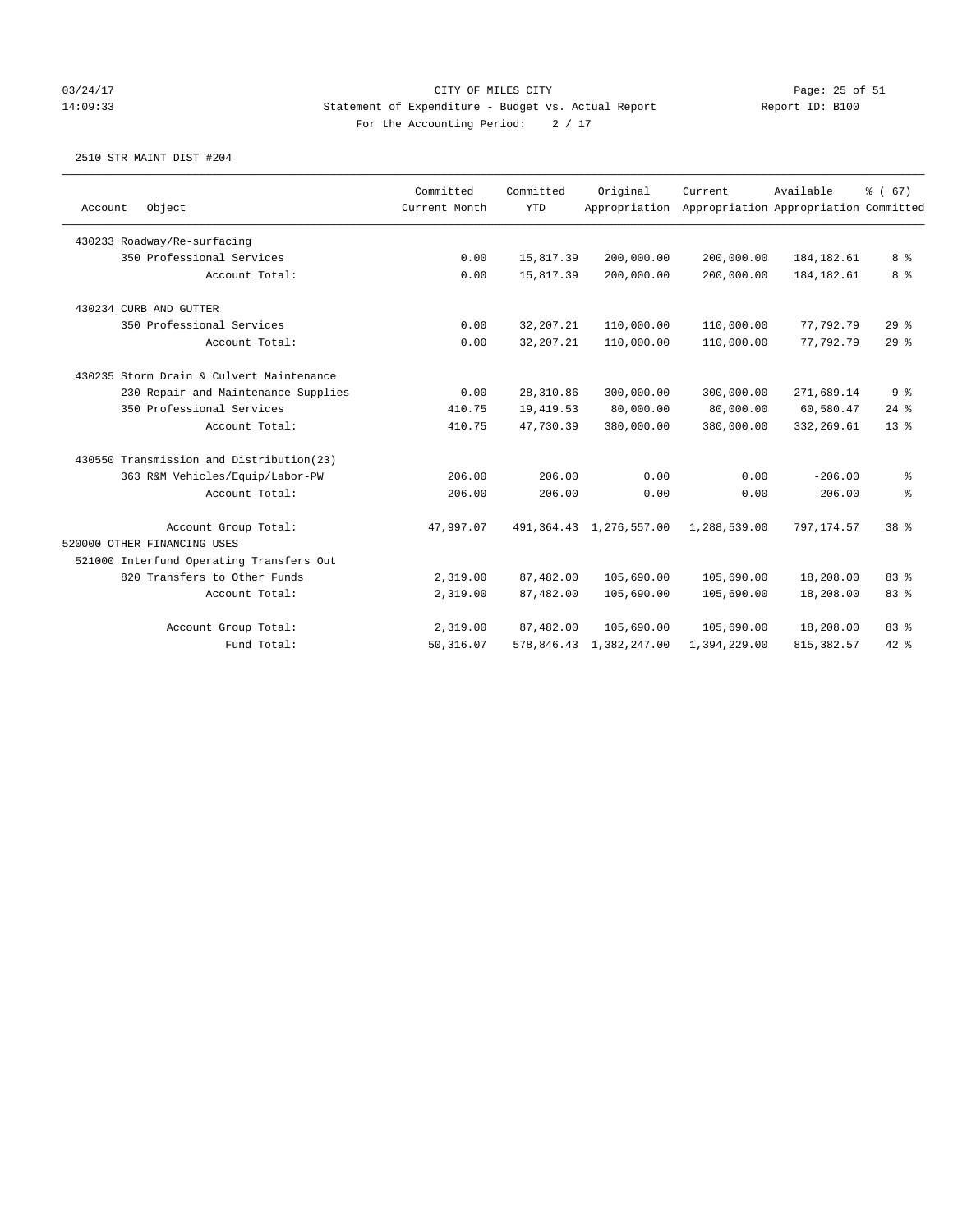#### 03/24/17 Page: 26 of 51 14:09:34 Statement of Expenditure - Budget vs. Actual Report Report ID: B100 For the Accounting Period:  $2 / 17$

|                   |                                           | Committed     | Committed  | Original   | Current                                             | Available  | $\frac{3}{6}$ (67) |
|-------------------|-------------------------------------------|---------------|------------|------------|-----------------------------------------------------|------------|--------------------|
| Account           | Object                                    | Current Month | <b>YTD</b> |            | Appropriation Appropriation Appropriation Committed |            |                    |
|                   | 430000 Public Works-GASB68                |               |            |            |                                                     |            |                    |
| 430220 Operations |                                           |               |            |            |                                                     |            |                    |
|                   | 111 Salaries and Wages - Permanent        | 5,860.54      | 44,226.03  | 62,903.00  | 63,825.00                                           | 19,598.97  | 69 %               |
|                   | 121 OVERTIME-PERMANENT                    | 112.74        | 2,000.48   | 800.00     | 2,900.00                                            | 899.52     | 69 %               |
|                   | 131 VACATION                              | 306.93        | 3,630.06   | 10,000.00  | 10,000.00                                           | 6,369.94   | 36%                |
|                   | 132 SICK LEAVE                            | 172.03        | 1,762.32   | 5,000.00   | 5,000.00                                            | 3,237.68   | 35%                |
|                   | 133 OTHER LEAVE PAY                       | 0.00          | 45.65      | 1,463.00   | 1,463.00                                            | 1,417.35   | 3 <sup>8</sup>     |
|                   | 134 HOLIDAY PAY                           | 0.00          | 663.14     | 400.00     | 400.00                                              | $-263.14$  | $166$ %            |
|                   | 141 Unemployment Insurance                | 9.69          | 78.79      | 122.00     | 125.00                                              | 46.21      | 63 %               |
|                   | 142 Workers' Compensation                 | 345.34        | 2,776.32   | 4,147.00   | 4,147.00                                            | 1,370.68   | 67 %               |
|                   | 143 Health Insurance                      | 1,096.64      | 8,655.76   | 13, 153.00 | 13,153.00                                           | 4,497.24   | 66 %               |
|                   | 144 FICA                                  | 481.91        | 3,885.58   | 6, 164.00  | 6,164.00                                            | 2,278.42   | 63 %               |
|                   | 145 PERS                                  | 540.06        | 4,379.89   | 6,744.00   | 6,744.00                                            | 2,364.11   | 65 %               |
|                   | 196 CLOTHING ALLOTMENT                    | 0.00          | 228.00     | 250.00     | 250.00                                              | 22.00      | 91 %               |
|                   | 210 Office Supplies and Materials         | 3.78          | 144.07     | 200.00     | 200.00                                              | 55.93      | 72 %               |
|                   | 214 Small Items of Equipment              | 0.00          | 172.99     | 3,000.00   | 3,000.00                                            | 2,827.01   | 6 %                |
|                   | 220 Operating Expenses                    | 12.38         | 2,872.83   | 3,500.00   | 3,500.00                                            | 627.17     | 82 %               |
|                   | 222 Chemicals, Lab & Med Supplies         | 0.00          | 0.00       | 500.00     | 500.00                                              | 500.00     | $\epsilon$         |
|                   | 226 Clothing and Uniforms                 | 0.00          | 29.00      | 200.00     | 200.00                                              | 171.00     | 15 <sup>°</sup>    |
|                   | 230 Repair and Maintenance Supplies       | 42.35         | 1,648.68   | 5,000.00   | 5,000.00                                            | 3,351.32   | 33%                |
|                   | 231 Gas, Oil, Diesel Fuel, Grease, etc.   | 653.11        | 4,515.94   | 10,000.00  | 10,000.00                                           | 5,484.06   | 45 %               |
|                   | 242 Sign Parts and Supplies               | 646.63        | 1,664.36   | 2,500.00   | 2,500.00                                            | 835.64     | 67%                |
|                   | 311 Postage, Box Rent, Etc.               | 5.27          | 8.27       | 40.00      | 40.00                                               | 31.73      | $21$ %             |
|                   | 330 Publicity, Subscriptions & Dues       | 0.00          | 13.20      | 150.00     | 150.00                                              | 136.80     | 9 <sup>8</sup>     |
|                   | 331 Publication of Formal & Legal Notices | 25.20         | 25.20      | 0.00       | 0.00                                                | $-25.20$   | နွ                 |
|                   | 334 Memberships, Registrations & Dues     | 0.00          | 38.80      | 50.00      | 50.00                                               | 11.20      | 78 %               |
|                   | 341 Electric Utility Services             | 23.43         | 38.71      | 150.00     | 150.00                                              | 111.29     | 26%                |
|                   | 344 Gas Utility Service                   | 49.24         | 53.48      | 200.00     | 200.00                                              | 146.52     | $27$ %             |
|                   | 345 Telephone                             | 28.24         | 340.27     | 750.00     | 750.00                                              | 409.73     | 45 %               |
|                   | 350 Professional Services                 | 27.98         | 93.78      | 1,000.00   | 1,000.00                                            | 906.22     | 9%                 |
|                   | 360 Contr R & M                           | 346.87        | 734.46     | 1,242.00   | 1,242.00                                            | 507.54     | 59 %               |
|                   | 363 R&M Vehicles/Equip/Labor-PW           | 2,191.08      | 19,328.18  | 35,000.00  | 35,000.00                                           | 15,671.82  | 55%                |
|                   | 370 Travel                                | 0.00          | 12.60      | 250.00     | 250.00                                              | 237.40     | 5 <sup>8</sup>     |
|                   | 380 Training Services                     | 0.00          | 202.46     | 200.00     | 200.00                                              | $-2.46$    | 101 %              |
|                   | 382 Books                                 | 0.00          | 0.00       | 100.00     | 100.00                                              | 100.00     | $\epsilon$         |
|                   | 511 Insurance on Buildings                | 0.00          | 186.88     | 187.00     | 187.00                                              | 0.12       | 100%               |
|                   | 512 Insurance on Vehicles & Equipment     | 0.00          | 760.96     | 761.00     | 761.00                                              | 0.04       | $100$ %            |
|                   | 513 Liability                             | 0.00          | 1,416.29   | 461.00     | 461.00                                              | $-955.29$  | 307 <sub>8</sub>   |
|                   | 531 Building & Office Rental              | 166.66        | 1,333.28   | 2,000.00   | 2,000.00                                            | 666.72     | 67 %               |
|                   | 532 Land Rental                           | 0.00          | 0.00       | 1,500.00   | 1,500.00                                            | 1,500.00   | $\,$ %             |
|                   | Account Total:                            | 13, 148. 10   | 107,966.71 | 180,087.00 | 183, 112.00                                         | 75,145.29  | 59 %               |
|                   | 430233 Roadway/Re-surfacing               |               |            |            |                                                     |            |                    |
|                   | 350 Professional Services                 | 0.00          | 6,853.11   | 375,000.00 | 115,706.00                                          | 108,852.89 | 6 %                |
|                   | Account Total:                            | 0.00          | 6,853.11   | 375,000.00 | 115,706.00                                          | 108,852.89 | 6 %                |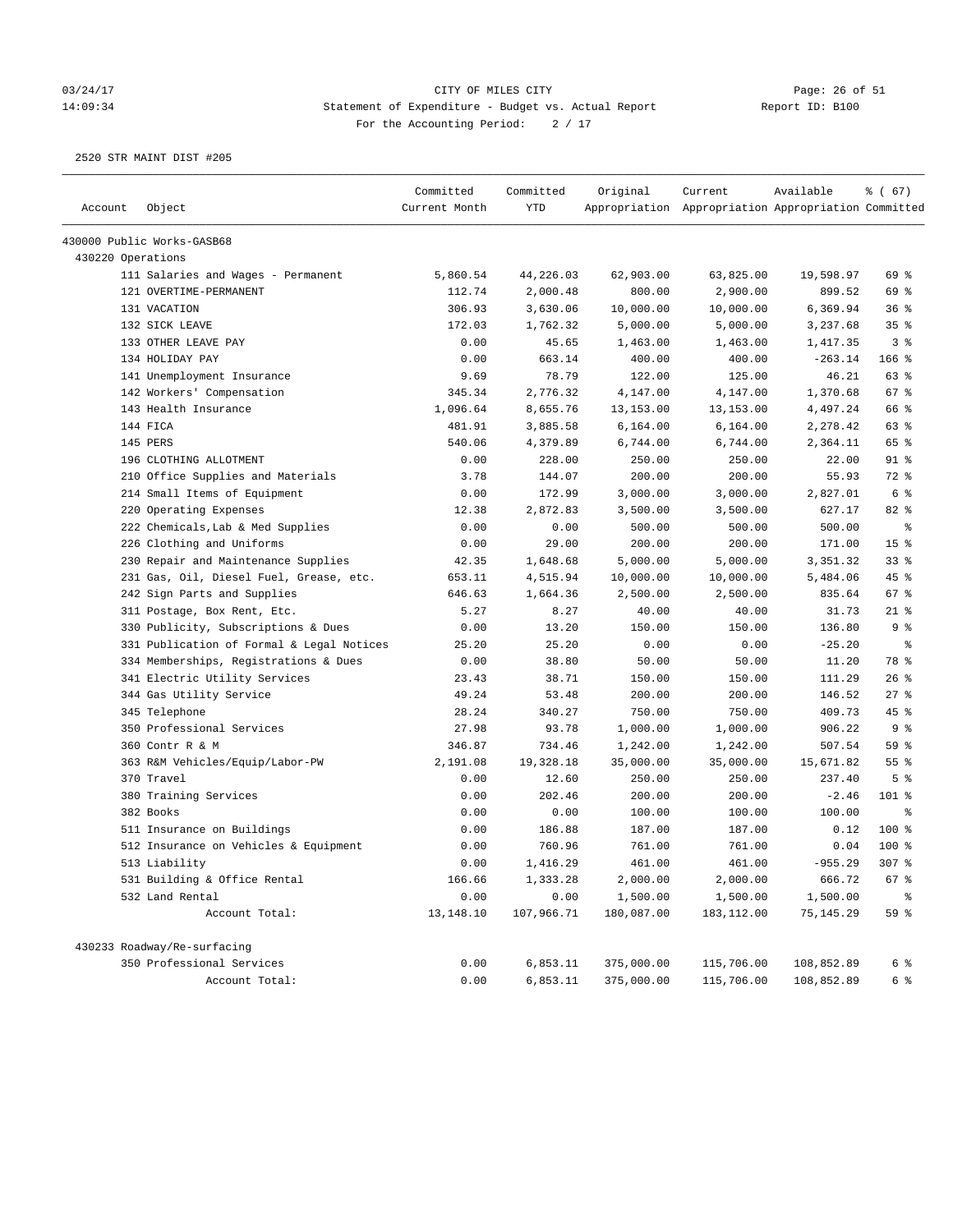# 03/24/17 Page: 27 of 51 14:09:34 Statement of Expenditure - Budget vs. Actual Report Report ID: B100 For the Accounting Period:  $2 / 17$

| Object<br>Account                                   | Committed<br>Current Month | Committed<br>YTD | Original<br>Appropriation | Current    | Available<br>Appropriation Appropriation Committed | $\frac{3}{6}$ (67) |
|-----------------------------------------------------|----------------------------|------------------|---------------------------|------------|----------------------------------------------------|--------------------|
| 430235 Storm Drain & Culvert Maintenance            |                            |                  |                           |            |                                                    |                    |
| 230 Repair and Maintenance Supplies                 | 0.00                       | 0.00             | 20,000.00                 | 20,000.00  | 20,000.00                                          | ి                  |
| Account Total:                                      | 0.00                       | 0.00             | 20,000.00                 | 20,000.00  | 20,000.00                                          | ి                  |
| Account Group Total:<br>520000 OTHER FINANCING USES | 13,148.10                  | 114,819.82       | 575,087.00                | 318,818.00 | 203,998.18                                         | 36%                |
| 521000 Interfund Operating Transfers Out            |                            |                  |                           |            |                                                    |                    |
| 820 Transfers to Other Funds                        | 1,229.00                   | 27,065.00        | 34,207.00                 | 34,207.00  | 7,142.00                                           | 79 %               |
| Account Total:                                      | 1,229.00                   | 27,065,00        | 34,207.00                 | 34,207.00  | 7,142.00                                           | 79 %               |
| Account Group Total:                                | 1,229.00                   | 27,065.00        | 34,207.00                 | 34,207.00  | 7,142.00                                           | 79 %               |
| Fund Total:                                         | 14,377.10                  | 141,884.82       | 609,294.00                | 353,025.00 | 211,140.18                                         | $40*$              |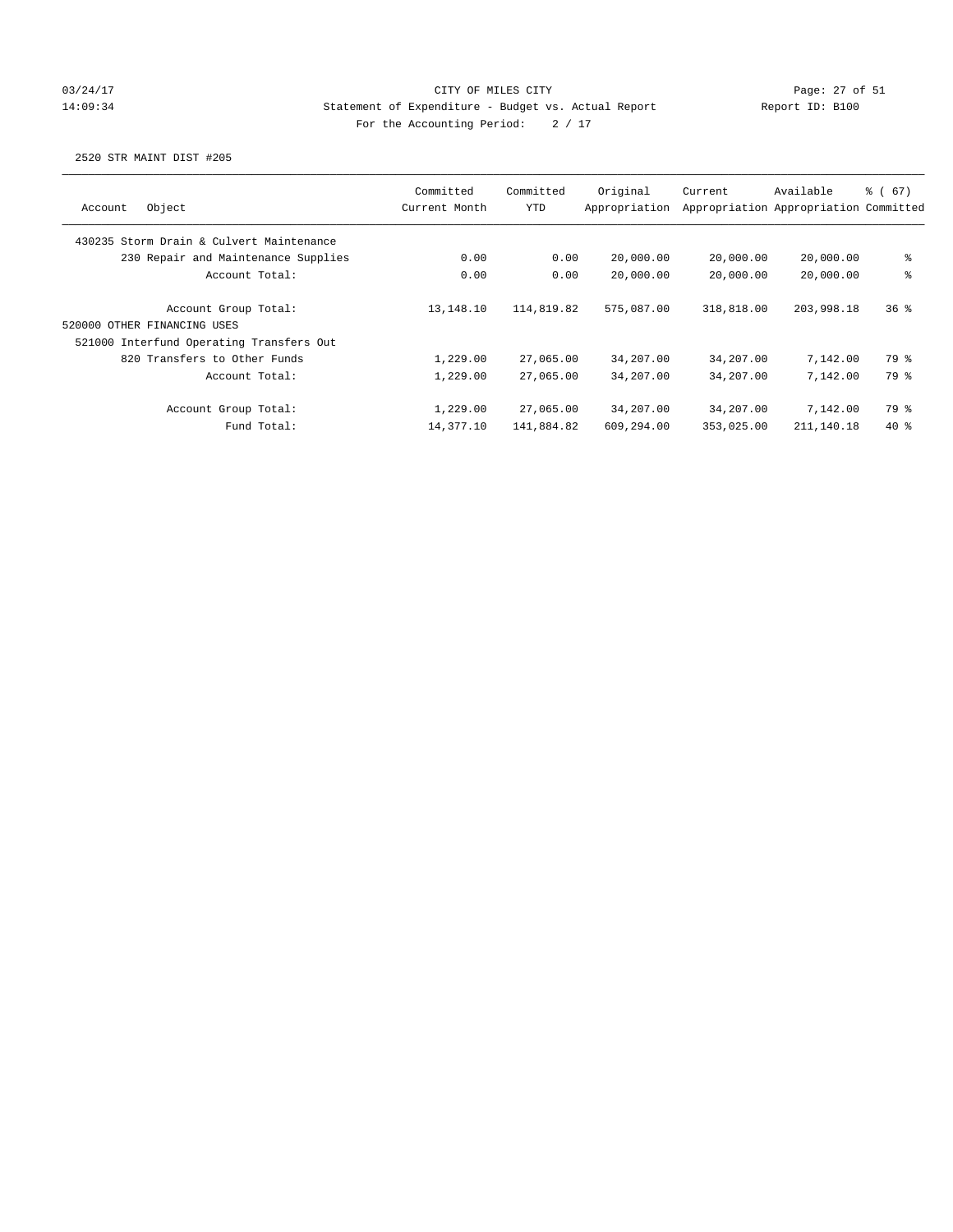# 03/24/17 Page: 28 of 51 14:09:34 Statement of Expenditure - Budget vs. Actual Report Report ID: B100 For the Accounting Period:  $2 / 17$

#### 2540 STR MAINT DIST#207-(MILESTOWN ESTATES)

|                      |                                          | Committed     | Committed  | Original | Current                                             | Available | % (67)          |
|----------------------|------------------------------------------|---------------|------------|----------|-----------------------------------------------------|-----------|-----------------|
| Account              | Object                                   | Current Month | <b>YTD</b> |          | Appropriation Appropriation Appropriation Committed |           |                 |
|                      | 430000 Public Works-GASB68               |               |            |          |                                                     |           |                 |
| 430220 Operations    |                                          |               |            |          |                                                     |           |                 |
|                      | 111 Salaries and Wages - Permanent       | 293.96        | 2,255.70   | 3,322.00 | 3,322.00                                            | 1,066.30  | 68 %            |
|                      | 121 OVERTIME-PERMANENT                   | 6.15          | 109.99     | 100.00   | 100.00                                              | $-9.99$   | $110*$          |
|                      | 131 VACATION                             | 15.25         | 177.74     | 300.00   | 300.00                                              | 122.26    | 59 %            |
|                      | 132 SICK LEAVE                           | 9.03          | 91.48      | 100.00   | 100.00                                              | 8.52      | $91$ %          |
|                      | 133 OTHER LEAVE PAY                      | 0.00          | 1.04       | 58.00    | 58.00                                               | 56.96     | 2 <sup>8</sup>  |
|                      | 134 HOLIDAY PAY                          | 0.00          | 35.31      | 20.00    | 20.00                                               | $-15.31$  | $177$ $*$       |
|                      | 141 Unemployment Insurance               | 0.47          | 3.85       | 6.00     | 6.00                                                | 2.15      | 64 %            |
|                      | 142 Workers' Compensation                | 17.13         | 140.01     | 199.00   | 199.00                                              | 58.99     | 70 %            |
|                      | 143 Health Insurance                     | 55.12         | 441.05     | 662.00   | 662.00                                              | 220.95    | 67 <sup>8</sup> |
|                      | 144 FICA                                 | 24.26         | 198.73     | 300.00   | 300.00                                              | 101.27    | 66 %            |
|                      | 145 PERS                                 | 27.13         | 223.51     | 326.00   | 326.00                                              | 102.49    | 69 %            |
|                      | 196 CLOTHING ALLOTMENT                   | 0.00          | 12.00      | 20.00    | 20.00                                               | 8.00      | 60 %            |
|                      | 350 Professional Services                | 0.00          | 0.00       | 1,000.00 | 1,000.00                                            | 1,000.00  | နွ              |
|                      | Account Total:                           | 448.50        | 3,690.41   | 6,413.00 | 6,413.00                                            | 2,722.59  | 58 %            |
|                      | Account Group Total:                     | 448.50        | 3,690.41   | 6,413.00 | 6,413.00                                            | 2,722.59  | 58 %            |
| 510000 MISCELLANEOUS |                                          |               |            |          |                                                     |           |                 |
|                      | 510330 Comprehensive Liability Insurance |               |            |          |                                                     |           |                 |
|                      | 513 Liability                            | 0.00          | 24.39      | 25.00    | 25.00                                               | 0.61      | 98 %            |
|                      | Account Total:                           | 0.00          | 24.39      | 25.00    | 25.00                                               | 0.61      | 98 %            |
|                      | Account Group Total:                     | 0.00          | 24.39      | 25.00    | 25.00                                               | 0.61      | 98 <sup>8</sup> |
|                      | Fund Total:                              | 448.50        | 3,714.80   | 6,438.00 | 6,438.00                                            | 2,723.20  | 58 %            |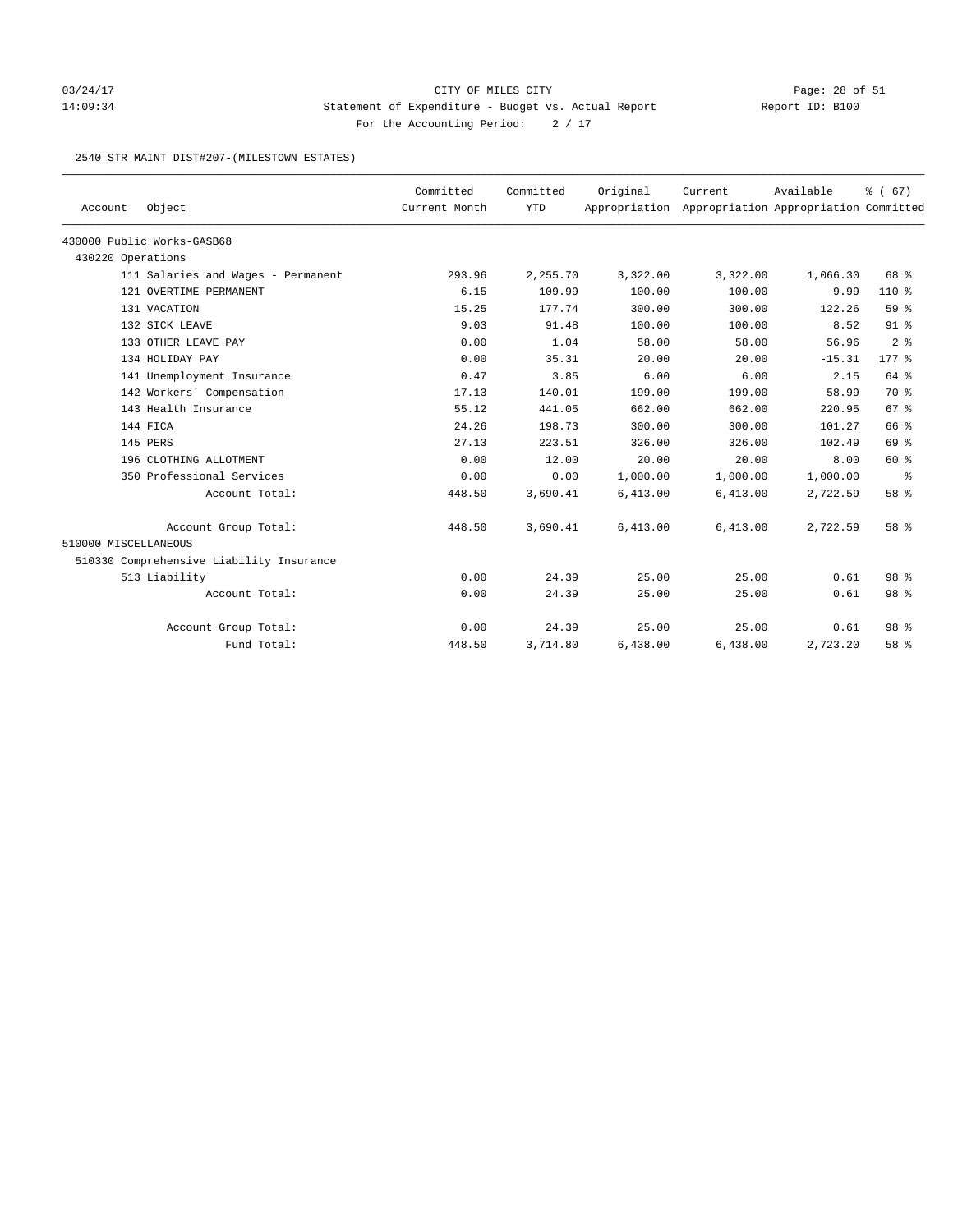### 03/24/17 Page: 29 of 51 14:09:34 Statement of Expenditure - Budget vs. Actual Report Report ID: B100 For the Accounting Period:  $2 / 17$

#### 2820 GAS TAX

| Object<br>Account                        | Committed<br>Current Month | Committed<br><b>YTD</b> | Original<br>Appropriation | Current    | Available<br>Appropriation Appropriation Committed | $\frac{3}{6}$ (67) |
|------------------------------------------|----------------------------|-------------------------|---------------------------|------------|----------------------------------------------------|--------------------|
| 520000 OTHER FINANCING USES              |                            |                         |                           |            |                                                    |                    |
| 521000 Interfund Operating Transfers Out |                            |                         |                           |            |                                                    |                    |
| 820 Transfers to Other Funds             | 557.00                     | 4,456.00                | 6,686.00                  | 6,686.00   | 2,230.00                                           | 67%                |
| Account Total:                           | 557.00                     | 4,456.00                | 6,686.00                  | 6,686.00   | 2,230.00                                           | 67 %               |
| 521204 TRANSFER:<br>SID 204              |                            |                         |                           |            |                                                    |                    |
| 820 Transfers to Other Funds             | 0.00                       | 44,781.00               | 86,220.00                 | 86,220.00  | 41,439.00                                          | $52$ $%$           |
| Account Total:                           | 0.00                       | 44,781.00               | 86,220.00                 | 86,220.00  | 41,439.00                                          | $52$ $%$           |
| 521205 TRANSFER:<br>SID 205              |                            |                         |                           |            |                                                    |                    |
| 820 Transfers to Other Funds             | 0.00                       | 44,781.00               | 86,219.00                 | 86,219.00  | 41,438.00                                          | $52$ $%$           |
| Account Total:                           | 0.00                       | 44,781.00               | 86,219.00                 | 86,219.00  | 41,438.00                                          | $52$ $%$           |
| Account Group Total:                     | 557.00                     | 94,018.00               | 179,125.00                | 179,125.00 | 85,107.00                                          | $52$ $%$           |
| Fund Total:                              | 557.00                     | 94,018.00               | 179,125.00                | 179,125.00 | 85,107.00                                          | $52$ $%$           |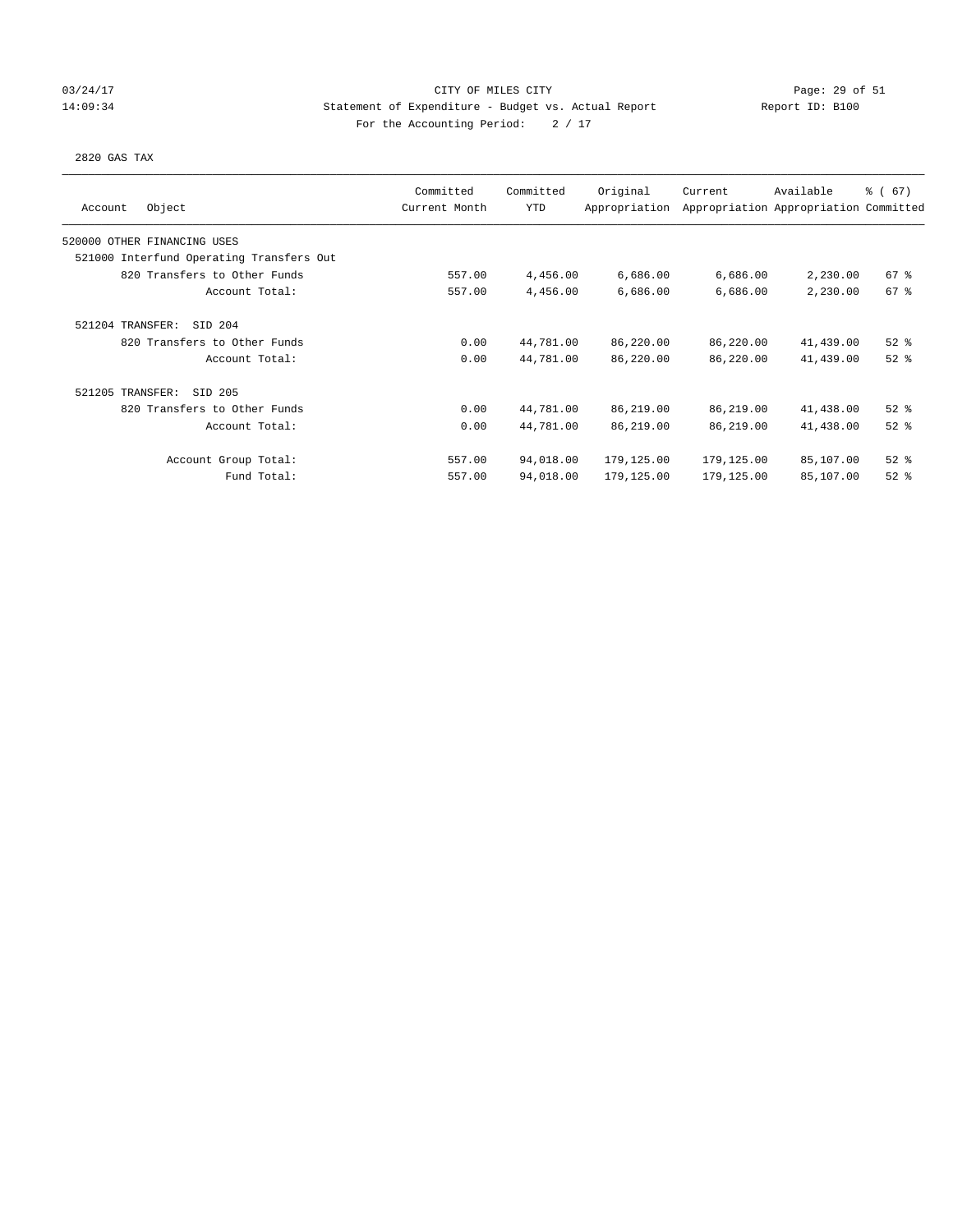# 03/24/17 Page: 30 of 51 14:09:34 Statement of Expenditure - Budget vs. Actual Report Report ID: B100 For the Accounting Period:  $2 / 17$

2850 911 EMERGENCY

| Account | Object                                     | Committed<br>Current Month | Committed<br><b>YTD</b> | Original   | Current<br>Appropriation Appropriation Appropriation Committed | Available  | % (67)          |
|---------|--------------------------------------------|----------------------------|-------------------------|------------|----------------------------------------------------------------|------------|-----------------|
|         | 420000 PUBLIC SAFETY-GASB68                |                            |                         |            |                                                                |            |                 |
|         | 420140 Crime Control and Investigation(05) |                            |                         |            |                                                                |            |                 |
|         | 210 Office Supplies and Materials          | 0.00                       | 129.38                  | 1,000.00   | 1,000.00                                                       | 870.62     | $13*$           |
|         | 214 Small Items of Equipment               | 0.00                       | 0.00                    | 2,000.00   | 2,000.00                                                       | 2,000.00   | ႜ               |
|         | 220 Operating Expenses                     | 0.00                       | 788.05                  | 2,000.00   | 2,000.00                                                       | 1,211.95   | 39 <sup>8</sup> |
|         | 311 Postage, Box Rent, Etc.                | 0.00                       | 6.70                    | 100.00     | 100.00                                                         | 93.30      | 7 %             |
|         | 320 Printing, Duplicating, Typing &        | 0.00                       | 0.00                    | 100.00     | 100.00                                                         | 100.00     | နွ              |
|         | 334 Memberships, Registrations & Dues      | 0.00                       | 0.00                    | 100.00     | 100.00                                                         | 100.00     | နွ              |
|         | 341 Electric Utility Services              | 46.57                      | 358.27                  | 600.00     | 600.00                                                         | 241.73     | 60 %            |
|         | 345 Telephone                              | 299.04                     | 17,192.29               | 25,250.00  | 25,250.00                                                      | 8,057.71   | 68 %            |
|         | 350 Professional Services                  | 9,750.78                   | 50,692.33               | 60,000.00  | 60,000.00                                                      | 9,307.67   | 84 %            |
|         | 370 Travel                                 | 0.00                       | 0.00                    | 500.00     | 500.00                                                         | 500.00     | ి               |
|         | 380 Training Services                      | 0.00                       | 0.00                    | 2,000.00   | 2,000.00                                                       | 2,000.00   | $\approx$       |
|         | 512 Insurance on Vehicles & Equipment      | 0.00                       | 152.93                  | 153.00     | 153.00                                                         | 0.07       | $100$ %         |
|         | 940 Machinery & Equipment                  | 0.00                       | 52,250.00               | 115,000.00 | 115,000.00                                                     | 62,750.00  | 45 %            |
|         | 941 911 Eq & Software (2/01)               | 0.00                       | 0.00                    | 82,000.00  | 82,000.00                                                      | 82,000.00  | ႜ               |
|         | Account Total:                             | 10,096.39                  | 121,569.95              | 290,803.00 | 290,803.00                                                     | 169,233.05 | $42$ %          |
|         | Account Group Total:                       | 10,096.39                  | 121,569.95              | 290,803.00 | 290,803.00                                                     | 169,233.05 | $42$ %          |
|         | 520000 OTHER FINANCING USES                |                            |                         |            |                                                                |            |                 |
|         | 521000 Interfund Operating Transfers Out   |                            |                         |            |                                                                |            |                 |
|         | 820 Transfers to Other Funds               | 0.00                       | 28,000.00               | 56,000.00  | 56,000.00                                                      | 28,000.00  | $50*$           |
|         | Account Total:                             | 0.00                       | 28,000.00               | 56,000.00  | 56,000.00                                                      | 28,000.00  | 50%             |
|         | Account Group Total:                       | 0.00                       | 28,000.00               | 56,000.00  | 56,000.00                                                      | 28,000.00  | 50%             |
|         | Fund Total:                                | 10,096.39                  | 149,569.95              | 346,803.00 | 346,803.00                                                     | 197,233.05 | 43.8            |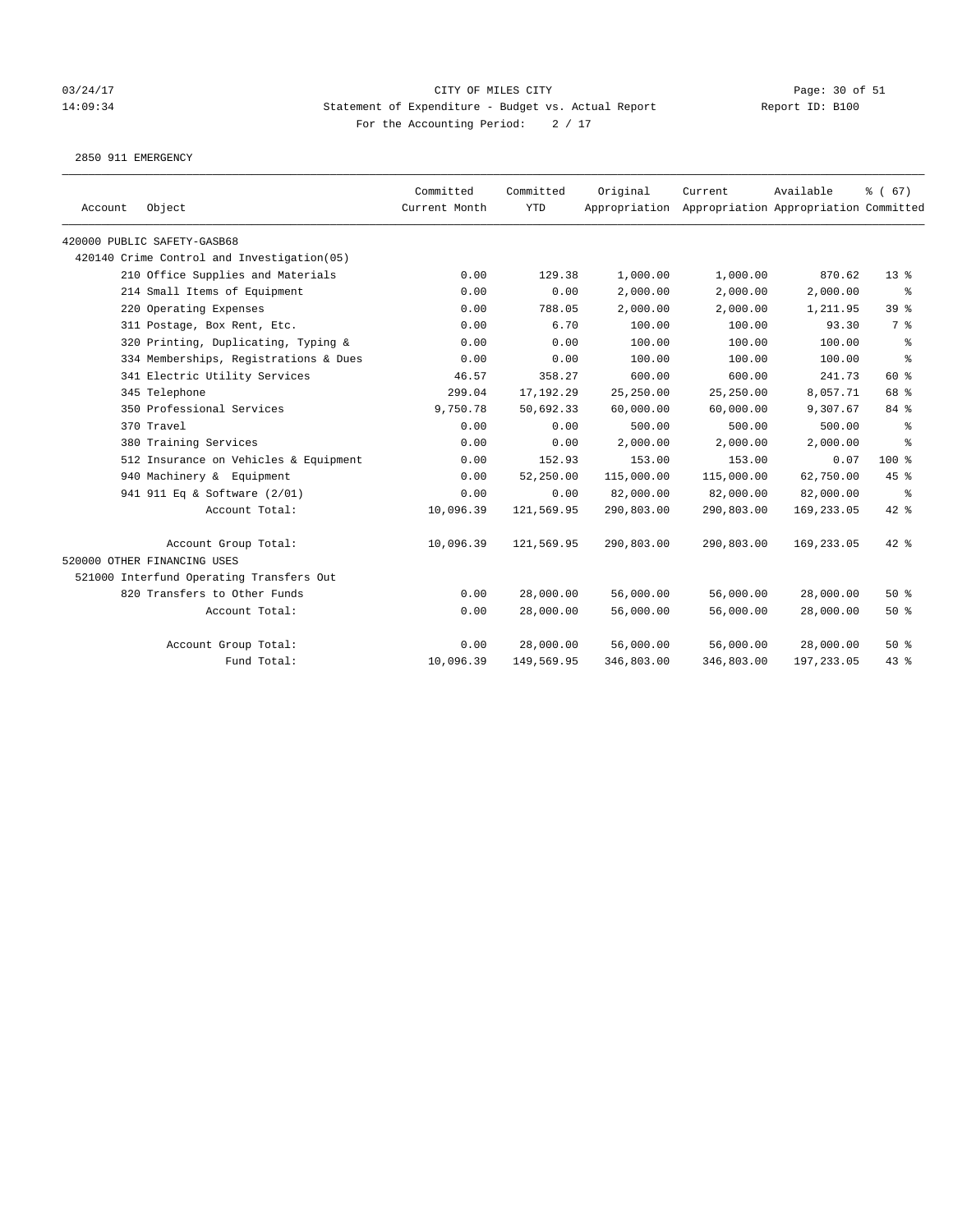## 03/24/17 Page: 31 of 51 and 03/24/17 Page: 31 of 51 14:09:34 Statement of Expenditure - Budget vs. Actual Report Report ID: B100 For the Accounting Period:  $2 / 17$

2880 LIBRARY GRANTS

| Committed<br>Current Month | Committed<br>YTD | Original<br>Appropriation | Current                                                                                    | Available | 8 ( 67)                                                                                                                                             |
|----------------------------|------------------|---------------------------|--------------------------------------------------------------------------------------------|-----------|-----------------------------------------------------------------------------------------------------------------------------------------------------|
|                            |                  |                           |                                                                                            |           |                                                                                                                                                     |
|                            |                  |                           |                                                                                            |           |                                                                                                                                                     |
| 0.00                       |                  | 1,350.00                  |                                                                                            | 1,143.27  | 15 <sup>8</sup>                                                                                                                                     |
| 310.00                     |                  | 4,900.00                  |                                                                                            | 2,831.50  | $42*$                                                                                                                                               |
| 1,654.00                   |                  | 16,053.00                 |                                                                                            | 13,949.00 | $13*$                                                                                                                                               |
| 0.00                       |                  | 3,000.00                  |                                                                                            | 3,000.00  | ႜ                                                                                                                                                   |
| 0.00                       |                  | 1,000.00                  |                                                                                            | 1,000.00  | နွ                                                                                                                                                  |
| 0.00                       |                  | 100.00                    |                                                                                            | 100.00    | ి                                                                                                                                                   |
| 1,964.00                   |                  | 26,403.00                 |                                                                                            | 22,023.77 | $17$ %                                                                                                                                              |
| 1,964.00                   |                  | 26,403.00                 |                                                                                            | 22,023.77 | $17$ %                                                                                                                                              |
| 1,964.00                   |                  | 26,403.00                 |                                                                                            | 22,023.77 | $17*$                                                                                                                                               |
|                            |                  |                           | 206.73<br>2,068.50<br>2,104.00<br>0.00<br>0.00<br>0.00<br>4,379.23<br>4,379.23<br>4,379.23 |           | Appropriation Appropriation Committed<br>1,350.00<br>4,900.00<br>16,053.00<br>3,000.00<br>1,000.00<br>100.00<br>26,403.00<br>26,403.00<br>26,403.00 |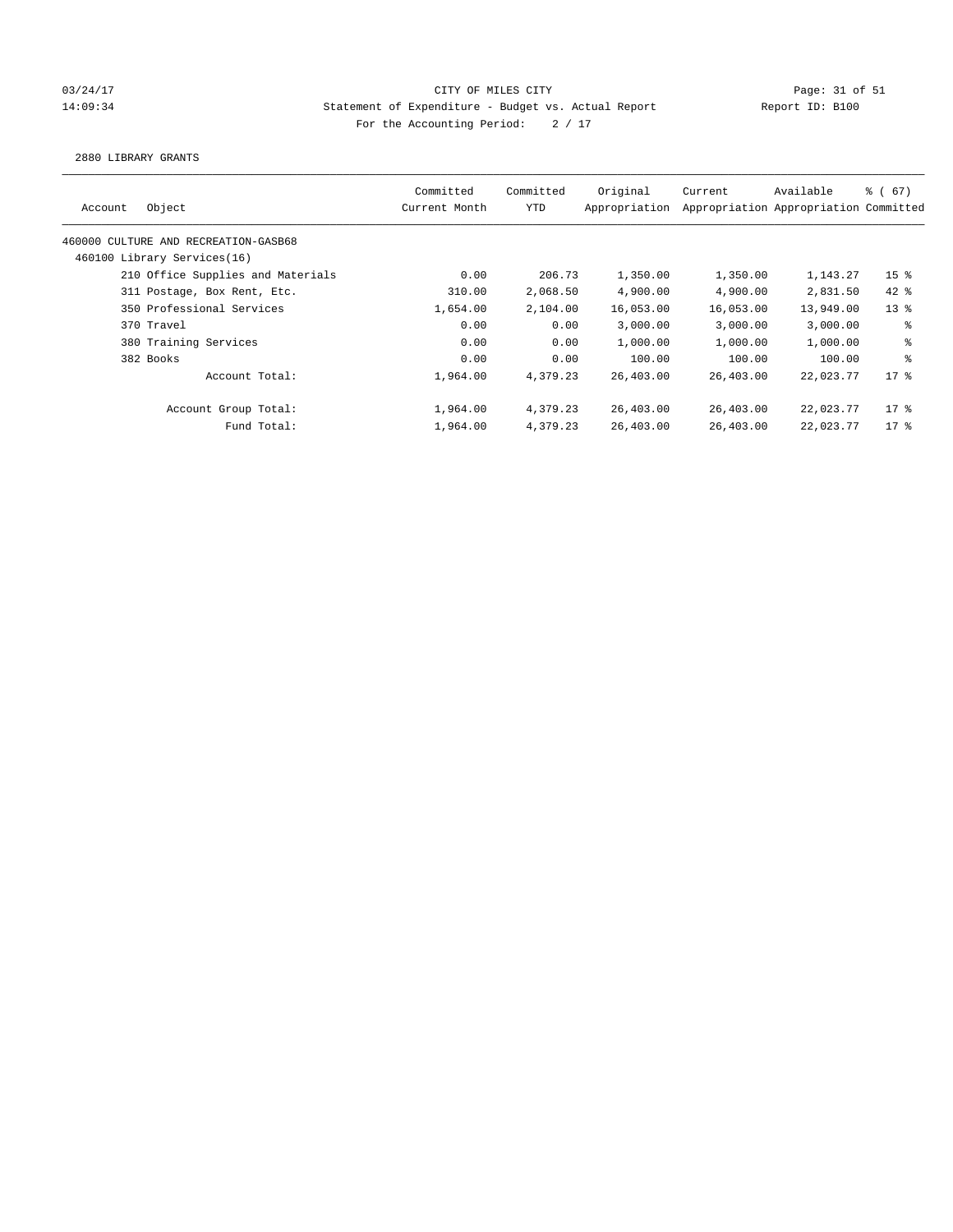# 03/24/17 Page: 32 of 51 14:09:34 Statement of Expenditure - Budget vs. Actual Report Report ID: B100 For the Accounting Period:  $2 / 17$

2935 Historic Preservation

| Account | Object                                      | Committed<br>Current Month | Committed<br><b>YTD</b> | Original<br>Appropriation | Current   | Available<br>Appropriation Appropriation Committed | % (67)          |
|---------|---------------------------------------------|----------------------------|-------------------------|---------------------------|-----------|----------------------------------------------------|-----------------|
|         | 460000 CULTURE AND RECREATION-GASB68        |                            |                         |                           |           |                                                    |                 |
|         | 460461 Historic Preservation-Administration |                            |                         |                           |           |                                                    |                 |
|         | 111 Salaries and Wages - Permanent          | 166.22                     | 1,222.74                | 4,254.00                  | 4,254.00  | 3,031.26                                           | 29%             |
|         | 131 VACATION                                | $-65.89$                   | 64.97                   | 64.00                     | 64.00     | $-0.97$                                            | $102$ %         |
|         | 132 SICK LEAVE                              | $-1.84$                    | 74.92                   | 66.00                     | 66.00     | $-8.92$                                            | 114 %           |
|         | 133 OTHER LEAVE PAY                         | 6.81                       | 23.49                   | 380.00                    | 380.00    | 356.51                                             | 6 %             |
|         | 141 Unemployment Insurance                  | 0.26                       | 2.18                    | 8.00                      | 8.00      | 5.82                                               | $27$ %          |
|         | 142 Workers' Compensation                   | 2.24                       | 18.11                   | 58.00                     | 58.00     | 39.89                                              | $31*$           |
|         | 143 Health Insurance                        | $-34.02$                   | $-12.98$                | 0.00                      | 0.00      | 12.98                                              | ႜ               |
|         | 144 FICA                                    | 13.99                      | 112.67                  | 364.00                    | 364.00    | 251.33                                             | $31$ %          |
|         | 145 PERS                                    | 15.32                      | 122.54                  | 398.00                    | 398.00    | 275.46                                             | $31$ %          |
|         | 196 CLOTHING ALLOTMENT                      | 0.00                       | 9.75                    | 10.00                     | 10.00     | 0.25                                               | 98 %            |
|         | 210 Office Supplies and Materials           | 0.00                       | 161.46                  | 1,000.00                  | 1,000.00  | 838.54                                             | 16 <sup>8</sup> |
|         | 220 Operating Expenses                      | 0.00                       | 0.00                    | 1,000.00                  | 1,000.00  | 1,000.00                                           | ႜ               |
|         | 311 Postage, Box Rent, Etc.                 | 0.00                       | 8.23                    | 200.00                    | 200.00    | 191.77                                             | 4%              |
|         | 320 Printing, Duplicating, Typing &         | 0.00                       | 0.00                    | 750.00                    | 750.00    | 750.00                                             | ႜ               |
|         | 330 Publicity, Subscriptions & Dues         | 0.00                       | 166.00                  | 250.00                    | 250.00    | 84.00                                              | 66 %            |
|         | 350 Professional Services                   | 0.00                       | 3,000.00                | 4,162.00                  | 4,162.00  | 1,162.00                                           | 72 %            |
|         | 360 Contr R & M                             | 72.85                      | 437.10                  | 0.00                      | 0.00      | $-437.10$                                          | ႜ               |
|         | 370 Travel                                  | 0.00                       | 0.00                    | 1,000.00                  | 1,000.00  | 1,000.00                                           | နွ              |
|         | Account Total:                              | 175.94                     | 5, 411.18               | 13,964.00                 | 13,964.00 | 8,552.82                                           | 39 <sup>8</sup> |
|         | Account Group Total:                        | 175.94                     | 5, 411.18               | 13,964.00                 | 13,964.00 | 8,552.82                                           | 39 <sup>8</sup> |
|         | Fund Total:                                 | 175.94                     | 5, 411.18               | 13,964.00                 | 13,964.00 | 8,552.82                                           | 39 <sup>8</sup> |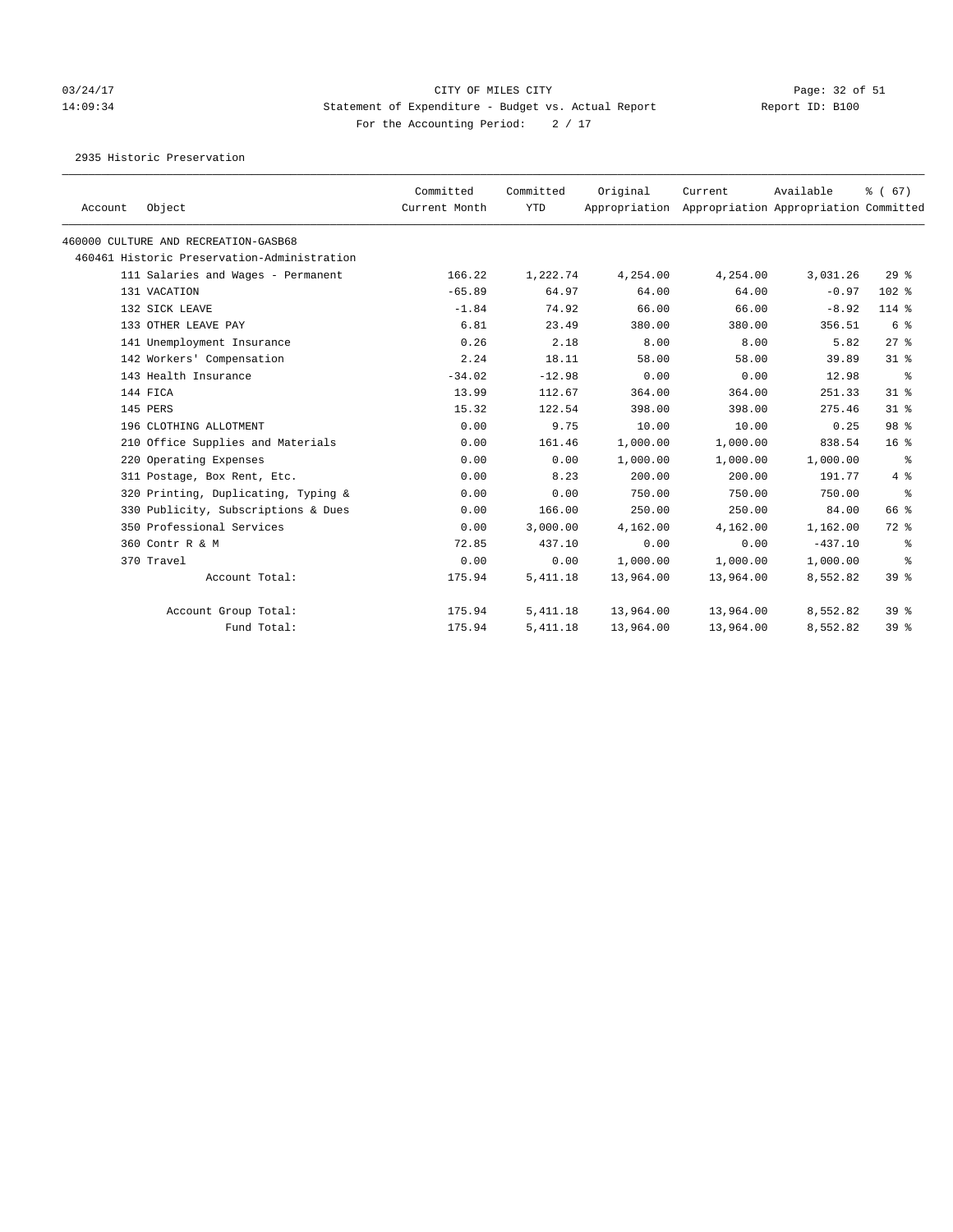### 03/24/17 Page: 33 of 51 14:09:34 Statement of Expenditure - Budget vs. Actual Report Report ID: B100 For the Accounting Period:  $2 / 17$

2985 RETIRED SENIOR VOLUNTEER PROG (RSVP)

| Account            | Object                                     | Committed<br>Current Month | Committed<br><b>YTD</b> | Original  | Current<br>Appropriation Appropriation Appropriation Committed | Available    | % (67)          |
|--------------------|--------------------------------------------|----------------------------|-------------------------|-----------|----------------------------------------------------------------|--------------|-----------------|
|                    |                                            |                            |                         |           |                                                                |              |                 |
|                    | 450000 Social and Economic Services-GASB68 |                            |                         |           |                                                                |              |                 |
|                    | 450330 RSVP Non-Federal                    |                            |                         |           |                                                                |              |                 |
|                    | 210 Office Supplies and Materials          | 0.00                       | 0.00                    | 2,000.00  | 2,000.00                                                       | 2,000.00     | ႜ               |
|                    | 220 Operating Expenses                     | 1,698.21                   | 4,220.68                | 5,558.00  | 5,558.00                                                       | 1,337.32     | 76 %            |
|                    | 230 Repair and Maintenance Supplies        | 0.00                       | 135.59                  | 0.00      | 0.00                                                           | $-135.59$    | ್ಠಿ             |
|                    | 311 Postage, Box Rent, Etc.                | 282.00                     | 717.75                  | 750.00    | 750.00                                                         | 32.25        | 96%             |
|                    | 370 Travel                                 | 0.00                       | 0.00                    | 300.00    | 300.00                                                         | 300.00       | နွ              |
|                    | 379 Other Travel                           | 0.00                       | 252.50                  | 878.00    | 878.00                                                         | 625.50       | 29%             |
|                    | 512 Insurance on Vehicles & Equipment      | 0.00                       | 0.00                    | 671.00    | 671.00                                                         | 671.00       | နွ              |
|                    | 513 Liability                              | 0.00                       | 0.00                    | 656.00    | 656.00                                                         | 656.00       | ್ಠಿ             |
|                    | 530 Rent                                   | 0.00                       | 0.00                    | 450.00    | 450.00                                                         | 450.00       | နွ              |
|                    | Account Total:                             | 1,980.21                   | 5,326.52                | 11,263.00 | 11,263.00                                                      | 5,936.48     | $47$ %          |
|                    | 450340 RSVP FEDERAL GRANT- FALLON/CUSTER   |                            |                         |           |                                                                |              |                 |
|                    | 111 Salaries and Wages - Permanent         | 2,563.22                   | 25,941.02               | 48,000.00 | 48,000.00                                                      | 22,058.98    | $54$ %          |
|                    | 131 VACATION                               | 55.17                      | 1,792.99                | 0.00      | 0.00                                                           | $-1,792.99$  | နွ              |
|                    | 132 SICK LEAVE                             | 581.61                     | 2,130.59                | 0.00      | 0.00                                                           | $-2, 130.59$ | နွ              |
|                    | 133 OTHER LEAVE PAY                        | 0.00                       | 227.70                  | 0.00      | 0.00                                                           | $-227.70$    | နွ              |
|                    | 141 Unemployment Insurance                 | 4.80                       | 45.15                   | 216.00    | 216.00                                                         | 170.85       | $21$ %          |
|                    | 142 Workers' Compensation                  | 39.28                      | 369.78                  | 596.00    | 596.00                                                         | 226.22       | 62 %            |
|                    | 143 Health Insurance                       | 551.48                     | 5,302.18                | 8,272.00  | 8,272.00                                                       | 2,969.82     | 64 %            |
|                    | 144 FICA                                   | 244.80                     | 2,318.71                | 3,672.00  | 3,672.00                                                       | 1,353.29     | 63 %            |
|                    | 145 PERS                                   | 267.84                     | 2,519.52                | 3,312.00  | 3,312.00                                                       | 792.48       | 76 %            |
|                    | 210 Office Supplies and Materials          | 76.60                      | 1,190.66                | 2,073.00  | 2,073.00                                                       | 882.34       | 57%             |
|                    | 220 Operating Expenses                     | 85.00                      | 1,033.53                | 1,875.00  | 1,875.00                                                       | 841.47       | 55%             |
|                    | 311 Postage, Box Rent, Etc.                | 0.00                       | 218.24                  | 250.00    | 250.00                                                         | 31.76        | 87%             |
|                    | 330 Publicity, Subscriptions & Dues        | 0.00                       | 148.20                  | 140.00    | 140.00                                                         | $-8.20$      | $106$ %         |
|                    | 334 Memberships, Registrations & Dues      | 0.00                       | 75.00                   | 250.00    | 250.00                                                         | 175.00       | $30*$           |
|                    | 345 Telephone                              | 118.87                     | 720.68                  | 1,680.00  | 1,680.00                                                       | 959.32       | $43$ %          |
|                    | 370 Travel                                 | 0.00                       | 2,503.58                | 7,066.00  | 7,066.00                                                       | 4,562.42     | 35 <sup>8</sup> |
|                    | 530 Rent                                   | 0.00                       | 5,010.00                | 5,010.00  | 5,010.00                                                       | 0.00         | $100$ %         |
|                    | Account Total:                             | 4,588.67                   | 51,547.53               | 82,412.00 | 82,412.00                                                      | 30,864.47    | 63 %            |
| 450351 RSVP-Excess |                                            |                            |                         |           |                                                                |              |                 |
|                    | 111 Salaries and Wages - Permanent         | 505.75                     | 2,167.30                | 1,997.00  | 1,997.00                                                       | $-170.30$    | $109$ %         |
|                    | 131 VACATION                               | 36.78                      | 36.78                   | 0.00      | 0.00                                                           | $-36.78$     | နွ              |
|                    | 132 SICK LEAVE                             | 257.47                     | 257.47                  | 0.00      | 0.00                                                           | $-257.47$    | နွ              |
|                    | 141 Unemployment Insurance                 | 1.20                       | 3.68                    | 9.00      | 9.00                                                           | 5.32         | $41*$           |
|                    | 142 Workers' Compensation                  | 9.82                       | 29.82                   | 27.00     | 27.00                                                          | $-2.82$      | 110 %           |
|                    | 143 Health Insurance                       | 137.87                     | 212.62                  | 0.00      | 0.00                                                           | $-212.62$    | နွ              |
|                    | 144 FICA                                   | 61.20                      | 171.66                  | 153.00    | 153.00                                                         | $-18.66$     | 112 %           |
|                    | 145 PERS                                   | 66.96                      | 205.24                  | 138.00    | 138.00                                                         | $-67.24$     | 149 %           |
|                    | Account Total:                             | 1,077.05                   | 3,084.57                | 2,324.00  | 2,324.00                                                       | $-760.57$    | 133 %           |
|                    |                                            |                            |                         |           |                                                                |              |                 |
|                    | Account Group Total:                       | 7,645.93                   | 59,958.62               | 95,999.00 | 95,999.00                                                      | 36,040.38    | 62 %            |
|                    | Fund Total:                                | 7,645.93                   | 59,958.62               | 95,999.00 | 95,999.00                                                      | 36,040.38    | 62 %            |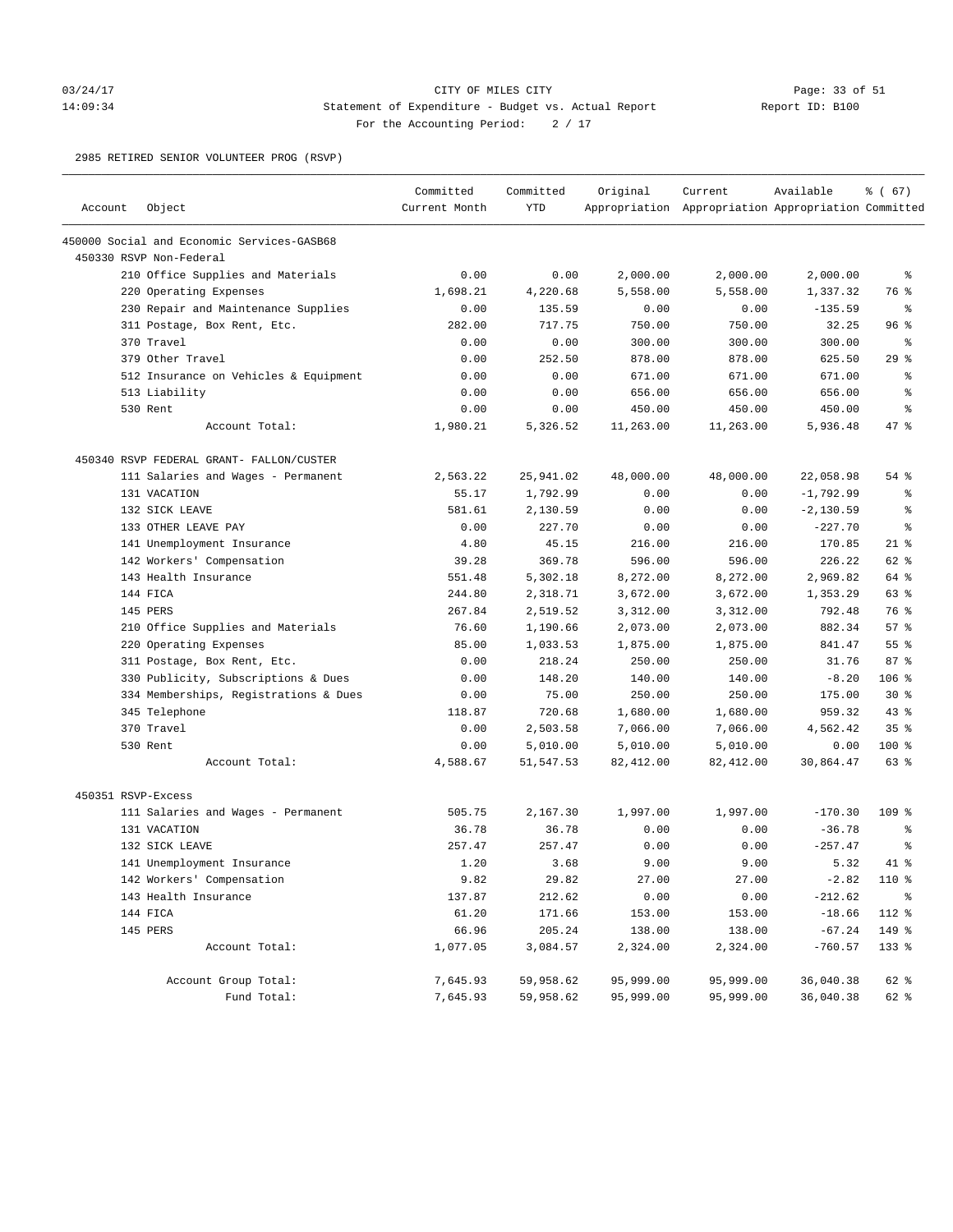### 03/24/17 Page: 34 of 51 14:09:34 Statement of Expenditure - Budget vs. Actual Report Report ID: B100 For the Accounting Period:  $2 / 17$

# 3670 SID 211

| Object<br>Account                        | Committed<br>Current Month | Committed<br><b>YTD</b> | Original<br>Appropriation | Current  | Available<br>Appropriation Appropriation Committed | $\frac{3}{6}$ (67) |
|------------------------------------------|----------------------------|-------------------------|---------------------------|----------|----------------------------------------------------|--------------------|
| 490000 DEBT SERVICE                      |                            |                         |                           |          |                                                    |                    |
| 490500 Other Debt Service Payments       |                            |                         |                           |          |                                                    |                    |
| 643 Principal- SID 211                   | 0.00                       | 3,666.12                | 3,667.00                  | 3,667.00 | 0.88                                               | $100$ %            |
| 644 Interest- SID 211                    | 0.00                       | 883.20                  | 884.00                    | 884.00   | 0.80                                               | $100$ %            |
| Account Total:                           | 0.00                       | 4,549.32                | 4,551.00                  | 4,551.00 | 1.68                                               | $100$ %            |
| Account Group Total:                     | 0.00                       | 4,549.32                | 4,551.00                  | 4,551.00 | 1.68                                               | $100*$             |
| 520000 OTHER FINANCING USES              |                            |                         |                           |          |                                                    |                    |
| 521000 Interfund Operating Transfers Out |                            |                         |                           |          |                                                    |                    |
| 820 Transfers to Other Funds             | 0.00                       | 2,985.00                | 0.00                      | 0.00     | $-2,985.00$                                        | ి                  |
| Account Total:                           | 0.00                       | 2,985.00                | 0.00                      | 0.00     | $-2,985.00$                                        | る                  |
| Account Group Total:                     | 0.00                       | 2,985.00                | 0.00                      | 0.00     | $-2,985.00$                                        | နွ                 |
| Fund Total:                              | 0.00                       | 7,534.32                | 4,551.00                  | 4,551.00 | $-2,983.32$                                        | $166$ %            |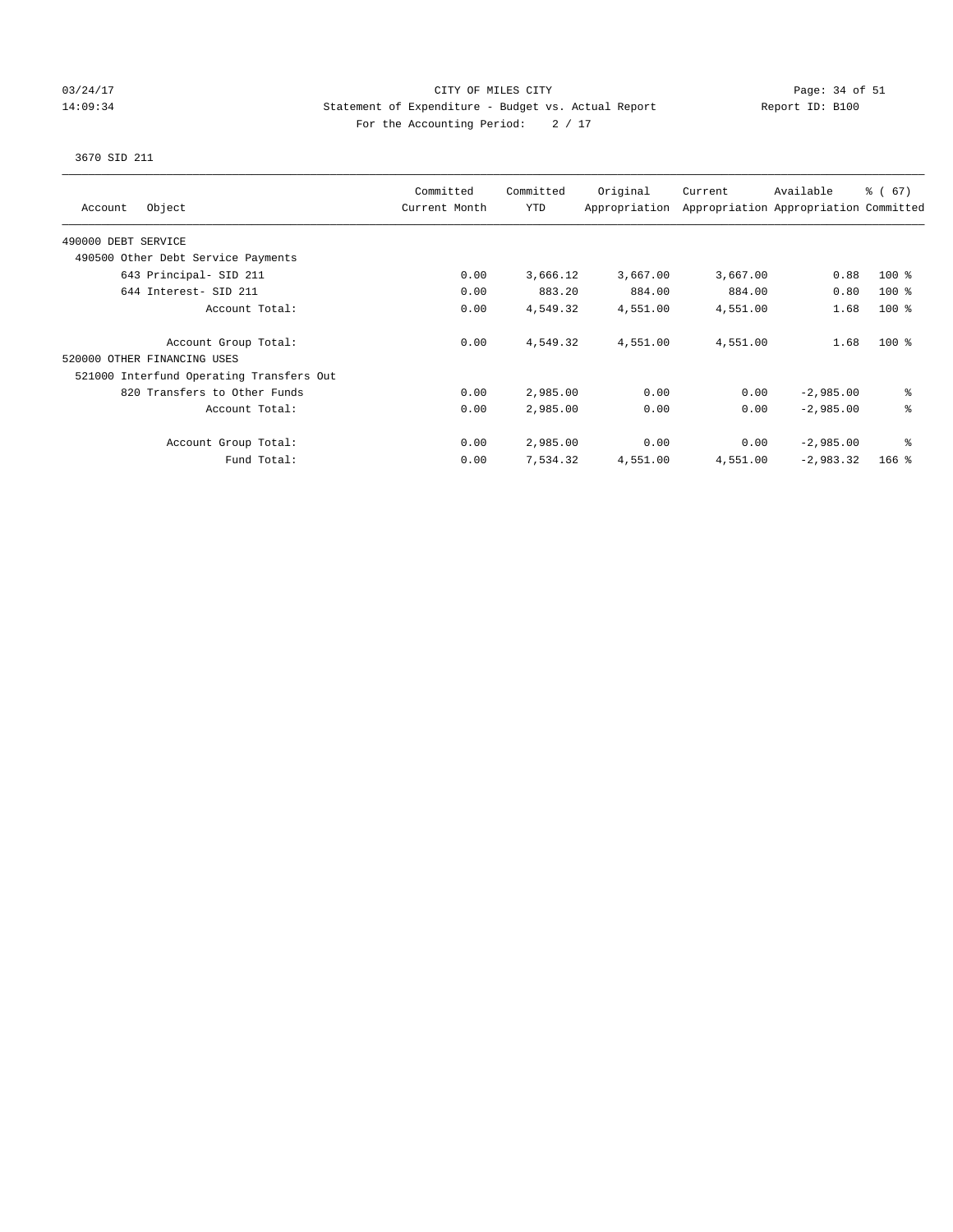# 03/24/17 Page: 35 of 51 14:09:34 Statement of Expenditure - Budget vs. Actual Report Report ID: B100 For the Accounting Period:  $2 / 17$

4000 General Fund Capitol Improvement Fund

| Object<br>Account                | Committed<br>Current Month | Committed<br>YTD | Original<br>Appropriation | Current<br>Appropriation Appropriation Committed | Available | $\frac{1}{6}$ (67) |
|----------------------------------|----------------------------|------------------|---------------------------|--------------------------------------------------|-----------|--------------------|
| 410000 GENERAL GOVERNMENTGASB68  |                            |                  |                           |                                                  |           |                    |
| 410100 Legislative Services (02) |                            |                  |                           |                                                  |           |                    |
| 940 Machinery & Equipment        | 0.00                       | 0.00             | 40,000.00                 | 79,867.00                                        | 79,867.00 | နွ                 |
| Account Total:                   | 0.00                       | 0.00             | 40,000.00                 | 79,867.00                                        | 79,867.00 | နွ                 |
| Account Group Total:             | 0.00                       | 0.00             | 40,000.00                 | 79,867,00                                        | 79,867.00 | နွ                 |
| Fund Total:                      | 0.00                       | 0.00             | 40,000.00                 | 79,867.00                                        | 79,867.00 | နွ                 |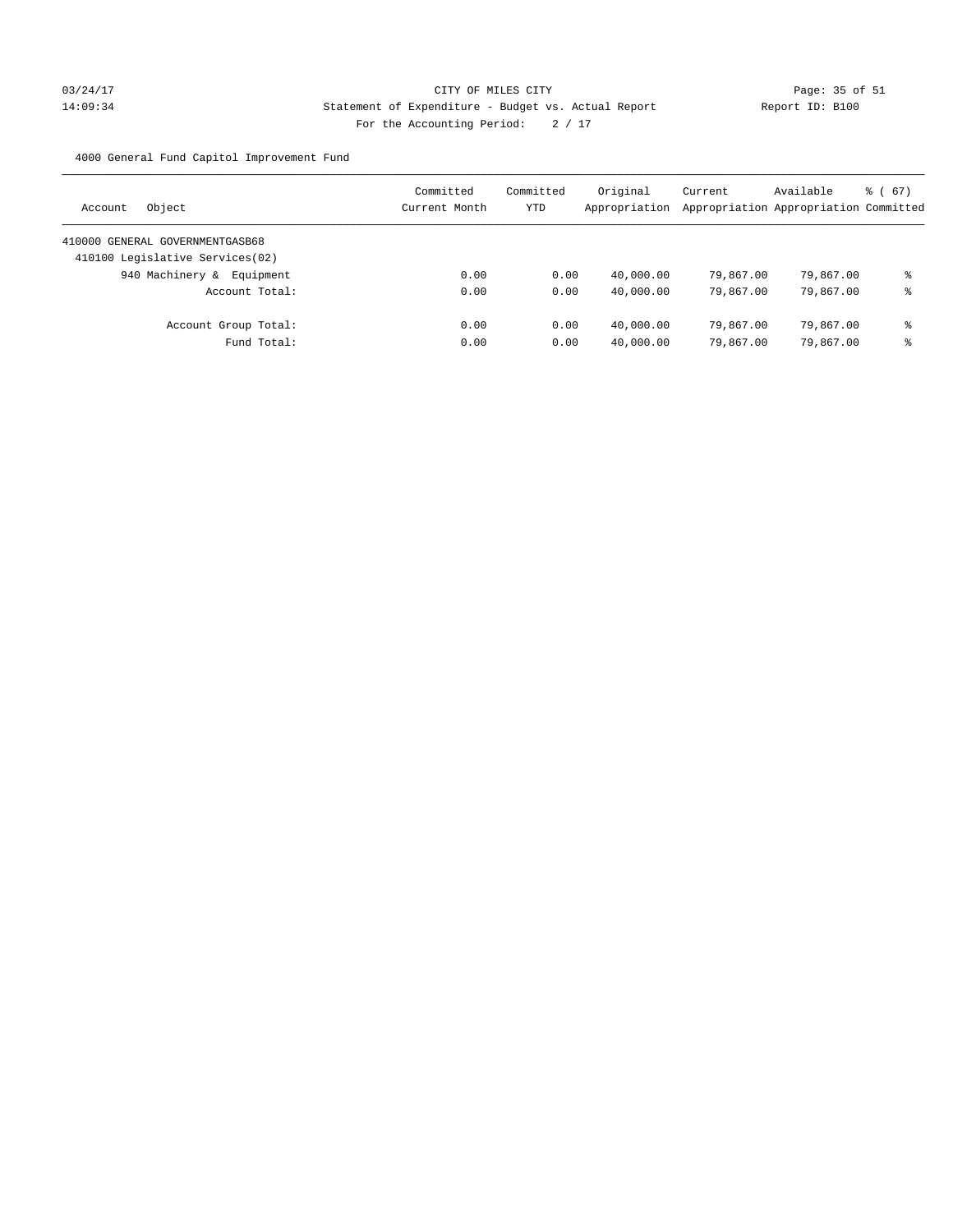# 03/24/17 Page: 36 of 51 14:09:34 Statement of Expenditure - Budget vs. Actual Report Report ID: B100 For the Accounting Period:  $2 / 17$

4050 Ambulance Capital Improvement Fund

| Object<br>Account                           | Committed<br>Current Month | Committed<br>YTD | Original<br>Appropriation | Current   | Available<br>Appropriation Appropriation Committed | $\frac{1}{6}$ (67) |
|---------------------------------------------|----------------------------|------------------|---------------------------|-----------|----------------------------------------------------|--------------------|
| 420000 PUBLIC SAFETY-GASB68                 |                            |                  |                           |           |                                                    |                    |
| 420730 Emergency Medical Services-Ambulance |                            |                  |                           |           |                                                    |                    |
| 940 Machinery &<br>Equipment                | 0.00                       | 0.00             | 13,779.00                 | 13,779.00 | 13,779.00                                          | ి                  |
| Account Total:                              | 0.00                       | 0.00             | 13,779.00                 | 13,779.00 | 13,779.00                                          | နွ                 |
| Account Group Total:                        | 0.00                       | 0.00             | 13,779.00                 | 13,779.00 | 13,779.00                                          | နွ                 |
| Fund Total:                                 | 0.00                       | 0.00             | 13,779.00                 | 13,779.00 | 13,779.00                                          | နွ                 |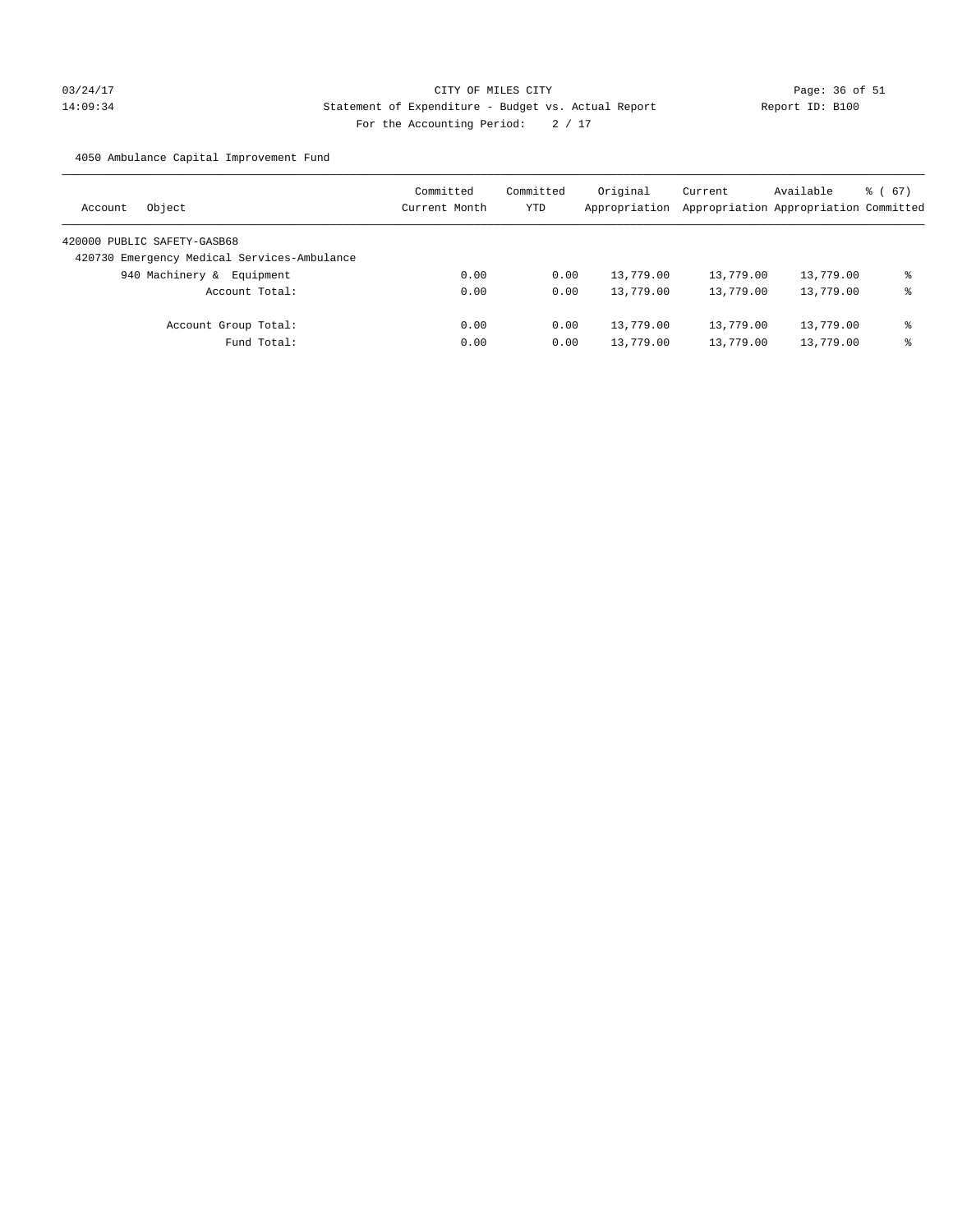# 03/24/17 Page: 37 of 51 14:09:34 Statement of Expenditure - Budget vs. Actual Report Report ID: B100 For the Accounting Period:  $2 / 17$

4056 Airport- Capital Improvement Plan

| Object<br>Account                   | Committed<br>Current Month | Committed<br>YTD | Original<br>Appropriation | Current   | Available<br>Appropriation Appropriation Committed | 8 ( 67 ) |
|-------------------------------------|----------------------------|------------------|---------------------------|-----------|----------------------------------------------------|----------|
| 430000 Public Works-GASB68          |                            |                  |                           |           |                                                    |          |
| 430300 Airport(87)                  |                            |                  |                           |           |                                                    |          |
| 230 Repair and Maintenance Supplies | 0.00                       | 0.00             | 1,000.00                  | 1,000.00  | 1,000.00                                           | ႜ        |
| 360 Contr R & M                     | 12,500.00                  | 30,500.00        | 50,000.00                 | 50,000.00 | 19,500.00                                          | 61 %     |
| Account Total:                      | 12,500.00                  | 30,500.00        | 51,000.00                 | 51,000.00 | 20,500.00                                          | 60 %     |
| Account Group Total:                | 12,500.00                  | 30,500.00        | 51,000.00                 | 51,000.00 | 20,500.00                                          | 60 %     |
| Fund Total:                         | 12,500.00                  | 30,500.00        | 51,000.00                 | 51,000.00 | 20,500.00                                          | 60 %     |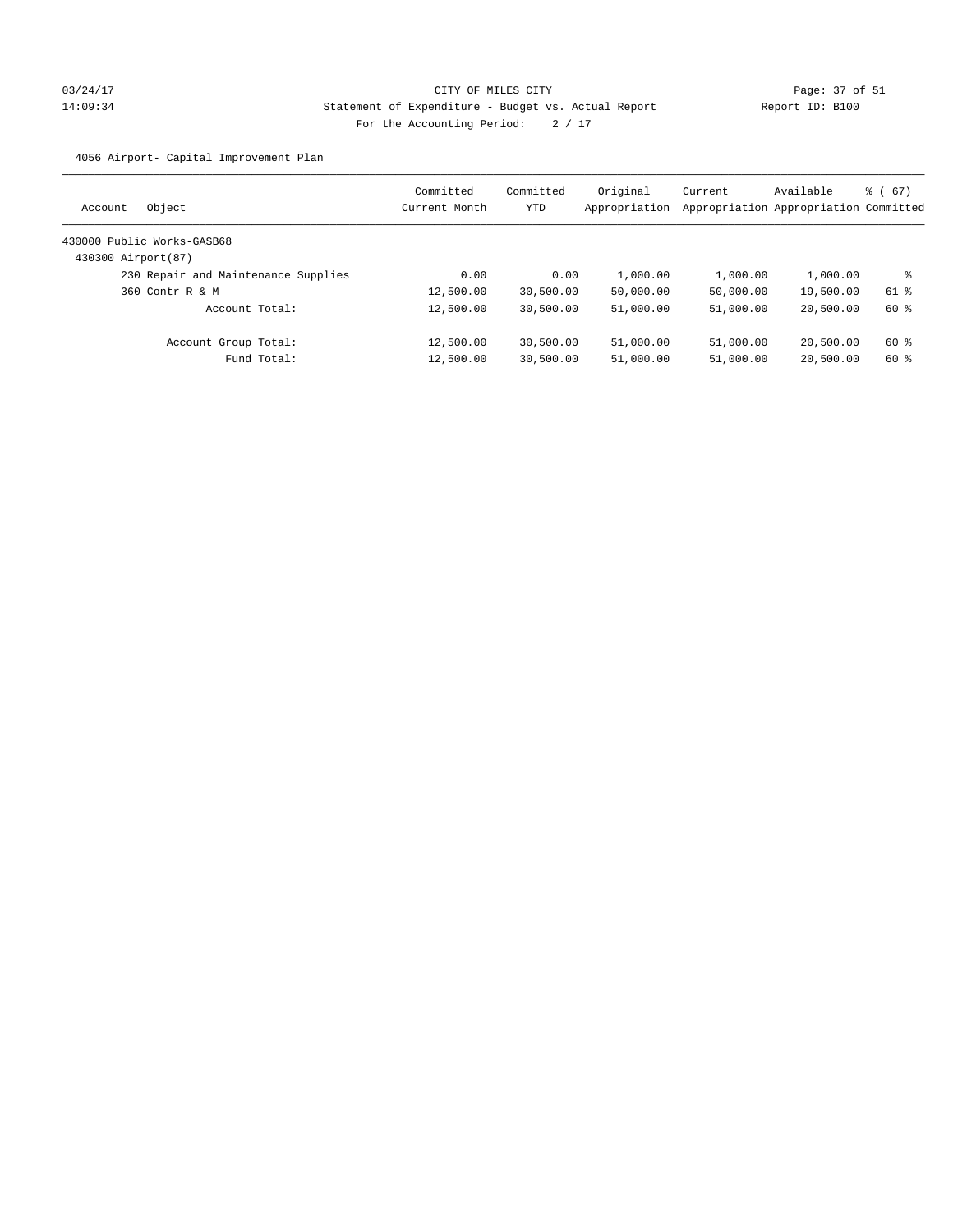# 03/24/17 Page: 38 of 51 14:09:34 Statement of Expenditure - Budget vs. Actual Report Report ID: B100 For the Accounting Period:  $2 / 17$

4060 CAPITAL IMPROV-PUBLIC WORKS

| Object<br>Account            | Committed<br>Current Month | Committed<br>YTD | Original<br>Appropriation | Current   | Available<br>Appropriation Appropriation Committed | $\frac{3}{6}$ (67) |
|------------------------------|----------------------------|------------------|---------------------------|-----------|----------------------------------------------------|--------------------|
| 430000 Public Works-GASB68   |                            |                  |                           |           |                                                    |                    |
| 430233 Roadway/Re-surfacing  |                            |                  |                           |           |                                                    |                    |
| 940 Machinery &<br>Equipment | 0.00                       | 0.00             | 75,000.00                 | 75,000.00 | 75,000.00                                          | နွ                 |
| Account Total:               | 0.00                       | 0.00             | 75,000.00                 | 75,000.00 | 75,000.00                                          | နွ                 |
| Account Group Total:         | 0.00                       | 0.00             | 75,000.00                 | 75,000.00 | 75,000.00                                          | နွ                 |
| Fund Total:                  | 0.00                       | 0.00             | 75,000.00                 | 75,000.00 | 75,000.00                                          | နွ                 |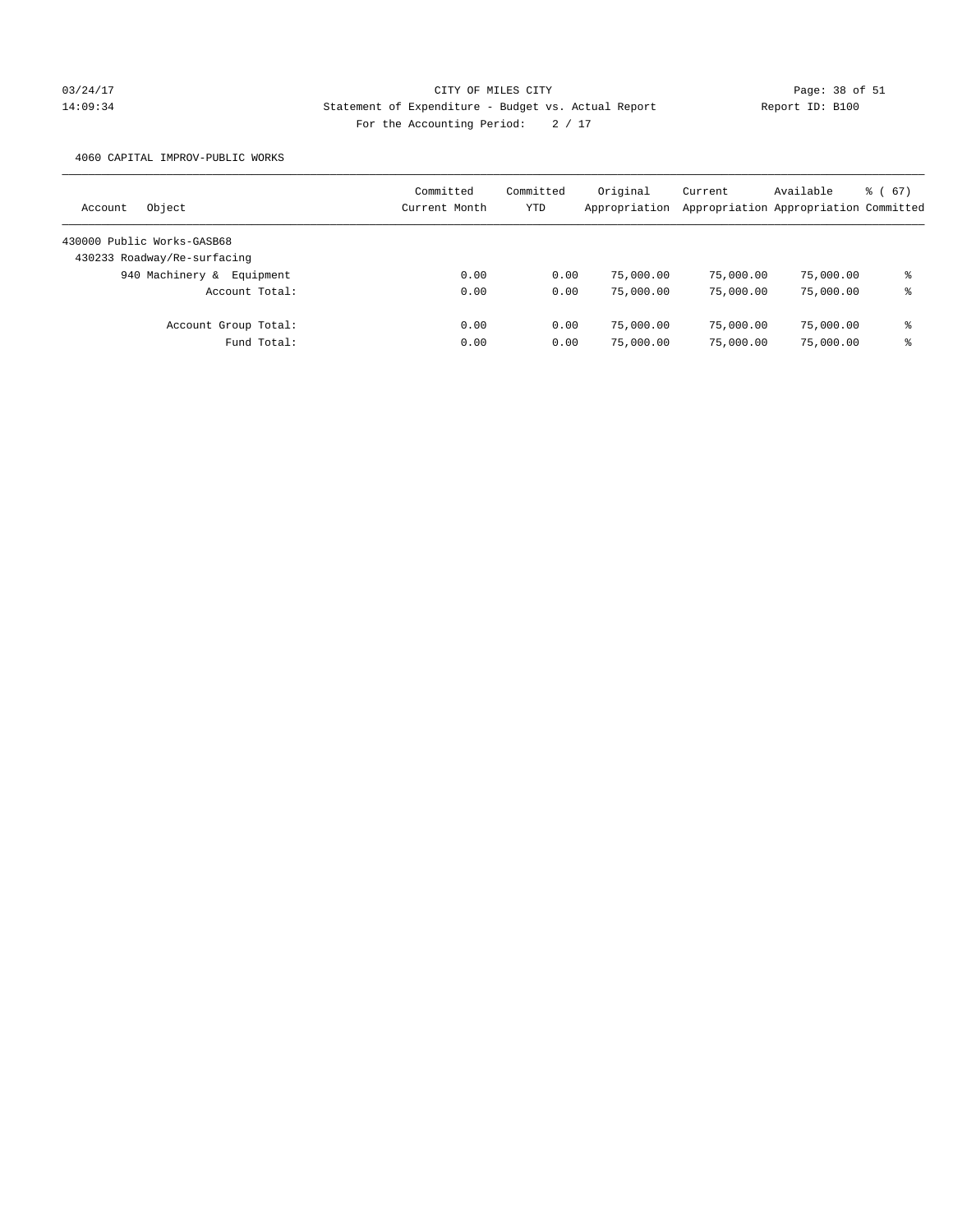# 03/24/17 Page: 39 of 51 14:09:34 Statement of Expenditure - Budget vs. Actual Report Report ID: B100 For the Accounting Period:  $2 / 17$

| Account | Object                                        | Committed<br>Current Month | Committed<br><b>YTD</b> | Original   | Current<br>Appropriation Appropriation Appropriation Committed | Available   | 8 ( 67 )                 |
|---------|-----------------------------------------------|----------------------------|-------------------------|------------|----------------------------------------------------------------|-------------|--------------------------|
|         | 430000 Public Works-GASB68                    |                            |                         |            |                                                                |             |                          |
|         | 430510 Water Administration(25)               |                            |                         |            |                                                                |             |                          |
|         | 111 Salaries and Wages - Permanent            | 1,991.56                   | 15,826.00               | 25,762.00  | 25,762.00                                                      | 9,936.00    | 61 %                     |
|         | 121 OVERTIME-PERMANENT                        | 0.00                       | 0.00                    | 250.00     | 250.00                                                         | 250.00      | နွ                       |
|         | 131 VACATION                                  | 38.57                      | 1,349.91                | 1,500.00   | 1,500.00                                                       | 150.09      | $90*$                    |
|         | 132 SICK LEAVE                                | 206.96                     | 508.36                  | 1,000.00   | 1,000.00                                                       | 491.64      | $51$ %                   |
|         | 141 Unemployment Insurance                    | 3.35                       | 26.63                   | 39.00      | 39.00                                                          | 12.37       | 68 %                     |
|         | 142 Workers' Compensation                     | 27.48                      | 217.94                  | 312.00     | 312.00                                                         | 94.06       | 70 %                     |
|         | 143 Health Insurance                          | 362.17                     | 2,879.64                | 4,136.00   | 4,136.00                                                       | 1,256.36    | 70 %                     |
|         | 144 FICA                                      | 169.84                     | 1,348.30                | 1,985.00   | 1,985.00                                                       | 636.70      | 68 %                     |
|         | 145 PERS                                      | 187.23                     | 1,110.04                | 2,171.00   | 2,171.00                                                       | 1,060.96    | $51$ %                   |
|         | 196 CLOTHING ALLOTMENT                        | 0.00                       | 75.00                   | 150.00     | 150.00                                                         | 75.00       | 50%                      |
|         | 210 Office Supplies and Materials             | 928.97                     | 1,003.85                | 2,000.00   | 2,000.00                                                       | 996.15      | 50%                      |
|         | 214 Small Items of Equipment                  | 454.99                     | 591.33                  | 3,000.00   | 3,000.00                                                       | 2,408.67    | $20*$                    |
|         | 220 Operating Expenses                        | $-25.18$                   | 1,843.52                | 2,200.00   | 2,200.00                                                       | 356.48      | 84 %                     |
|         | 230 Repair and Maintenance Supplies           | 0.00                       | 0.00                    | 500.00     | 500.00                                                         | 500.00      | $\,{}^{\circ}\!\!\delta$ |
|         | 311 Postage, Box Rent, Etc.                   | 507.32                     | 4,596.59                | 10,000.00  | 10,000.00                                                      | 5,403.41    | 46%                      |
|         | 320 Printing, Duplicating, Typing &           | 0.00                       | 68.54                   | 2,300.00   | 2,300.00                                                       | 2,231.46    | 3%                       |
|         | 330 Publicity, Subscriptions & Dues           | 179.67                     | 1,134.28                | 1,000.00   | 1,000.00                                                       | $-134.28$   | $113*$                   |
|         | 345 Telephone                                 | 30.48                      | 370.29                  | 600.00     | 600.00                                                         | 229.71      | 62 %                     |
|         | 347 Internet                                  | $-3.51$                    | 97.74                   | 200.00     | 200.00                                                         | 102.26      | 49 %                     |
|         | 350 Professional Services                     | 0.00                       | 3,146.31                | 2,500.00   | 2,500.00                                                       | $-646.31$   | $126$ %                  |
|         | 360 Contr R & M                               | 136.78                     | 7,806.56                | 8,099.00   | 8,099.00                                                       | 292.44      | 96%                      |
|         | 370 Travel                                    | 0.00                       | 0.00                    | 500.00     | 500.00                                                         | 500.00      | $\epsilon$               |
|         | 380 Training Services                         | 0.00                       | 0.00                    | 500.00     | 500.00                                                         | 500.00      | $\epsilon$               |
|         | 382 Books                                     | 0.00                       | 0.00                    | 100.00     | 100.00                                                         | 100.00      | နွ                       |
|         | 513 Liability                                 | 0.00                       | 12,289.86               | 4,412.00   | 4,412.00                                                       | $-7,877.86$ | $279$ $%$                |
|         | 531 Building & Office Rental                  | 500.00                     | 4,000.00                | 6,000.00   | 6,000.00                                                       | 2,000.00    | 67 %                     |
|         | 810 Losses (Bad debt expense - Enterprise     | 0.00                       | 0.01                    | 500.00     | 500.00                                                         | 499.99      | ႜ                        |
|         | Account Total:                                | 5,696.68                   | 60,290.70               | 81,716.00  | 81,716.00                                                      | 21,425.30   | 74 %                     |
|         | 430530 Water Source of Supply and Pumping(22) |                            |                         |            |                                                                |             |                          |
|         | 111 Salaries and Wages - Permanent            | 20,323.04                  | 157,431.01              | 242,361.00 | 242,361.00                                                     | 84,929.99   | 65 %                     |
|         | 121 OVERTIME-PERMANENT                        | 341.23                     | 5,739.85                | 16,709.00  | 16,709.00                                                      | 10,969.15   | $34$ $%$                 |
|         | 131 VACATION                                  | 913.45                     | 12,416.65               | 15,773.00  | 15,773.00                                                      | 3,356.35    | 79 %                     |
|         | 132 SICK LEAVE                                | 256.79                     | 4,102.53                | 7,093.00   | 7,093.00                                                       | 2,990.47    | 58 %                     |
|         | 133 OTHER LEAVE PAY                           | 0.00                       | 1,323.68                | 4,090.00   | 4,090.00                                                       | 2,766.32    | $32$ $%$                 |
|         | 134 HOLIDAY PAY                               | 429.12                     | 4.721.28                | 5,002.00   | 5,002.00                                                       | 280.72      | $94$ $%$                 |
|         | 141 Unemployment Insurance                    | 33.44                      | 280.13                  | 436.00     | 436.00                                                         | 155.87      | 64 %                     |
|         | 142 Workers' Compensation                     | 1,385.33                   | 11,568.50               | 15,893.00  | 15,893.00                                                      | 4,324.50    | 73 %                     |
|         | 143 Health Insurance                          | 3,861.93                   | 31,570.29               | 46,324.00  | 46,324.00                                                      | 14,753.71   | 68 %                     |
|         | 144 FICA                                      | 1,587.55                   | 13,421.86               | 22,264.00  | 22,264.00                                                      | 8,842.14    | 60 %                     |
|         | 145 PERS                                      | 1,863.50                   | 15,360.00               | 24,359.00  | 24,359.00                                                      | 8,999.00    | 63 %                     |
|         | 196 CLOTHING ALLOTMENT                        | 0.00                       | 840.00                  | 840.00     | 840.00                                                         | 0.00        | 100 %                    |
|         | 210 Office Supplies and Materials             | 188.65                     | 377.09                  | 250.00     | 250.00                                                         | $-127.09$   | 151 %                    |
|         | 214 Small Items of Equipment                  | 0.00                       | 1,534.00                | 5,950.00   | 5,950.00                                                       | 4,416.00    | 26%                      |
|         | 220 Operating Expenses                        | 0.00                       | 1,020.56                | 2,000.00   | 2,000.00                                                       | 979.44      | $51$ %                   |
|         | 222 Chemicals, Lab & Med Supplies             | 0.00                       | 109.22                  | 150.00     | 150.00                                                         | 40.78       | 73 %                     |
|         | 226 Clothing and Uniforms                     | 0.00                       | 198.68                  | 500.00     | 500.00                                                         | 301.32      | 40 %                     |
|         | 230 Repair and Maintenance Supplies           | 31.87                      | 4,229.63                | 12,000.00  | 12,000.00                                                      | 7,770.37    | 35%                      |
|         | 231 Gas, Oil, Diesel Fuel, Grease, etc.       | 98.99                      | 567.68                  | 1,500.00   | 1,500.00                                                       | 932.32      | 38%                      |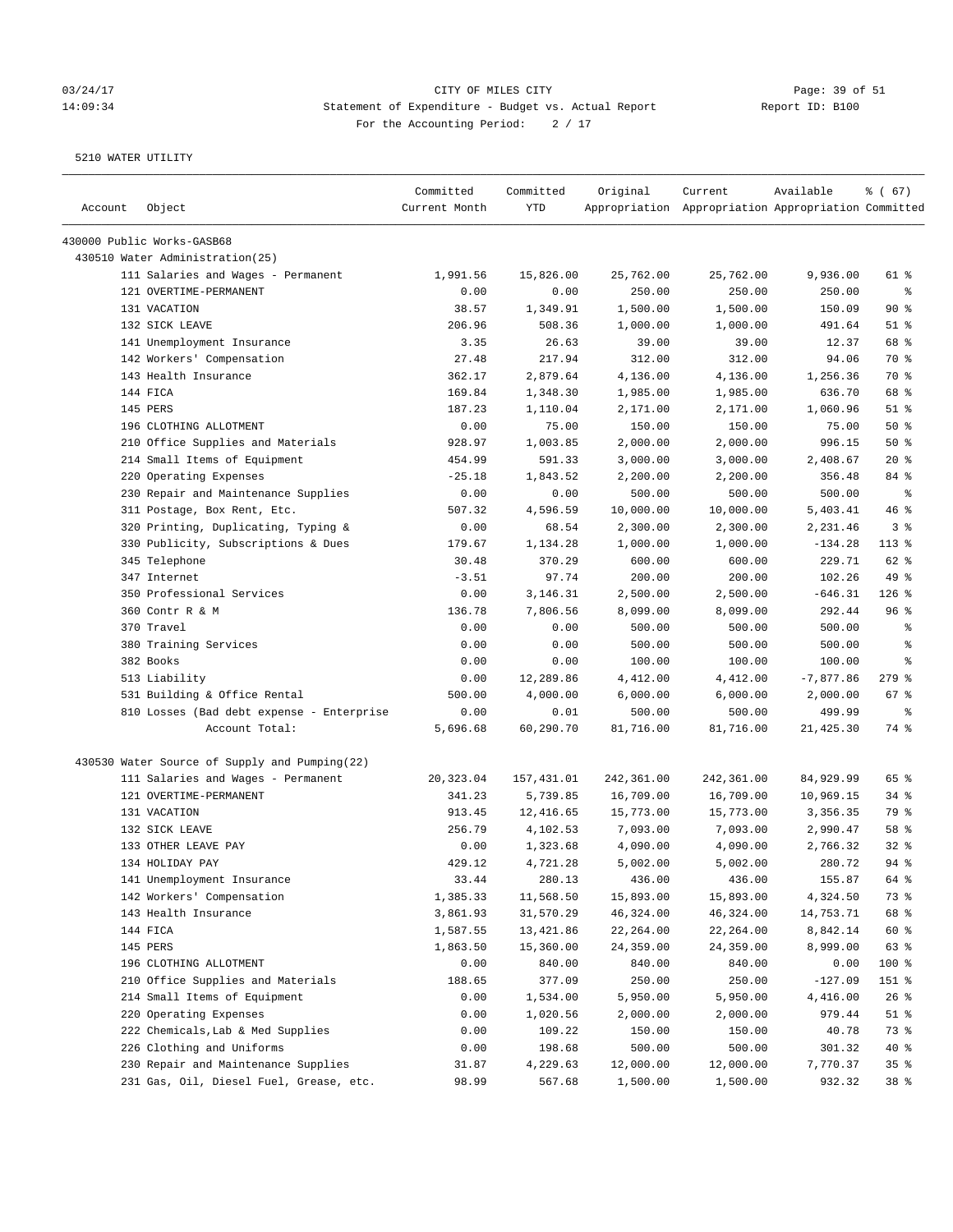# 03/24/17 CITY OF MILES CITY<br>14:09:34 Statement of Expenditure - Budget vs. Actual Report Report ID: B100 14:09:34 Statement of Expenditure - Budget vs. Actual Report For the Accounting Period: 2 / 17

| 241 Consumable Tools<br>77.73<br>77.73<br>200.00<br>200.00<br>122.27<br>39 <sup>8</sup><br>311 Postage, Box Rent, Etc.<br>0.00<br>0.00<br>50.00<br>50.00<br>50.00<br>နွ<br>330 Publicity, Subscriptions & Dues<br>0.00<br>0.00<br>250.00<br>250.00<br>250.00<br>နွ<br>105.00<br>26%<br>334 Memberships, Registrations & Dues<br>75.00<br>400.00<br>400.00<br>295.00<br>341 Electric Utility Services<br>3,616.92<br>42,037.08<br>55,000.00<br>55,000.00<br>12,962.92<br>76 %<br>29%<br>344 Gas Utility Service<br>1,939.95<br>20,000.00<br>20,000.00<br>14, 118.68<br>5,881.32<br>345 Telephone<br>59.59<br>603.17<br>1,000.00<br>1,000.00<br>396.83<br>60 %<br>346 Garbage Service<br>0.00<br>433.36<br>300.00<br>300.00<br>$-133.36$<br>144 %<br>347 Internet<br>80.25<br>642.00<br>1,000.00<br>1,000.00<br>358.00<br>64 %<br>350 Professional Services<br>0.00<br>312.10<br>500.00<br>500.00<br>187.90<br>62 %<br>352 Wtr/Swr Lab Testing<br>0.00<br>0.00<br>1,000.00<br>1,000.00<br>1,000.00<br>್ಠಿ<br>357 Architectual, Engineering Serv Etc.<br>10,000.00<br>10,000.00<br>10,000.00<br>್ಠಿ<br>0.00<br>0.00<br>360 Contr R & M<br>181.00<br>968.00<br>40,000.00<br>40,000.00<br>39,032.00<br>2 <sup>8</sup><br>363 R&M Vehicles/Equip/Labor-PW<br>44.80<br>1,690.91<br>3,000.00<br>3,000.00<br>1,309.09<br>56%<br>369 Other Repair and Maintenance<br>0.00<br>0.00<br>2,000.00<br>2,000.00<br>2,000.00<br>್ಠಿ<br>370 Travel<br>34%<br>34.30<br>340.95<br>1,000.00<br>1,000.00<br>659.05<br>380 Training Services<br>55.00<br>362.85<br>1,500.00<br>$24$ %<br>1,500.00<br>1,137.15<br>382 Books<br>0.00<br>0.00<br>200.00<br>200.00<br>200.00<br>နွ<br>400 BUILDING MATERIALS<br>0.00<br>0.00<br>500.00<br>500.00<br>500.00<br>್ಠಿ<br>511 Insurance on Buildings<br>11,965.84<br>11,966.00<br>11,966.00<br>100 %<br>0.00<br>0.16<br>512 Insurance on Vehicles & Equipment<br>292.31<br>293.00<br>293.00<br>0.69<br>$100$ %<br>0.00<br>940 Machinery & Equipment<br>130,000.00<br>130,000.00<br>0.00<br>0.00<br>130,000.00<br>နွ<br>Account Total:<br>37, 479.43<br>332,525.26<br>703,653.00<br>703,653.00<br>371,127.74<br>$47$ %<br>430540 Water Purification and Treatment<br>210 Office Supplies and Materials<br>0.00<br>33.90<br>200.00<br>200.00<br>166.10<br>$17*$<br>214 Small Items of Equipment<br>6,570.81<br>13,700.00<br>13,700.00<br>7,129.19<br>48 %<br>0.00<br>220 Operating Expenses<br>173.67<br>1,897.43<br>3,000.00<br>3,000.00<br>1,102.57<br>63%<br>222 Chemicals, Lab & Med Supplies<br>2,121.29<br>38, 327.53<br>58,350.00<br>58,350.00<br>20,022.47<br>66 %<br>226 Clothing and Uniforms<br>198.68<br>500.00<br>500.00<br>$40*$<br>0.00<br>301.32<br>230 Repair and Maintenance Supplies<br>1,863.37<br>9,500.00<br>9,500.00<br>7,636.63<br>$20*$<br>277.65<br>231 Gas, Oil, Diesel Fuel, Grease, etc.<br>38 %<br>65.99<br>378.46<br>1,000.00<br>1,000.00<br>621.54<br>241 Consumable Tools<br>77.72<br>77.72<br>150.00<br>150.00<br>72.28<br>$52$ $%$<br>311 Postage, Box Rent, Etc.<br>39.31<br>66.17<br>150.00<br>150.00<br>83.83<br>44 %<br>320 Printing, Duplicating, Typing &<br>0.00<br>0.00<br>100.00<br>100.00<br>100.00<br>್ಠಿ<br>330 Publicity, Subscriptions & Dues<br>0.00<br>0.00<br>400.00<br>400.00<br>400.00<br>್ಠಿ<br>334 Memberships, Registrations & Dues<br>7 %<br>0.00<br>30.00<br>450.00<br>450.00<br>420.00<br>10,000.00<br>352 Wtr/Swr Lab Testing<br>0.00<br>3,521.00<br>10,000.00<br>6,479.00<br>35 <sup>8</sup><br>357 Architectual, Engineering Serv Etc.<br>0.00<br>${\bf 0}$ . ${\bf 0}$<br>12,000.00<br>12,000.00<br>12,000.00<br>ိစ<br>360 Contr R & M<br>282.69<br>6,000.00<br>6,000.00<br>5 %<br>157.49<br>5,717.31<br>369 Other Repair and Maintenance<br>0.00<br>0.00<br>1,500.00<br>1,500.00<br>1,500.00<br>ိင<br>370 Travel<br>282.88<br>51.40<br>1,500.00<br>1,500.00<br>1,217.12<br>19 %<br>380 Training Services<br>55.00<br>303.55<br>1,250.00<br>946.45<br>$24$ %<br>1,250.00<br>382 Books<br>0.00<br>200.00<br>200.00<br>0.00<br>200.00<br>ိစ<br>533 Machinery and Equipment Rental<br>0.00<br>0.00<br>1,000.00<br>1,000.00<br>1,000.00<br>န့<br>930 Improvements Other than Buildings<br>0.00<br>0.00<br>15,500.00<br>15,500.00<br>15,500.00<br>န့<br>Account Total:<br>3,019.52<br>53,834.19<br>136,450.00<br>136,450.00<br>82,615.81<br>39% | Account | Object | Committed<br>Current Month | Committed<br>YTD | Original | Current<br>Appropriation Appropriation Appropriation Committed | Available | % (67) |
|--------------------------------------------------------------------------------------------------------------------------------------------------------------------------------------------------------------------------------------------------------------------------------------------------------------------------------------------------------------------------------------------------------------------------------------------------------------------------------------------------------------------------------------------------------------------------------------------------------------------------------------------------------------------------------------------------------------------------------------------------------------------------------------------------------------------------------------------------------------------------------------------------------------------------------------------------------------------------------------------------------------------------------------------------------------------------------------------------------------------------------------------------------------------------------------------------------------------------------------------------------------------------------------------------------------------------------------------------------------------------------------------------------------------------------------------------------------------------------------------------------------------------------------------------------------------------------------------------------------------------------------------------------------------------------------------------------------------------------------------------------------------------------------------------------------------------------------------------------------------------------------------------------------------------------------------------------------------------------------------------------------------------------------------------------------------------------------------------------------------------------------------------------------------------------------------------------------------------------------------------------------------------------------------------------------------------------------------------------------------------------------------------------------------------------------------------------------------------------------------------------------------------------------------------------------------------------------------------------------------------------------------------------------------------------------------------------------------------------------------------------------------------------------------------------------------------------------------------------------------------------------------------------------------------------------------------------------------------------------------------------------------------------------------------------------------------------------------------------------------------------------------------------------------------------------------------------------------------------------------------------------------------------------------------------------------------------------------------------------------------------------------------------------------------------------------------------------------------------------------------------------------------------------------------------------------------------------------------------------------------------------------------------------------------------------------------------------------------------------------------------------------------------------------------------------------------------------------------------------------------------------------------------------------------------------------------------------------------------------------------------------------------------------------------------------------------------------------------------------------------------------------------------------------------------------------------------------------------------------------------------------------------------------------------------------------------|---------|--------|----------------------------|------------------|----------|----------------------------------------------------------------|-----------|--------|
|                                                                                                                                                                                                                                                                                                                                                                                                                                                                                                                                                                                                                                                                                                                                                                                                                                                                                                                                                                                                                                                                                                                                                                                                                                                                                                                                                                                                                                                                                                                                                                                                                                                                                                                                                                                                                                                                                                                                                                                                                                                                                                                                                                                                                                                                                                                                                                                                                                                                                                                                                                                                                                                                                                                                                                                                                                                                                                                                                                                                                                                                                                                                                                                                                                                                                                                                                                                                                                                                                                                                                                                                                                                                                                                                                                                                                                                                                                                                                                                                                                                                                                                                                                                                                                                                                                                          |         |        |                            |                  |          |                                                                |           |        |
|                                                                                                                                                                                                                                                                                                                                                                                                                                                                                                                                                                                                                                                                                                                                                                                                                                                                                                                                                                                                                                                                                                                                                                                                                                                                                                                                                                                                                                                                                                                                                                                                                                                                                                                                                                                                                                                                                                                                                                                                                                                                                                                                                                                                                                                                                                                                                                                                                                                                                                                                                                                                                                                                                                                                                                                                                                                                                                                                                                                                                                                                                                                                                                                                                                                                                                                                                                                                                                                                                                                                                                                                                                                                                                                                                                                                                                                                                                                                                                                                                                                                                                                                                                                                                                                                                                                          |         |        |                            |                  |          |                                                                |           |        |
|                                                                                                                                                                                                                                                                                                                                                                                                                                                                                                                                                                                                                                                                                                                                                                                                                                                                                                                                                                                                                                                                                                                                                                                                                                                                                                                                                                                                                                                                                                                                                                                                                                                                                                                                                                                                                                                                                                                                                                                                                                                                                                                                                                                                                                                                                                                                                                                                                                                                                                                                                                                                                                                                                                                                                                                                                                                                                                                                                                                                                                                                                                                                                                                                                                                                                                                                                                                                                                                                                                                                                                                                                                                                                                                                                                                                                                                                                                                                                                                                                                                                                                                                                                                                                                                                                                                          |         |        |                            |                  |          |                                                                |           |        |
|                                                                                                                                                                                                                                                                                                                                                                                                                                                                                                                                                                                                                                                                                                                                                                                                                                                                                                                                                                                                                                                                                                                                                                                                                                                                                                                                                                                                                                                                                                                                                                                                                                                                                                                                                                                                                                                                                                                                                                                                                                                                                                                                                                                                                                                                                                                                                                                                                                                                                                                                                                                                                                                                                                                                                                                                                                                                                                                                                                                                                                                                                                                                                                                                                                                                                                                                                                                                                                                                                                                                                                                                                                                                                                                                                                                                                                                                                                                                                                                                                                                                                                                                                                                                                                                                                                                          |         |        |                            |                  |          |                                                                |           |        |
|                                                                                                                                                                                                                                                                                                                                                                                                                                                                                                                                                                                                                                                                                                                                                                                                                                                                                                                                                                                                                                                                                                                                                                                                                                                                                                                                                                                                                                                                                                                                                                                                                                                                                                                                                                                                                                                                                                                                                                                                                                                                                                                                                                                                                                                                                                                                                                                                                                                                                                                                                                                                                                                                                                                                                                                                                                                                                                                                                                                                                                                                                                                                                                                                                                                                                                                                                                                                                                                                                                                                                                                                                                                                                                                                                                                                                                                                                                                                                                                                                                                                                                                                                                                                                                                                                                                          |         |        |                            |                  |          |                                                                |           |        |
|                                                                                                                                                                                                                                                                                                                                                                                                                                                                                                                                                                                                                                                                                                                                                                                                                                                                                                                                                                                                                                                                                                                                                                                                                                                                                                                                                                                                                                                                                                                                                                                                                                                                                                                                                                                                                                                                                                                                                                                                                                                                                                                                                                                                                                                                                                                                                                                                                                                                                                                                                                                                                                                                                                                                                                                                                                                                                                                                                                                                                                                                                                                                                                                                                                                                                                                                                                                                                                                                                                                                                                                                                                                                                                                                                                                                                                                                                                                                                                                                                                                                                                                                                                                                                                                                                                                          |         |        |                            |                  |          |                                                                |           |        |
|                                                                                                                                                                                                                                                                                                                                                                                                                                                                                                                                                                                                                                                                                                                                                                                                                                                                                                                                                                                                                                                                                                                                                                                                                                                                                                                                                                                                                                                                                                                                                                                                                                                                                                                                                                                                                                                                                                                                                                                                                                                                                                                                                                                                                                                                                                                                                                                                                                                                                                                                                                                                                                                                                                                                                                                                                                                                                                                                                                                                                                                                                                                                                                                                                                                                                                                                                                                                                                                                                                                                                                                                                                                                                                                                                                                                                                                                                                                                                                                                                                                                                                                                                                                                                                                                                                                          |         |        |                            |                  |          |                                                                |           |        |
|                                                                                                                                                                                                                                                                                                                                                                                                                                                                                                                                                                                                                                                                                                                                                                                                                                                                                                                                                                                                                                                                                                                                                                                                                                                                                                                                                                                                                                                                                                                                                                                                                                                                                                                                                                                                                                                                                                                                                                                                                                                                                                                                                                                                                                                                                                                                                                                                                                                                                                                                                                                                                                                                                                                                                                                                                                                                                                                                                                                                                                                                                                                                                                                                                                                                                                                                                                                                                                                                                                                                                                                                                                                                                                                                                                                                                                                                                                                                                                                                                                                                                                                                                                                                                                                                                                                          |         |        |                            |                  |          |                                                                |           |        |
|                                                                                                                                                                                                                                                                                                                                                                                                                                                                                                                                                                                                                                                                                                                                                                                                                                                                                                                                                                                                                                                                                                                                                                                                                                                                                                                                                                                                                                                                                                                                                                                                                                                                                                                                                                                                                                                                                                                                                                                                                                                                                                                                                                                                                                                                                                                                                                                                                                                                                                                                                                                                                                                                                                                                                                                                                                                                                                                                                                                                                                                                                                                                                                                                                                                                                                                                                                                                                                                                                                                                                                                                                                                                                                                                                                                                                                                                                                                                                                                                                                                                                                                                                                                                                                                                                                                          |         |        |                            |                  |          |                                                                |           |        |
|                                                                                                                                                                                                                                                                                                                                                                                                                                                                                                                                                                                                                                                                                                                                                                                                                                                                                                                                                                                                                                                                                                                                                                                                                                                                                                                                                                                                                                                                                                                                                                                                                                                                                                                                                                                                                                                                                                                                                                                                                                                                                                                                                                                                                                                                                                                                                                                                                                                                                                                                                                                                                                                                                                                                                                                                                                                                                                                                                                                                                                                                                                                                                                                                                                                                                                                                                                                                                                                                                                                                                                                                                                                                                                                                                                                                                                                                                                                                                                                                                                                                                                                                                                                                                                                                                                                          |         |        |                            |                  |          |                                                                |           |        |
|                                                                                                                                                                                                                                                                                                                                                                                                                                                                                                                                                                                                                                                                                                                                                                                                                                                                                                                                                                                                                                                                                                                                                                                                                                                                                                                                                                                                                                                                                                                                                                                                                                                                                                                                                                                                                                                                                                                                                                                                                                                                                                                                                                                                                                                                                                                                                                                                                                                                                                                                                                                                                                                                                                                                                                                                                                                                                                                                                                                                                                                                                                                                                                                                                                                                                                                                                                                                                                                                                                                                                                                                                                                                                                                                                                                                                                                                                                                                                                                                                                                                                                                                                                                                                                                                                                                          |         |        |                            |                  |          |                                                                |           |        |
|                                                                                                                                                                                                                                                                                                                                                                                                                                                                                                                                                                                                                                                                                                                                                                                                                                                                                                                                                                                                                                                                                                                                                                                                                                                                                                                                                                                                                                                                                                                                                                                                                                                                                                                                                                                                                                                                                                                                                                                                                                                                                                                                                                                                                                                                                                                                                                                                                                                                                                                                                                                                                                                                                                                                                                                                                                                                                                                                                                                                                                                                                                                                                                                                                                                                                                                                                                                                                                                                                                                                                                                                                                                                                                                                                                                                                                                                                                                                                                                                                                                                                                                                                                                                                                                                                                                          |         |        |                            |                  |          |                                                                |           |        |
|                                                                                                                                                                                                                                                                                                                                                                                                                                                                                                                                                                                                                                                                                                                                                                                                                                                                                                                                                                                                                                                                                                                                                                                                                                                                                                                                                                                                                                                                                                                                                                                                                                                                                                                                                                                                                                                                                                                                                                                                                                                                                                                                                                                                                                                                                                                                                                                                                                                                                                                                                                                                                                                                                                                                                                                                                                                                                                                                                                                                                                                                                                                                                                                                                                                                                                                                                                                                                                                                                                                                                                                                                                                                                                                                                                                                                                                                                                                                                                                                                                                                                                                                                                                                                                                                                                                          |         |        |                            |                  |          |                                                                |           |        |
|                                                                                                                                                                                                                                                                                                                                                                                                                                                                                                                                                                                                                                                                                                                                                                                                                                                                                                                                                                                                                                                                                                                                                                                                                                                                                                                                                                                                                                                                                                                                                                                                                                                                                                                                                                                                                                                                                                                                                                                                                                                                                                                                                                                                                                                                                                                                                                                                                                                                                                                                                                                                                                                                                                                                                                                                                                                                                                                                                                                                                                                                                                                                                                                                                                                                                                                                                                                                                                                                                                                                                                                                                                                                                                                                                                                                                                                                                                                                                                                                                                                                                                                                                                                                                                                                                                                          |         |        |                            |                  |          |                                                                |           |        |
|                                                                                                                                                                                                                                                                                                                                                                                                                                                                                                                                                                                                                                                                                                                                                                                                                                                                                                                                                                                                                                                                                                                                                                                                                                                                                                                                                                                                                                                                                                                                                                                                                                                                                                                                                                                                                                                                                                                                                                                                                                                                                                                                                                                                                                                                                                                                                                                                                                                                                                                                                                                                                                                                                                                                                                                                                                                                                                                                                                                                                                                                                                                                                                                                                                                                                                                                                                                                                                                                                                                                                                                                                                                                                                                                                                                                                                                                                                                                                                                                                                                                                                                                                                                                                                                                                                                          |         |        |                            |                  |          |                                                                |           |        |
|                                                                                                                                                                                                                                                                                                                                                                                                                                                                                                                                                                                                                                                                                                                                                                                                                                                                                                                                                                                                                                                                                                                                                                                                                                                                                                                                                                                                                                                                                                                                                                                                                                                                                                                                                                                                                                                                                                                                                                                                                                                                                                                                                                                                                                                                                                                                                                                                                                                                                                                                                                                                                                                                                                                                                                                                                                                                                                                                                                                                                                                                                                                                                                                                                                                                                                                                                                                                                                                                                                                                                                                                                                                                                                                                                                                                                                                                                                                                                                                                                                                                                                                                                                                                                                                                                                                          |         |        |                            |                  |          |                                                                |           |        |
|                                                                                                                                                                                                                                                                                                                                                                                                                                                                                                                                                                                                                                                                                                                                                                                                                                                                                                                                                                                                                                                                                                                                                                                                                                                                                                                                                                                                                                                                                                                                                                                                                                                                                                                                                                                                                                                                                                                                                                                                                                                                                                                                                                                                                                                                                                                                                                                                                                                                                                                                                                                                                                                                                                                                                                                                                                                                                                                                                                                                                                                                                                                                                                                                                                                                                                                                                                                                                                                                                                                                                                                                                                                                                                                                                                                                                                                                                                                                                                                                                                                                                                                                                                                                                                                                                                                          |         |        |                            |                  |          |                                                                |           |        |
|                                                                                                                                                                                                                                                                                                                                                                                                                                                                                                                                                                                                                                                                                                                                                                                                                                                                                                                                                                                                                                                                                                                                                                                                                                                                                                                                                                                                                                                                                                                                                                                                                                                                                                                                                                                                                                                                                                                                                                                                                                                                                                                                                                                                                                                                                                                                                                                                                                                                                                                                                                                                                                                                                                                                                                                                                                                                                                                                                                                                                                                                                                                                                                                                                                                                                                                                                                                                                                                                                                                                                                                                                                                                                                                                                                                                                                                                                                                                                                                                                                                                                                                                                                                                                                                                                                                          |         |        |                            |                  |          |                                                                |           |        |
|                                                                                                                                                                                                                                                                                                                                                                                                                                                                                                                                                                                                                                                                                                                                                                                                                                                                                                                                                                                                                                                                                                                                                                                                                                                                                                                                                                                                                                                                                                                                                                                                                                                                                                                                                                                                                                                                                                                                                                                                                                                                                                                                                                                                                                                                                                                                                                                                                                                                                                                                                                                                                                                                                                                                                                                                                                                                                                                                                                                                                                                                                                                                                                                                                                                                                                                                                                                                                                                                                                                                                                                                                                                                                                                                                                                                                                                                                                                                                                                                                                                                                                                                                                                                                                                                                                                          |         |        |                            |                  |          |                                                                |           |        |
|                                                                                                                                                                                                                                                                                                                                                                                                                                                                                                                                                                                                                                                                                                                                                                                                                                                                                                                                                                                                                                                                                                                                                                                                                                                                                                                                                                                                                                                                                                                                                                                                                                                                                                                                                                                                                                                                                                                                                                                                                                                                                                                                                                                                                                                                                                                                                                                                                                                                                                                                                                                                                                                                                                                                                                                                                                                                                                                                                                                                                                                                                                                                                                                                                                                                                                                                                                                                                                                                                                                                                                                                                                                                                                                                                                                                                                                                                                                                                                                                                                                                                                                                                                                                                                                                                                                          |         |        |                            |                  |          |                                                                |           |        |
|                                                                                                                                                                                                                                                                                                                                                                                                                                                                                                                                                                                                                                                                                                                                                                                                                                                                                                                                                                                                                                                                                                                                                                                                                                                                                                                                                                                                                                                                                                                                                                                                                                                                                                                                                                                                                                                                                                                                                                                                                                                                                                                                                                                                                                                                                                                                                                                                                                                                                                                                                                                                                                                                                                                                                                                                                                                                                                                                                                                                                                                                                                                                                                                                                                                                                                                                                                                                                                                                                                                                                                                                                                                                                                                                                                                                                                                                                                                                                                                                                                                                                                                                                                                                                                                                                                                          |         |        |                            |                  |          |                                                                |           |        |
|                                                                                                                                                                                                                                                                                                                                                                                                                                                                                                                                                                                                                                                                                                                                                                                                                                                                                                                                                                                                                                                                                                                                                                                                                                                                                                                                                                                                                                                                                                                                                                                                                                                                                                                                                                                                                                                                                                                                                                                                                                                                                                                                                                                                                                                                                                                                                                                                                                                                                                                                                                                                                                                                                                                                                                                                                                                                                                                                                                                                                                                                                                                                                                                                                                                                                                                                                                                                                                                                                                                                                                                                                                                                                                                                                                                                                                                                                                                                                                                                                                                                                                                                                                                                                                                                                                                          |         |        |                            |                  |          |                                                                |           |        |
|                                                                                                                                                                                                                                                                                                                                                                                                                                                                                                                                                                                                                                                                                                                                                                                                                                                                                                                                                                                                                                                                                                                                                                                                                                                                                                                                                                                                                                                                                                                                                                                                                                                                                                                                                                                                                                                                                                                                                                                                                                                                                                                                                                                                                                                                                                                                                                                                                                                                                                                                                                                                                                                                                                                                                                                                                                                                                                                                                                                                                                                                                                                                                                                                                                                                                                                                                                                                                                                                                                                                                                                                                                                                                                                                                                                                                                                                                                                                                                                                                                                                                                                                                                                                                                                                                                                          |         |        |                            |                  |          |                                                                |           |        |
|                                                                                                                                                                                                                                                                                                                                                                                                                                                                                                                                                                                                                                                                                                                                                                                                                                                                                                                                                                                                                                                                                                                                                                                                                                                                                                                                                                                                                                                                                                                                                                                                                                                                                                                                                                                                                                                                                                                                                                                                                                                                                                                                                                                                                                                                                                                                                                                                                                                                                                                                                                                                                                                                                                                                                                                                                                                                                                                                                                                                                                                                                                                                                                                                                                                                                                                                                                                                                                                                                                                                                                                                                                                                                                                                                                                                                                                                                                                                                                                                                                                                                                                                                                                                                                                                                                                          |         |        |                            |                  |          |                                                                |           |        |
|                                                                                                                                                                                                                                                                                                                                                                                                                                                                                                                                                                                                                                                                                                                                                                                                                                                                                                                                                                                                                                                                                                                                                                                                                                                                                                                                                                                                                                                                                                                                                                                                                                                                                                                                                                                                                                                                                                                                                                                                                                                                                                                                                                                                                                                                                                                                                                                                                                                                                                                                                                                                                                                                                                                                                                                                                                                                                                                                                                                                                                                                                                                                                                                                                                                                                                                                                                                                                                                                                                                                                                                                                                                                                                                                                                                                                                                                                                                                                                                                                                                                                                                                                                                                                                                                                                                          |         |        |                            |                  |          |                                                                |           |        |
|                                                                                                                                                                                                                                                                                                                                                                                                                                                                                                                                                                                                                                                                                                                                                                                                                                                                                                                                                                                                                                                                                                                                                                                                                                                                                                                                                                                                                                                                                                                                                                                                                                                                                                                                                                                                                                                                                                                                                                                                                                                                                                                                                                                                                                                                                                                                                                                                                                                                                                                                                                                                                                                                                                                                                                                                                                                                                                                                                                                                                                                                                                                                                                                                                                                                                                                                                                                                                                                                                                                                                                                                                                                                                                                                                                                                                                                                                                                                                                                                                                                                                                                                                                                                                                                                                                                          |         |        |                            |                  |          |                                                                |           |        |
|                                                                                                                                                                                                                                                                                                                                                                                                                                                                                                                                                                                                                                                                                                                                                                                                                                                                                                                                                                                                                                                                                                                                                                                                                                                                                                                                                                                                                                                                                                                                                                                                                                                                                                                                                                                                                                                                                                                                                                                                                                                                                                                                                                                                                                                                                                                                                                                                                                                                                                                                                                                                                                                                                                                                                                                                                                                                                                                                                                                                                                                                                                                                                                                                                                                                                                                                                                                                                                                                                                                                                                                                                                                                                                                                                                                                                                                                                                                                                                                                                                                                                                                                                                                                                                                                                                                          |         |        |                            |                  |          |                                                                |           |        |
|                                                                                                                                                                                                                                                                                                                                                                                                                                                                                                                                                                                                                                                                                                                                                                                                                                                                                                                                                                                                                                                                                                                                                                                                                                                                                                                                                                                                                                                                                                                                                                                                                                                                                                                                                                                                                                                                                                                                                                                                                                                                                                                                                                                                                                                                                                                                                                                                                                                                                                                                                                                                                                                                                                                                                                                                                                                                                                                                                                                                                                                                                                                                                                                                                                                                                                                                                                                                                                                                                                                                                                                                                                                                                                                                                                                                                                                                                                                                                                                                                                                                                                                                                                                                                                                                                                                          |         |        |                            |                  |          |                                                                |           |        |
|                                                                                                                                                                                                                                                                                                                                                                                                                                                                                                                                                                                                                                                                                                                                                                                                                                                                                                                                                                                                                                                                                                                                                                                                                                                                                                                                                                                                                                                                                                                                                                                                                                                                                                                                                                                                                                                                                                                                                                                                                                                                                                                                                                                                                                                                                                                                                                                                                                                                                                                                                                                                                                                                                                                                                                                                                                                                                                                                                                                                                                                                                                                                                                                                                                                                                                                                                                                                                                                                                                                                                                                                                                                                                                                                                                                                                                                                                                                                                                                                                                                                                                                                                                                                                                                                                                                          |         |        |                            |                  |          |                                                                |           |        |
|                                                                                                                                                                                                                                                                                                                                                                                                                                                                                                                                                                                                                                                                                                                                                                                                                                                                                                                                                                                                                                                                                                                                                                                                                                                                                                                                                                                                                                                                                                                                                                                                                                                                                                                                                                                                                                                                                                                                                                                                                                                                                                                                                                                                                                                                                                                                                                                                                                                                                                                                                                                                                                                                                                                                                                                                                                                                                                                                                                                                                                                                                                                                                                                                                                                                                                                                                                                                                                                                                                                                                                                                                                                                                                                                                                                                                                                                                                                                                                                                                                                                                                                                                                                                                                                                                                                          |         |        |                            |                  |          |                                                                |           |        |
|                                                                                                                                                                                                                                                                                                                                                                                                                                                                                                                                                                                                                                                                                                                                                                                                                                                                                                                                                                                                                                                                                                                                                                                                                                                                                                                                                                                                                                                                                                                                                                                                                                                                                                                                                                                                                                                                                                                                                                                                                                                                                                                                                                                                                                                                                                                                                                                                                                                                                                                                                                                                                                                                                                                                                                                                                                                                                                                                                                                                                                                                                                                                                                                                                                                                                                                                                                                                                                                                                                                                                                                                                                                                                                                                                                                                                                                                                                                                                                                                                                                                                                                                                                                                                                                                                                                          |         |        |                            |                  |          |                                                                |           |        |
|                                                                                                                                                                                                                                                                                                                                                                                                                                                                                                                                                                                                                                                                                                                                                                                                                                                                                                                                                                                                                                                                                                                                                                                                                                                                                                                                                                                                                                                                                                                                                                                                                                                                                                                                                                                                                                                                                                                                                                                                                                                                                                                                                                                                                                                                                                                                                                                                                                                                                                                                                                                                                                                                                                                                                                                                                                                                                                                                                                                                                                                                                                                                                                                                                                                                                                                                                                                                                                                                                                                                                                                                                                                                                                                                                                                                                                                                                                                                                                                                                                                                                                                                                                                                                                                                                                                          |         |        |                            |                  |          |                                                                |           |        |
|                                                                                                                                                                                                                                                                                                                                                                                                                                                                                                                                                                                                                                                                                                                                                                                                                                                                                                                                                                                                                                                                                                                                                                                                                                                                                                                                                                                                                                                                                                                                                                                                                                                                                                                                                                                                                                                                                                                                                                                                                                                                                                                                                                                                                                                                                                                                                                                                                                                                                                                                                                                                                                                                                                                                                                                                                                                                                                                                                                                                                                                                                                                                                                                                                                                                                                                                                                                                                                                                                                                                                                                                                                                                                                                                                                                                                                                                                                                                                                                                                                                                                                                                                                                                                                                                                                                          |         |        |                            |                  |          |                                                                |           |        |
|                                                                                                                                                                                                                                                                                                                                                                                                                                                                                                                                                                                                                                                                                                                                                                                                                                                                                                                                                                                                                                                                                                                                                                                                                                                                                                                                                                                                                                                                                                                                                                                                                                                                                                                                                                                                                                                                                                                                                                                                                                                                                                                                                                                                                                                                                                                                                                                                                                                                                                                                                                                                                                                                                                                                                                                                                                                                                                                                                                                                                                                                                                                                                                                                                                                                                                                                                                                                                                                                                                                                                                                                                                                                                                                                                                                                                                                                                                                                                                                                                                                                                                                                                                                                                                                                                                                          |         |        |                            |                  |          |                                                                |           |        |
|                                                                                                                                                                                                                                                                                                                                                                                                                                                                                                                                                                                                                                                                                                                                                                                                                                                                                                                                                                                                                                                                                                                                                                                                                                                                                                                                                                                                                                                                                                                                                                                                                                                                                                                                                                                                                                                                                                                                                                                                                                                                                                                                                                                                                                                                                                                                                                                                                                                                                                                                                                                                                                                                                                                                                                                                                                                                                                                                                                                                                                                                                                                                                                                                                                                                                                                                                                                                                                                                                                                                                                                                                                                                                                                                                                                                                                                                                                                                                                                                                                                                                                                                                                                                                                                                                                                          |         |        |                            |                  |          |                                                                |           |        |
|                                                                                                                                                                                                                                                                                                                                                                                                                                                                                                                                                                                                                                                                                                                                                                                                                                                                                                                                                                                                                                                                                                                                                                                                                                                                                                                                                                                                                                                                                                                                                                                                                                                                                                                                                                                                                                                                                                                                                                                                                                                                                                                                                                                                                                                                                                                                                                                                                                                                                                                                                                                                                                                                                                                                                                                                                                                                                                                                                                                                                                                                                                                                                                                                                                                                                                                                                                                                                                                                                                                                                                                                                                                                                                                                                                                                                                                                                                                                                                                                                                                                                                                                                                                                                                                                                                                          |         |        |                            |                  |          |                                                                |           |        |
|                                                                                                                                                                                                                                                                                                                                                                                                                                                                                                                                                                                                                                                                                                                                                                                                                                                                                                                                                                                                                                                                                                                                                                                                                                                                                                                                                                                                                                                                                                                                                                                                                                                                                                                                                                                                                                                                                                                                                                                                                                                                                                                                                                                                                                                                                                                                                                                                                                                                                                                                                                                                                                                                                                                                                                                                                                                                                                                                                                                                                                                                                                                                                                                                                                                                                                                                                                                                                                                                                                                                                                                                                                                                                                                                                                                                                                                                                                                                                                                                                                                                                                                                                                                                                                                                                                                          |         |        |                            |                  |          |                                                                |           |        |
|                                                                                                                                                                                                                                                                                                                                                                                                                                                                                                                                                                                                                                                                                                                                                                                                                                                                                                                                                                                                                                                                                                                                                                                                                                                                                                                                                                                                                                                                                                                                                                                                                                                                                                                                                                                                                                                                                                                                                                                                                                                                                                                                                                                                                                                                                                                                                                                                                                                                                                                                                                                                                                                                                                                                                                                                                                                                                                                                                                                                                                                                                                                                                                                                                                                                                                                                                                                                                                                                                                                                                                                                                                                                                                                                                                                                                                                                                                                                                                                                                                                                                                                                                                                                                                                                                                                          |         |        |                            |                  |          |                                                                |           |        |
|                                                                                                                                                                                                                                                                                                                                                                                                                                                                                                                                                                                                                                                                                                                                                                                                                                                                                                                                                                                                                                                                                                                                                                                                                                                                                                                                                                                                                                                                                                                                                                                                                                                                                                                                                                                                                                                                                                                                                                                                                                                                                                                                                                                                                                                                                                                                                                                                                                                                                                                                                                                                                                                                                                                                                                                                                                                                                                                                                                                                                                                                                                                                                                                                                                                                                                                                                                                                                                                                                                                                                                                                                                                                                                                                                                                                                                                                                                                                                                                                                                                                                                                                                                                                                                                                                                                          |         |        |                            |                  |          |                                                                |           |        |
|                                                                                                                                                                                                                                                                                                                                                                                                                                                                                                                                                                                                                                                                                                                                                                                                                                                                                                                                                                                                                                                                                                                                                                                                                                                                                                                                                                                                                                                                                                                                                                                                                                                                                                                                                                                                                                                                                                                                                                                                                                                                                                                                                                                                                                                                                                                                                                                                                                                                                                                                                                                                                                                                                                                                                                                                                                                                                                                                                                                                                                                                                                                                                                                                                                                                                                                                                                                                                                                                                                                                                                                                                                                                                                                                                                                                                                                                                                                                                                                                                                                                                                                                                                                                                                                                                                                          |         |        |                            |                  |          |                                                                |           |        |
|                                                                                                                                                                                                                                                                                                                                                                                                                                                                                                                                                                                                                                                                                                                                                                                                                                                                                                                                                                                                                                                                                                                                                                                                                                                                                                                                                                                                                                                                                                                                                                                                                                                                                                                                                                                                                                                                                                                                                                                                                                                                                                                                                                                                                                                                                                                                                                                                                                                                                                                                                                                                                                                                                                                                                                                                                                                                                                                                                                                                                                                                                                                                                                                                                                                                                                                                                                                                                                                                                                                                                                                                                                                                                                                                                                                                                                                                                                                                                                                                                                                                                                                                                                                                                                                                                                                          |         |        |                            |                  |          |                                                                |           |        |
|                                                                                                                                                                                                                                                                                                                                                                                                                                                                                                                                                                                                                                                                                                                                                                                                                                                                                                                                                                                                                                                                                                                                                                                                                                                                                                                                                                                                                                                                                                                                                                                                                                                                                                                                                                                                                                                                                                                                                                                                                                                                                                                                                                                                                                                                                                                                                                                                                                                                                                                                                                                                                                                                                                                                                                                                                                                                                                                                                                                                                                                                                                                                                                                                                                                                                                                                                                                                                                                                                                                                                                                                                                                                                                                                                                                                                                                                                                                                                                                                                                                                                                                                                                                                                                                                                                                          |         |        |                            |                  |          |                                                                |           |        |
|                                                                                                                                                                                                                                                                                                                                                                                                                                                                                                                                                                                                                                                                                                                                                                                                                                                                                                                                                                                                                                                                                                                                                                                                                                                                                                                                                                                                                                                                                                                                                                                                                                                                                                                                                                                                                                                                                                                                                                                                                                                                                                                                                                                                                                                                                                                                                                                                                                                                                                                                                                                                                                                                                                                                                                                                                                                                                                                                                                                                                                                                                                                                                                                                                                                                                                                                                                                                                                                                                                                                                                                                                                                                                                                                                                                                                                                                                                                                                                                                                                                                                                                                                                                                                                                                                                                          |         |        |                            |                  |          |                                                                |           |        |
|                                                                                                                                                                                                                                                                                                                                                                                                                                                                                                                                                                                                                                                                                                                                                                                                                                                                                                                                                                                                                                                                                                                                                                                                                                                                                                                                                                                                                                                                                                                                                                                                                                                                                                                                                                                                                                                                                                                                                                                                                                                                                                                                                                                                                                                                                                                                                                                                                                                                                                                                                                                                                                                                                                                                                                                                                                                                                                                                                                                                                                                                                                                                                                                                                                                                                                                                                                                                                                                                                                                                                                                                                                                                                                                                                                                                                                                                                                                                                                                                                                                                                                                                                                                                                                                                                                                          |         |        |                            |                  |          |                                                                |           |        |
|                                                                                                                                                                                                                                                                                                                                                                                                                                                                                                                                                                                                                                                                                                                                                                                                                                                                                                                                                                                                                                                                                                                                                                                                                                                                                                                                                                                                                                                                                                                                                                                                                                                                                                                                                                                                                                                                                                                                                                                                                                                                                                                                                                                                                                                                                                                                                                                                                                                                                                                                                                                                                                                                                                                                                                                                                                                                                                                                                                                                                                                                                                                                                                                                                                                                                                                                                                                                                                                                                                                                                                                                                                                                                                                                                                                                                                                                                                                                                                                                                                                                                                                                                                                                                                                                                                                          |         |        |                            |                  |          |                                                                |           |        |
|                                                                                                                                                                                                                                                                                                                                                                                                                                                                                                                                                                                                                                                                                                                                                                                                                                                                                                                                                                                                                                                                                                                                                                                                                                                                                                                                                                                                                                                                                                                                                                                                                                                                                                                                                                                                                                                                                                                                                                                                                                                                                                                                                                                                                                                                                                                                                                                                                                                                                                                                                                                                                                                                                                                                                                                                                                                                                                                                                                                                                                                                                                                                                                                                                                                                                                                                                                                                                                                                                                                                                                                                                                                                                                                                                                                                                                                                                                                                                                                                                                                                                                                                                                                                                                                                                                                          |         |        |                            |                  |          |                                                                |           |        |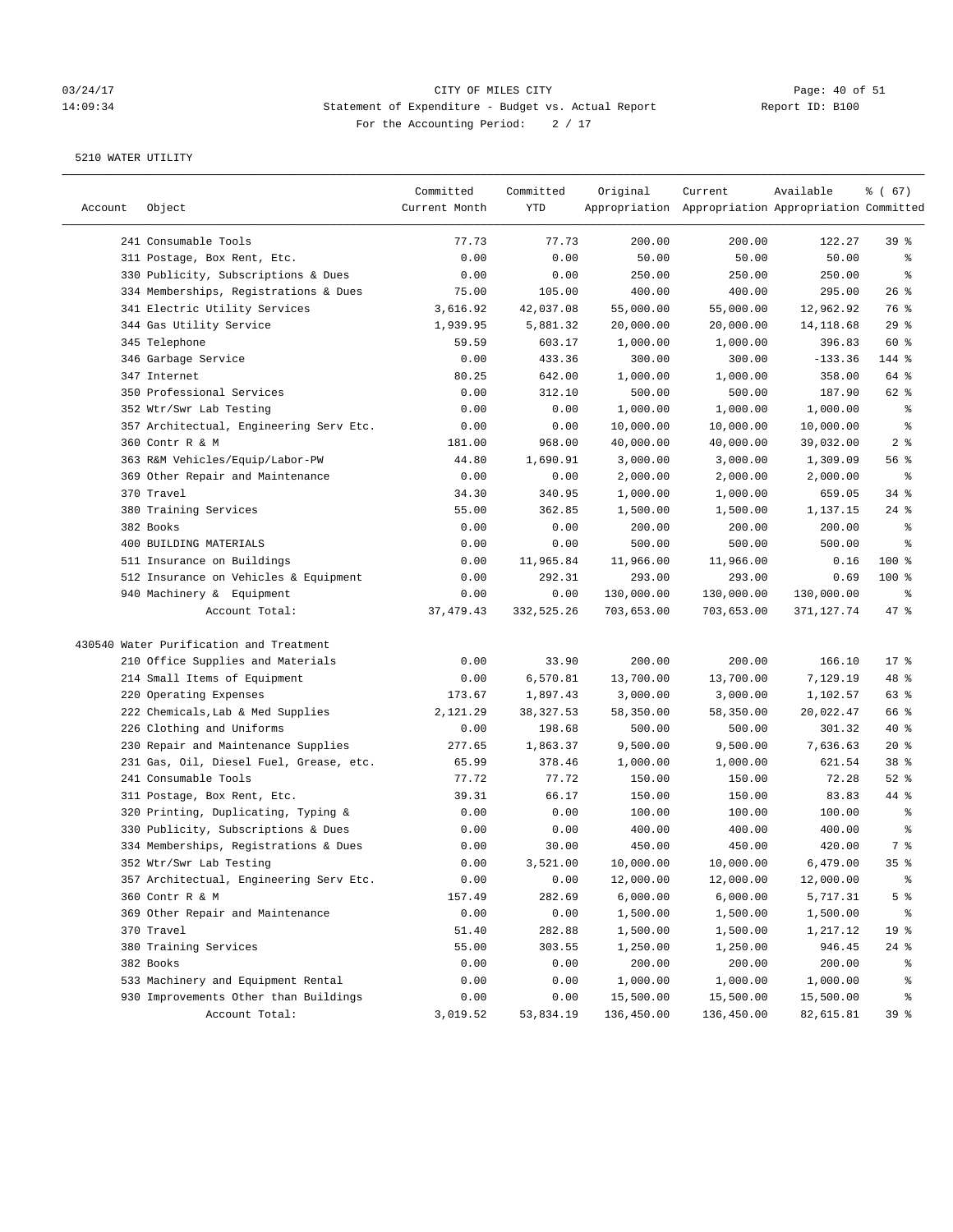#### 03/24/17 CITY OF MILES CITY Page: 41 of 51 14:09:34 Statement of Expenditure - Budget vs. Actual Report Report ID: B100 For the Accounting Period:  $2 / 17$

| Account | Object                                   | Committed<br>Current Month | Committed<br>YTD | Original                   | Current<br>Appropriation Appropriation Appropriation Committed | Available                 | 8 ( 67)          |
|---------|------------------------------------------|----------------------------|------------------|----------------------------|----------------------------------------------------------------|---------------------------|------------------|
|         | 430550 Transmission and Distribution(23) |                            |                  |                            |                                                                |                           |                  |
|         | 111 Salaries and Wages - Permanent       | 12,229.81                  | 94,564.62        | 137,531.00                 | 137,531.00                                                     | 42,966.38                 | 69 %             |
|         | 121 OVERTIME-PERMANENT                   | 1,305.37                   | 8,452.83         | 10,599.00                  | 10,599.00                                                      | 2,146.17                  | $80*$            |
|         | 131 VACATION                             | 562.68                     | 6,072.32         | 15,773.00                  | 15,773.00                                                      | 9,700.68                  | 38 <sup>8</sup>  |
|         | 132 SICK LEAVE                           | 329.41                     | 3,789.27         | 7,093.00                   | 7,093.00                                                       | 3,303.73                  | 53%              |
|         | 133 OTHER LEAVE PAY                      | 0.00                       | 37.89            | 2,243.00                   | 2,243.00                                                       | 2,205.11                  | 2 <sup>8</sup>   |
|         | 134 HOLIDAY PAY                          | 68.00                      | 1,998.75         | 4,558.00                   | 4,558.00                                                       | 2,559.25                  | 44 %             |
|         | 141 Unemployment Insurance               | 21.77                      | 173.41           | 267.00                     | 267.00                                                         | 93.59                     | 65 %             |
|         | 142 Workers' Compensation                | 783.74                     | 6,233.28         | 9,573.00                   | 9,573.00                                                       | 3,339.72                  | 65 %             |
|         | 143 Health Insurance                     | 2,468.72                   | 19,936.24        | 29,615.00                  | 29,615.00                                                      | 9,678.76                  | 67%              |
|         | 144 FICA                                 | 1,102.46                   | 8,784.00         | 13,602.00                  | 13,602.00                                                      | 4,818.00                  | 65 %             |
|         | 145 PERS                                 | 1,213.23                   | 9,618.35         | 14,882.00                  | 14,882.00                                                      | 5,263.65                  | 65 %             |
|         | 196 CLOTHING ALLOTMENT                   | 0.00                       | 577.50           | 650.00                     | 650.00                                                         | 72.50                     | 89 %             |
|         | 210 Office Supplies and Materials        | 4.99                       | 136.13           | 500.00                     | 500.00                                                         | 363.87                    | 27%              |
|         | 214 Small Items of Equipment             | 0.00                       | 1,679.10         | 19,500.00                  | 19,500.00                                                      | 17,820.90                 | 9%               |
|         | 220 Operating Expenses                   | 2,102.27                   | 5,159.97         | 35,000.00                  | 35,000.00                                                      | 29,840.03                 | 15 <sup>°</sup>  |
|         | 222 Chemicals, Lab & Med Supplies        | 0.00                       | 0.00             | 200.00                     | 200.00                                                         | 200.00                    | နွ               |
|         |                                          |                            |                  |                            |                                                                |                           | 55%              |
|         | 226 Clothing and Uniforms                | 15.99                      | 384.37           | 700.00                     | 700.00                                                         | 315.63                    | 59 %             |
|         | 230 Repair and Maintenance Supplies      | 944.19                     | 23,699.89        | 40,000.00                  | 40,000.00                                                      | 16,300.11                 |                  |
|         | 231 Gas, Oil, Diesel Fuel, Grease, etc.  | 1,052.53                   | 7,447.79         | 10,000.00                  | 10,000.00<br>10,000.00                                         | 2,552.21                  | 74 %<br>$23$ $%$ |
|         | 233 Water/Sewer Main Replacement and     | 0.00                       | 2,318.40         | 10,000.00                  |                                                                | 7,681.60                  |                  |
|         | 234 Hydrant/Manhole Replacement, Valves  | 1,083.68                   | 40,371.97        | 45,000.00                  | 45,000.00                                                      | 4,628.03                  | 90%              |
|         | 235 Curb Stop Replacement                | 1,871.48                   | 14,539.67        | 18,000.00                  | 18,000.00                                                      | 3,460.33                  | 81 %             |
|         | 241 Consumable Tools                     | 0.00                       | 0.00             | 200.00                     | 200.00                                                         | 200.00                    | နွ               |
|         | 311 Postage, Box Rent, Etc.              | 0.00                       | 2.62             | 100.00                     | 100.00                                                         | 97.38                     | 3%               |
|         | 320 Printing, Duplicating, Typing &      | 0.00                       | 0.00             | 100.00                     | 100.00                                                         | 100.00                    | ್ಠಿ              |
|         | 330 Publicity, Subscriptions & Dues      | 0.00                       | 0.00             | 250.00                     | 250.00                                                         | 250.00                    | る                |
|         | 334 Memberships, Registrations & Dues    | 187.00                     | 312.00           | 325.00                     | 325.00                                                         | 13.00                     | 96%              |
|         | 341 Electric Utility Services            | 0.00                       | 284.37           | 650.00                     | 650.00                                                         | 365.63                    | 44 %             |
|         | 344 Gas Utility Service                  | 0.00                       | 194.41           | 450.00                     | 450.00                                                         | 255.59                    | $43$ %           |
|         | 345 Telephone                            | 29.86                      | 370.78           | 600.00                     | 600.00                                                         | 229.22                    | 62 %             |
|         | 347 Internet                             | 11.40                      | 91.20            | 200.00                     | 200.00                                                         | 108.80                    | 46%              |
|         | 350 Professional Services                | 69.94                      | 921.82           | 8,400.00                   | 8,400.00                                                       | 7,478.18                  | $11$ %           |
|         | 357 Architectual, Engineering Serv Etc.  | 0.00                       | 765.50           | 70,000.00                  | 70,000.00                                                      | 69,234.50                 | 1 <sup>8</sup>   |
|         | 360 Contr R & M                          | 872.99                     | 3,349.67         | 18,500.00                  | 18,500.00                                                      | 15,150.33                 | 18 %             |
|         | 363 R&M Vehicles/Equip/Labor-PW          | 5,140.31                   | 26,703.96        | 29,000.00                  | 29,000.00                                                      | 2,296.04                  | $92$ $%$         |
|         | 369 Other Repair and Maintenance         | 0.00                       | 0.00             | 1,000.00                   | 1,000.00                                                       | 1,000.00                  | နွ               |
|         | 370 Travel                               | 147.56                     | 242.06           | 750.00                     | 750.00                                                         | 507.94                    | 32%              |
|         | 380 Training Services                    | 0.00                       | 354.11           | 700.00                     | 700.00                                                         | 345.89                    | $51$ %           |
|         | 382 Books                                | 0.00                       | 0.00             | 200.00                     | 200.00                                                         | 200.00                    | $\frac{8}{6}$    |
|         | 400 BUILDING MATERIALS                   | 0.00                       | 110.14           | 500.00                     | 500.00                                                         | 389.86                    | $22$ %           |
|         | 511 Insurance on Buildings               | 0.00                       | 2,998.30         | 2,999.00                   | 2,999.00                                                       | 0.70                      | 100 %            |
|         | 512 Insurance on Vehicles & Equipment    | 0.00                       | 716.97           | 717.00                     | 717.00                                                         | 0.03                      | 100 %            |
|         | 532 Land Rental                          | 0.00                       | 968.43           | 1,500.00                   | 1,500.00                                                       | 531.57                    | 65 %             |
|         | 533 Machinery and Equipment Rental       | 0.00                       | 0.00             | 1,000.00                   | 1,000.00                                                       | 1,000.00                  | ိစ               |
|         | 940 Machinery & Equipment                | 0.00                       | 347,850.23       | 2,005,000.00               |                                                                | 2,005,000.00 1,657,149.77 | $17$ %           |
|         | Account Total:                           | 33,619.38                  |                  | 642, 212.32 2, 568, 427.00 |                                                                | 2,568,427.00 1,926,214.68 | $25$ %           |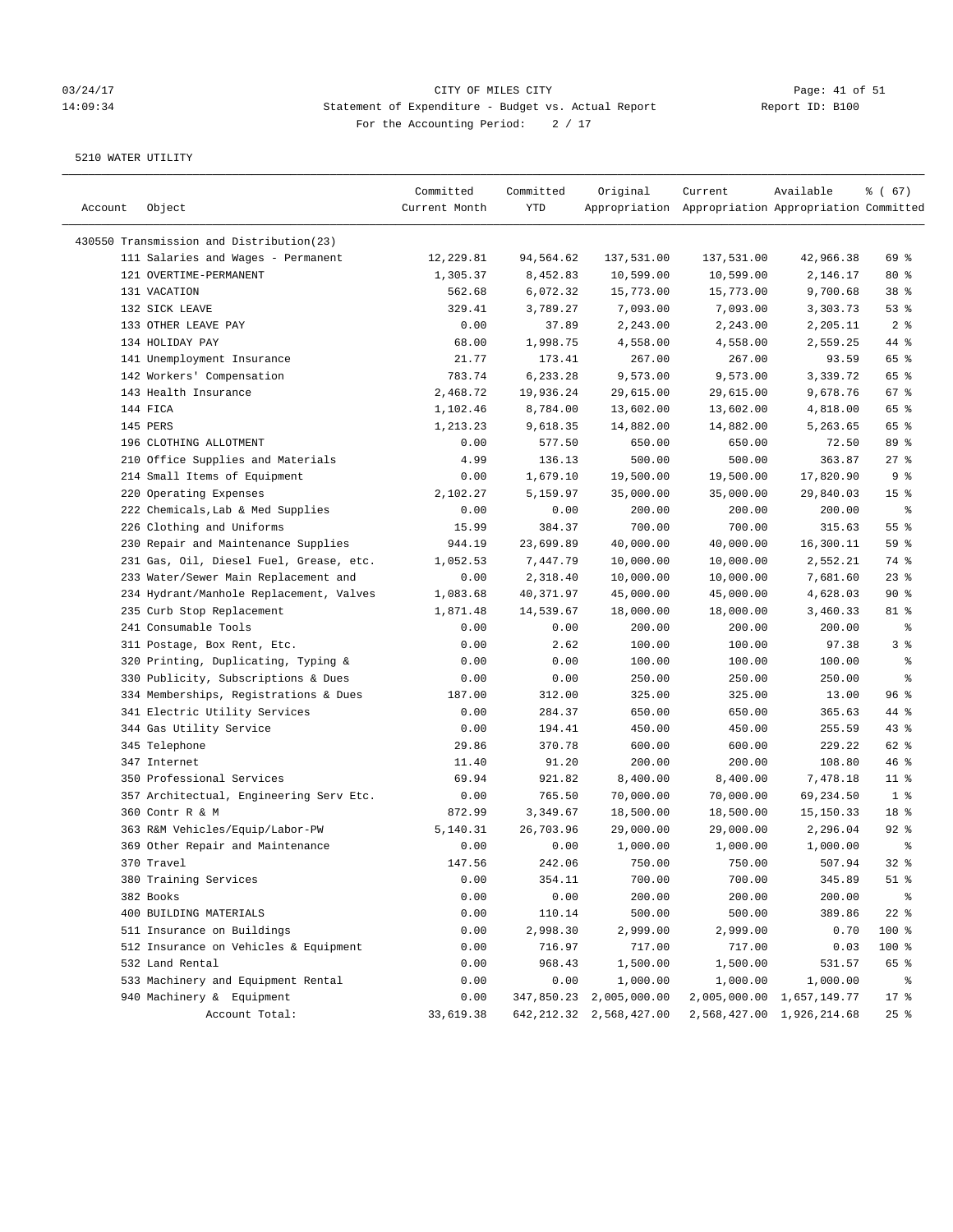### 03/24/17 CITY OF MILES CITY Page: 42 of 51 14:09:34 Statement of Expenditure - Budget vs. Actual Report Report ID: B100 For the Accounting Period:  $2 / 17$

| Account             | Object                                     | Committed<br>Current Month | Committed<br><b>YTD</b> | Original                                 | Current<br>Appropriation Appropriation Appropriation Committed | Available                 | $\frac{2}{6}$ (67) |
|---------------------|--------------------------------------------|----------------------------|-------------------------|------------------------------------------|----------------------------------------------------------------|---------------------------|--------------------|
|                     | 430640 Sewer Treatment and Disposal(33)    |                            |                         |                                          |                                                                |                           |                    |
|                     | 360 Contr R & M                            | 0.00                       | $-164.00$               | 0.00                                     | 0.00                                                           | 164.00                    | နွ                 |
|                     | Account Total:                             | 0.00                       | $-164.00$               | 0.00                                     | 0.00                                                           | 164.00                    | ి                  |
|                     | Account Group Total:                       |                            |                         | 79,815.01 1,088,698.47 3,490,246.00      |                                                                | 3,490,246.00 2,401,547.53 | 318                |
| 490000 DEBT SERVICE |                                            |                            |                         |                                          |                                                                |                           |                    |
|                     | 490200 Revenue Bonds                       |                            |                         |                                          |                                                                |                           |                    |
|                     | 611 Principal-NE Wtr Line Phase II         | 0.00                       | 8,000.00                | 16,000.00                                | 16,000.00                                                      | 8,000.00                  | 50%                |
|                     | 615 Principal-Northeast Water Ln \$2.2     | 0.00                       | 31,000.00               | 62,000.00                                | 62,000.00                                                      | 31,000.00                 | 50%                |
|                     | 616 Principal-Carbon Hill Water Tank \$2.2 | 0.00                       | 30,000.00               | 60,000.00                                | 60,000.00                                                      | 30,000.00                 | 50%                |
|                     | 617 Principal - NE Wtr Line \$500k         | 0.00                       | 7,000.00                | 14,000.00                                | 14,000.00                                                      | 7,000.00                  | 50%                |
|                     | 618 Principal-Carbon Hill \$500k           | 0.00                       | 7,000.00                | 14,000.00                                | 14,000.00                                                      | 7,000.00                  | 50%                |
|                     | 622 Interest-NE Wtr Line Phase II          | 0.00                       | 858.75                  | 1,688.00                                 | 1,688.00                                                       | 829.25                    | $51$ $%$           |
|                     | 631 Interest - NE Wtr Line \$500k          | 0.00                       | 5,651.25                | 11,207.00                                | 11,207.00                                                      | 5,555.75                  | 50%                |
|                     | 632 Interest - Carbon Hill Wtr Tank \$500k | 0.00                       | 5,651.25                | 11,207.00                                | 11,207.00                                                      | 5,555.75                  | 50%                |
|                     | 634 Interest-Northeast Wtr Ln \$2.2        | 0.00                       | 27,465.00               | 54,465.00                                | 54,465.00                                                      | 27,000.00                 | 50%                |
|                     | 638 Interest-Carbon Hill Tank \$2.2        | 0.00                       | 26,745.00               | 53,040.00                                | 53,040.00                                                      | 26, 295.00                | 50%                |
|                     | Account Total:                             | 0.00                       | 149, 371.25             | 297,607.00                               | 297,607.00                                                     | 148, 235. 75              | 50%                |
|                     | Account Group Total:                       | 0.00                       | 149, 371.25             | 297,607.00                               | 297,607.00                                                     | 148, 235. 75              | 50%                |
|                     | 520000 OTHER FINANCING USES                |                            |                         |                                          |                                                                |                           |                    |
|                     | 521000 Interfund Operating Transfers Out   |                            |                         |                                          |                                                                |                           |                    |
|                     | 820 Transfers to Other Funds               | 5,456.00                   | 49,229.00               | 76,630.00                                | 76,630.00                                                      | 27,401.00                 | 64 %               |
|                     | Account Total:                             | 5,456.00                   | 49,229.00               | 76,630.00                                | 76,630.00                                                      | 27,401.00                 | 64 %               |
|                     | Account Group Total:                       | 5,456.00                   | 49,229.00               | 76,630.00                                | 76,630.00                                                      | 27,401.00                 | 64 %               |
|                     | Fund Total:                                |                            |                         | 85, 271.01 1, 287, 298.72 3, 864, 483.00 |                                                                | 3,864,483.00 2,577,184.28 | 33%                |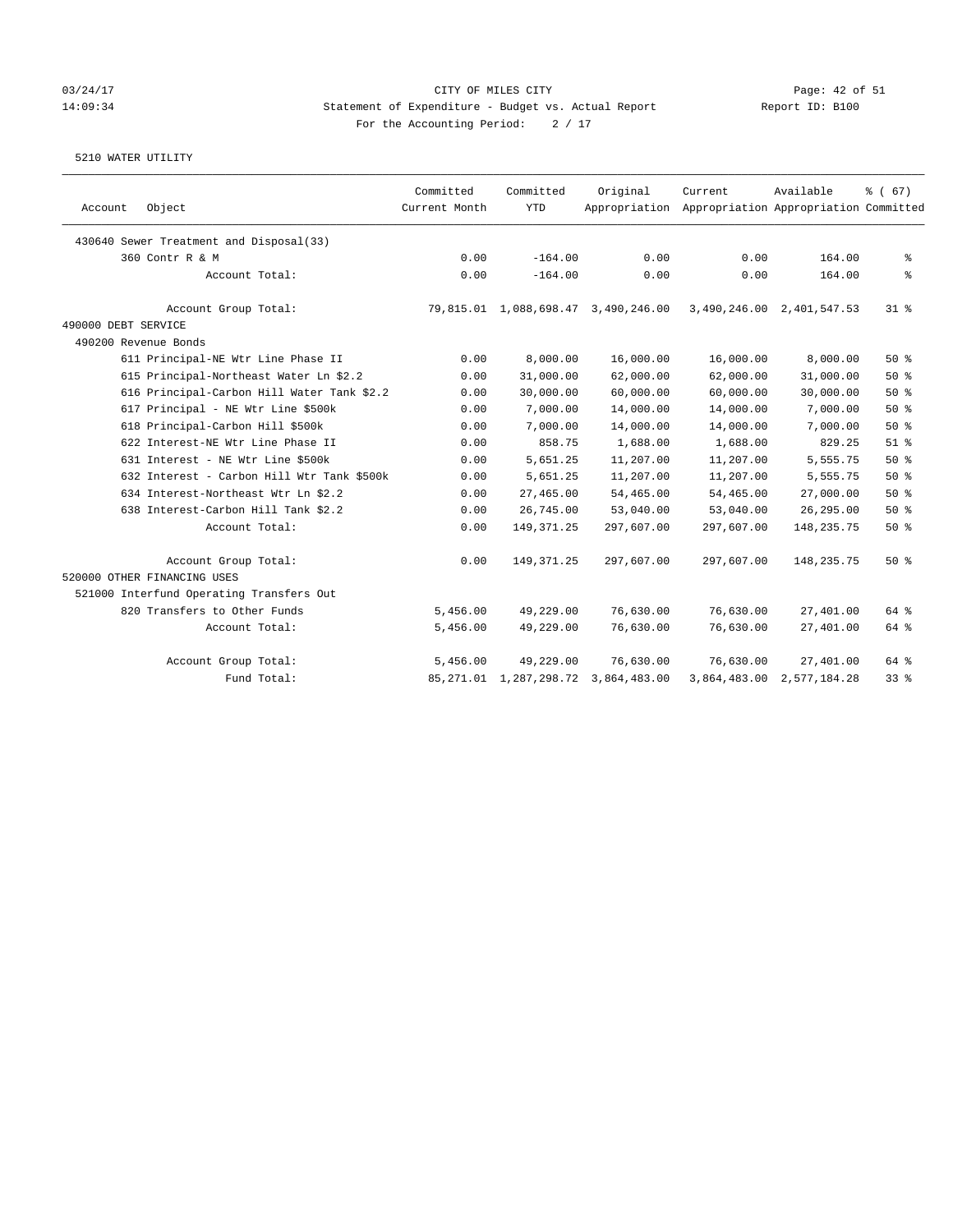# 03/24/17 Page: 43 of 51 14:09:34 Statement of Expenditure - Budget vs. Actual Report Changer Report ID: B100 For the Accounting Period: 2 / 17

| Account | Object                                       | Committed<br>Current Month | Committed<br>YTD | Original   | Current<br>Appropriation Appropriation Appropriation Committed | Available | % (67)          |
|---------|----------------------------------------------|----------------------------|------------------|------------|----------------------------------------------------------------|-----------|-----------------|
|         | 430000 Public Works-GASB68                   |                            |                  |            |                                                                |           |                 |
|         | 430610 Sewer Administration(29)              |                            |                  |            |                                                                |           |                 |
|         | 111 Salaries and Wages - Permanent           | 1,991.38                   | 15,824.53        | 25,800.00  | 25,800.00                                                      | 9,975.47  | 61 %            |
|         | 121 OVERTIME-PERMANENT                       | 0.00                       | 0.00             | 250.00     | 250.00                                                         | 250.00    | $\epsilon$      |
|         | 131 VACATION                                 | 38.05                      | 1,349.39         | 1,500.00   | 1,500.00                                                       | 150.61    | 90%             |
|         | 132 SICK LEAVE                               | 206.96                     | 507.19           | 1,000.00   | 1,000.00                                                       | 492.81    | $51$ %          |
|         | 141 Unemployment Insurance                   | 3.36                       | 26.66            | 39.00      | 39.00                                                          | 12.34     | 68 %            |
|         | 142 Workers' Compensation                    | 27.47                      | 217.98           | 311.00     | 311.00                                                         | 93.02     | 70 %            |
|         | 143 Health Insurance                         | 361.99                     | 2,879.11         | 4,136.00   | 4,136.00                                                       | 1,256.89  | 70 %            |
|         | 144 FICA                                     | 169.80                     | 1,348.19         | 1,979.00   | 1,979.00                                                       | 630.81    | 68 %            |
|         | 145 PERS                                     | 187.20                     | 1,109.93         | 2,139.00   | 2,139.00                                                       | 1,029.07  | $52$ $%$        |
|         | 196 CLOTHING ALLOTMENT                       | 0.00                       | 75.00            | 138.00     | 138.00                                                         | 63.00     | 54 %            |
|         | 210 Office Supplies and Materials            | 928.96                     | 1,003.84         | 2,000.00   | 2,000.00                                                       | 996.16    | 50%             |
|         | 214 Small Items of Equipment                 | 454.96                     | 591.30           | 3,000.00   | 3,000.00                                                       | 2,408.70  | $20*$           |
|         | 220 Operating Expenses                       | $-25.18$                   | 1,843.48         | 2,200.00   | 2,200.00                                                       | 356.52    | 84 %            |
|         | 230 Repair and Maintenance Supplies          | 0.00                       | 0.00             | 500.00     | 500.00                                                         | 500.00    | ႜ               |
|         | 311 Postage, Box Rent, Etc.                  | 507.31                     | 4,596.57         | 10,000.00  | 10,000.00                                                      | 5,403.43  | 46 %            |
|         | 320 Printing, Duplicating, Typing &          | 0.00                       | 68.53            | 2,300.00   | 2,300.00                                                       | 2,231.47  | 3%              |
|         | 330 Publicity, Subscriptions & Dues          | 179.66                     | 1,085.58         | 1,000.00   | 1,000.00                                                       | $-85.58$  | 109 %           |
|         | 345 Telephone                                | 30.46                      | 370.13           | 600.00     | 600.00                                                         | 229.87    | 62 %            |
|         | 347 Internet                                 | 19.51                      | 156.08           | 200.00     | 200.00                                                         | 43.92     | 78 %            |
|         | 350 Professional Services                    | 0.00                       | 3,146.30         | 2,500.00   | 2,500.00                                                       | $-646.30$ | $126$ %         |
|         | 360 Contr R & M                              | 136.78                     | 7,806.57         | 8,099.00   | 8,099.00                                                       | 292.43    | 96%             |
|         | 370 Travel                                   | 0.00                       | 0.00             | 500.00     | 500.00                                                         | 500.00    | ್ಠಿ             |
|         | 380 Training Services                        | 0.00                       | 0.00             | 500.00     | 500.00                                                         | 500.00    | ి               |
|         | 382 Books                                    | 0.00                       | 0.00             | 100.00     | 100.00                                                         | 100.00    | နွ              |
|         | 513 Liability                                | 0.00                       | 0.00             | 5,037.00   | 5,037.00                                                       | 5,037.00  | နွ              |
|         | 531 Building & Office Rental                 | 333.33                     | 2,666.64         | 6,000.00   | 6,000.00                                                       | 3,333.36  | 44 %            |
|         | 540 Special Assessments                      | 0.00                       | 750.00           | 4,000.00   | 4,000.00                                                       | 3,250.00  | 19 <sup>°</sup> |
|         | 810 Losses (Bad debt expense - Enterprise    | 0.00                       | $-0.01$          | 500.00     | 500.00                                                         | 500.01    | နွ              |
|         | Account Total:                               | 5,552.00                   | 47, 422.99       | 86,328.00  | 86,328.00                                                      | 38,905.01 | 55 %            |
|         | 430630 Sewer Collection and Transmission(31) |                            |                  |            |                                                                |           |                 |
|         | 111 Salaries and Wages - Permanent           | 11,913.70                  | 92, 343.45       | 133,489.00 | 133,489.00                                                     | 41,145.55 | 69 %            |
|         | 121 OVERTIME-PERMANENT                       | 1,304.17                   | 8,443.72         | 10,599.00  | 10,599.00                                                      | 2,155.28  | $80*$           |
|         | 131 VACATION                                 | 545.49                     | 5,822.20         | 15,773.00  | 15,773.00                                                      | 9,950.80  | 37%             |
|         | 132 SICK LEAVE                               | 327.32                     | 3,614.16         | 7,093.00   | 7,093.00                                                       | 3,478.84  | $51$ %          |
|         | 133 OTHER LEAVE PAY                          | 0.00                       | 37.89            | 1,927.00   | 1,927.00                                                       | 1,889.11  | 2 <sup>8</sup>  |
|         | 134 HOLIDAY PAY                              | 68.00                      | 1,998.73         | 4,558.00   | 4,558.00                                                       | 2,559.27  | 44 %            |
|         | 141 Unemployment Insurance                   | 21.24                      | 169.36           | 262.00     | 262.00                                                         | 92.64     | 65 %            |
|         | 142 Workers' Compensation                    | 766.68                     | 6,096.68         | 9,349.00   | 9,349.00                                                       | 3,252.32  | 65 %            |
|         | 143 Health Insurance                         | 2,427.45                   | 19,612.57        | 29,119.00  | 29,119.00                                                      | 9,506.43  | 67 %            |
|         | 144 FICA                                     | 1,077.05                   | 8,582.63         | 13,268.00  | 13,268.00                                                      | 4,685.37  | 65 %            |
|         | 145 PERS                                     | 1,185.08                   | 9,396.23         | 14,517.00  | 14,517.00                                                      | 5,120.77  | 65 %            |
|         | 196 CLOTHING ALLOTMENT                       | 0.00                       | 570.00           | 495.00     | 495.00                                                         | $-75.00$  | 115 %           |
|         | 210 Office Supplies and Materials            | 0.00                       | 104.43           | 350.00     | 350.00                                                         | 245.57    | $30*$           |
|         | 214 Small Items of Equipment                 | 0.00                       | 2,315.11         | 18,750.00  | 18,750.00                                                      | 16,434.89 | $12*$           |
|         | 220 Operating Expenses                       | 14.99                      | 1,617.01         | 2,600.00   | 2,600.00                                                       | 982.99    | 62 %            |
|         | 222 Chemicals, Lab & Med Supplies            | 0.00                       | 0.00             | 2,000.00   | 2,000.00                                                       | 2,000.00  | နွ              |
|         | 226 Clothing and Uniforms                    | 16.00                      | 252.89           | 700.00     | 700.00                                                         | 447.11    | 36%             |
|         | 230 Repair and Maintenance Supplies          | 1,626.89                   | 2,127.52         | 5,000.00   | 5,000.00                                                       | 2,872.48  | 43%             |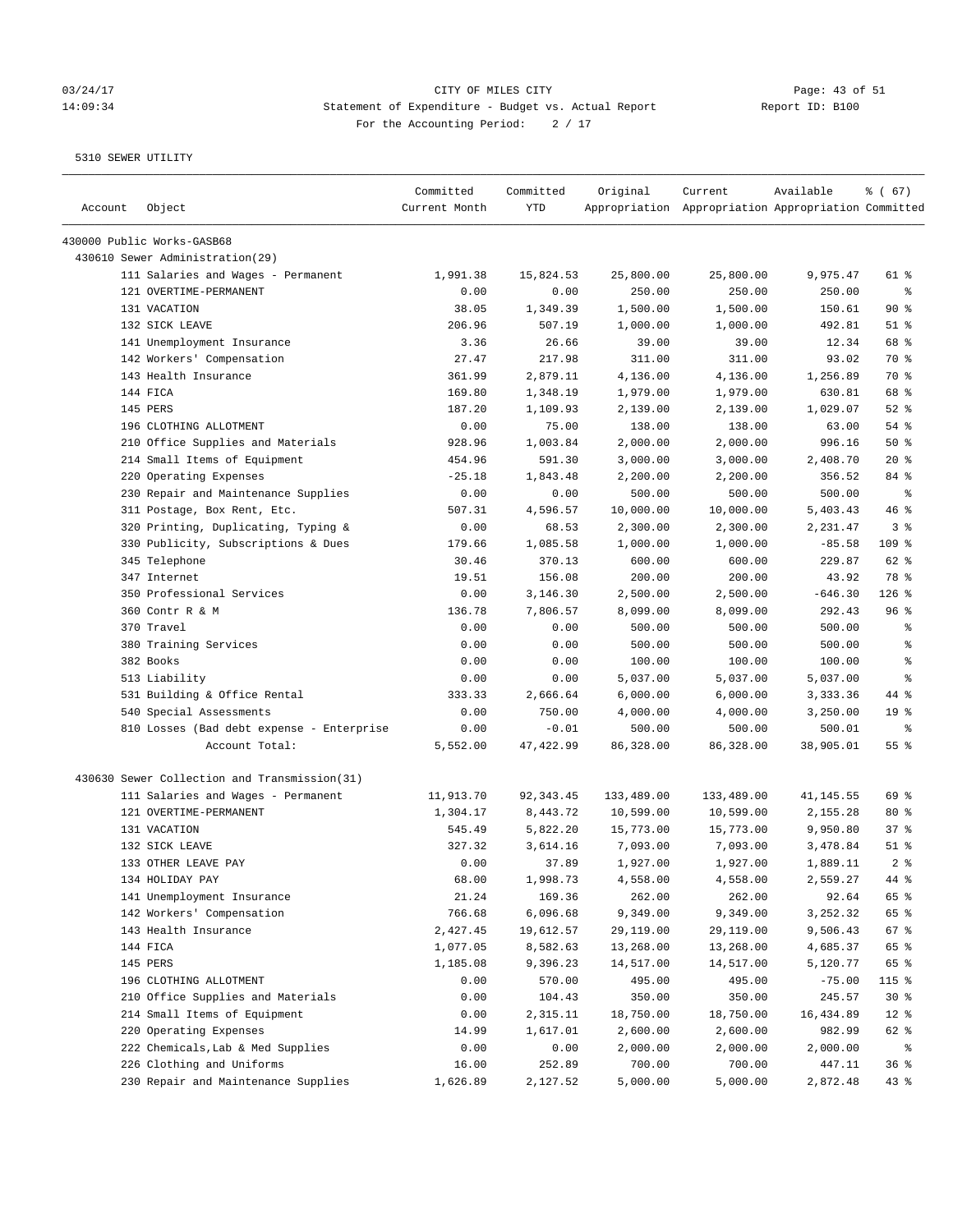# 03/24/17 Page: 44 of 51 14:09:34 Statement of Expenditure - Budget vs. Actual Report Report ID: B100 For the Accounting Period:  $2 / 17$

| Account | Object                                  | Committed<br>Current Month | Committed<br>YTD | Original   | Current<br>Appropriation Appropriation Appropriation Committed | Available   | % (67)          |
|---------|-----------------------------------------|----------------------------|------------------|------------|----------------------------------------------------------------|-------------|-----------------|
|         | 231 Gas, Oil, Diesel Fuel, Grease, etc. | 1,052.52                   | 7,434.05         | 10,000.00  | 10,000.00                                                      | 2,565.95    | 74 %            |
|         | 233 Water/Sewer Main Replacement and    | 0.00                       | 882.99           | 5,000.00   | 5,000.00                                                       | 4,117.01    | 18 %            |
|         | 234 Hydrant/Manhole Replacement, Valves | 0.00                       | 169.95           | 10,000.00  | 10,000.00                                                      | 9,830.05    | 2 <sup>8</sup>  |
|         | 241 Consumable Tools                    | 0.00                       | 0.00             | 100.00     | 100.00                                                         | 100.00      | $\epsilon$      |
|         | 311 Postage, Box Rent, Etc.             | 0.00                       | 4.90             | 50.00      | 50.00                                                          | 45.10       | $10*$           |
|         | 320 Printing, Duplicating, Typing &     | 0.00                       | 0.00             | 75.00      | 75.00                                                          | 75.00       | ి               |
|         | 330 Publicity, Subscriptions & Dues     | 0.00                       | 0.00             | 125.00     | 125.00                                                         | 125.00      | ి               |
|         | 334 Memberships, Registrations & Dues   | 0.00                       | 125.00           | 300.00     | 300.00                                                         | 175.00      | $42$ %          |
|         | 341 Electric Utility Services           | 809.78                     | 1,863.00         | 220.00     | 220.00                                                         | $-1,643.00$ | 847 %           |
|         | 344 Gas Utility Service                 | 0.00                       | 30.43            | 500.00     | 500.00                                                         | 469.57      | 6 <sup>8</sup>  |
|         | 345 Telephone                           | 29.84                      | 370.66           | 550.00     | 550.00                                                         | 179.34      | 67%             |
|         | 347 Internet                            | 11.40                      | 91.20            | 140.00     | 140.00                                                         | 48.80       | 65 %            |
|         | 350 Professional Services               | 289.94                     | 1,116.82         | 30,000.00  | 30,000.00                                                      | 28,883.18   | 4 %             |
|         | 357 Architectual, Engineering Serv Etc. | 0.00                       | 0.00             | 10,000.00  | 10,000.00                                                      | 10,000.00   | နွ              |
|         | 360 Contr R & M                         | 1,936.25                   | 2,945.93         | 8,000.00   | 8,000.00                                                       | 5,054.07    | 37%             |
|         | 363 R&M Vehicles/Equip/Labor-PW         | 5,346.31                   | 24,740.95        | 29,000.00  | 29,000.00                                                      | 4,259.05    | 85%             |
|         | 369 Other Repair and Maintenance        | 0.00                       | 0.00             | 2,500.00   | 2,500.00                                                       | 2,500.00    | နွ              |
|         | 370 Travel                              | 147.55                     | 179.05           | 500.00     | 500.00                                                         | 320.95      | 36%             |
|         | 380 Training Services                   | 0.00                       | 354.11           | 550.00     | 550.00                                                         | 195.89      | 64 %            |
|         | 382 Books                               | 0.00                       | 0.00             | 100.00     | 100.00                                                         | 100.00      | နွ              |
|         | 400 BUILDING MATERIALS                  | 0.00                       | 92.66            | 400.00     | 400.00                                                         | 307.34      | $23$ $%$        |
|         | 512 Insurance on Vehicles & Equipment   | 0.00                       | 1,528.34         | 1,529.00   | 1,529.00                                                       | 0.66        | $100$ %         |
|         | 513 Liability                           | 0.00                       | 68.72            | 5,000.00   | 5,000.00                                                       | 4,931.28    | 1 <sup>8</sup>  |
|         | 532 Land Rental                         | 0.00                       | 739.61           | 720.00     | 720.00                                                         | $-19.61$    | 103 %           |
|         | Account Total:                          | 30,917.65                  | 205,842.95       | 385,208.00 | 385,208.00                                                     | 179,365.05  | 53%             |
|         | 430640 Sewer Treatment and Disposal(33) |                            |                  |            |                                                                |             |                 |
|         | 111 Salaries and Wages - Permanent      | 8,695.43                   | 66,998.04        | 104,289.00 | 104,289.00                                                     | 37,290.96   | 64 %            |
|         | 121 OVERTIME-PERMANENT                  | 136.61                     | 2,294.61         | 6,848.00   | 6,848.00                                                       | 4,553.39    | $34$ %          |
|         | 131 VACATION                            | 396.41                     | 5,424.11         | 6,309.00   | 6,309.00                                                       | 884.89      | 86 %            |
|         | 132 SICK LEAVE                          | 102.72                     | 1,963.71         | 2,810.00   | 2,810.00                                                       | 846.29      | 70 %            |
|         | 133 OTHER LEAVE PAY                     | 0.00                       | 529.45           | 4,090.00   | 4,090.00                                                       | 3,560.55    | $13*$           |
|         | 134 HOLIDAY PAY                         | 171.65                     | 1,888.70         | 2,167.00   | 2,167.00                                                       | 278.30      | 87%             |
|         | 141 Unemployment Insurance              | 14.25                      | 119.05           | 190.00     | 190.00                                                         | 70.95       | 63 %            |
|         | 142 Workers' Compensation               | 587.46                     | 4,890.90         | 7,027.00   | 7,027.00                                                       | 2,136.10    | 70 %            |
|         | 143 Health Insurance                    | 1,613.72                   | 13,318.62        | 18,861.00  | 18,861.00                                                      | 5,542.38    | 71 %            |
|         | 144 FICA                                | 680.13                     | 5,733.07         | 9,678.00   | 9,678.00                                                       | 3,944.93    | 59 %            |
|         | 145 PERS                                | 795.35                     | 6,584.68         | 10,589.00  | 10,589.00                                                      | 4,004.32    | $62$ $%$        |
|         | 196 CLOTHING ALLOTMENT                  | 0.00                       | 351.00           | 351.00     | 351.00                                                         | 0.00        | 100 %           |
|         | 210 Office Supplies and Materials       | 0.00                       | 199.65           | 150.00     | 150.00                                                         | $-49.65$    | 133 %           |
|         | 214 Small Items of Equipment            | 0.00                       | 444.98           | 15,500.00  | 15,500.00                                                      | 15,055.02   | 3 <sup>°</sup>  |
|         | 220 Operating Expenses                  | 25.86                      | 1,208.44         | 7,000.00   | 7,000.00                                                       | 5,791.56    | $17$ %          |
|         | 222 Chemicals, Lab & Med Supplies       | 272.95                     | 4,959.49         | 7,000.00   | 7,000.00                                                       | 2,040.51    | 71 %            |
|         | 226 Clothing and Uniforms               | 0.00                       | 242.55           | 600.00     | 600.00                                                         | 357.45      | $40*$           |
|         | 230 Repair and Maintenance Supplies     | 925.49                     | 5,181.79         | 12,000.00  | 12,000.00                                                      | 6,818.21    | $43*$           |
|         | 231 Gas, Oil, Diesel Fuel, Grease, etc. | 131.99                     | 782.42           | 2,000.00   | 2,000.00                                                       | 1,217.58    | 39 %            |
|         | 241 Consumable Tools                    | 0.00                       | 0.00             | 100.00     | 100.00                                                         | 100.00      | ႜ               |
|         | 311 Postage, Box Rent, Etc.             | 29.89                      | 94.09            | 100.00     | 100.00                                                         | 5.91        | 94 %            |
|         | 320 Printing, Duplicating, Typing &     | 0.00                       | 0.00             | 100.00     | 100.00                                                         | 100.00      | နွ              |
|         | 330 Publicity, Subscriptions & Dues     | 0.00                       | 0.00             | 170.00     | 170.00                                                         | 170.00      | ႜ               |
|         | 334 Memberships, Registrations & Dues   | 0.00                       | 60.00            | 600.00     | 600.00                                                         | 540.00      | 10 <sub>8</sub> |
|         |                                         |                            |                  |            |                                                                |             |                 |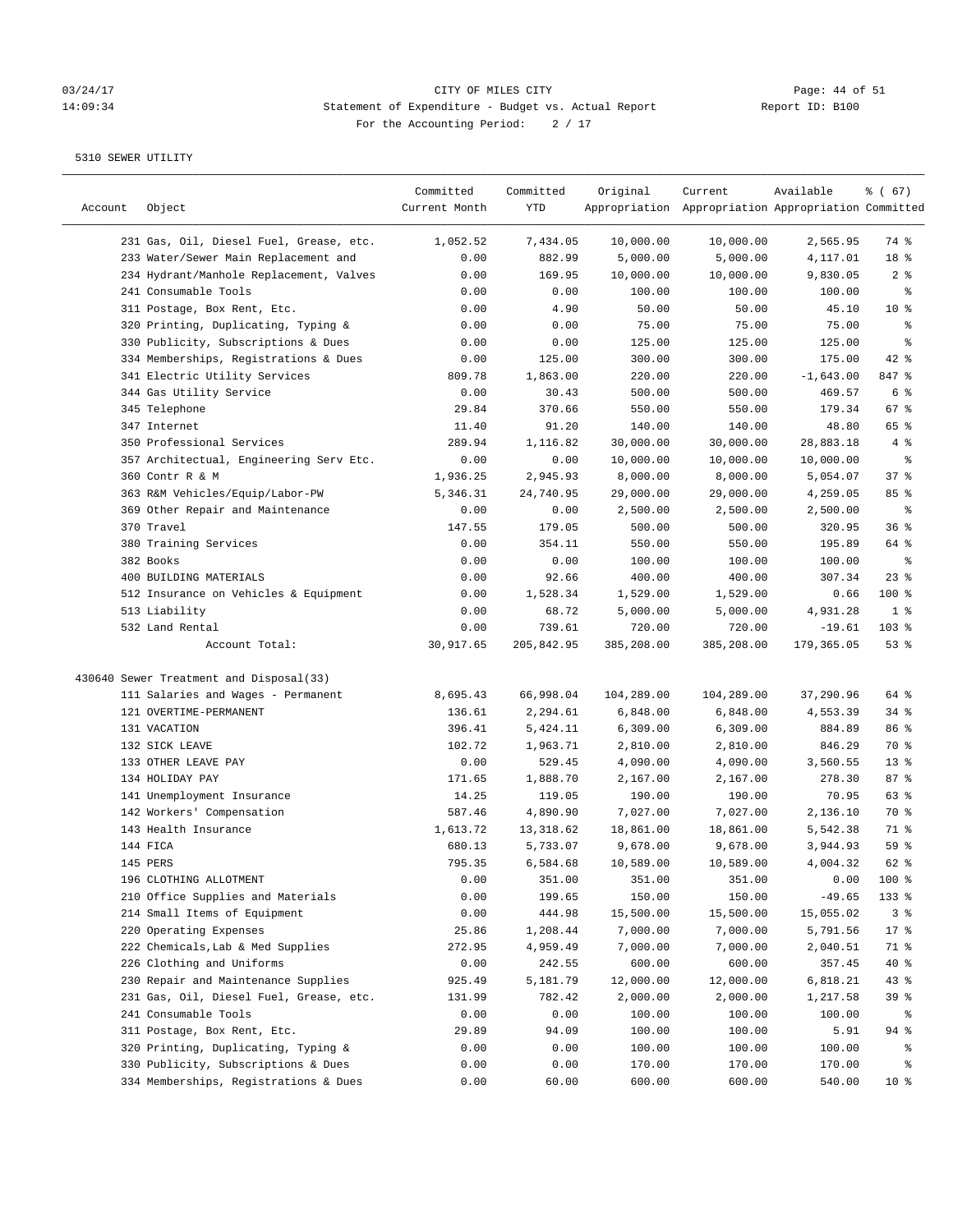# 03/24/17 CITY OF MILES CITY<br>14:09:34 Statement of Expenditure - Budget vs. Actual Report Report ID: B100 14:09:34 Statement of Expenditure - Budget vs. Actual Report Report ID: B100 For the Accounting Period:  $2 / 17$

————————————————————————————————————————————————————————————————————————————————————————————————————————————————————————————————————

|         |                                         | Committed     | Committed  | Original                                 | Current                                             | Available                     | 8 ( 67)         |
|---------|-----------------------------------------|---------------|------------|------------------------------------------|-----------------------------------------------------|-------------------------------|-----------------|
| Account | Object                                  | Current Month | YTD        |                                          | Appropriation Appropriation Appropriation Committed |                               |                 |
|         | 341 Electric Utility Services           | 6,010.01      | 28, 298.63 | 73,000.00                                | 73,000.00                                           | 44,701.37                     | 39%             |
|         | 342 Water Utility Services              | 63.08         | 620.15     | 1,000.00                                 | 1,000.00                                            | 379.85                        | 62 %            |
|         | 343 Sewer Utility Services              | 81.32         | 648.88     | 600.00                                   | 600.00                                              | $-48.88$                      | 108 %           |
|         | 345 Telephone                           | 18.33         | 273.09     | 800.00                                   | 800.00                                              | 526.91                        | $34$ $%$        |
|         | 346 Garbage Service                     | 63.00         | 457.26     | 800.00                                   | 800.00                                              | 342.74                        | 57%             |
|         | 347 Internet                            | 45.60         | 364.80     | 500.00                                   | 500.00                                              | 135.20                        | 73 %            |
|         | 350 Professional Services               | 0.00          | 312.10     | 500.00                                   | 500.00                                              | 187.90                        | 62 %            |
|         | 352 Wtr/Swr Lab Testing                 | 0.00          | 3,474.72   | 8,000.00                                 | 8,000.00                                            | 4,525.28                      | $43$ %          |
|         | 357 Architectual, Engineering Serv Etc. | 0.00          | 0.00       | 5,000.00                                 | 5,000.00                                            | 5,000.00                      | ಿ               |
|         | 360 Contr R & M                         | 109.20        | 2,045.10   | 7,500.00                                 | 7,500.00                                            | 5,454.90                      | $27$ %          |
|         | 363 R&M Vehicles/Equip/Labor-PW         | 0.00          | 870.85     | 8,000.00                                 | 8,000.00                                            | 7,129.15                      | $11$ %          |
|         | 370 Travel                              | 30.90         | 282.18     | 900.00                                   | 900.00                                              | 617.82                        | $31$ %          |
|         | 380 Training Services                   | 55.00         | 307.38     | 900.00                                   | 900.00                                              | 592.62                        | 34%             |
|         | 382 Books                               | 0.00          | 0.00       | 200.00                                   | 200.00                                              | 200.00                        | ಿ               |
|         | 400 BUILDING MATERIALS                  | 0.00          | 14.90      | 500.00                                   | 500.00                                              | 485.10                        | 3%              |
|         | 511 Insurance on Buildings              | 0.00          | 2,322.06   | 2,323.00                                 | 2,323.00                                            | 0.94                          | 100 %           |
|         | 512 Insurance on Vehicles & Equipment   | 0.00          | 127.69     | 128.00                                   | 128.00                                              | 0.31                          | 100 %           |
|         | 513 Liability                           | 0.00          | 0.00       | 2,000.00                                 | 2,000.00                                            | 2,000.00                      | နွ              |
|         | 533 Machinery and Equipment Rental      | 0.00          | 0.00       | 2,000.00                                 | 2,000.00                                            | 2,000.00                      | နွ              |
|         | 940 Machinery & Equipment               |               |            | 47, 313.55 1, 920, 706.63 6, 900, 000.00 |                                                     | 6,900,000.00 4,979,293.37     | $28$ %          |
|         | 951 WWTP Phase II                       | 0.00          | 0.00       | 1.00                                     | 1.00                                                | 1.00                          | နွ              |
|         | Account Total:                          |               |            | 68,369.90 2,084,395.77 7,233,181.00      |                                                     | 7, 233, 181.00 5, 148, 785.23 | 29%             |
|         | 430690 Sewer Lift Stations(32)          |               |            |                                          |                                                     |                               |                 |
|         | 111 Salaries and Wages - Permanent      | 5,513.83      | 42,665.43  | 65,901.00                                | 65,901.00                                           | 23, 235.57                    | 65 %            |
|         | 121 OVERTIME-PERMANENT                  | 90.71         | 1,529.23   | 3,134.00                                 | 3,134.00                                            | 1,604.77                      | 49 %            |
|         | 131 VACATION                            | 248.75        | 3,387.17   | 4,206.00                                 | 4,206.00                                            | 818.83                        | 81 %            |
|         | 132 SICK LEAVE                          | 68.48         | 1,147.34   | 1,840.00                                 | 1,840.00                                            | 692.66                        | 62 %            |
|         | 133 OTHER LEAVE PAY                     | 0.00          | 352.95     | 1,196.00                                 | 1,196.00                                            | 843.05                        | $30*$           |
|         | 134 HOLIDAY PAY                         | 114.43        | 1,258.82   | 1,133.00                                 | 1,133.00                                            | $-125.82$                     | 111 %           |
|         | 141 Unemployment Insurance              | 9.03          | 75.79      | 116.00                                   | 116.00                                              | 40.21                         | 65 %            |
|         | 142 Workers' Compensation               | 374.96        | 3,126.73   | 4,227.00                                 | 4,227.00                                            | 1,100.27                      | 74 %            |
|         | 143 Health Insurance                    | 1,041.32      | 8,602.89   | 12,491.00                                | 12,491.00                                           | 3,888.11                      | 69 %            |
|         | 144 FICA                                | 430.85        | 3,640.43   | 5,921.00                                 | 5,921.00                                            | 2,280.57                      | 61 %            |
|         | 145 PERS                                | 505.22        | 4,171.14   | 6,479.00                                 | 6,479.00                                            | 2,307.86                      | 64 %            |
|         | 196 CLOTHING ALLOTMENT                  | 0.00          | 226.50     | 250.00                                   | 250.00                                              | 23.50                         | $91$ %          |
|         | 210 Office Supplies and Materials       | 0.00          | 25.39      | 150.00                                   | 150.00                                              | 124.61                        | $17*$           |
|         | 214 Small Items of Equipment            | 0.00          | 0.00       | 14,500.00                                | 14,500.00                                           | 14,500.00                     | နွ              |
|         | 220 Operating Expenses                  | 25.87         | 316.97     | 1,000.00                                 | 1,000.00                                            | 683.03                        | 32%             |
|         | 222 Chemicals, Lab & Med Supplies       | 0.00          | 212.21     | 1,500.00                                 | 1,500.00                                            | 1,287.79                      | 14 %            |
|         | 226 Clothing and Uniforms               | 0.00          | 67.04      | 200.00                                   | 200.00                                              | 132.96                        | 34%             |
|         | 230 Repair and Maintenance Supplies     | 493.63        | 1,064.46   | 7,000.00                                 | 7,000.00                                            | 5,935.54                      | 15 <sup>°</sup> |
|         | 231 Gas, Oil, Diesel Fuel, Grease, etc. | 164.98        | 920.61     | 2,500.00                                 | 2,500.00                                            | 1,579.39                      | 37%             |
|         | 241 Consumable Tools                    | 0.00          | 11.99      | 100.00                                   | 100.00                                              | 88.01                         | $12$ %          |
|         | 311 Postage, Box Rent, Etc.             | 0.00          | 0.00       | 50.00                                    | 50.00                                               | 50.00                         | န့              |
|         | 341 Electric Utility Services           | 413.30        | 15,538.69  | 16,000.00                                | 16,000.00                                           | 461.31                        | 97%             |
|         | 344 Gas Utility Service                 | 79.78         | 554.26     | 1,500.00                                 | 1,500.00                                            | 945.74                        | 37%             |
|         | 346 Garbage Service                     | 0.00          | 246.00     | 250.00                                   | 250.00                                              | 4.00                          | 98 %            |
|         | 352 Wtr/Swr Lab Testing                 | 0.00          | 0.00       | 250.00                                   | 250.00                                              | 250.00                        | ಿ               |
|         | 360 Contr R & M                         | 908.50        | 1,052.50   | 2,500.00                                 | 2,500.00                                            | 1,447.50                      | 42 %            |
|         | 369 Other Repair and Maintenance        | 0.00          | 0.00       | 1,000.00                                 | 1,000.00                                            | 1,000.00                      | ႜ               |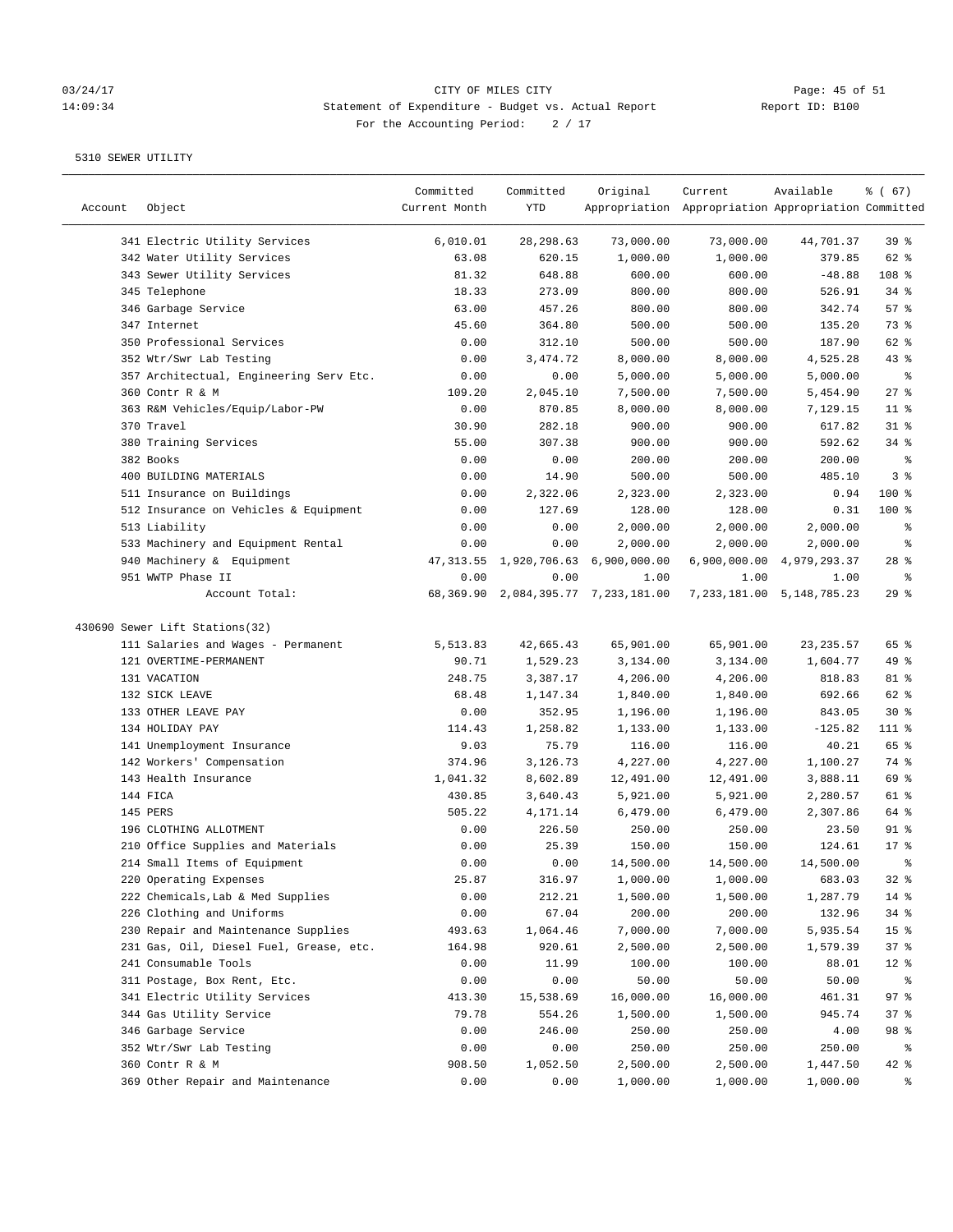#### 03/24/17 CITY OF MILES CITY Page: 46 of 51 14:09:34 Statement of Expenditure - Budget vs. Actual Report Report ID: B100 For the Accounting Period:  $2 / 17$

| Account              | Object                                   | Committed<br>Current Month | Committed<br><b>YTD</b> | Original                             | Current<br>Appropriation Appropriation Appropriation Committed | Available                 | % (67)         |
|----------------------|------------------------------------------|----------------------------|-------------------------|--------------------------------------|----------------------------------------------------------------|---------------------------|----------------|
|                      |                                          |                            |                         |                                      |                                                                |                           |                |
|                      | 370 Travel                               | 21.40                      | 134.37                  | 625.00                               | 625.00                                                         | 490.63                    | $21$ %         |
|                      | 380 Training Services                    | 55.00                      | 179.22                  | 625.00                               | 625.00                                                         | 445.78                    | 29%            |
|                      | 382 Books                                | 0.00                       | 0.00                    | 50.00                                | 50.00                                                          | 50.00                     | နွ             |
|                      | 400 BUILDING MATERIALS                   | 0.00                       | 0.00                    | 100.00                               | 100.00                                                         | 100.00                    | ÷,             |
|                      | 511 Insurance on Buildings               | 0.00                       | 3,156.06                | 3,157.00                             | 3,157.00                                                       | 0.94                      | $100*$         |
|                      | 513 Liability                            | 0.00                       | 0.00                    | 3,750.00                             | 3,750.00                                                       | 3,750.00                  | နွ             |
|                      | 532 Land Rental                          | 0.00                       | 0.00                    | 700.00                               | 700.00                                                         | 700.00                    | န့             |
|                      | 533 Machinery and Equipment Rental       | 0.00                       | 0.00                    | 150.00                               | 150.00                                                         | 150.00                    | $\approx$      |
|                      | Account Total:                           | 10,560.04                  | 93,664.19               | 164,551.00                           | 164,551.00                                                     | 70,886.81                 | 57%            |
|                      | Account Group Total:                     |                            |                         | 115,399.59 2,431,325.90 7,869,268.00 |                                                                | 7,869,268.00 5,437,942.10 | 31 %           |
| 490000 DEBT SERVICE  |                                          |                            |                         |                                      |                                                                |                           |                |
| 490200 Revenue Bonds |                                          |                            |                         |                                      |                                                                |                           |                |
|                      | 608 Prpl-Wastewater Project Phase I      | 0.00                       | 31,000.00               | 63,000.00                            | 63,000.00                                                      | 32,000.00                 | 49 %           |
|                      | 619 Principal-WWTP Phase II              | 0.00                       | 122,000.00              | 236,000.00                           | 236,000.00                                                     | 114,000.00                | $52$ $%$       |
|                      | 626 Interest-Wastewater Project Phase I  | 0.00                       | 19,125.00               | 37,785.00                            | 37,785.00                                                      | 18,660.00                 | $51$ %         |
|                      | 639 Interest-WWTP Phase II               | 0.00                       | 829.45                  | 98,592.00                            | 98,592.00                                                      | 97,762.55                 | 1 <sup>8</sup> |
|                      | Account Total:                           | 0.00                       | 172,954.45              | 435, 377.00                          | 435, 377.00                                                    | 262, 422.55               | 40 %           |
|                      | Account Group Total:                     | 0.00                       | 172,954.45              | 435, 377.00                          | 435,377.00                                                     | 262, 422.55               | $40*$          |
| 510000 MISCELLANEOUS |                                          |                            |                         |                                      |                                                                |                           |                |
|                      | 510330 Comprehensive Liability Insurance |                            |                         |                                      |                                                                |                           |                |
|                      | 513 Liability                            | 0.00                       | 20,709.55               | 20,710.00                            | 20,710.00                                                      | 0.45                      | $100*$         |
|                      | Account Total:                           | 0.00                       | 20,709.55               | 20,710.00                            | 20,710.00                                                      | 0.45                      | $100$ %        |
|                      | Account Group Total:                     | 0.00                       | 20,709.55               | 20,710.00                            | 20,710.00                                                      | 0.45                      | $100$ %        |
|                      | 520000 OTHER FINANCING USES              |                            |                         |                                      |                                                                |                           |                |
|                      | 521000 Interfund Operating Transfers Out |                            |                         |                                      |                                                                |                           |                |
|                      | 820 Transfers to Other Funds             | 4,132.00                   | 38,637.00               | 60,746.00                            | 60,746.00                                                      | 22,109.00                 | 64 %           |
|                      | Account Total:                           | 4,132.00                   | 38,637.00               | 60,746.00                            | 60,746.00                                                      | 22,109.00                 | 64 %           |
|                      | Account Group Total:                     | 4,132.00                   | 38,637.00               | 60,746.00                            | 60,746.00                                                      | 22,109.00                 | 64 %           |
|                      | Fund Total:                              |                            | 119,531.59 2,663,626.90 | 8,386,101.00                         |                                                                | 8,386,101.00 5,722,474.10 | 32.8           |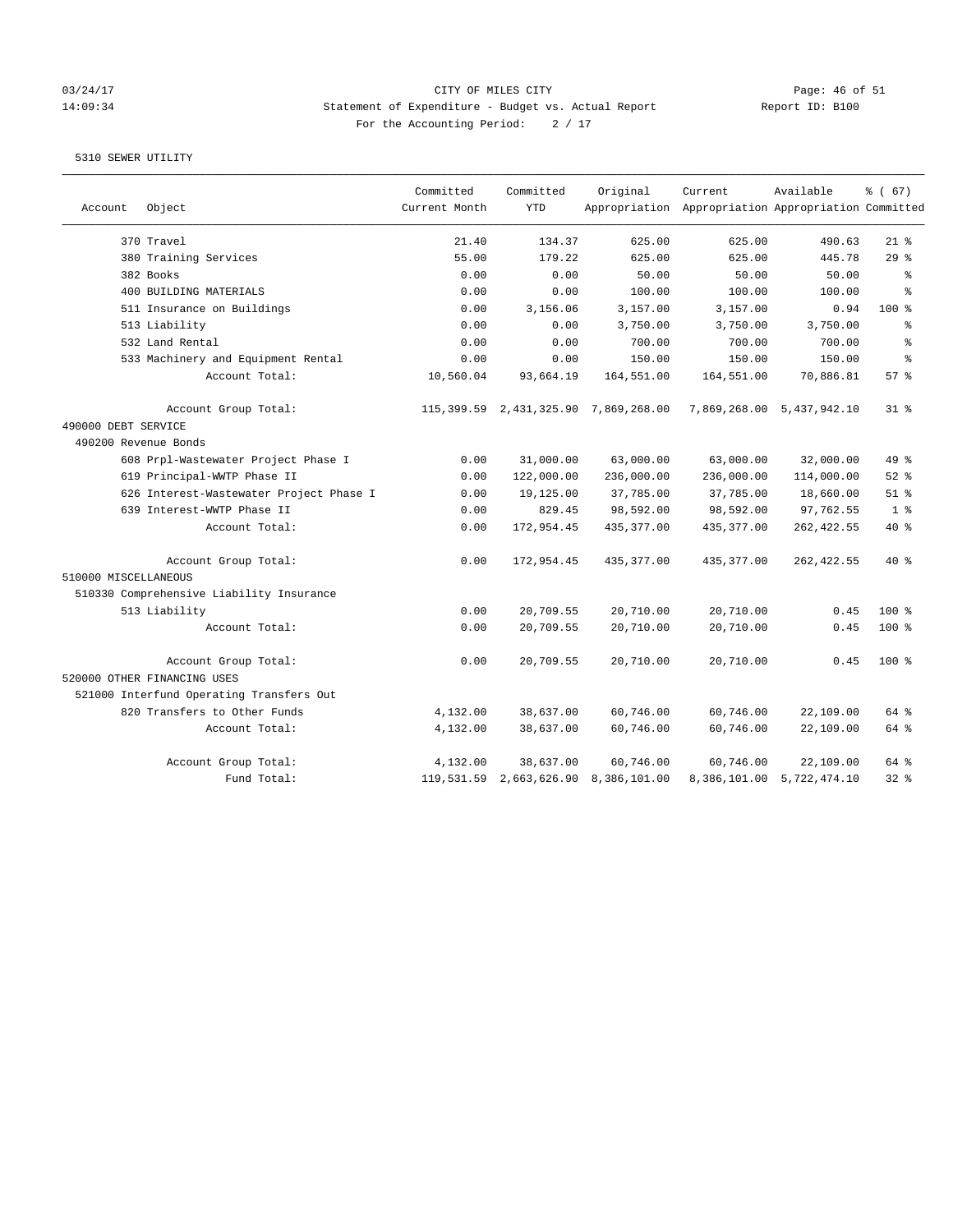# 03/24/17 Page: 47 of 51 14:09:34 Statement of Expenditure - Budget vs. Actual Report Report ID: B100 For the Accounting Period:  $2 / 17$

5510 AMBULANCE FUND

| Account | Object                                      | Committed<br>Current Month | Committed<br>YTD | Original   | Current<br>Appropriation Appropriation Appropriation Committed | Available    | % (67)          |
|---------|---------------------------------------------|----------------------------|------------------|------------|----------------------------------------------------------------|--------------|-----------------|
|         |                                             |                            |                  |            |                                                                |              |                 |
|         | 420000 PUBLIC SAFETY-GASB68                 |                            |                  |            |                                                                |              |                 |
|         | 420730 Emergency Medical Services-Ambulance |                            |                  |            |                                                                |              |                 |
|         | 111 Salaries and Wages - Permanent          | 14,369.92                  | 118,979.58       | 148,003.00 | 148,003.00                                                     | 29,023.42    | $80*$           |
|         | 112 SALARIES AND WAGES - PART PAID          | 0.00                       | 1,525.00         | 9,000.00   | 9,000.00                                                       | 7,475.00     | 17 <sup>°</sup> |
|         | 121 OVERTIME-PERMANENT                      | 1,585.37                   | 11,754.35        | 60,000.00  | 60,000.00                                                      | 48, 245.65   | $20*$           |
|         | 131 VACATION                                | 1,228.00                   | 7,346.80         | 10,000.00  | 10,000.00                                                      | 2,653.20     | 73 %            |
|         | 132 SICK LEAVE                              | 72.09                      | 1,439.19         | 10,000.00  | 10,000.00                                                      | 8,560.81     | $14$ %          |
|         | 133 OTHER LEAVE PAY                         | 314.77                     | 524.50           | 2,000.00   | 2,000.00                                                       | 1,475.50     | 26%             |
|         | 134 HOLIDAY PAY                             | 419.50                     | 4,264.51         | 7,000.00   | 7,000.00                                                       | 2,735.49     | 61 %            |
|         | 141 Unemployment Insurance                  | 26.94                      | 218.70           | 367.00     | 367.00                                                         | 148.30       | 60 %            |
|         | 142 Workers' Compensation                   | 648.46                     | 5,278.02         | 6,160.00   | 6,160.00                                                       | 881.98       | 86%             |
|         | 143 Health Insurance                        | 2,522.77                   | 19,796.45        | 30,111.00  | 30,111.00                                                      | 10,314.55    | 66 %            |
|         | 144 FICA                                    | 260.11                     | 2,202.86         | 3,437.00   | 3,437.00                                                       | 1,234.14     | 64 %            |
|         | 147 Firemen's Pension                       | 2,148.72                   | 16,639.11        | 34,270.00  | 34,270.00                                                      | 17,630.89    | 49 %            |
|         | 210 Office Supplies and Materials           | 841.81                     | 1,365.30         | 2,502.00   | 2,502.00                                                       | 1,136.70     | 55%             |
|         | 211 Clothing Allotment                      | $-1,551.00$                | 0.00             | 0.00       | 0.00                                                           | 0.00         | နွ              |
|         | 214 Small Items of Equipment                | 154.59                     | 3,020.91         | 5,000.00   | 5,000.00                                                       | 1,979.09     | 60 %            |
|         | 217 Small Item Equ/Inspector                | 0.00                       | $-123.27$        | 0.00       | 0.00                                                           | 123.27       | ႜ               |
|         | 220 Operating Expenses                      | 31.35                      | 3,791.24         | 4,022.00   | 4,022.00                                                       | 230.76       | $94$ %          |
|         | 222 Chemicals, Lab & Med Supplies           | 4,318.58                   | 21,973.16        | 20,000.00  | 20,000.00                                                      | $-1,973.16$  | 110 %           |
|         | 223 Operating Exp/Inspector                 | 0.00                       | 2,051.00         | 0.00       | 0.00                                                           | $-2,051.00$  | ႜ               |
|         | 226 Clothing and Uniforms                   | $-64.17$                   | 0.00             | 0.00       | 0.00                                                           | 0.00         | နွ              |
|         | 230 Repair and Maintenance Supplies         | 61.09                      | 888.25           | 3,000.00   | 3,000.00                                                       | 2,111.75     | $30*$           |
|         | 231 Gas, Oil, Diesel Fuel, Grease, etc.     | 1,046.25                   | 4,728.28         | 18,000.00  | 18,000.00                                                      | 13,271.72    | 26%             |
|         | 241 Consumable Tools                        | 61.51                      | 46.59            | 1,000.00   | 1,000.00                                                       | 953.41       | 5%              |
|         | 300 PURCHASED SERVICES                      | 150.00                     | 185.00           | 1,000.00   | 1,000.00                                                       | 815.00       | 19 <sup>°</sup> |
|         | 311 Postage, Box Rent, Etc.                 | 0.00                       | 1.40             | 100.00     | 100.00                                                         | 98.60        | 1 <sup>8</sup>  |
|         | 320 Printing, Duplicating, Typing &         | 0.00                       | 0.00             | 200.00     | 200.00                                                         | 200.00       | နွ              |
|         | 334 Memberships, Registrations & Dues       | 0.00                       | 35.00            | 0.00       | 0.00                                                           | $-35.00$     | နွ              |
|         | 341 Electric Utility Services               | 114.98                     | 1,024.31         | 2,645.00   | 2,645.00                                                       | 1,620.69     | 39 <sup>8</sup> |
|         | 342 Water Utility Services                  | 25.89                      | 191.80           | 400.00     | 400.00                                                         | 208.20       | 48 %            |
|         | 343 Sewer Utility Services                  | 28.08                      | 223.54           | 250.00     | 250.00                                                         | 26.46        | 89 %            |
|         | 344 Gas Utility Service                     | 210.16                     | 528.57           | 1,200.00   | 1,200.00                                                       | 671.43       | 44 %            |
|         | 345 Telephone                               | 137.86                     | 1,053.73         | 1,500.00   | 1,500.00                                                       | 446.27       | 70 %            |
|         | 346 Garbage Service                         | 0.00                       | 404.03           | 500.00     | 500.00                                                         | 95.97        | 81 %            |
|         | 347 Internet                                | 28.24                      | 242.44           | 400.00     | 400.00                                                         | 157.56       | 61 %            |
|         | 350 Professional Services                   | 2,919.49                   | 22,762.43        | 35,000.00  | 35,000.00                                                      | 12, 237.57   | 65 %            |
|         | 360 Contr R & M                             | 0.00                       | 1,258.24         | 5,000.00   | 5,000.00                                                       | 3,741.76     | $25$ $%$        |
|         | 364 R&M Vehicles - Fire/Amb                 | 120.00                     | 9,294.41         | 15,150.00  | 15,150.00                                                      | 5,855.59     | 61 %            |
|         | 370 Travel                                  | 92.00                      | 995.01           | 2,500.00   | 2,500.00                                                       | 1,504.99     | $40*$           |
|         | 380 Training Services                       | 0.00                       | 1,430.00         | 5,000.00   | 5,000.00                                                       | 3,570.00     | 29%             |
|         | 382 Books                                   | 0.00                       | 1,033.22         | 1,000.00   | 1,000.00                                                       | $-33.22$     | 103 %           |
|         | 400 BUILDING MATERIALS                      | 176.35                     | 2,379.68         | 3,000.00   | 3,000.00                                                       | 620.32       | 79 %            |
|         | 512 Insurance on Vehicles & Equipment       | 0.00                       | 1,193.93         | 1,194.00   | 1,194.00                                                       | 0.07         | 100 %           |
|         | 810 Losses (Bad debt expense - Enterprise   | 4,672.05                   | 180,792.40       | 102,000.00 | 102,000.00                                                     | $-78,792.40$ | 177 %           |
|         | 811 Contractual Allowances (Ambl)           | 13,613.00                  | 121,717.74       | 140,000.00 | 140,000.00                                                     | 18,282.26    | 87%             |
|         | 940 Machinery & Equipment                   | 0.00                       | 0.00             | 230,000.00 | 230,000.00                                                     | 230,000.00   | ి               |
|         | Account Total:                              | 50,784.76                  | 574,457.41       | 921,911.00 | 921,911.00                                                     | 347,453.59   | 62 %            |
|         | Account Group Total:                        | 50,784.76                  | 574,457.41       | 921,911.00 | 921,911.00                                                     | 347, 453.59  | 62 %            |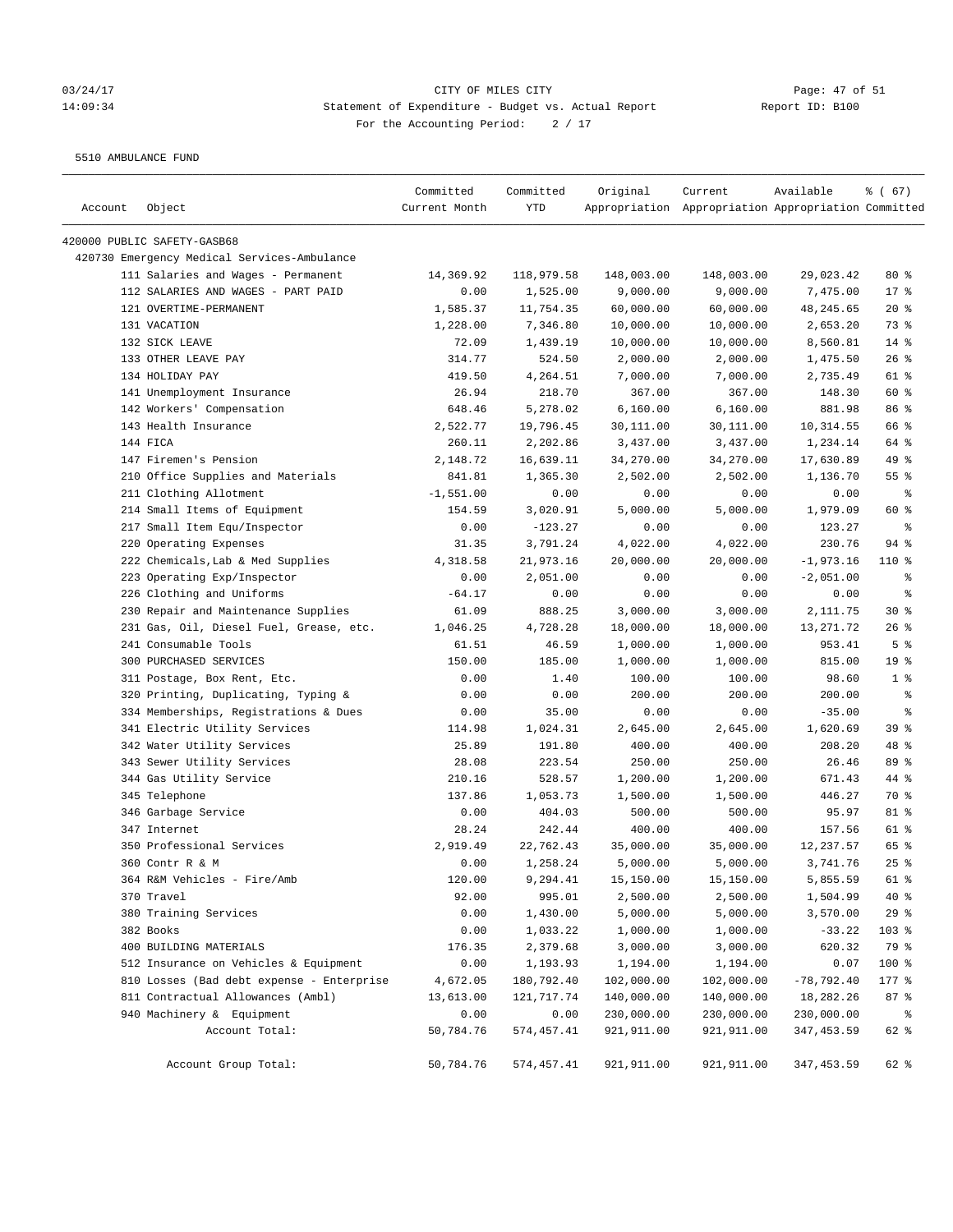#### 03/24/17 Page: 48 of 51 14:09:34 Statement of Expenditure - Budget vs. Actual Report Report ID: B100 For the Accounting Period:  $2 / 17$

5510 AMBULANCE FUND

|                                          | Committed     | Committed   | Original      | Current    | Available                             | % (67)          |
|------------------------------------------|---------------|-------------|---------------|------------|---------------------------------------|-----------------|
| Object<br>Account                        | Current Month | <b>YTD</b>  | Appropriation |            | Appropriation Appropriation Committed |                 |
| 490000 DEBT SERVICE                      |               |             |               |            |                                       |                 |
| 490500 Other Debt Service Payments       |               |             |               |            |                                       |                 |
| 602 Prpl-Ambulance                       | 13,078.77     | 13,180.36   | 9,000.00      | 9,000.00   | $-4, 180.36$                          | $146$ %         |
| 629 Interest-Ambulance                   | $-13.078.77$  | 101.59      | 4,283.00      | 4,283.00   | 4,181.41                              | 2 <sup>8</sup>  |
| Account Total:                           | 0.00          | 13,281.95   | 13,283.00     | 13,283.00  | 1.05                                  | $100*$          |
| Account Group Total:                     | 0.00          | 13,281.95   | 13,283.00     | 13,283.00  | 1.05                                  | $100*$          |
| 510000 MISCELLANEOUS                     |               |             |               |            |                                       |                 |
| 510330 Comprehensive Liability Insurance |               |             |               |            |                                       |                 |
| 513 Liability                            | 0.00          | 1,535.72    | 1,536.00      | 1,536.00   | 0.28                                  | $100*$          |
| Account Total:                           | 0.00          | 1,535.72    | 1,536.00      | 1,536.00   | 0.28                                  | $100*$          |
| Account Group Total:                     | 0.00          | 1,535.72    | 1,536.00      | 1,536.00   | 0.28                                  | $100*$          |
| 520000 OTHER FINANCING USES              |               |             |               |            |                                       |                 |
| 521000 Interfund Operating Transfers Out |               |             |               |            |                                       |                 |
| 820 Transfers to Other Funds             | 2,151.00      | 22,208.00   | 25,814.00     | 25,814.00  | 3,606.00                              | 86 %            |
| Account Total:                           | 2,151.00      | 22,208.00   | 25,814.00     | 25,814.00  | 3,606.00                              | 86 <sup>8</sup> |
| Account Group Total:                     | 2,151.00      | 22,208.00   | 25,814.00     | 25,814.00  | 3,606.00                              | 86 %            |
| Fund Total:                              | 52,935.76     | 611, 483.08 | 962,544.00    | 962,544.00 | 351,060.92                            | 64 %            |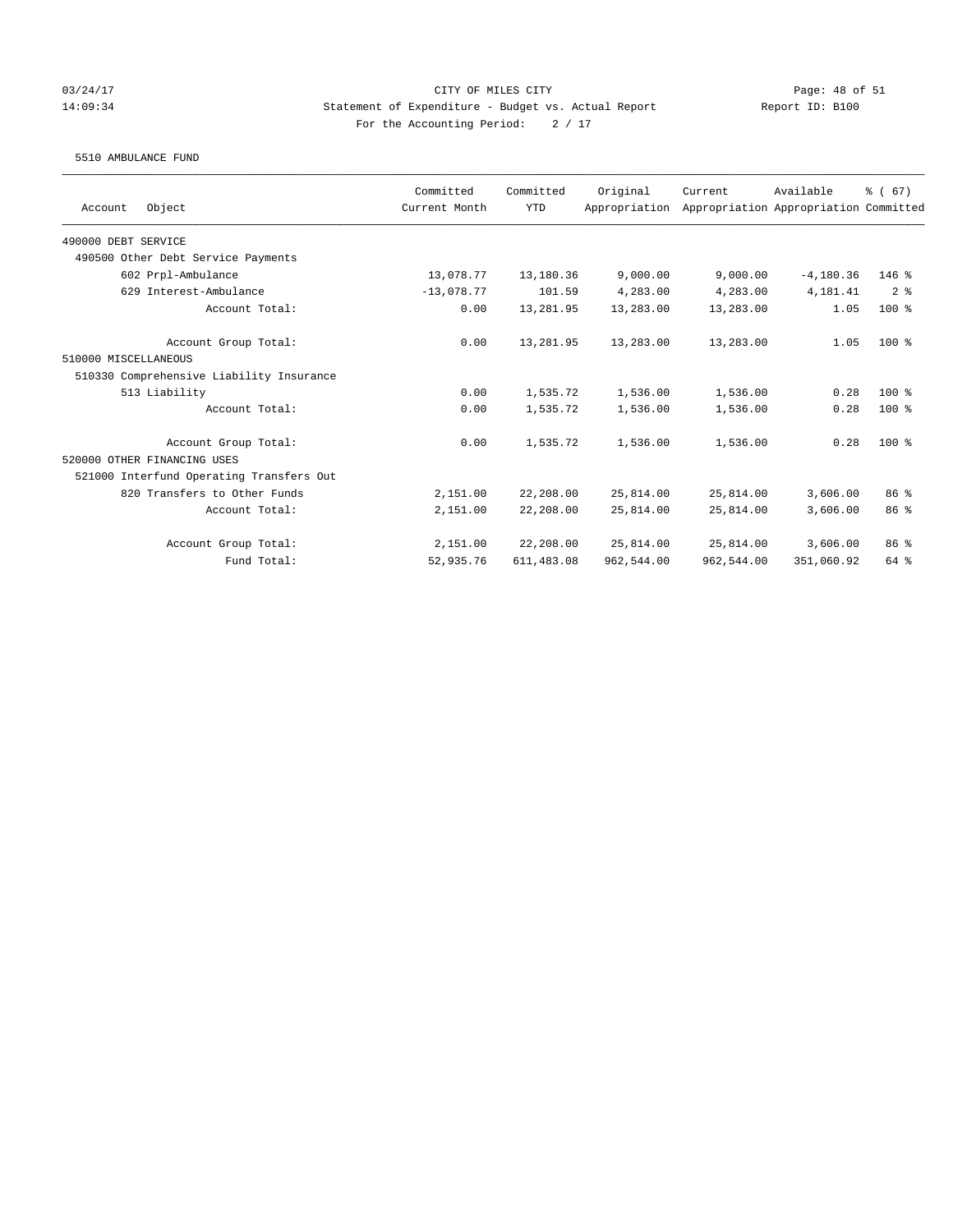# 03/24/17 CITY OF MILES CITY<br>14:09:34 Statement of Expenditure - Budget vs. Actual Report Report ID: B100 14:09:34 Statement of Expenditure - Budget vs. Actual Report Report ID: B100 For the Accounting Period:  $2 / 17$

5610 AIRPORT OPERATING

|         |                                             | Committed     | Committed  | Original   | Current                                             | Available    | % (67)          |
|---------|---------------------------------------------|---------------|------------|------------|-----------------------------------------------------|--------------|-----------------|
| Account | Object                                      | Current Month | <b>YTD</b> |            | Appropriation Appropriation Appropriation Committed |              |                 |
|         | 420000 PUBLIC SAFETY-GASB68                 |               |            |            |                                                     |              |                 |
|         | 420730 Emergency Medical Services-Ambulance |               |            |            |                                                     |              |                 |
|         | 231 Gas, Oil, Diesel Fuel, Grease, etc.     | $-5.00$       | 0.00       | 0.00       | 0.00                                                | 0.00         | နွ              |
|         | 364 R&M Vehicles - Fire/Amb                 | $-120.00$     | 0.00       | 0.00       | 0.00                                                | 0.00         | နွ              |
|         | 400 BUILDING MATERIALS                      | $-39.74$      | 0.00       | 0.00       | 0.00                                                | 0.00         | နွ              |
|         | Account Total:                              | $-164.74$     | 0.00       | 0.00       | 0.00                                                | 0.00         | ៖               |
|         | Account Group Total:                        | $-164.74$     | 0.00       | 0.00       | 0.00                                                | 0.00         | ి               |
|         | 430000 Public Works-GASB68                  |               |            |            |                                                     |              |                 |
|         | 430300 Airport(87)                          |               |            |            |                                                     |              |                 |
|         | 111 Salaries and Wages - Permanent          | 8,668.95      | 67,191.07  | 80,594.00  | 80,594.00                                           | 13,402.93    | 83%             |
|         | 121 OVERTIME-PERMANENT                      | 52.95         | 2,298.89   | 5,000.00   | 5,000.00                                            | 2,701.11     | 46%             |
|         | 131 VACATION                                | 0.00          | 1,840.37   | 10,000.00  | 10,000.00                                           | 8,159.63     | 18 %            |
|         | 132 SICK LEAVE                              | 0.00          | 697.07     | 6,000.00   | 6,000.00                                            | 5,302.93     | $12*$           |
|         | 133 OTHER LEAVE PAY                         | 26.38         | 1,656.46   | 4,340.00   | 4,340.00                                            | 2,683.54     | 38 %            |
|         | 134 HOLIDAY PAY                             | 177.00        | 1,539.70   | 2,500.00   | 2,500.00                                            | 960.30       | 62 %            |
|         | 141 Unemployment Insurance                  | 13.40         | 113.37     | 163.00     | 163.00                                              | 49.63        | 70 %            |
|         | 142 Workers' Compensation                   | 491.54        | 4,128.57   | 5,922.00   | 5,922.00                                            | 1,793.43     | 70 %            |
|         | 143 Health Insurance                        | 1,379.05      | 11,032.40  | 16,545.00  | 16,545.00                                           | 5,512.60     | 67 %            |
|         | 144 FICA                                    | 682.78        | 5,684.90   | 8,296.00   | 8,296.00                                            | 2,611.10     | 69 %            |
|         | 145 PERS                                    | 747.05        | 6,309.38   | 9,076.00   | 9,076.00                                            | 2,766.62     | 70 %            |
|         | 196 CLOTHING ALLOTMENT                      | 0.00          | 375.00     | 300.00     | 300.00                                              | $-75.00$     | $125$ %         |
|         | 210 Office Supplies and Materials           | 30.44         | 558.49     | 1,100.00   | 1,100.00                                            | 541.51       | $51$ %          |
|         | 214 Small Items of Equipment                | 0.00          | 0.00       | 500.00     | 500.00                                              | 500.00       | ిం              |
|         | 220 Operating Expenses                      | 1,126.88      | 3, 415.24  | 3,500.00   | 3,500.00                                            | 84.76        | 98 %            |
|         | 230 Repair and Maintenance Supplies         | 787.78        | 6,966.19   | 10,000.00  | 10,000.00                                           | 3,033.81     | 70 %            |
|         | 231 Gas, Oil, Diesel Fuel, Grease, etc.     | 602.99        | 1,329.44   | 5,500.00   | 5,500.00                                            | 4,170.56     | $24$ %          |
|         | 237 Aviation Fuel                           | 22,834.34     | 178,407.10 | 286,000.00 | 286,000.00                                          | 107,592.90   | 62 %            |
|         | 239 Tires, Tubes Etc.                       | 0.00          | 0.00       | 1,000.00   | 1,000.00                                            | 1,000.00     | နွ              |
|         | 250 Supplies for Resale                     | 192.00        | 192.00     | 400.00     | 400.00                                              | 208.00       | 48 %            |
|         | 311 Postage, Box Rent, Etc.                 | 0.00          | 111.85     | 300.00     | 300.00                                              | 188.15       | 37%             |
|         | 319 Other Communication and Transportation  | 72.95         | 504.15     | 650.00     | 650.00                                              | 145.85       | 78 %            |
|         | 330 Publicity, Subscriptions & Dues         | 0.00          | 477.72     | 300.00     | 300.00                                              | $-177.72$    | 159 %           |
|         | 334 Memberships, Registrations & Dues       | 0.00          | 490.00     | 0.00       | 0.00                                                | $-490.00$    | နွ              |
|         | 341 Electric Utility Services               | 1,094.91      | 6,700.73   | 8,500.00   | 8,500.00                                            | 1,799.27     | 79 %            |
|         | 344 Gas Utility Service                     | 969.08        | 3,481.88   | 5,000.00   | 5,000.00                                            | 1,518.12     | 70 %            |
|         | 345 Telephone                               | 341.19        | 1,759.65   | 3,800.00   | 3,800.00                                            | 2,040.35     | 46%             |
|         | 347 Internet                                | 25.60         | 230.40     | 650.00     | 650.00                                              | 419.60       | 35 <sup>8</sup> |
|         | 350 Professional Services                   | 0.00          | 0.00       | 1,500.00   | 1,500.00                                            | 1,500.00     | ್ಠಿ             |
|         | 363 R&M Vehicles/Equip/Labor-PW             | 562.54        | 5,984.84   | 5,000.00   | 5,000.00                                            | $-984.84$    | 120 %           |
|         | 367 Plumbing, Heating, Electrical           | 0.00          | 0.00       | 1,000.00   | 1,000.00                                            | 1,000.00     | ್ಠಿ             |
|         | 380 Training Services                       | 0.00          | 0.00       | 150.00     | 150.00                                              | 150.00       | နွ              |
|         | 393 Recording Documents                     | 9,783.17      | 9,783.17   | 0.00       | 0.00                                                | $-9,783.17$  | နွ              |
|         | 511 Insurance on Buildings                  | 0.00          | 3,108.22   | 3,109.00   | 3,109.00                                            | 0.78         | 100 %           |
|         | 512 Insurance on Vehicles & Equipment       | 0.00          | 1,949.40   | 1,850.00   | 1,850.00                                            | $-99.40$     | 105 %           |
|         | 513 Liability                               | 0.00          | 0.00       | 4,700.00   | 4,700.00                                            | 4,700.00     | ៖               |
|         | 911 FFA AIP17-2017                          | 0.00          | 2,500.00   | 110,000.00 | 110,000.00                                          | 107,500.00   | $2$ %           |
|         | 939 AIP-3-30-055-016-2015                   | 22,322.28     | 305,624.73 | 252,800.00 | 252,800.00                                          | $-52,824.73$ | 121 %           |
|         | 940 Machinery & Equipment                   | 0.00          | 4,200.00   | 0.00       | 0.00                                                | $-4, 200.00$ | နွ              |
|         | Account Total:                              | 72,985.25     | 640,642.38 | 856,045.00 | 856,045.00                                          | 215,402.62   | 75 %            |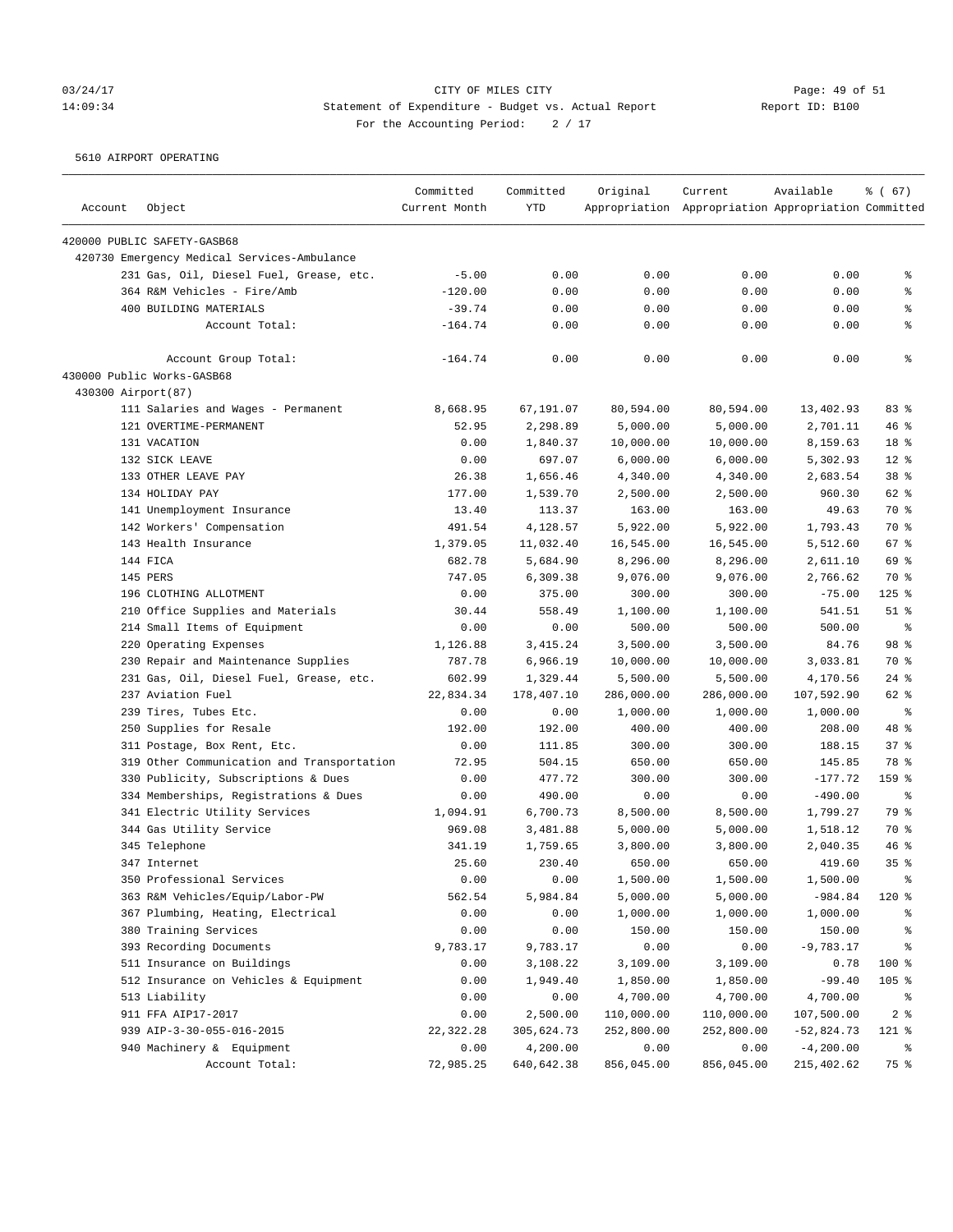### 03/24/17 Page: 50 of 51 14:09:34 Statement of Expenditure - Budget vs. Actual Report Report ID: B100 For the Accounting Period:  $2 / 17$

5610 AIRPORT OPERATING

| Account             | Object                                              | Committed<br>Current Month | Committed<br><b>YTD</b> | Original<br>Appropriation | Current    | Available<br>Appropriation Appropriation Committed | $\frac{6}{6}$ (67) |
|---------------------|-----------------------------------------------------|----------------------------|-------------------------|---------------------------|------------|----------------------------------------------------|--------------------|
|                     | Account Group Total:                                | 72,985.25                  | 640,642.38              | 856,045.00                | 856,045.00 | 215,402.62                                         | 75 %               |
| 490000 DEBT SERVICE |                                                     |                            |                         |                           |            |                                                    |                    |
|                     | 490500 Other Debt Service Payments                  |                            |                         |                           |            |                                                    |                    |
|                     | 641 Principal - Aeronautics Loan 08                 | 0.00                       | 4,921.00                | 4,921.00                  | 4,921.00   | 0.00                                               | 100 %              |
|                     | 642 Interest - Aeronautics Loan 08                  | 0.00                       | 356.73                  | 357.00                    | 357.00     | 0.27                                               | $100*$             |
|                     | 645 Equipment-Principle                             | 422.14                     | 3,377.12                | 5,426.00                  | 5,426.00   | 2,048.88                                           | 62 %               |
|                     | 646 Equipment-Interest                              | 54.09                      | 432.72                  | 289.00                    | 289.00     | $-143.72$                                          | $150*$             |
|                     | 648 MT Aero Principle 06-2015                       | 0.00                       | 16,953.00               | 16,953.00                 | 16,953.00  | 0.00                                               | $100*$             |
|                     | 649 MT Aero Interest06-2015                         | 0.00                       | 2,479.38                | 2,480.00                  | 2,480.00   | 0.62                                               | 100%               |
|                     | 650 Principle-Purchase Fuel Truck                   | 1,751.71                   | 13,811.86               | 20,892.00                 | 20,892.00  | 7,080.14                                           | 66 %               |
|                     | 651 Interest-Purchase Fuel Truck                    | 98.29                      | 988.14                  | 1,308.00                  | 1,308.00   | 319.86                                             | 76 %               |
|                     | Account Total:                                      | 2,326.23                   | 43, 319.95              | 52,626.00                 | 52,626.00  | 9,306.05                                           | 82%                |
|                     | Account Group Total:<br>520000 OTHER FINANCING USES | 2,326.23                   | 43, 319.95              | 52,626.00                 | 52,626.00  | 9,306.05                                           | $82*$              |
|                     | 521000 Interfund Operating Transfers Out            |                            |                         |                           |            |                                                    |                    |
|                     | 820 Transfers to Other Funds                        | 1,634.00                   | 13,072.00               | 19,609.00                 | 19,609.00  | 6,537.00                                           | 67 %               |
|                     | Account Total:                                      | 1,634.00                   | 13,072.00               | 19,609.00                 | 19,609.00  | 6,537.00                                           | 67 %               |
|                     | Account Group Total:                                | 1,634.00                   | 13,072.00               | 19,609.00                 | 19,609.00  | 6,537.00                                           | 67%                |
|                     | Fund Total:                                         | 76,780.74                  | 697,034.33              | 928,280.00                | 928,280.00 | 231, 245.67                                        | 75 %               |